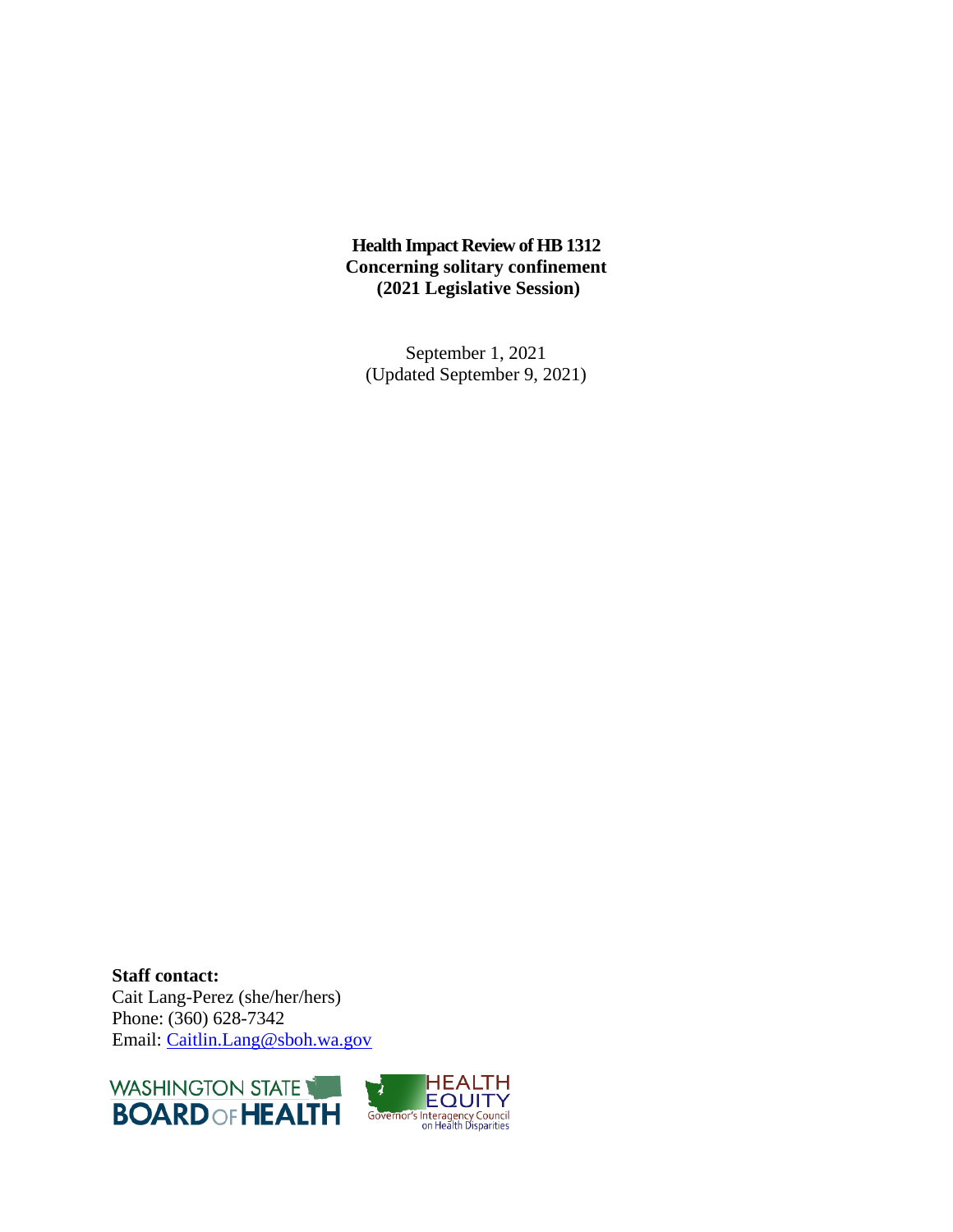### **Full review**

The full Health Impact Review report is available at: <https://sboh.wa.gov/Portals/7/Doc/HealthImpactReviews/HIR-2021-09-HB1312..pdf>

#### **Acknowledgements**

We would like to thank the key informants who provided consultation and technical support during this Health Impact Review.

# **Contents**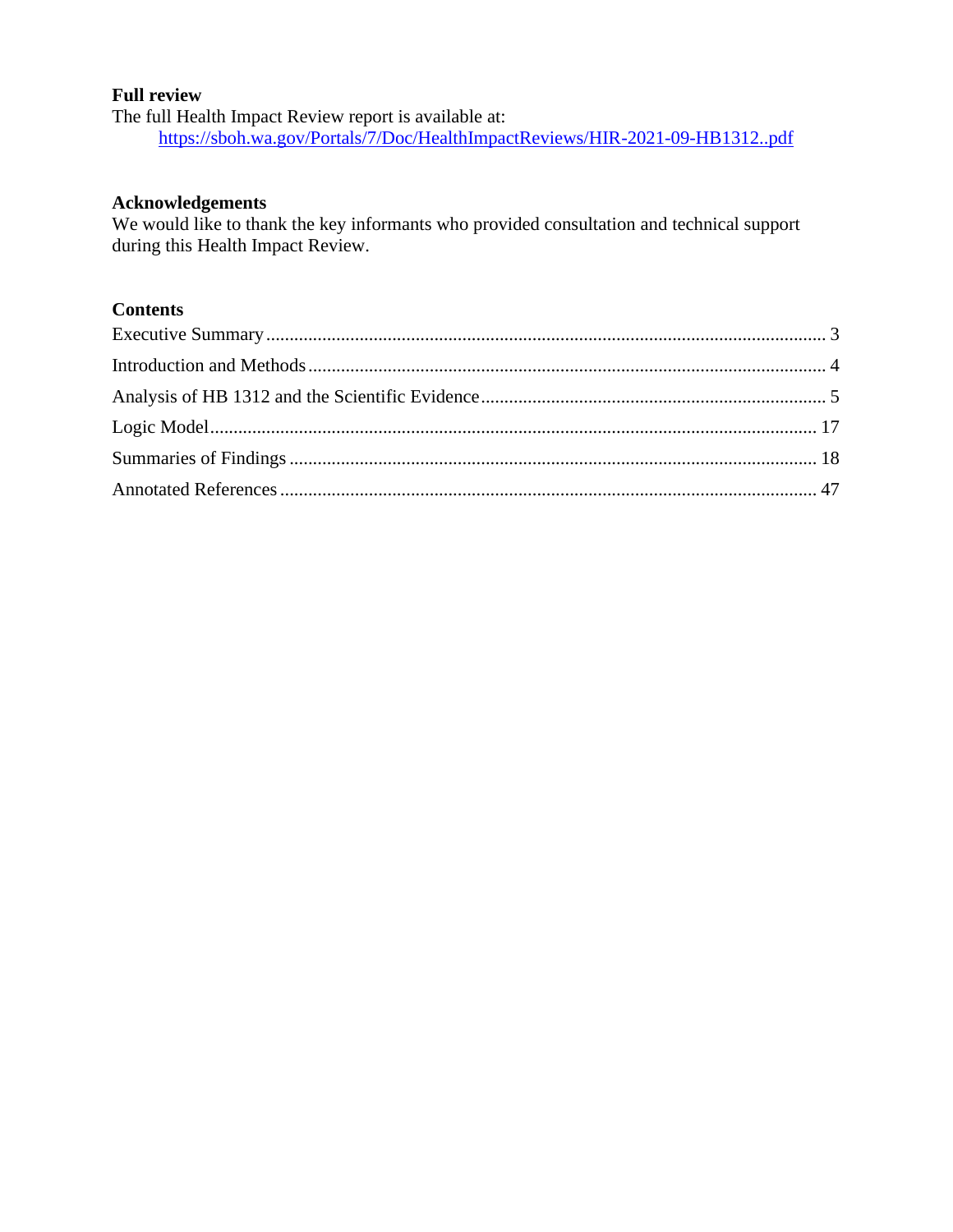# **Executive Summary HB 1312, Concerning solitary confinement (2021 Legislative Session)**

**Evidence indicates that HB 1312 would likely decrease the use of solitary confinement in DOC state prisons for some people, which would likely decrease reincarceration and improve health outcomes for some people who are incarcerated or who were formerly incarcerated. The impacts of potential alternatives to solitary confinement and the impacts on equity are unclear.**

## **BILL INFORMATION**

**Sponsors:** Peterson, Simmons, Ramel, Ryu, Fitzgibbon, Hackney, Gregerson, Santos, Senn, Ortiz-Self, Dolan, Davis, Valdez, Bateman, Johnson, J., Ormsby, Bergquist, Morgan, Lekanoff, Frame, Harris-Talley, Leavitt, Pollet, Callan, Macri

#### **Summary of Bill:**

- Restricts the use of solitary confinement<sup>\*</sup> in Washington State Department of Corrections (DOC) state prisons, except in limited circumstances.
- Requires the Secretary of DOC to adopt certain regulations, policies, and procedures.
- Directs cities and counties that operate jails to compile specific information on the use of solitary confinement at each jail and to submit information to the Washington Association of Sheriffs and Police Chiefs (WASPC). Requires WASPC to submit reports to the Legislature.

## **HEALTH IMPACT REVIEW**

#### **Summary of Findings:**

This Health Impact Review found the following evidence for relevant provisions in HB 1312:

## *Pathway 1: Restrictions to solitary confinement*

- **Informed assumption** that restricting the use of solitary confinement in DOC state prisons, except in limited circumstances, would decrease the use of solitary confinement for some people who are incarcerated. This informed assumption is based on past and current DOC reform efforts, bill provisions, and information from key informants.
- **Strong evidence** that decreased use of solitary confinement would improve health outcomes for some people who are incarcerated or were formerly incarcerated.
- **Strong evidence** that decreased use of solitary confinement would decrease reincarceration.
- **Very strong evidence** that decreased reincarceration would improve health outcomes.

<sup>\*</sup> Prison systems use various terms to refer to segregation (restricted/restrictive housing; administrative segregation; disciplinary segregation; maximum custody; supermax; protective custody; special housing units; security housing units; special management units; intensive management; etc.); solitary confinement is typically used as an umbrella term to refer to all forms of segregation.<sup>2,3</sup> This report uses the term solitary confinement to refer to all forms of segregation in alignment with language in HB 1312, the published literature, and recommendations from key informants, unless discussing specific DOC housing types or policies.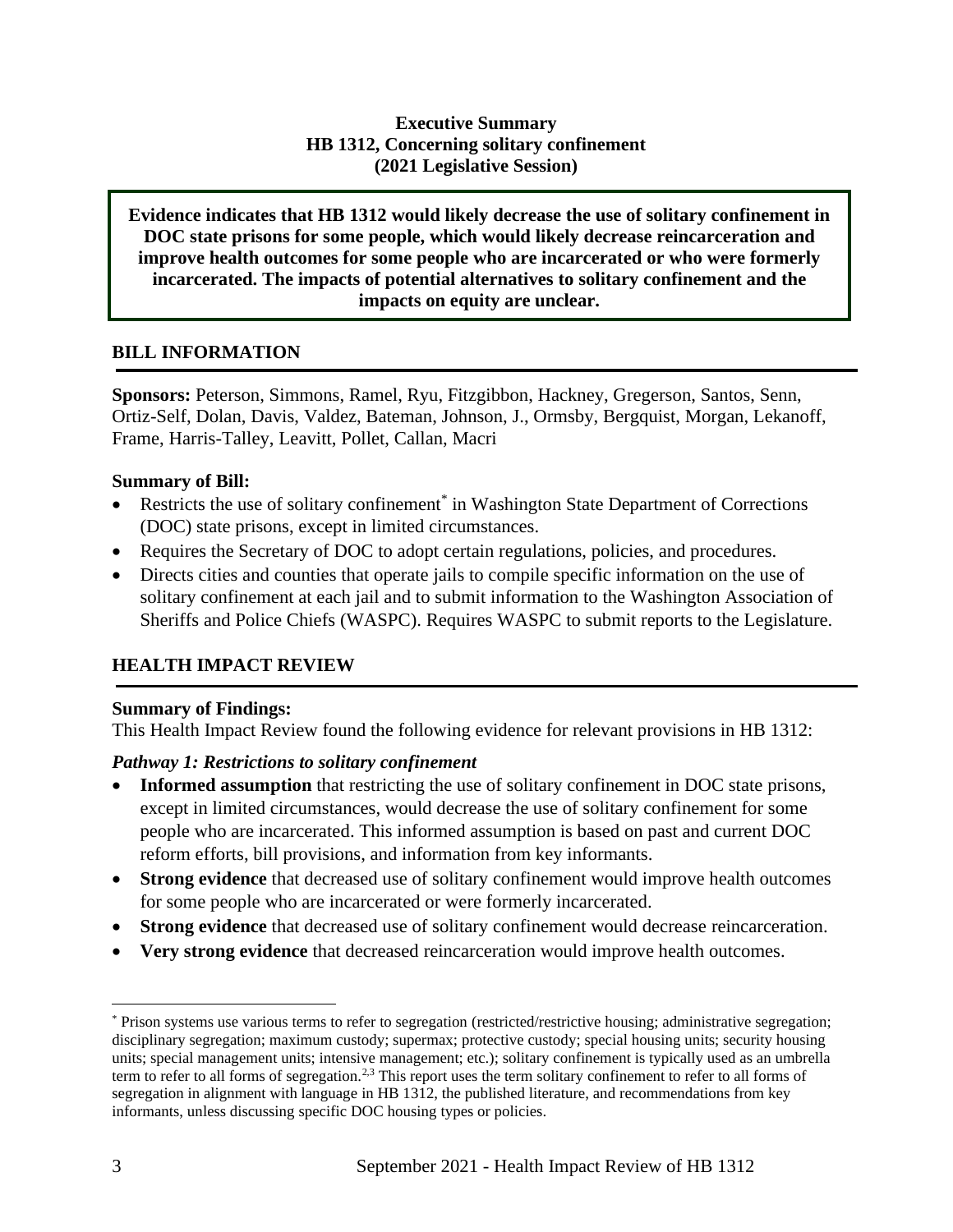## <span id="page-3-0"></span>*Pathway 2: Alternatives to solitary confinement*

- **Informed assumption** that requiring DOC to undertake rulemaking to establish alternatives to solitary confinement would result in DOC undertaking rulemaking and developing and implementing such alternatives. This informed assumption is based on information from key informants representing DOC.
- **Informed assumption** that DOC undertaking rulemaking and developing and implementing alternatives to solitary confinement would result in some number of people experiencing such alternatives while incarcerated. This informed assumption is based on information from key informants.
- **Unclear evidence** of how potential alternatives to solitary confinement would impact conditions of confinement for people who are incarcerated and DOC staff, since restrictions to solitary confinement may be implemented before alternatives to solitary confinement are in place, and since conditions of and effects of alternative interventions compared to those of solitary confinement are unknown.
- **Unclear evidence** of how improved health outcomes would impact health equity for people who are incarcerated or were formerly incarcerated due to limited research on how restricting solitary confinement may impact different groups; the intersectionality of overlapping identities; current inequities due to racism in the criminal legal system; and continued opportunities for people to be held in solitary confinement.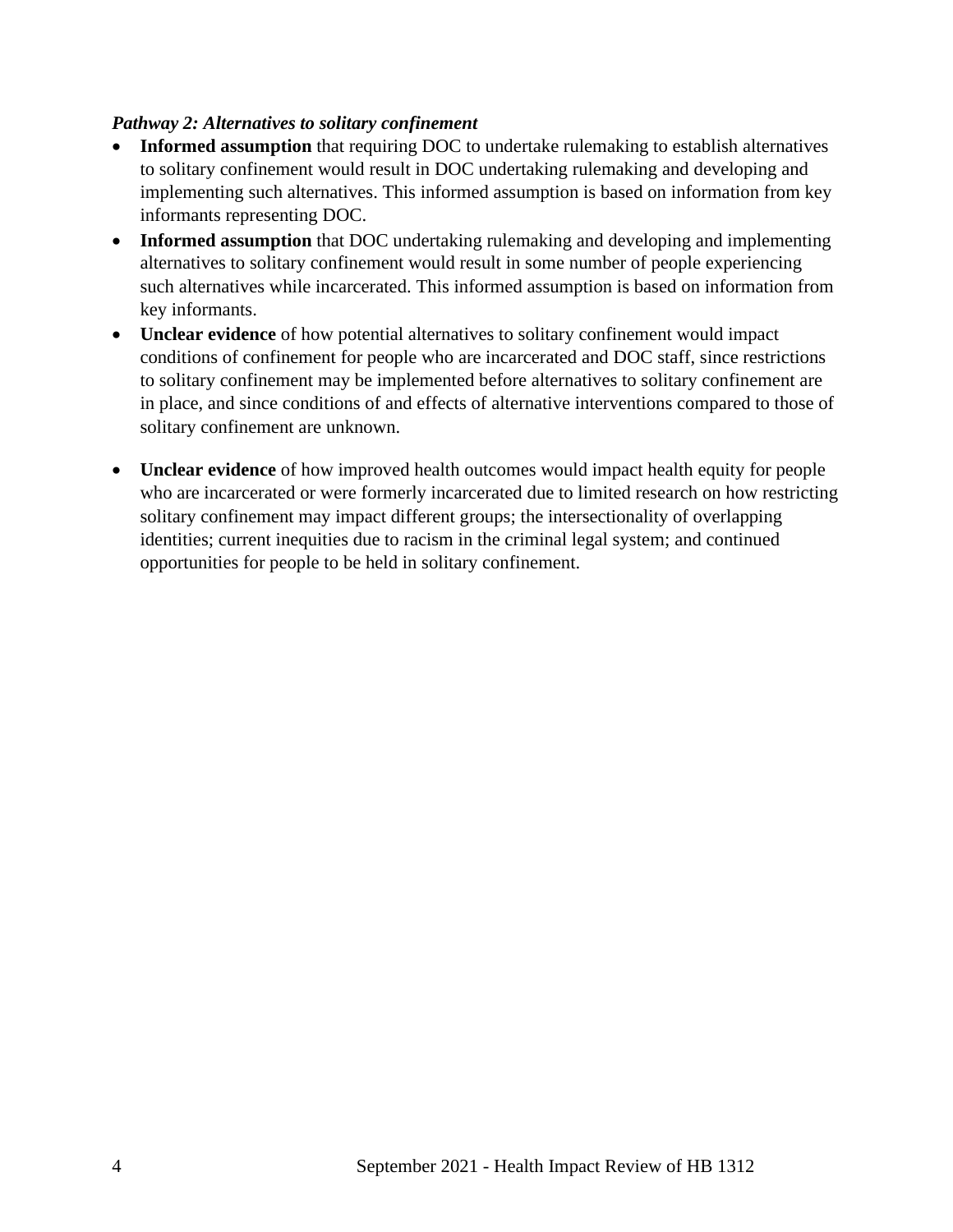#### **Introduction and Methods**

A Health Impact Review is an analysis of how a proposed legislative or budgetary change will likely impact health and health disparities in Washington State [\(RCW 43.20.285\)](https://apps.leg.wa.gov/rcw/default.aspx?cite=43.20.285). For the purpose of this review 'health disparities' have been defined as the differences in disease, death, and other adverse health conditions that exist between populations [\(RCW 43.20.270\)](http://apps.leg.wa.gov/rcw/default.aspx?cite=43.20.270). Differences in health conditions are not intrinsic to a population; rather, inequities are related to social determinants (e.g., access to healthcare, economic stability, racism). This document provides summaries of the evidence analyzed by State Board of Health staff during the Health Impact Review of House Bill 1312 [\(HB 1312\)](https://app.leg.wa.gov/billsummary?BillNumber=1312&Year=2021&Initiative=False).

Staff analyzed the content of HB 1312 and created a logic model depicting possible pathways leading from the provisions of the bill to health outcomes. We consulted with experts and contacted key informants about the provisions and potential impacts of the bill. We conducted an objective review of published literature for each pathway using databases including PubMed, Google Scholar, and University of Washington Libraries. We evaluated evidence using set criteria and determined a strength-of-evidence for each step in the pathway.

Staff also completed key informant interviews to gather additional supporting evidence. In total, we spoke with 37 key informant interviewees, including: 11 DOC staff members (e.g., leadership, unit managers, correctional officers, mental health professionals); 11 staff members from other state departments of corrections (i.e., North Dakota and Oregon); 7 staff members from the Office of the Corrections Ombuds (OCO); 4 researchers who have previously or are currently working with DOC to restrict the use of solitary confinement; 3 individuals representing community-based organizations; and 1 researcher familiar with national actions related to solitary confinement. More information about key informants and detailed methods are available upon request.

The following pages provide a detailed analysis of the bill including the logic model, summaries of evidence, and annotated references. The logic model is presented both in text and through a flowchart (Figure 1). The logic model includes information on the strength-of-evidence for each relationship. The strength-of-evidence has been established using set criteria and summarized as:

- <span id="page-4-0"></span>• **Very strong evidence:** There is a very large body of robust, published evidence and some qualitative primary research with all or almost all evidence supporting the association. There is consensus between all data sources and types, indicating that the premise is well accepted by the scientific community.
- **Strong evidence:** There is a large body of published evidence and some qualitative primary research with the majority of evidence supporting the association, though some sources may have less robust study design or execution. There is consensus between data sources and types.
- A fair amount of evidence: There is some published evidence and some qualitative primary research with the majority of evidence supporting the association. The body of evidence may include sources with less robust design and execution and there may be some level of disagreement between data sources and types.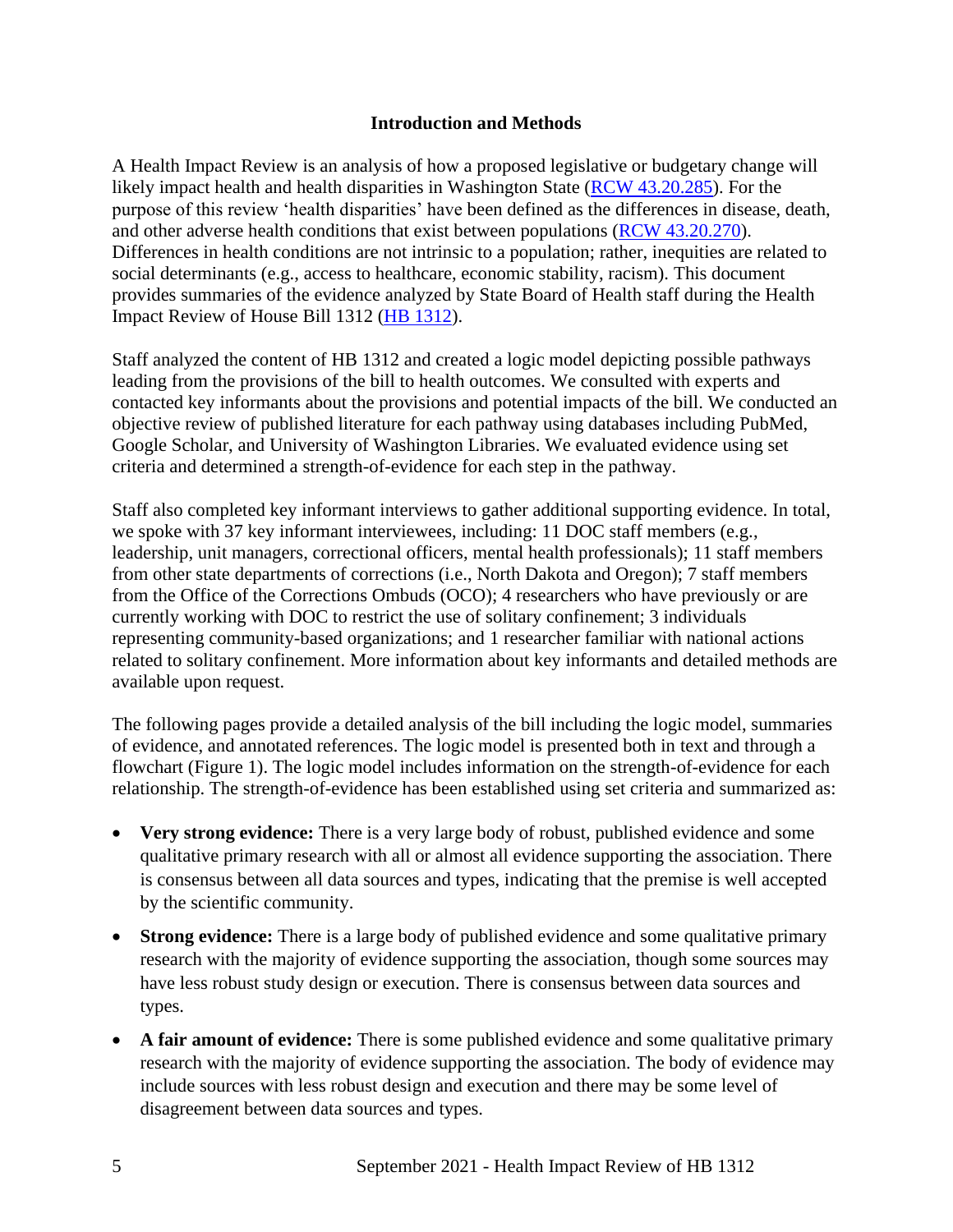- **Expert opinion:** There is limited or no published evidence; however, rigorous qualitative primary research is available supporting the association, with an attempt to include viewpoints from multiple types of informants. There is consensus among the majority of informants.
- **Informed assumption:** There is limited or no published evidence; however, some qualitative primary research is available. Rigorous qualitative primary research was not possible due to time or other constraints. There is consensus among the majority of informants.
- **No association:** There is some published evidence and some qualitative primary research with the majority of evidence supporting no association or no relationship. The body of evidence may include sources with less robust design and execution and there may be some level of disagreement between data sources and types.
- **Not well researched:** There is limited or no published evidence and limited or no qualitative primary research and the body of evidence has inconsistent or mixed findings, with some supporting the association, some disagreeing, and some finding no connection. There is a lack of consensus between data sources and types.
- **Unclear:** There is a lack of consensus between data sources and types, and the directionality of the association is ambiguous due to potential unintended consequences or other variables.

This review was subject to time constraints, which influenced the scope of work for this review. The annotated references are only a representation of the evidence and provide examples of current research. In some cases, only a few review articles or meta-analyses are referenced. One article may cite or provide analysis of dozens of other articles. Therefore, the number of references included in the bibliography does not necessarily reflect the strength-of-evidence. In addition, some articles provide evidence for more than one research question, so are referenced multiple times.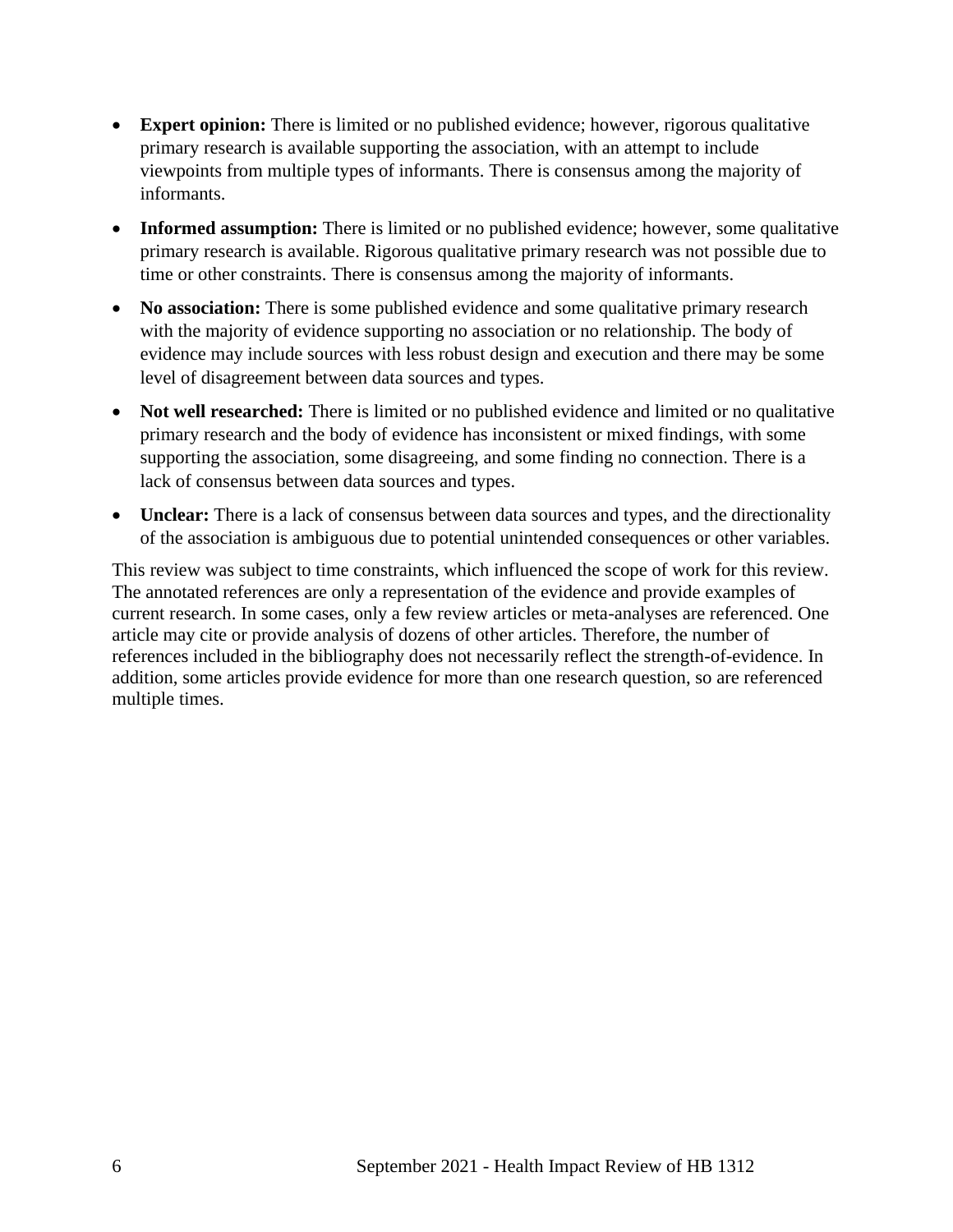## **Analysis of HB 1312 and the Scientific Evidence**

#### **Summary of relevant background information**

- All U.S. prison systems have a mechanism for separating some people who are incarcerated from the general prison population.<sup>1</sup>
- Nationally, "prison systems across the [U.S.] separate some [people who are incarcerated] from the general [prison] population and put them into special housing units, typically with more isolating conditions. The reasons for doing so include the imposition of punishment ("disciplinary segregation"), protection ("protective custody"), and incapacitation (often termed "administrative segregation")."<sup>2</sup>
- Prison systems use various terms to refer to segregation (restricted/restrictive housing; administrative segregation; disciplinary segregation; maximum custody; supermax; protective custody; special housing units; security housing units; special management units; intensive management; etc.); solitary confinement is typically used as an umbrella term to refer to all forms of segregation.<sup>2,3</sup>
- While policies, practices, and conditions of solitary confinement vary across prison systems,<sup>3</sup> the 2015 United Nations Standard Minimum Rules for the Treatment of Prisoners, known as the Nelson Mandela Rules, defined solitary confinement as "confinement of [people] for 22 hours or more a day without meaningful human contact. Prolonged solitary confinement shall refer to solitary confinement of a time period in excess of 15 consecutive days."<sup>4</sup>
- Key informants described the conditions of solitary confinement in Washington State prisons in multiple ways. Conditions of solitary confinement vary by unit and facility and may include: People locked in a cell with no or limited access to external stimuli (e.g., reading materials, television, radio, phone, telecommunications, mirrors, clocks, visitors, other people, commissary) and limited time out of their cells for showers or to go to the yard (which may or may not be open to the outside). People restrained at the wrists and ankles and accompanied by two guards when they leave their cell. People experiencing sensory deprivation; constant illumination or very dark environments; other people screaming, yelling, crying, or throwing feces; idleness and lack of physical activity; and restricted movement. Key informants that have visited or worked in solitary confinement units stated that "you feel a physical and mental response" when you enter solitary confinement units, the energy feels negative, and "you literally leave with a headache" (personal communication, May-July 2021). DOC staff have stated that they feel on edge all the time and that interactions can be unpredictable and violent (personal communication, DOC, July 2021).
- During the 2020 Legislative Session, the Washington State Legislature passed HB 2277, Concerning youth solitary confinement [\(Chapter 333, 2020 Laws\)](http://lawfilesext.leg.wa.gov/biennium/2019-20/Pdf/Bills/Session%20Laws/House/2277-S2.SL.pdf#page=1), which prohibits the use of solitary confinement in juvenile facilities and institutions.
- In April 2021, the Governor appointed a new secretary of Washington State Department of Corrections (DOC) effective May 2021.<sup>5</sup>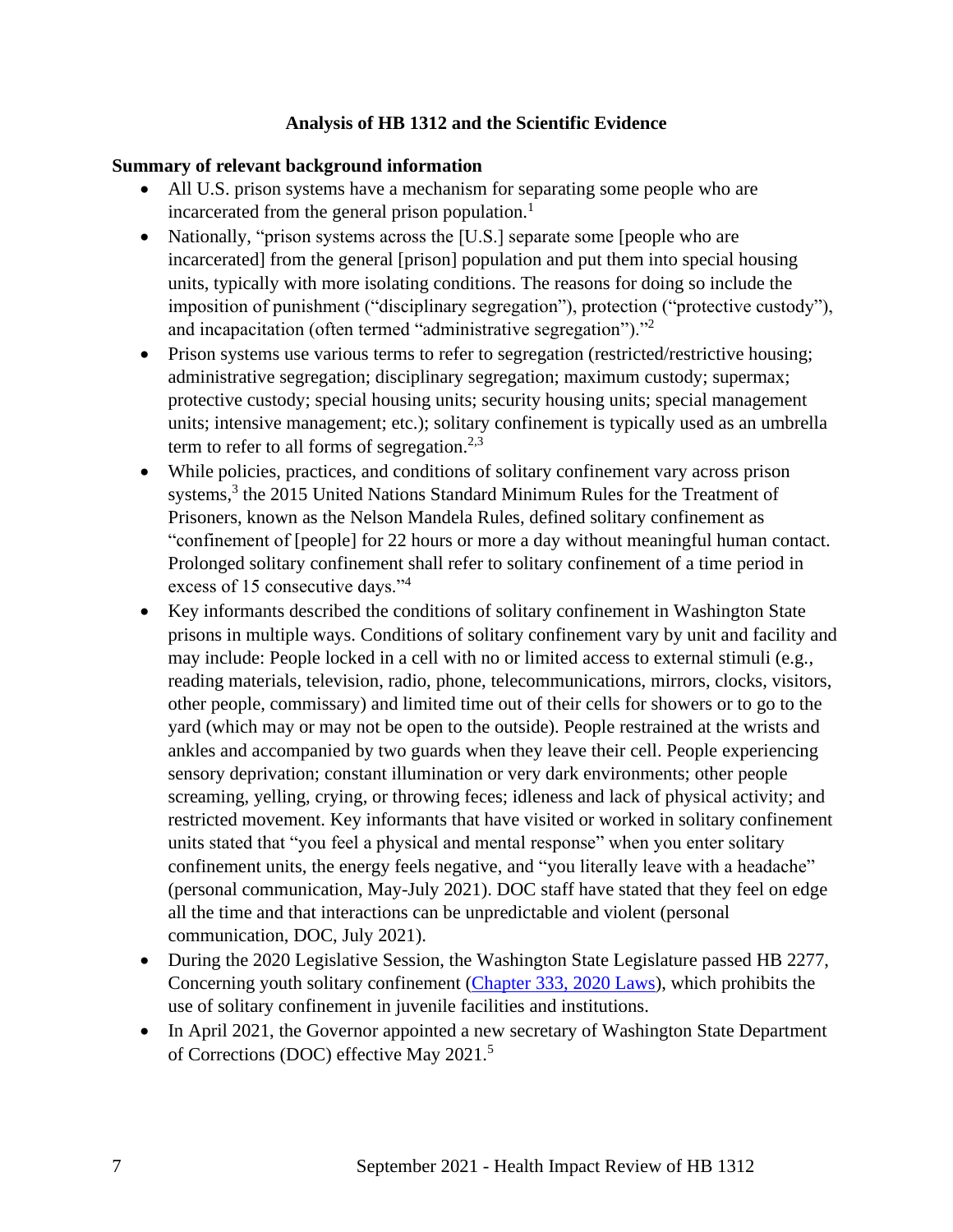- DOC operates 12 state prisons with custody levels ranging from minimum to maximum security.<sup>6</sup> DOC uses two forms of restrictive housing: Administrative Segregation and Maximum Custody.
	- o Administrative Segregation (Ad Seg) is used to "temporarily remove [a person who is incarcerated] from the general population until a timely and informed decision can be made about appropriate housing based on their behavior." <sup>7</sup> Ad Seg may be used if a person poses a threat to staff or others; requests protection; is being transferred to a more secure facility; poses a risk of escape; or is under investigation for a threatening behavior.<sup>7</sup>
	- o Maximum Custody (MAX Custody) is the most restrictive form of housing, and "individuals can be placed in MAX Custody when they pose a significant risk to the safety and security of employees, contract staff, volunteers or other individuals, [or] have validated protection needs." <sup>7</sup> People placed in MAX Custody with serious mental illness may be placed in a specialized MAX Custody Intensive Treatment Unit (personal communication, DOC, June 2021). People may be held in MAX Custody "for an indeterminate period, usually following one or more rule violations, with return to the general prison population contingent on meeting specific benchmarks."<sup>8</sup>
- Of the 12 DOC state prisons, eight major facilities may house people in Ad Seg or MAX Custody in either designated cells or in separate units or buildings depending on the infrastructure of the prison,<sup>7</sup> and four minor facilities may house people in Ad Seg for a maximum of 14 days (personal communication, DOC, August 2021). Five DOC state prisons have separate units or buildings, referred to as Intensive Management Units (IMUs). IMUs are "an all-male unit or building, housing people in solitary confinement [i.e., both Ad Seg and MAX Custody] (with highly restricted access to commissary, phones, radios, televisions, visitors, and roughly 10 hours per week out-of-cell) for durations ranging from months to years."<sup>8</sup>
- [WAC 137-32-030](https://apps.leg.wa.gov/WAC/default.aspx?cite=137-32-030) outlines conditions of confinement for people held in Ad Seg or MAX Custody, including conditions related to adequate lighting and ventilation; meals; personal hygiene; communication; reading material; legal representation; recreation; access to healthcare services; and access to other programming.<sup>9</sup> The WAC is open (as of July 2021) for rulemaking and is expected to be finalized in August 2021 (personal communication, DOC, July 2021).<sup>10</sup>
- [DOC Policy 320.255](https://www.doc.wa.gov/information/policies/files/320255.pdf) and the DOC Restrictive Housing Level System Grid outline minimum privileges in Ad Seg and MAX Custody to include: "Showers, ten minutes, three times a week; recreation one hour a day, five times a week[…]; limited telephone access; 1st class mail; at least two books or other publications; ten personal photos; and up to \$10 weekly commissary order for personal hygiene and correspondence materials."<sup>11</sup> The Restrictive Housing Level System Grid details eligibility for additional privileges (e.g., radio, television, publications, additional value in commissary items) while a person is held in solitary confinement.<sup>12</sup> For example, 30 days after placement in restrictive housing (i.e., Level 2) a person is eligible for a radio, dependent on behavior.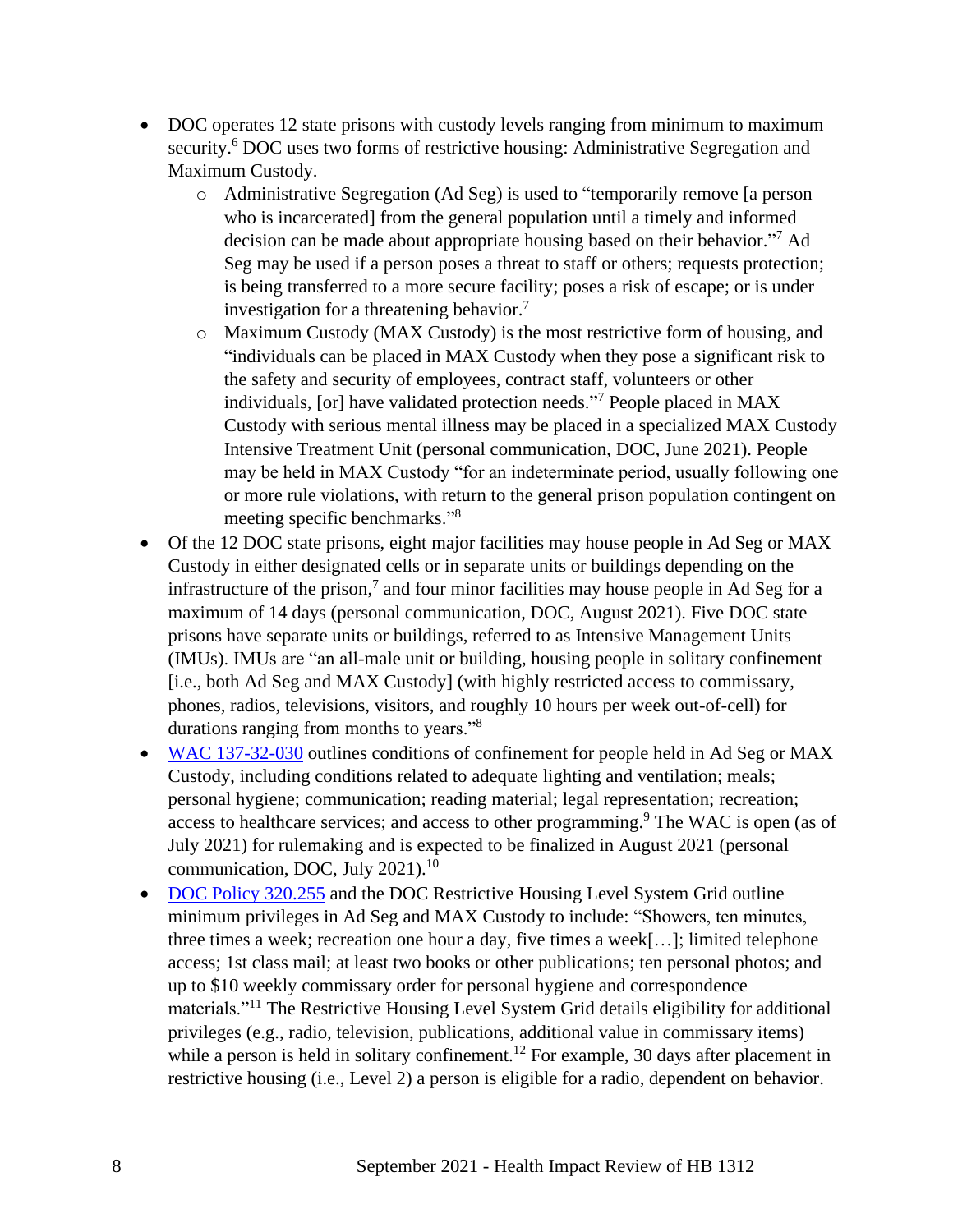After 60 days in restrictive housing (i.e., Level 3), dependent on behavior, they are eligible for either one radio or one television.

- o Due to the ongoing impacts of the 2019 Coronavirus (COVID-19) pandemic, DOC has implemented Restrictive Housing Units Policy Exceptions. Effective February 9, 2021, people held in Ad Seg receive "a radio immediately after the initial review occurs, pending no concerns by the Facility Risk Management Team."<sup>13</sup> Concerns that would prevent someone from receiving a radio include "violence outside of an average one-on-one fight or introduction of contraband," in which case the person would need to earn access to a radio based on behavior during their first 30 days on the unit.<sup>13</sup> In units with television capability, those who receive immediate access to a radio are eligible for a television 30 days after placement, based on behavior.<sup>13</sup> Other adjustments include allowing people held in restrictive housing access to 20 personal photos and an increased cap on commissary spending. $^{13}$
- In 2011 and 2019, DOC partnered with the Vera Institute of Justice (Vera) to reduce the use of solitary confinement in DOC state prisons and to find safer and more effective alternatives. The goals of the partnership included eliminating the use of solitary confinement for vulnerable adults, especially those with serious mental illness, improving living conditions, and reducing the length of time people spend in solitary confinement. 14,15
	- o From February 2019 through December 2020, DOC and Vera partnered on the "Safe Prisons, Safe Communities: From Isolation to Dignity and Wellness Behind Bars" initiative.<sup>14</sup> As a result, DOC implemented updated restrictive housing policies (effective March 2020).<sup>14</sup> The new policies narrowed the reasons people can be placed in solitary confinement and expanded access to visitation for those held in either Ad Seg or MAX Custody.<sup>14</sup> DOC also reduced the maximum time limit a person can be held in Ad Seg from 47 days to 30 days.<sup>14</sup> Additionally, DOC developed plans and prepared to repurpose several restrictive housing units into specialized, non-restrictive types of housing, and provided training for staff working in these settings.<sup>14</sup> Over the course of the project (baseline 12/31/2018 to 9/30/2020) data show:<sup>14</sup>
		- A 3.3% decrease in the total number of people in restrictive housing;
		- A 33% decrease in the median length of stay in MAX Custody;
		- A 57% reduction in serious staff assaults in restrictive housing; and
		- A 45% reduction in self-harm/suicide attempts in restrictive housing.<sup>14,15</sup>
- In 2016, University of California, Irvine began a four-year collaboration with DOC to examine their use of restrictive housing. Researchers reviewed 15 years of administrative data, completed written surveys and conducted interviews with people held in restrictive housing and staff working in IMUs.<sup>16</sup> They found that DOC has made improvements and "implemented an array of reforms in pursuit of three goals: (1) reducing the number of people in restrictive housing, (2) reducing the length of time individuals spend in restrictive housing, and (3) mitigating the harms of the harsh conditions of restrictive housing."<sup>16</sup> Reform efforts included changes to conditions of confinement (e.g.,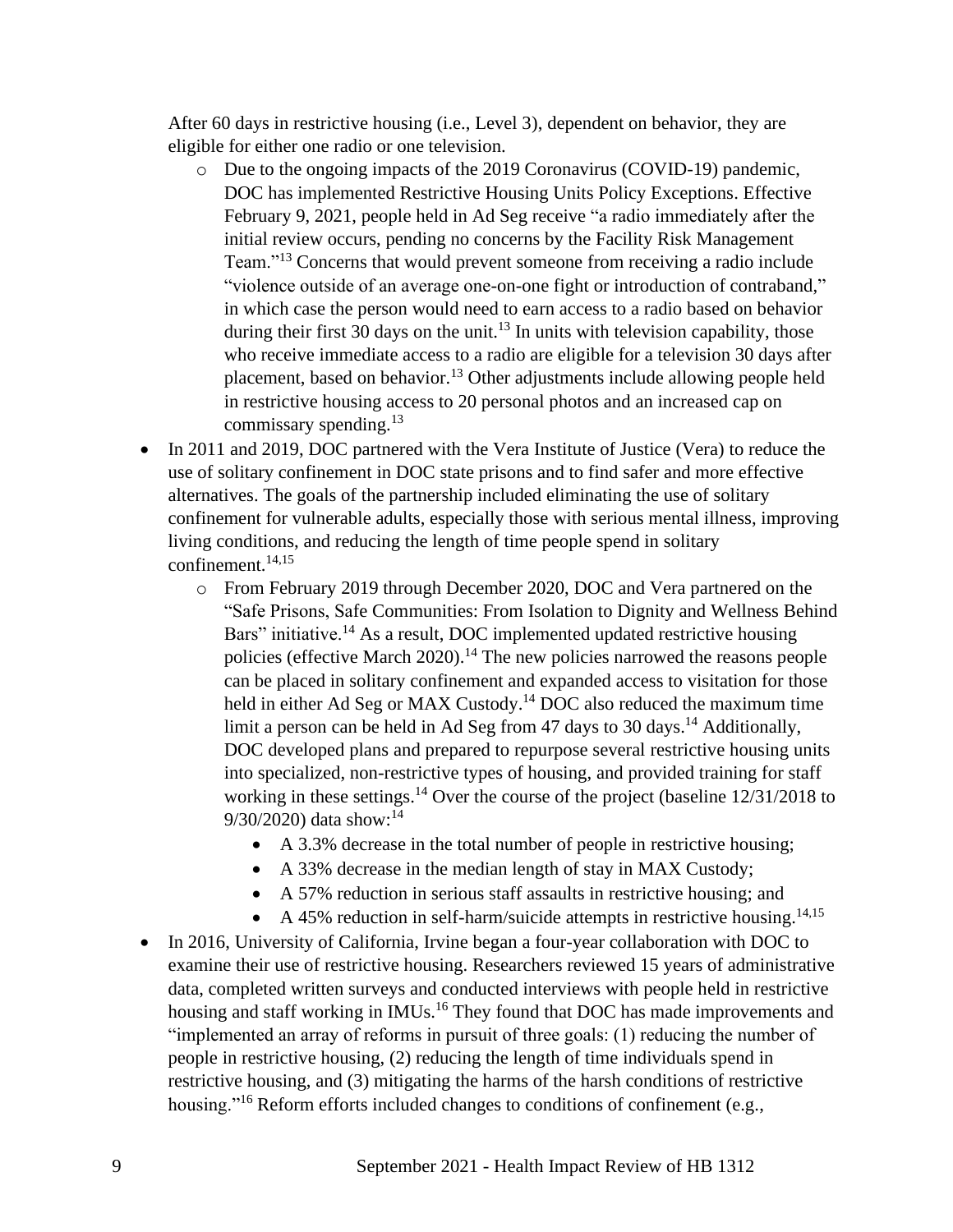additional congregate opportunities; new programmatic offerings); organizational changes (e.g., creation of Mission Housing Administrator leadership position; development of Facility Risk Management Teams); behavior modification programing (e.g., offering in-cell Cognitive Behavioral Therapy; creation of transition units); mental health programming (e.g., elimination of self-harm infractions; increased access to counselors); and preventive reforms (e.g., use of alternative sanctions and alternative specialized housing units). $16$ 

- In response to COVID-19, DOC policy required that people with COVID-19 symptoms be separated from the general population in quarantine/medical isolation. This resulted in people experiencing quarantine in their cells or being moved to medical isolation units (personal communication, DOC, May 2021). Additionally, unit-wide or facility-wide lockdowns were also used for quarantine (personal communication, DOC, May 2021). DOC stated that use of restrictive housing has not increased as a result of the COVID-19 pandemic<sup>7</sup> and "even with COVID-19 response actions in place, DOC continues to reduce its use of restrictive housing to address...disciplinary issues, where appropriate."<sup>17</sup>
- In 2011, the United Nations Special Rapporteur of the Human Rights Council on Torture and Other Cruel, Inhuman, or Degrading Treatment or Punishment stated that, in certain circumstances, solitary confinement may constitute an act of torture.<sup>18</sup> On February 28, 2020, the Special Rapporteur repeated concerns about the excessive use of solitary confinement in the U.S.<sup>19</sup> The Special Rapporteur stated, "the severe and often irreparable psychological and physical consequences of solitary confinement and social exclusion are well documented and can range from progressively severe forms of anxiety, stress, and depression to cognitive impairment and suicidal tendencies. This deliberate infliction of severe mental pain or suffering may well amount to psychological torture."<sup>19</sup>
- In 2013, the American Public Health Association declared solitary confinement a public health issue and authored a number of recommendations for federal, state, and local correctional authorities to restrict the use of solitary confinement to improve the health of people who are incarcerated.<sup>18</sup>
- In 2015, the President directed the U.S. Attorney General to review the use of solitary confinement in federal prisons. As a result, the U.S. Department of Justice (DOJ) issued a number of recommendations for federal prison system reform, including: 1) restricting the use of solitary confinement for people who are pregnant, LGBTI people, and people with serious mental illness; 2) reducing the amount of time people spend in solitary confinement; 3) using the least restrictive housing options needed to ensure the safety of individuals, staff, and the general prison population; 4) outlining a clear plan to return someone to the general prison population as quickly as possible; and 5) ensuring people held in solitary confinement receive regular health (including mental health) evaluations.<sup>2</sup> On March 1, 2016, a presidential memorandum ("Limiting the Use of Restrictive Housing by the Federal Government") directed executive departments and agencies to implement DOJ's recommendations.<sup>2</sup>
- In 2016, the American Correctional Association, which publishes accreditation standards for prisons in the U.S., issued new standards related to solitary confinement which restricted the use of solitary confinement based on gender identity alone as well as for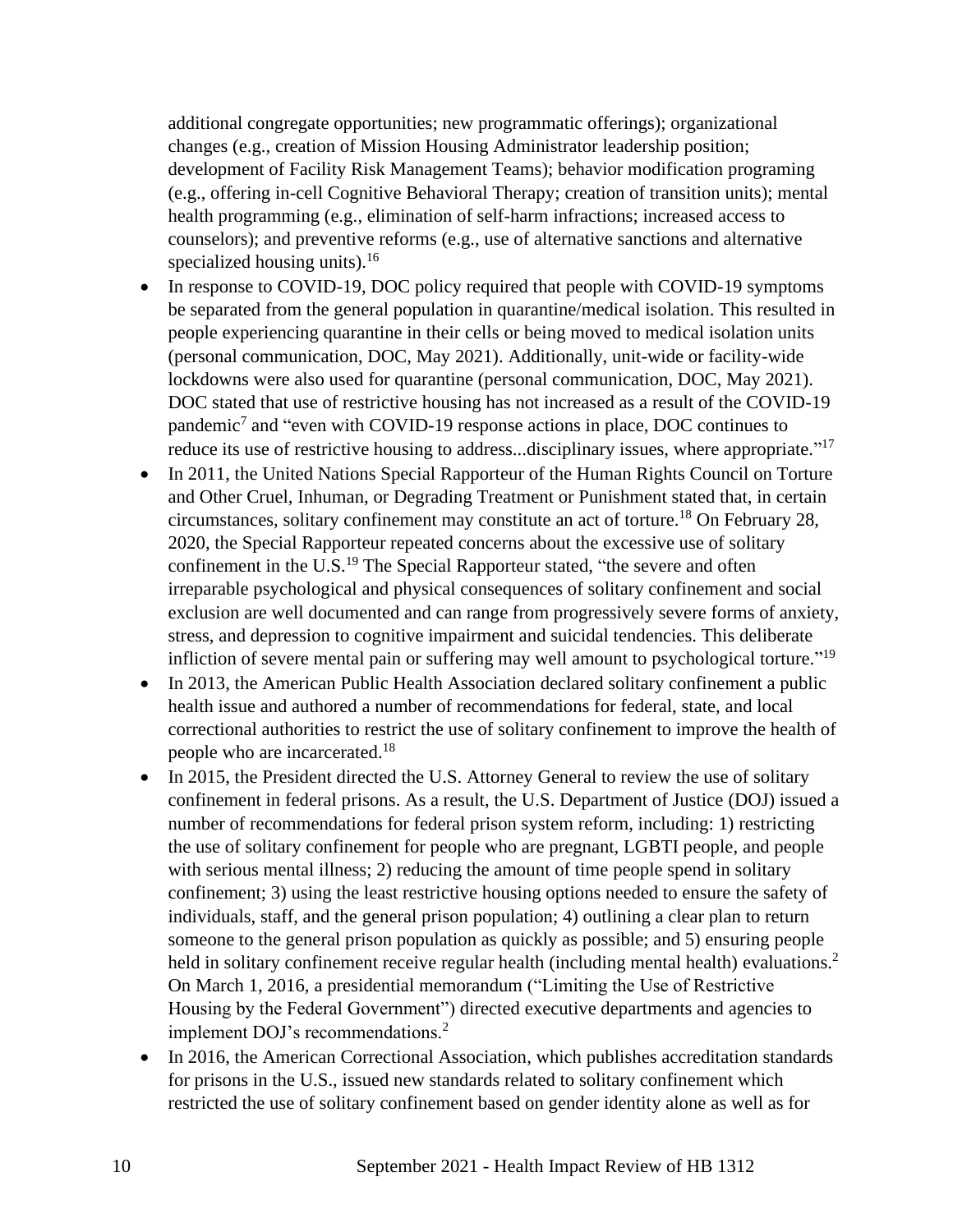people who are pregnant, persons under 18 years of age, and people with serious mental illness.<sup>2</sup> The revised standards also included increased oversight for solitary confinement (e.g., training for staff working with people held in solitary confinement).<sup>2</sup>

• Since 2014, 12 states have enacted legislation that in some way restricts the use of solitary confinement in adult state prison systems (e.g., restricting entry criteria by demographics or population group [e.g., pregnancy or postpartum status]; limiting length of time a person may consecutively or cumulatively be held in solitary confinement; clarifying the definition of or general intent of segregation to restrict use; requiring medical examinations for placement) (unpublished data, National Conference of State Legislatures [NCSL], June 2021). Two states (Colorado and New York State) have enacted legislation creating specific alternatives to solitary confinement (unpublished data, NCSL, June 2021). In 2014, Colorado enacted legislation creating a step-down unit and requiring alternative housing for people with serious mental illness (unpublished data, NCSL, June 2021). In 2021, New York State passed [Senate Bill S2836](https://www.nysenate.gov/legislation/bills/2021/S2836) restricting solitary confinement and creating alternative options (i.e., establishing residential rehabilitative confinement options with increased unrestrained out-of-cell time, interaction in congregate settings, and access to work and educational opportunities).  $20$ 

#### **Summary of HB 1312**

- Defines solitary confinement<sup>†</sup> as confinement of a person who is incarcerated in a correctional facility, pursuant to disciplinary, administrative, protective, investigative, mental health or medical, or other classification, in a cell or similarly confined holding or living space, alone or with others, for 20 hours or more per day.
	- o States that a person shall not be placed in solitary confinement for more than 15 consecutive days and for no more than 45 cumulative days during a single fiscal year.
- Restricts the use of solitary confinement in DOC state prisons, except in limited circumstances.
	- o States that a person who is incarcerated may not be placed in solitary confinement unless there is a reasonable cause (e.g., threats, conduct) to believe that they would pose a substantial risk of immediate serious harm to themselves or someone else and a less restrictive intervention would be insufficient to reduce the risk.
	- o Prohibits the use of solitary confinement for non-disciplinary reasons.
	- o States that a person may not be placed in solitary confinement pending investigation of a disciplinary offense unless the person poses a serious and imminent danger to themselves, staff, others in the general population, or the public (e.g., violence, escape). Stipulates a person pending investigation of a disciplinary offense must be considered for release to the general prison population every 24 hours and may not be held for more than 15 consecutive days.

<sup>†</sup> Prison systems use various terms to refer to segregation (restricted/restrictive housing; administrative segregation; disciplinary segregation; maximum custody; supermax; protective custody; special housing units; security housing units; special management units; intensive management; etc.); solitary confinement is typically used as an umbrella term to refer to all forms of segregation.<sup>2,3</sup> This report uses the term solitary confinement to refer to all forms of segregation in alignment with language in HB 1312, the published literature, and recommendations from key informants, unless discussing specific DOC housing types or policies.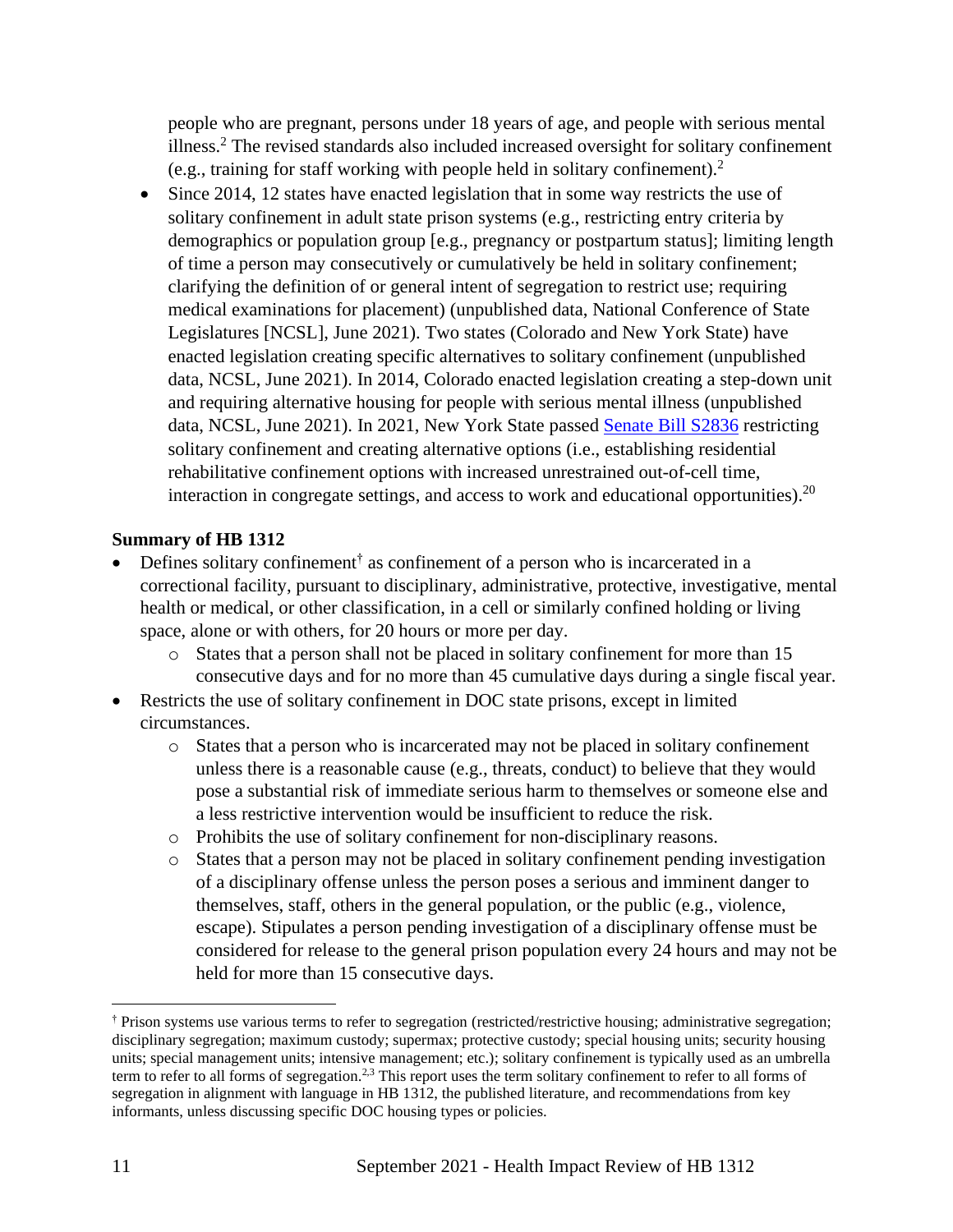- o Prohibits a person from being held in solitary confinement on the basis of race, creed, color, national origin, nationality, ancestry, age, marital status, domestic partnership or civil union status, affectional or sexual orientation, genetic information, pregnancy or breastfeeding status, sex, gender identity or expression, disability, or atypical hereditary cellular or blood trait.
- o Prohibits a person who is a member of a vulnerable population from being placed in solitary confinement. Specifies that a member of a vulnerable population who would otherwise be placed in solitary confinement must be screened for placement in an alternative unit (e.g., residential treatment unit, close observation unit, medical unit).
	- **•** Defines vulnerable population as any person who is incarcerated and:
		- Is 25 years of age or younger;
		- Is 60 years of age or older;
		- Has a mental disorder, as defined by  $RCW$  71.05.020, or where there is evidence of a diagnosis of a serious mental illness, a history of psychiatric hospitalization, or a history of disruptive or self-injurious behavior including, but not limited to, serious and/or repeated selfharm that may be the result of a mental disorder or condition;
		- Has a developmental disability, as defined in [RCW 71A.10.020;](https://app.leg.wa.gov/rcw/default.aspx?cite=71A.10.020)
		- Has a serious medical condition that cannot effectively be treated in solitary confinement;
		- Is pregnant, postpartum, or has recently experienced miscarriage or terminated a pregnancy;
		- Has a physical disability that cannot be accommodated in solitary confinement; or
		- Has a significant auditory or visual impairment.
- o Specifies that solitary confinement may be permitted in cases of:
	- A facility-wide or unit-wide lockdown that is required to ensure the safety of people who are incarcerated and staff or due to quarantine or isolation measures undertaken in response to a public health crisis or declared state of emergency;
	- Emergency confinement;
	- Medical isolation (including for reasons of mental health emergencies) in a residential treatment unit, close observation unit, or medical unit; and
	- Voluntary or non-voluntary protective custody.
- Requires that a person receive a personal, comprehensive medical and mental health exam by a qualified medical provider prior to being placed in solitary confinement unless advance evaluation would create a substantial threat to security or safety. Requires a daily physical and mental health examination to determine if someone is a member of a vulnerable population.
- Specifies a person who is incarcerated must have timely, fair, and meaningful opportunities to contest the confinement, including a right to an initial hearing within 72 hours of placement in solitary confinement.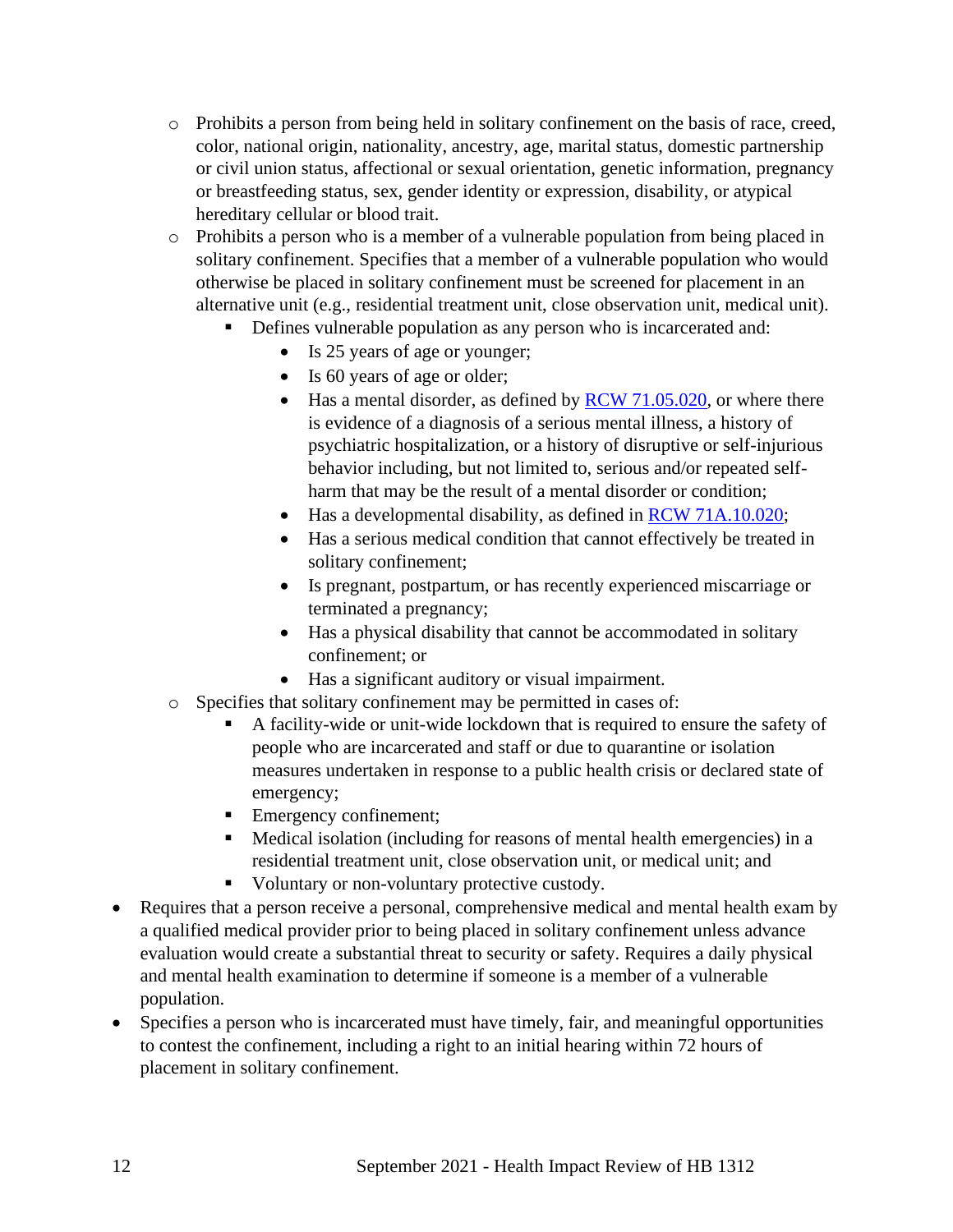- Specifies certain conditions for solitary confinement, including conditions related to environment (e.g., ventilation, lighting, temperature, sanitation); time outside of cell; access to programming (e.g., recreation, education, therapies, activities, social interaction); access to food, water, and other basic necessities; and access to healthcare services.
- Prohibits a person from being released directly from solitary confinement to the community.
- Requires the Secretary of DOC to adopt certain regulations, policies, and procedures, including:
	- o Plans for providing step-down and transitional units, programs, and staffing for people held in solitary confinement;
	- o Regulations establishing less restrictive interventions to solitary confinement; and
	- o Trainings for staff working with people held in solitary confinement.
- Directs cities and counties that operate jails to compile specific information on the use of solitary confinement at each jail and to submit information to the Washington Association of Sheriffs and Police Chiefs (WASPC). Requires WASPC to submit an initial and updated report to the Legislature.

### **Health impact of HB 1312**

Evidence indicates that HB 1312 would likely decrease the use of solitary confinement in DOC state prisons for some people, which would likely decrease reincarceration and improve health outcomes for some people who are incarcerated or who were formerly incarcerated. The impacts of potential alternatives to solitary confinement and the impacts on equity are unclear.

#### **Pathway to health impacts**

The potential pathways leading from the provisions of HB 1312 to decreased health inequities are depicted in Figure 1. This review made the informed assumption that restricting the use of solitary confinement in DOC state prisons would likely decrease the number of people who are currently held or could potentially be held in solitary confinement and decrease the amount of time people are held in solitary confinement for some number of people who are incarcerated. This informed assumption is based on past and current DOC reform efforts, bill provisions, and information from key informants. There is strong evidence and it is well-accepted by the scientific community that people who are held in solitary confinement have worse health outcomes while incarcerated and after release to community.3,8,18,21-24 There is strong evidence that decreased use of solitary confinement would decrease reincarceration,  $1,25-27$  which would also improve health outcomes.28-34

This review also made the informed assumptions that requiring DOC to undertake rulemaking to establish alternatives to solitary confinement would result in DOC undertaking rulemaking and developing and implementing such alternatives, which would result in some number of people experiencing such alternatives while incarcerated. These informed assumptions are based on information from key informants. There is unclear evidence of how potential alternatives to solitary confinement would impact conditions of confinement for people who are incarcerated and DOC staff since restrictions to solitary confinement may be implemented before alternatives to solitary confinement are in place, and since conditions of and effects of alternative interventions compared to those of solitary confinement are unknown.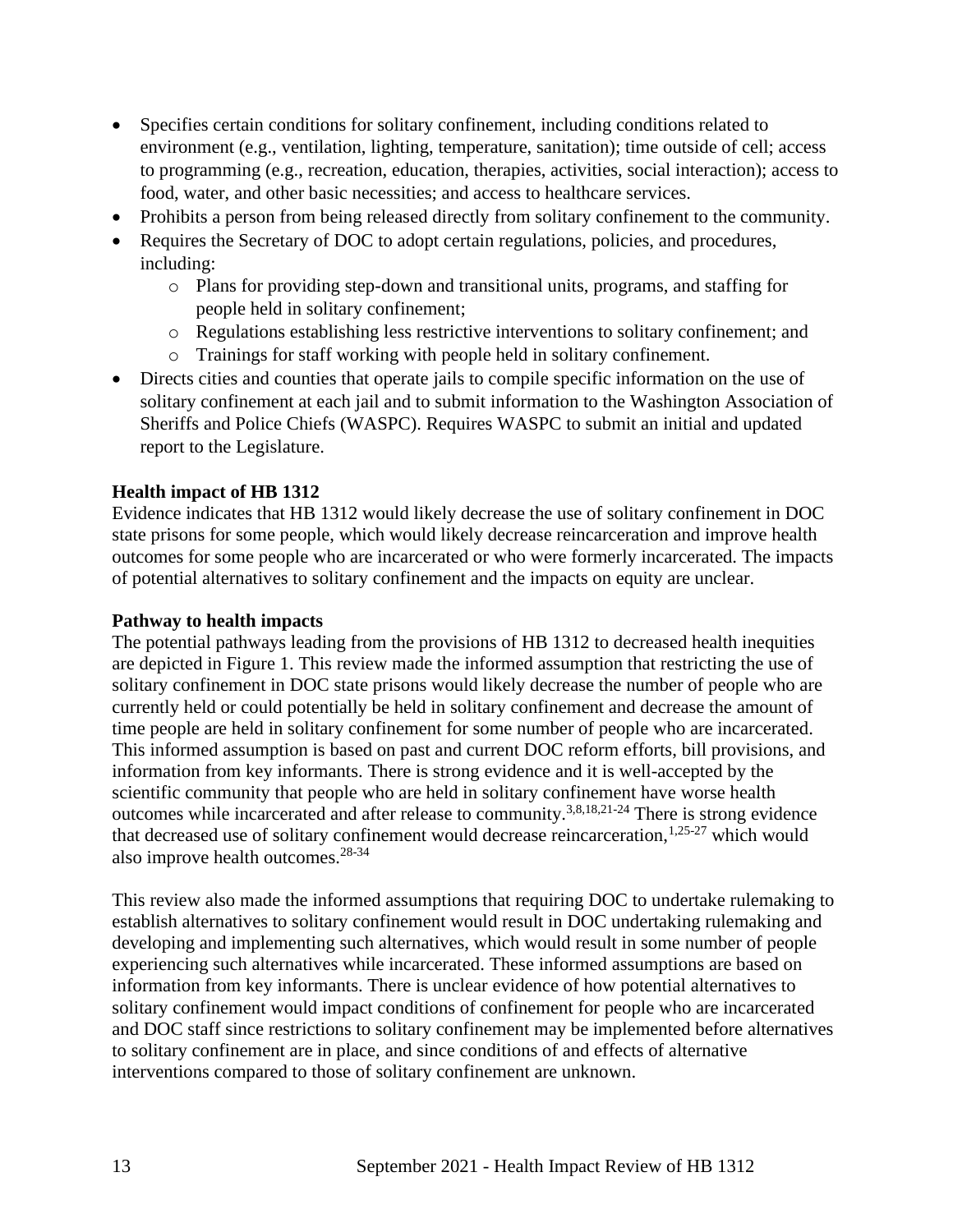Lastly, there is unclear evidence of the bill's impact on equity due to limited research on how restricting solitary confinement may impact different groups; the intersectionality of overlapping identities; current inequities due to racism in the criminal legal system; and continued opportunities for people to be held in solitary confinement. Therefore, it is unclear how restricting the use of solitary confinement may impact equity for people who are incarcerated or were formerly incarcerated.

## **Scope**

Due to time limitations, we only researched the most direct connections between provisions of the bill and health inequities and did not explore the evidence for all possible pathways. For example, we did not evaluate potential impacts related to:

- City and county jails. HB 1312 requires cities and counties that operate jails to compile specific information on the use of solitary confinement at each jail and to submit information to the Washington Association of Sheriffs and Police Chiefs (WASPC). Researchers have noted that, nationally, "…information on county jails is important to underscore because counties were responsible, as of 2016, for 91% of the jails in the [U.S.], and '11.4 million individuals pass through jail each year."<sup>2</sup> Provisions of the bill may impact the operations of city and county jails, which could impact people who are held in these facilities in Washington State.
- Effects on families and communities of people who are held in solitary confinement. Family members of people currently or previously held in solitary confinement testified before the Washington State Senate Human Services, Reentry & Rehabilitation Committee to the negative effects they experienced as a result of their loved ones being held in solitary confinement.<sup>35</sup> Additionally, advocates for restricting the use of solitary confinement highlighted that the practice does not prepare people to successfully return to their communities. 35
- Future generations. Research has shown that parental incarceration can impact children's mental, emotional, and social health.<sup>33,36</sup> For example, "[B]lack youths' perceptions of law enforcement are shaped by the vicarious and collective experiences of their friends and family members<sup>"37</sup> and "[g]iven the frequent and disproportionate arrest of [B] lack Americans, it is hard to find a [B]lack child who does not have a friend or relative who has not been arrested or 'known to police."<sup>37</sup>

## **Magnitude of impact**

HB 1312 (deemed the Solitary Confinement Restriction Act) would restrict the use of solitary confinement, except in limited circumstances, for all people who are incarcerated at DOC's 12 state prisons. The provisions of the bill would impact all people who are incarcerated at DOC state prisons, as everyone who is incarcerated has the potential to be placed in solitary confinement. The provisions of the bill would not apply to people who are incarcerated in jails, juvenile facilities and institutions, immigration or military detention facilities, or other federal facilities in the state. Additionally, the provisions would not apply to individuals who are held in the Special Commitment Center, a total confinement facility for persons convicted of violent sexual offenses and operated by the Department of Social and Health Services on McNeil Island.<sup>38</sup> Therefore, while HB 1312 would apply to all people who are incarcerated in DOC state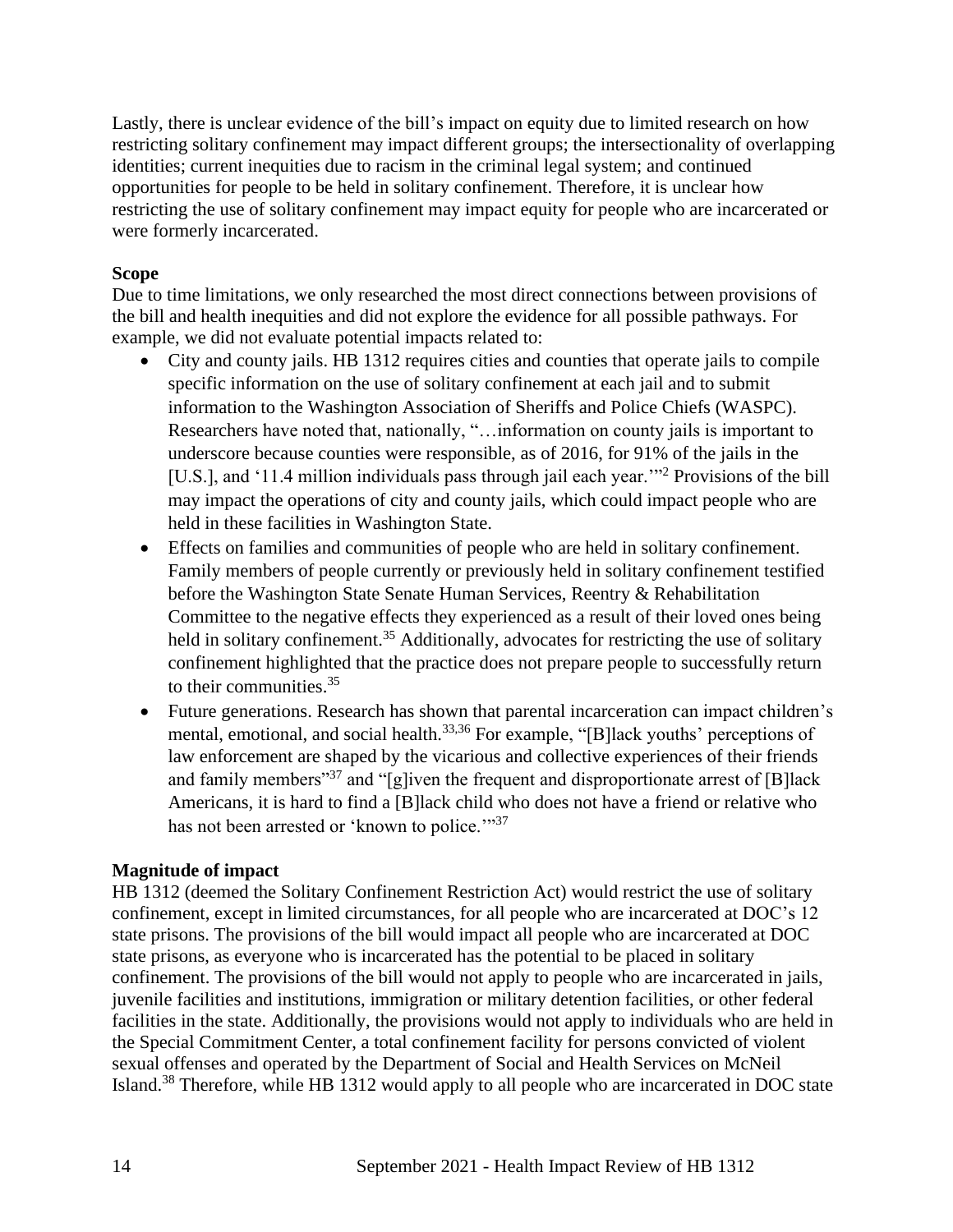prisons, it would not impact all individuals who are incarcerated or who are held in solitary confinement in Washington State.

Researchers have noted that it is difficult to estimate the number of people who are held in solitary confinement due to differences in definitions, policies, procedures, and conditions across jurisdictions.<sup>2,3,18</sup> National surveys with the directors of prison systems with the Federal Bureau of Prisons, 45 states, the District of Columbia, and the U.S. Virgin Islands (representing 96.4% of the total U.S. prison population) estimated that in 2014, "some 80,000-100,000 people were…in restricted housing (however termed) in U.S. prisons—or one in every six or seven prisoners" not including people incarcerated in jails, juvenile facilities and institutions, or immigration and military detention.<sup>2</sup> Key informants representing researchers studying the use of and effects of solitary confinement explained that available data generally represent a point in time count of those held in solitary confinement (personal communication, June 2021). However, an estimated 25% to 33% of the total prison population have been held in solitary confinement at some point during their incarceration (personal communication, June 2021). In 2014 (the most current data available), the median percentage of the U.S. prison population held in solitary confinement 22 hours or more per day, for 15 consecutive days or longer was  $5.1\%$ .<sup>2</sup> Approximately 17.7% of these individuals had been in solitary confinement for 15 days to one month; 28.9% for one to three months; 16.4% for three to six months; 13.0% for 6 months to one year; 13.1% for one to three years; 5.5% for three to six years; and 5.4% for 6 years or more.<sup>2</sup>

Various studies have estimated the number of people held in solitary confinement in Washington State. The 2014 survey found that 1.7% (274 individuals) of Washington State's prison population was held in solitary confinement for 22 hours or more per day, for 15 consecutive days or longer.<sup>2</sup> At the time of the survey, approximately 5.8% (16) of these individuals had been in solitary confinement for 15 days to one month; 20.1% (55) for one to three months; 24.8%  $(68)$  for three to six months;  $25.5\%$   $(70)$  for 6 months to one year;  $13.5\%$   $(37)$  for one to three years; 5.8% (16) for three to six years; and 4.4% (12) for six years or more.<sup>2</sup> Across 40 jurisdictions that provided data regarding female prisoners, "the jurisdiction reporting the lowest percentage was Washington [State], where approximately 0.1% of the female custodial population (1 out of 1,136) was in [solitary confinement]."<sup>2</sup> Key informants confirmed that solitary confinement is not typically used at the women's prison in Washington State (personal communications, May 2021).

The University of California, Irvine analyzed DOC administrative data from 2002 through 2017 to examine patterns in the use of solitary confinement over time.<sup>16</sup> They found that, "the number of people held in [MAX Custody] across the state has fluctuated from a low of 149 (in 2002) to a peak of 472 (in 2011). By 2014, [DOC] reforms had cut this peak population nearly in half, to 283. But the population increased again, by more than 20[%] over the next three years, rising back to 342 in 2017."<sup>16</sup> Researchers found that the mean time spent in MAX Custody has steadily declined since 2011.<sup>16</sup> However, the proportion of people held in IMUs and the cumulative time spent in solitary confinement has increased.<sup>16</sup> In 2017, approximately 34% of Washington's general prison population had been held in an IMU.<sup>16</sup>

On July 31, 2021, a total of 13,788 people were incarcerated in the 12 DOC state prisons.<sup>39</sup> On that date, DOC reported that 497 people were held in Ad Seg and 219 people were held in MAX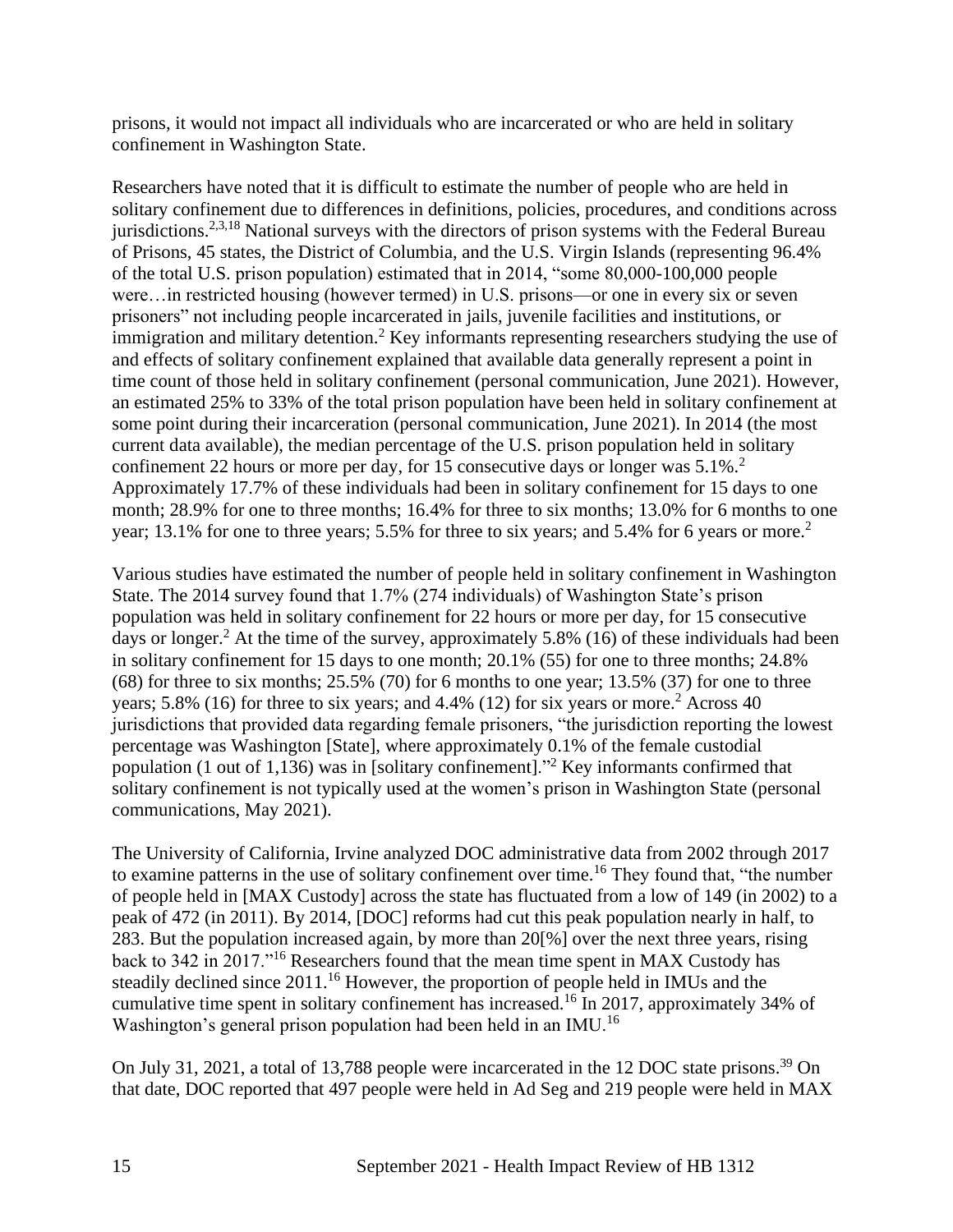Custody.<sup>39</sup> DOC and Vera reported an overall decrease of 3.3% of individuals held in solitary confinement in September 2020 compared to December 31, 2018.<sup>14</sup> The average length of time held in Ad Seg was 28.8 days and the median time held was 16 days, which "indicates that while many people spend less than the 30-day limit in [Ad Seg] some remain there for longer periods of time, with a very small number of outlier cases where people are kept in [Ad Seg] for years."14,40 The average length of time held in MAX Custody was 348 days, and the median time held was 133 days.<sup>14,15</sup> In August 2021, DOC reported a roughly 20% decrease in weekly average daily population (ADP) in MAX Custody in the first half of 2021.<sup>39</sup>

On January 7, 2021, the Office of the Corrections Ombuds (OCO) opened an investigation regarding a complaint from a person incarcerated at Monroe Correctional Complex (MCC) who had been held in solitary confinement since November 3, 2020.<sup>11</sup> While DOC policy [320.200](https://www.doc.wa.gov/information/policies/files/320200.pdf) states that individuals will be housed in Ad Seg for a maximum of 30 days regardless of the placement designation, OCO found the person was housed in Ad Seg for 112 days.<sup>11</sup> These findings prompted OCO to request additional data regarding persons held in Ad Seg at MCC. The subsequent review of DOC data showed "one individual spent 104 days in solitary confinement for yelling and throwing debris from his cell during a disturbance; one individual spent 92 days in solitary confinement for altering his [JPay player‡ ]; one individual spent 56 days in solitary confinement under suspicion of involvement in a disturbance before being found to not have been involved at all; [and] one individual spent 256 days in solitary confinement for attempting to receive contraband via mail."<sup>11</sup>

Overall, HB 1312 has the potential to impact all people who are incarcerated at the 12 DOC state prisons, including those who are currently held or could potentially be held in solitary confinement.

<sup>‡</sup> JPay is a private company DOC contracts with to provide money transfer and electronic media services for people who are incarcerated in state prisons and their family and friends.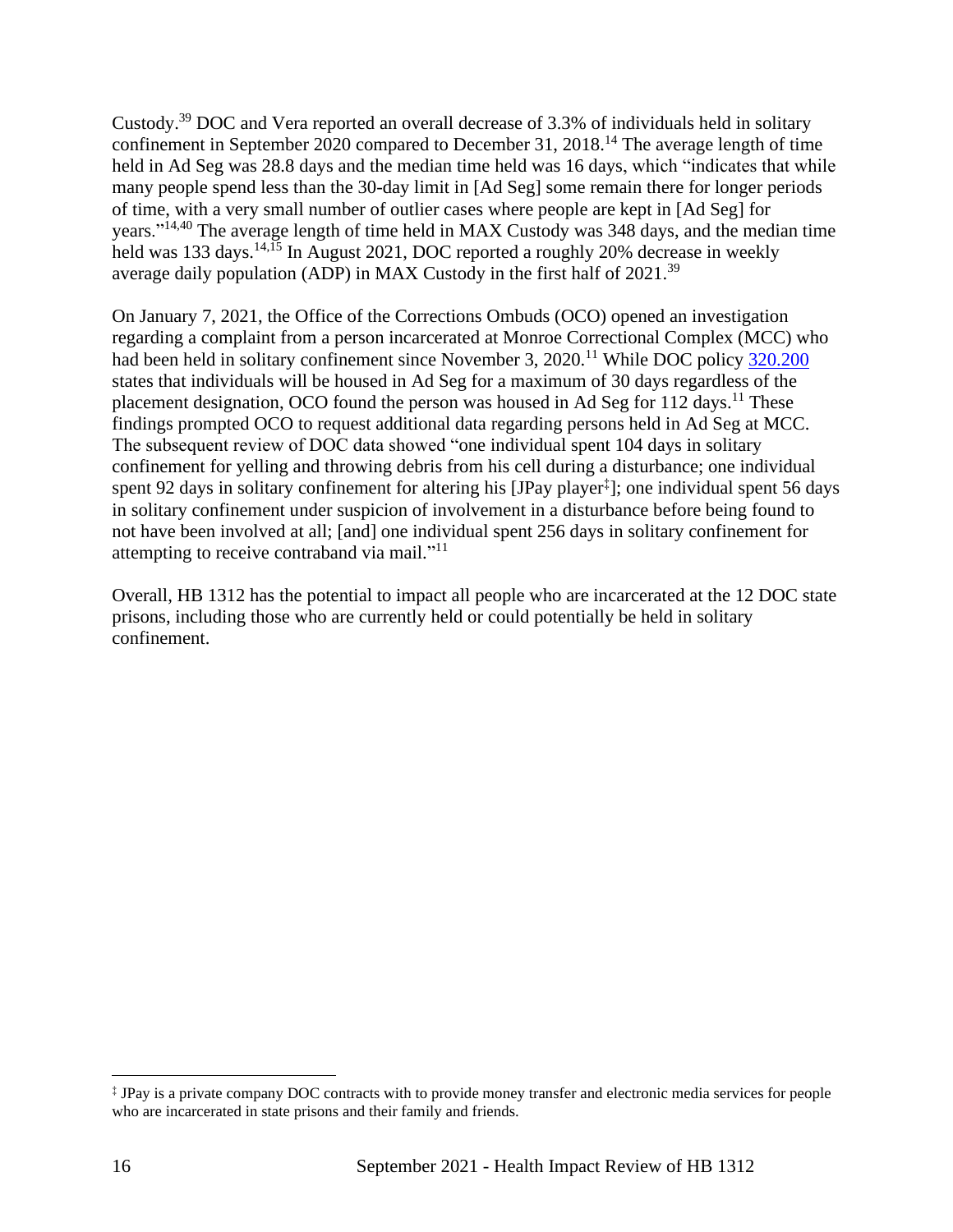## **Logic Model**

*Pathway 1: Restrictions to solitary confinement*

<span id="page-16-0"></span>

17 September 2021 - Health Impact Review of HB 1312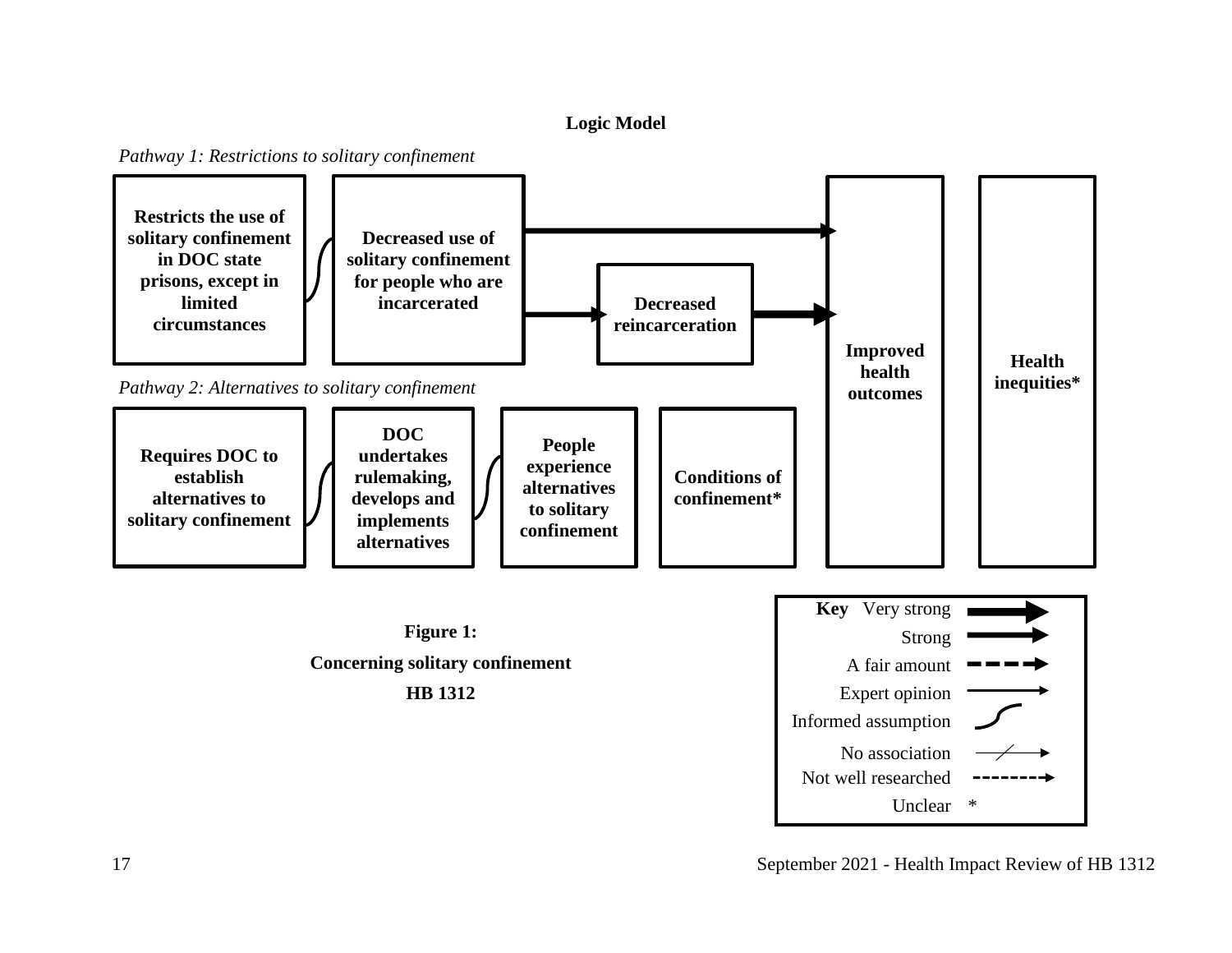### **Summaries of Findings**

#### <span id="page-17-0"></span>**Pathway 1: Restrictions to solitary confinement**

#### **Would restricting the use of solitary confinement in Washington State Department of Corrections state prisons, except in limited circumstances, decrease the use of solitary confinement for people who are incarcerated?**

We made the informed assumption that restricting the use of solitary confinement in Washington State Department of Corrections (DOC) state prisons would likely decrease the number of people who are currently held or could potentially be held in solitary confinement as well as decrease the amount of time people are held in solitary confinement for some number of people who are incarcerated. This informed assumption is based on past and current DOC reform efforts, bill provisions, and information from key informants.

Since the early 2000s, DOC has been working to reduce the use of solitary confinement at state prisons and to shift staff culture related to solitary confinement (personal communications, May-June 2021).<sup>16</sup> Evidence from sustained past and current reform efforts suggests that DOC is likely to continue to implement existing and future efforts to restrict the use of solitary confinement and improve conditions. Researchers from University of California, Irvine noted that, "DOC is a leader among state correctional systems in restrictive housing reform; administrative leaders have built a solid foundation for continued reforms—including [Intensive Management Unit (IMU)] population reductions, decreases in IMU sentences, and improvements in conditions."<sup>16</sup>

In 2011 and 2019, DOC partnered with the Vera Institute of Justice (Vera) to reduce the use of solitary confinement in DOC state prisons and to find safer and more effective alternatives. The goals of the partnership included eliminating the use of solitary confinement for vulnerable adults, especially those with serious mental illness, improving living conditions, and reducing the length of time people spend in solitary confinement.<sup>14,15</sup> Evidence from Vera and from University of California, Irvine suggests that DOC has made progress in meeting these goals. For example, from 12/31/2018 to 9/30/2020, DOC data show a 3.3% decrease in the total number of people in restrictive housing; a 33% decrease in the median length of stay in Maximum Custody (MAX Custody); a 57% reduction in serious staff assaults in restrictive housing; and a 45% reduction in self-harm/suicide attempts in restrictive housing.<sup>14,15</sup>

Moreover, researchers from University of California, Irvine examined 15 years of DOC administrative data and found that, as part of efforts to shift staff culture, people held in solitary confinement were "in the IMU for specific, identifiable reasons; prisoners receive regular, individualized assessments regarding their continued IMU placement by a classification committee; and treatment and custody staff work together to develop targeted interventions with the goal of transitioning even the most behaviorally challenging and risky individuals out of the IMU. This is in stark contrast to other [state prison] systems..."<sup>16</sup> As part of this work, DOC has implemented reforms establishing transition and transfer pods and other alternative units. For example, DOC has a Special Offenders Unit (SOU), for those in MAX Custody with serious mental illness, where people receive more intensive mental health treatment.<sup>14</sup> In addition, DOC "has been and plans to continue 'repurposing' [IMUs] for other less restrictive…units for gang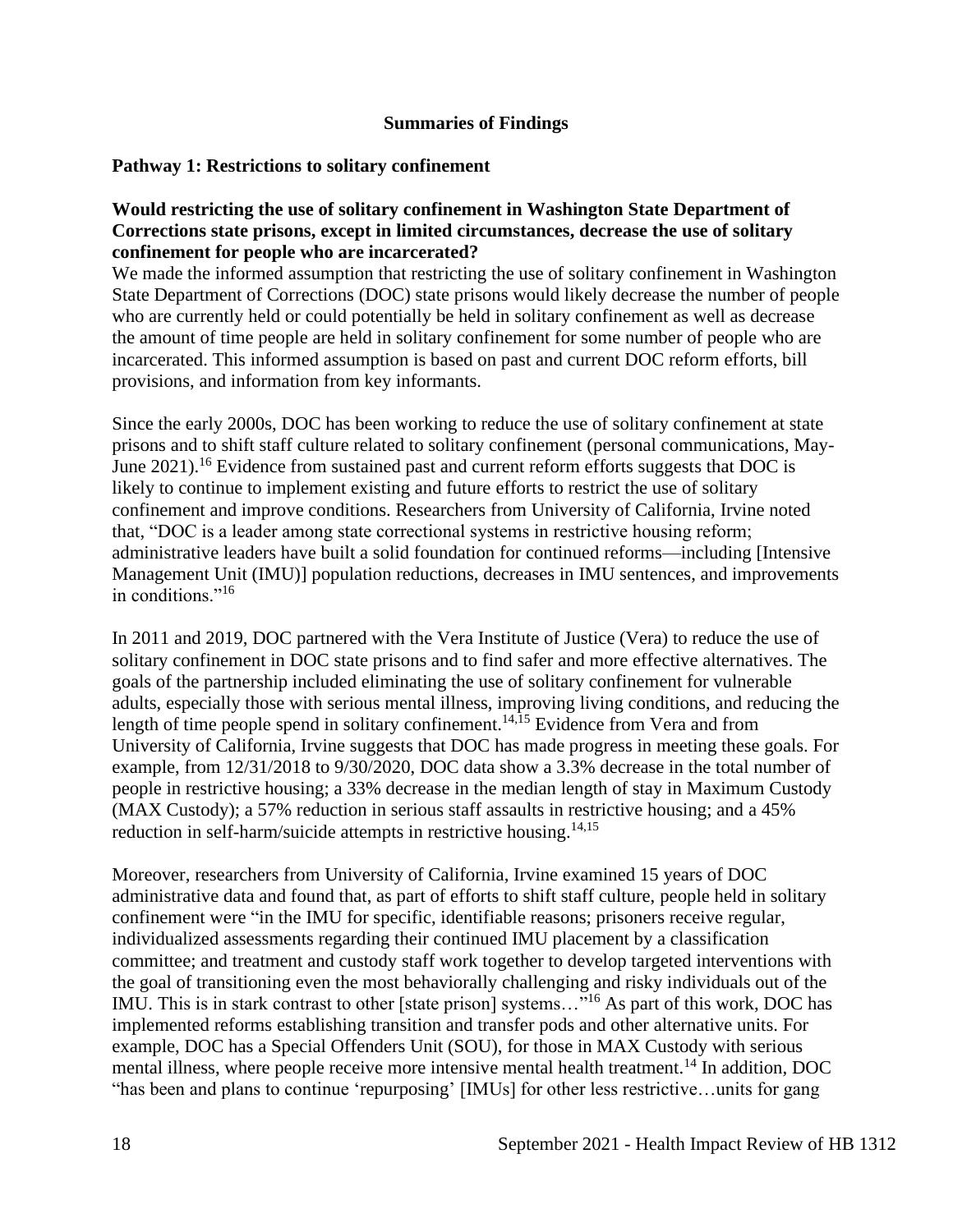dropouts, transition units for people moving between IMU and general population, and a potential unit for people with traumatic brain injuries."<sup>16</sup> DOC also has a workplan of restrictive housing initiatives that the agency is planning, developing, and implementing for 2021 and 2022.<sup>10</sup> In July 2021, DOC opened transfer pods in IMUs at three state prisons (i.e., Monroe Corrections Center, Stafford Creek Corrections Center, and Washington Corrections Center).<sup>10</sup>

Since DOC has made and is currently working on reforms to restrict the use of solitary confinement, we have made the assumption that DOC will likely continue to work to decrease the number of people held in solitary confinement and to decrease the amount of time people are held in solitary confinement.

### *Number of people held in solitary confinement*

A joint report and survey with state prison systems conducted by the Association of State Correctional Administrators and Yale Law School found that, "correctional policies made getting into segregation relatively easy, and few systems focused on getting people out. The criteria for entry were broad."<sup>2</sup> Therefore, evidence suggests that restricting entry into solitary confinement may reduce the number of people who are currently held or could potentially be held in solitary confinement.

If passed, HB 1312 would restrict the entry criteria for people to be placed in solitary confinement, which could decrease the number of people who could potentially be held in solitary confinement. Provisions of the bill prohibit the use of solitary confinement for nondisciplinary reasons; on the basis of certain demographic characteristics alone (e.g., race, age, gender identity, disability status); and for members of a vulnerable population. The bill defines vulnerable population to include people age 25 years or younger; age 60 years or older; with a mental disorder (defined by RCW 71.05.020) or exhibiting a history of behavior that may be the result of a mental health disorder or condition; with a developmental disability (defined by RCW 71A.10.020); with a serious medical condition that cannot be effectively treated in solitary confinement; who are pregnant, postpartum, or have recently suffered a miscarriage or terminated a pregnancy; with needs related to a physical disability that cannot be accommodated in solitary confinement; or with a significant auditory or visual impairment. Though not specified in bill provisions, this would likely require DOC to develop and use a screening tool to determine if a person is a member of a vulnerable population.

While there is some evidence to suggest that screening may not accurately identify members of vulnerable populations (see Pathway 2 for further discussion), <sup>16</sup> key informants who work in DOC IMU settings stated that they currently work with people held in solitary confinement who could be identified as a member of a vulnerable population as defined in HB 1312 (personal communications, DOC, June 2021). DOC staff anticipated that restrictions outlined in HB 1312 would likely decrease their caseload and the number of people currently held in solitary confinement (personal communications, DOC, June 2021).

Furthermore, provisions of HB 1312 would require people be evaluated for removal from solitary confinement, placement in an alternative housing unit, and/or return to the general prison population every 24 hours. Section  $4(1)(e)$  of the bill would require a medical provider to conduct a daily mental health and physical health examination for each person held in solitary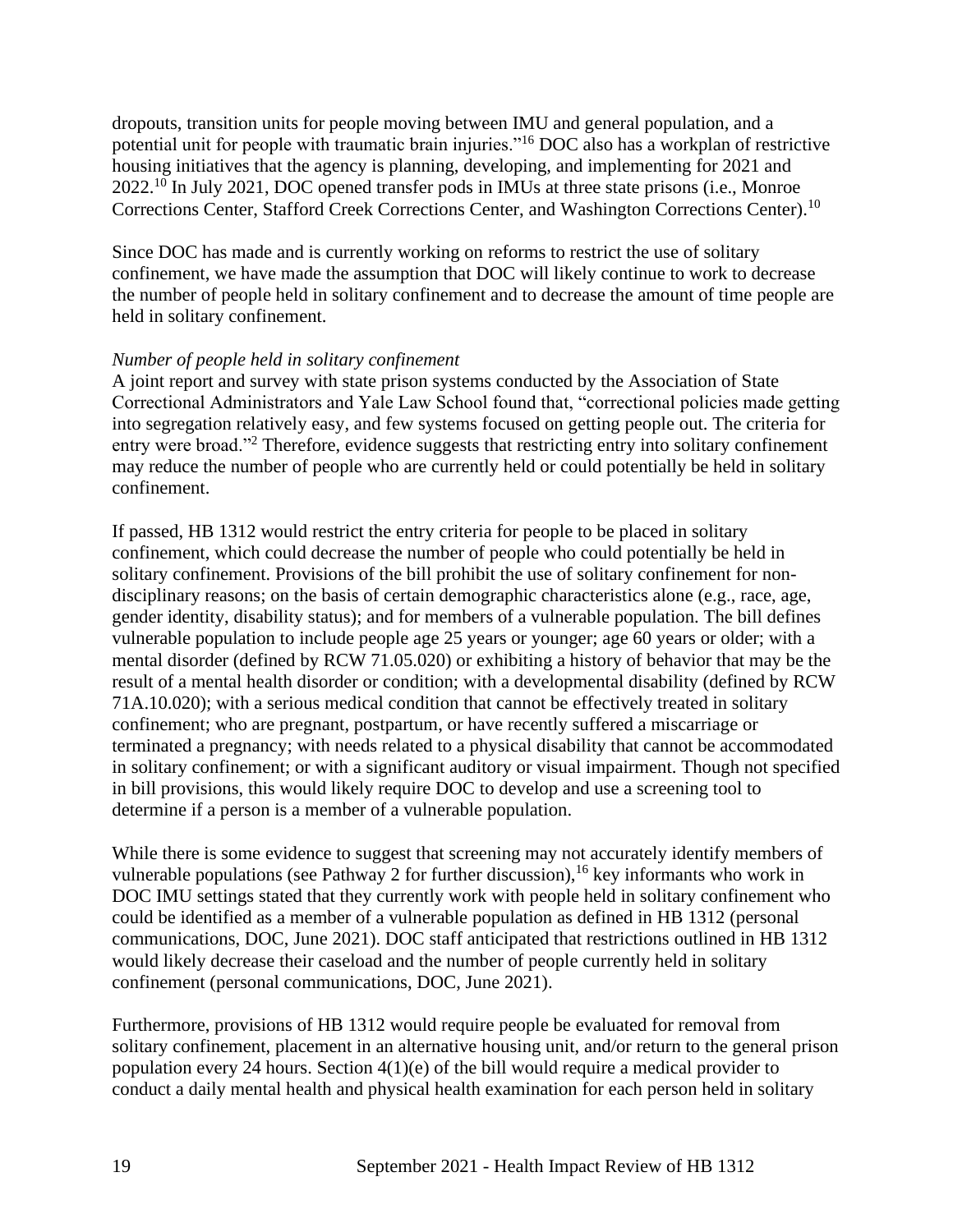confinement to determine whether they are a member of a vulnerable population. The bill would require that those identified as a member of a vulnerable population be immediately moved from solitary confinement and screened for placement in an alternative unit (e.g., residential treatment unit, close observation unit, medical unit), though restrictions may go into effect before alternatives are in place (see Pathway 2 for further discussion). HB 1312 also stipulates a person pending investigation of a disciplinary offense must be considered for release to the general prison population. The bill also requires DOC to develop plans for providing step-down and transitional units to return people held in solitary confinement back into the general population.

DOC staff, staff from other state department of corrections, and researchers noted that separating some people from the general population for disciplinary/behavioral action would still be necessary (personal communications, June 2021). For example, some people held in MAX Custody "represent substantial management challenges (e.g., histories of repeated attacks on staff or of serious mental illness)."<sup>16</sup> Researchers from University of California, Irvine noted that some persons held in DOC IMU settings "had repeatedly assaulted staff, repeatedly seriously harmed themselves, or repeatedly committed serious rule violations as soon as they were released from the IMUs in self-described efforts at sabotage [for the purpose of returning or remaining in the IMU]."<sup>16</sup> HB 1312 may still allow the use of solitary confinement in some of these instances; however, key informants noted that some provisions of HB 1312 related to allowable use of solitary confinement are unclear (personal communications, May-June 2021). For example, the bill states that a person who is incarcerated may not be placed in solitary confinement unless there is a reasonable cause (e.g., threats, conduct) to believe they would pose a substantial risk of immediate serious harm to themselves or someone else and a less restrictive intervention would be insufficient to reduce the risk. Key informants raised questions about what is meant by "reasonable cause," "substantial risk," and "less restrictive" (personal communication, May-June 2021). They noted that providing clarity around these terms would limit potential loopholes or unintended consequences and ensure alignment with the intent of HB 1312 (personal communication, May-June 2021).

All key informants stated that HB 1312 would likely decrease the number of people held in solitary confinement in DOC state prisons (personal communications, June 2021). No key informant felt that HB 1312 would increase the number of people held in solitary confinement. Therefore, based on past and current DOC reform efforts, bill provisions, and information from key informants, we have made the informed assumption that HB 1312 would likely decrease the number of people who are currently held or could potentially be held in solitary confinement in DOC state prisons.

#### *Amount of time people are held in solitary confinement*

As part of past reform efforts, DOC reduced the maximum time limit a person can be held in Administrative Segregation (Ad Seg) from 47 days to 30 days.<sup>14</sup> DOC administrative data from 2002 to 2017 show a sustained decrease in the length of stay in solitary confinement that "represents a reduction in average lengths of IMU stays of more than four months."<sup>16</sup> However, while average lengths of stay have decreased, cumulative length of stay (i.e., as a result of multiple placements) and the percentage of the general prison population being held in solitary confinement has increased.<sup>16</sup> HB 1312 would further restrict the number of consecutive days someone may be held in solitary confinement to no more than 15 days and limit the number of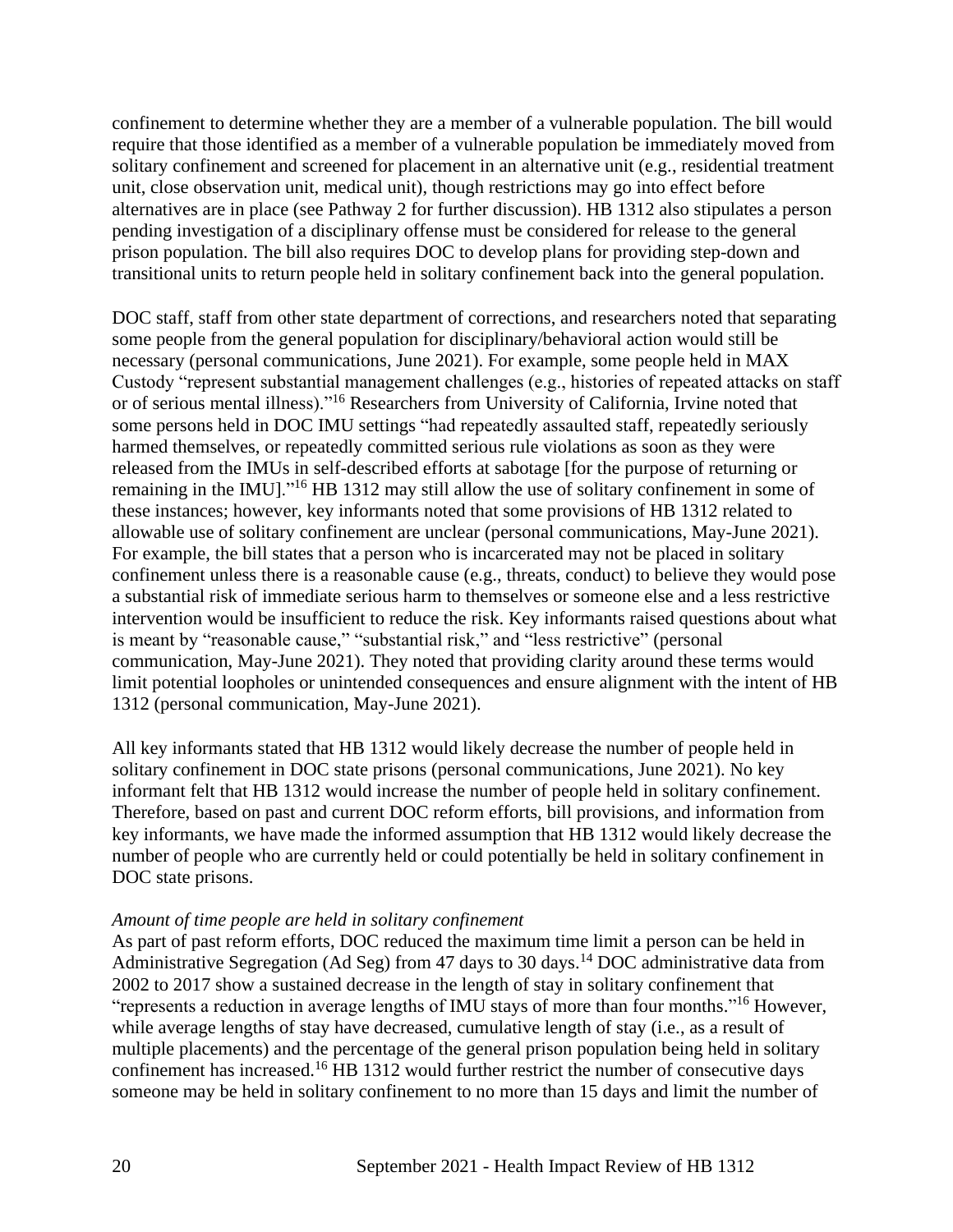cumulative days someone may be held in solitary confinement to no more than 45 days in a fiscal year.

Current DOC policy stipulates that a person may be held in Ad Seg for no more than 30 days while an investigation into an alleged infraction is being conducted.<sup>41</sup> According to current DOC policy, "in extraordinary situations, the Superintendent may request an extension from the [Mission Housing Administrator (MHA)] of up to 7 days beyond 30 days served" in Ad Seg.<sup>41</sup> If approved, the Ad Seg Hearing Officer is required to update the person on their status every 7 days when they have been on Ad Seg status for more than 30 days.<sup>41</sup> Additionally, DOC policy states that in cases where a person is waiting to be transferred to another facility or IMU, they may be retained in Ad Seg for a maximum of 14 additional days pending transfer.<sup>41</sup> Key informants shared that extensions may also be granted to accommodate ongoing investigations (which do not have a specific time frame), lengthening the time a person may be held in Ad Seg beyond 30 days (personal communication, May 2021). For example, the investigation of one person alleged of engaging in a riot took 66 days to complete.<sup>11</sup> The person was found not to have committed the alleged infraction, yet they were held in solitary confinement for a total of 90 days before being transferred to another DOC state prison.<sup>11</sup> Another person was held in solitary confinement for 55 days while an investigation was conducted before being found not to have committed an infraction.<sup>11</sup>

The provisions of HB 1312 limiting the time someone may spend in solitary confinement would likely eliminate the potential for extensions due to lengthy investigations (personal communication, May 2021). Specifically, provisions of the bill state that a person may not be placed in solitary confinement pending investigation of a disciplinary offense unless they pose a serious and imminent danger to themselves, staff, other people in the general prison population, or the public (e.g., violence, escape). The bill also stipulates a person pending investigation of a disciplinary offense must be considered for release to the general population every 24 hours and may not be held for more than 15 consecutive days.

HB 1312 also sets additional time limitations relating to solitary confinement. For example, the bill specifies that a person may not be held in emergency confinement for more than 24 consecutive hours and for no more than 72 cumulative hours in a 30 day period, and a person may not be placed in involuntary protective custody for more than 72 hours.

Some key informants shared potential concerns about time limitations. Key informants representing researchers and community organizations expressed concern that people may be moved out of solitary confinement after 15 days and then moved immediately back in (personal communication, May 2021). They were also concerned that people may still be held in segregation, but with slightly increased time out of cell (e.g., 19 hours versus 20 hours in cell), thereby not technically meeting the definition of solitary confinement detailed in HB 1312 (personal communication, May-June 2021). Researchers emphasized the importance of not simply delineating the amount of time spent outside a cell, but envisioning the quality of conditions, experiences, resources, programming, etc. available to those held in solitary confinement or other alternative settings to support them moving back into the general prison population and ultimately returning to community (personal communications, May-June 2021) (see Pathway 2 and Other Considerations for further discussion). Key informants also stated that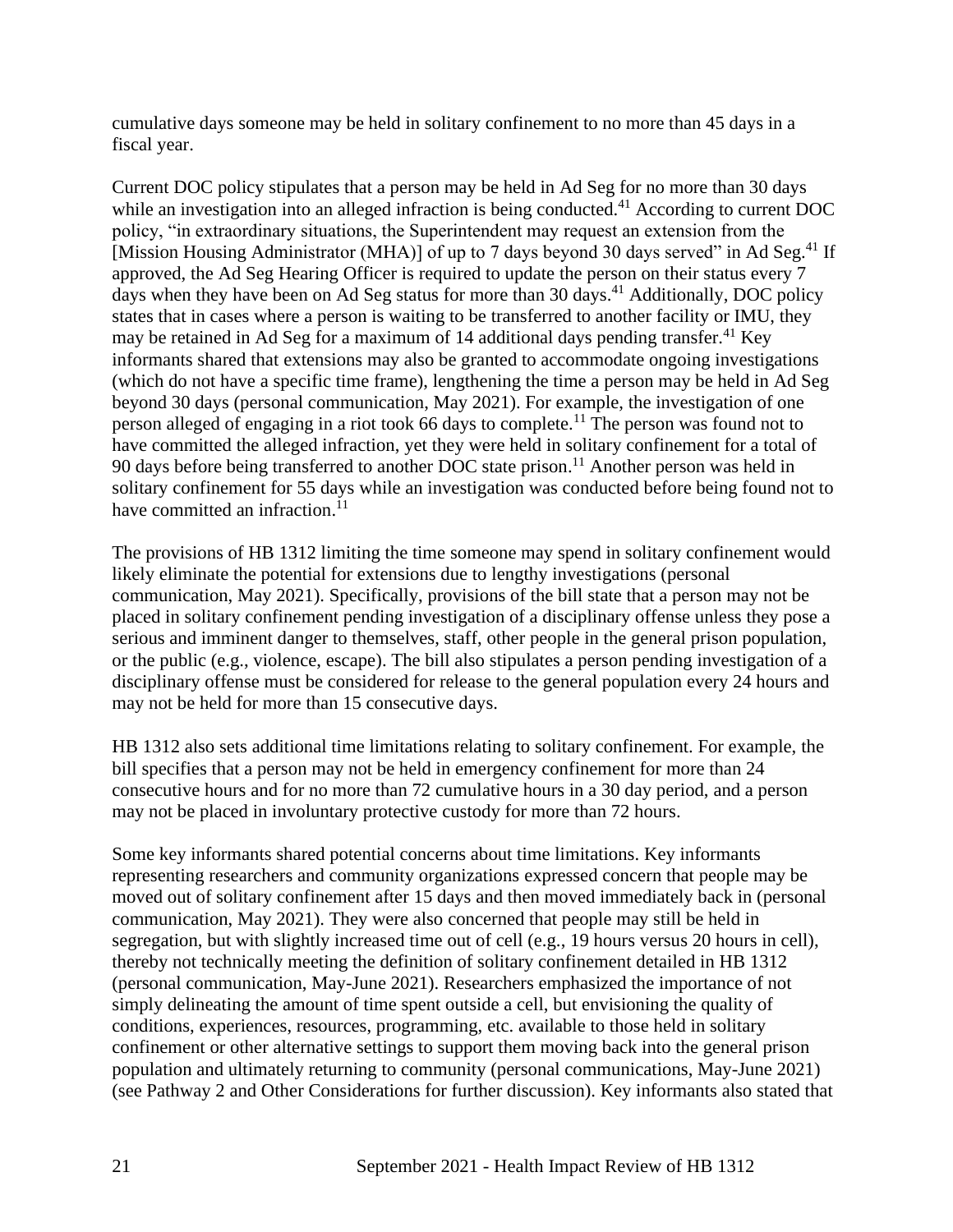ongoing oversight and monitoring of the use of solitary confinement would be important to ensure the intent of the proposed provisions are met. Specifically, real-time monitoring of the use of solitary confinement rather than annual reporting could identify instances where the use of solitary confinement does not align with the intent of HB 1312 (personal communication, May 2021).

Key informants representing staff from DOC and the North Dakota Department of Corrections and Rehabilitation (DOCR) also shared that, while not common, some people may refuse to leave solitary confinement (personal communications, May-July 2021). DOC shared there are approximately 23 people who are self-segregated in solitary confinement in Washington State prisons who refuse to leave segregation (personal communication, DOC, July 2021). Staff from DOC and North Dakota DOCR stated that some people cite anxiety-based reasons to remain in solitary confinement (e.g., segregation eliminates potential challenging interactions with other people in the general prison population) (personal communication, May-July 2021). Staff from both correctional systems felt that forcibly removing someone from solitary confinement could be detrimental to their health and safety and could create dangerous situations (personal communications, May-July 2021). For example, key informants shared that some people who refuse to leave solitary confinement have stated that, if forced to leave, they would commit a violent act (e.g., assault staff) or a serious rule violation in order to return to solitary confinement (personal communications, May-July 2021). Staff from North Dakota DOCR emphasized the need for flexibility to provide sufficient time for people to receive necessary behavioral interventions to help them safely return to the general prison population (personal communication, July 2021).

Overall, while key informants expressed concerns that HB 1312 may not reduce the amount of time held in solitary confinement for all people, the bill would likely decrease the amount of time held in solitary confinement for some people. Therefore, based on past and current DOC reform efforts, bill provisions, and information from key informants, we have made the informed assumption that HB 1312 would likely decrease the use of solitary confinement for some number of people who are incarcerated in DOC state prisons.

#### **Would decreased use of solitary confinement for people who are incarcerated improve health outcomes for people who are incarcerated or were formerly incarcerated?**

There is strong evidence and it is well-accepted by the scientific community that people who are held in solitary confinement have worse health outcomes while incarcerated and after release to community. In 2013, the American Public Health Association declared solitary confinement a public health issue that causes significant mental suffering, creates barriers to medical and mental healthcare, and creates conditions that deteriorate health.<sup>18</sup> A summary article from the American Journal of Public Health stated that, "nearly every scientific inquiry into the effects of solitary confinement over the past 150 years has concluded that subjecting an individual to more than 10 days of involuntary segregation results in a distinct set of emotional, cognitive, social, and physical pathologies."<sup>21</sup> A systematic review and meta-analysis related to the mental health impacts of solitary confinement concluded that, "solitary confinement is associated with the psychological deterioration of [people who are incarcerated]. This effect appears to be beyond that of general incarceration or presence of prior mental illness. Thus, solitary confinement may pose significant harm for [people who experience it]."<sup>3</sup> In 2020, the United Nation's Special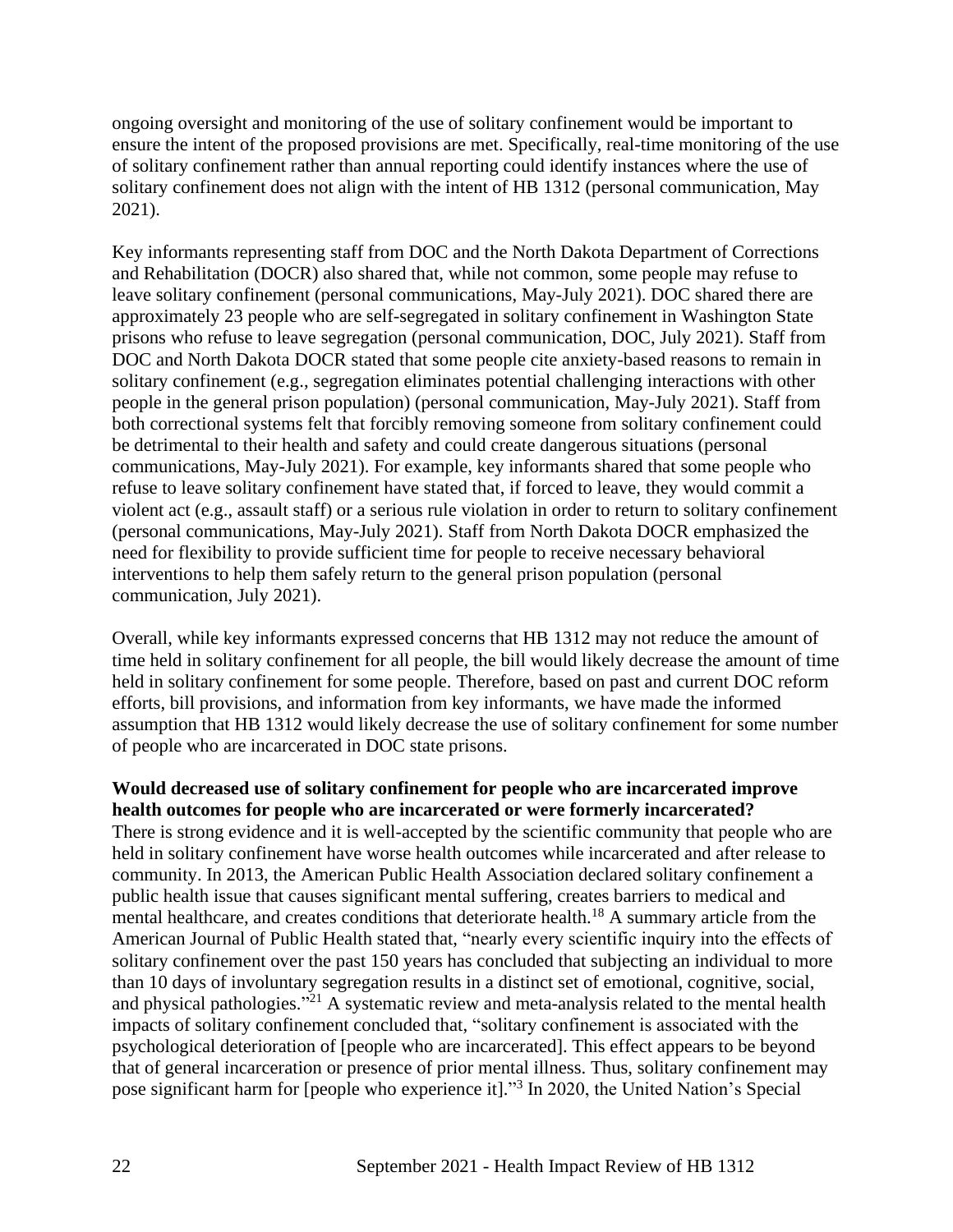Rapporteur stated, "the severe and often irreparable psychological and physical consequences of solitary confinement and social exclusion are well documented and can range from progressively severe forms of anxiety, stress, and depression to cognitive impairment and suicidal tendencies."<sup>19</sup>

Generally, evidence shows an association between placement in solitary confinement and symptoms of increased psychological distress, including increased risk of depression, anxiety, panic attacks, paranoia, posttraumatic stress disorder (PTSD), psychotic experiences, cognitive impairment, social withdrawal, mood symptoms, somatic symptoms, hypersensitivity to external stimuli, perceptual disturbance, hostility, aggression, violence, self-harm, self-injurious behavior, and death by suicide.<sup>3,8,18,21-24,42</sup> A 2018 study found that "prisoners who had spent time in solitary confinement were three times as likely to exhibit symptoms of [PTSD] than those who had not."<sup>24</sup> Among people with mental health concerns, solitary confinement has been shown to exacerbate psychological deterioration, reclusiveness, social withdrawal, psychosis, self-harm, PTSD, and death by suicide.<sup>26</sup> In the New York State prison system, "the rate of suicide was more than five times higher for people in solitary confinement than in the general prison population between 2015 and 2019.<sup> $342$ </sup> A 2020 study of people who are held in solitary confinement in Washington State found that "after anxiety and depression, the third most common significant health symptoms experienced by [people held in solitary confinement] were 'somatic concerns,' defined by the [Brief Psychiatric Rating Scale (BPRS)] as 'concerns over present bodily health'."<sup>8</sup> A study by the University of California, Irvine found that people held in IMUs "frequently experienced: clinically significant symptoms of depression, anxiety, and guilt; serious mental illness and self-harming behavior; IMU-induced symptoms of social isolation, loss of identity, and sensory hypersensitivity; skin irritations and weight fluctuations; un-treated and mis-treated chronic conditions; and musculoskeletal pain."<sup>16</sup> A 2019 study with people in California prisons found that the incidence of hypertension among people in solitary confinement was almost three times higher than for those held in maximum-security general population units  $(47.5\% \text{ vs. } 16.5\%).^{42}$ 

Contrary to this body of evidence, a 2010 longitudinal study with 247 males incarcerated in the Colorado prison system evaluated the impacts of solitary confinement on psychological distress, and "results of this study are largely inconsistent with [researcher's] hypotheses and the bulk of literature that indicates [solitary confinement] is extremely detrimental to inmates with and without mental illness."<sup>43</sup> However, the comparison group consisted of people who had been held in solitary confinement and released back to the general prison population following their Ad Seg hearing.<sup>43</sup> People were held an average 30 days in solitary confinement prior to their Ad Seg hearing.<sup>44</sup> More current research has suggested that being held in solitary confinement for more than 10 consecutive days may cause psychological distress.<sup>21</sup> Therefore, it is possible that people who were held in held solitary confinement and released back to the general population still experienced high levels of psychological distress, which could skew the study results.<sup>45</sup>

Key informants also shared that the provision of healthcare and mental healthcare for people held in solitary confinement is challenging (personal communication, May  $2021$ ).<sup>18</sup> For example, key informants explained that the process people use to request healthcare in solitary confinement is different than in the general population. Communication to request healthcare in solitary confinement often must go through correctional officers, which may violate confidentiality or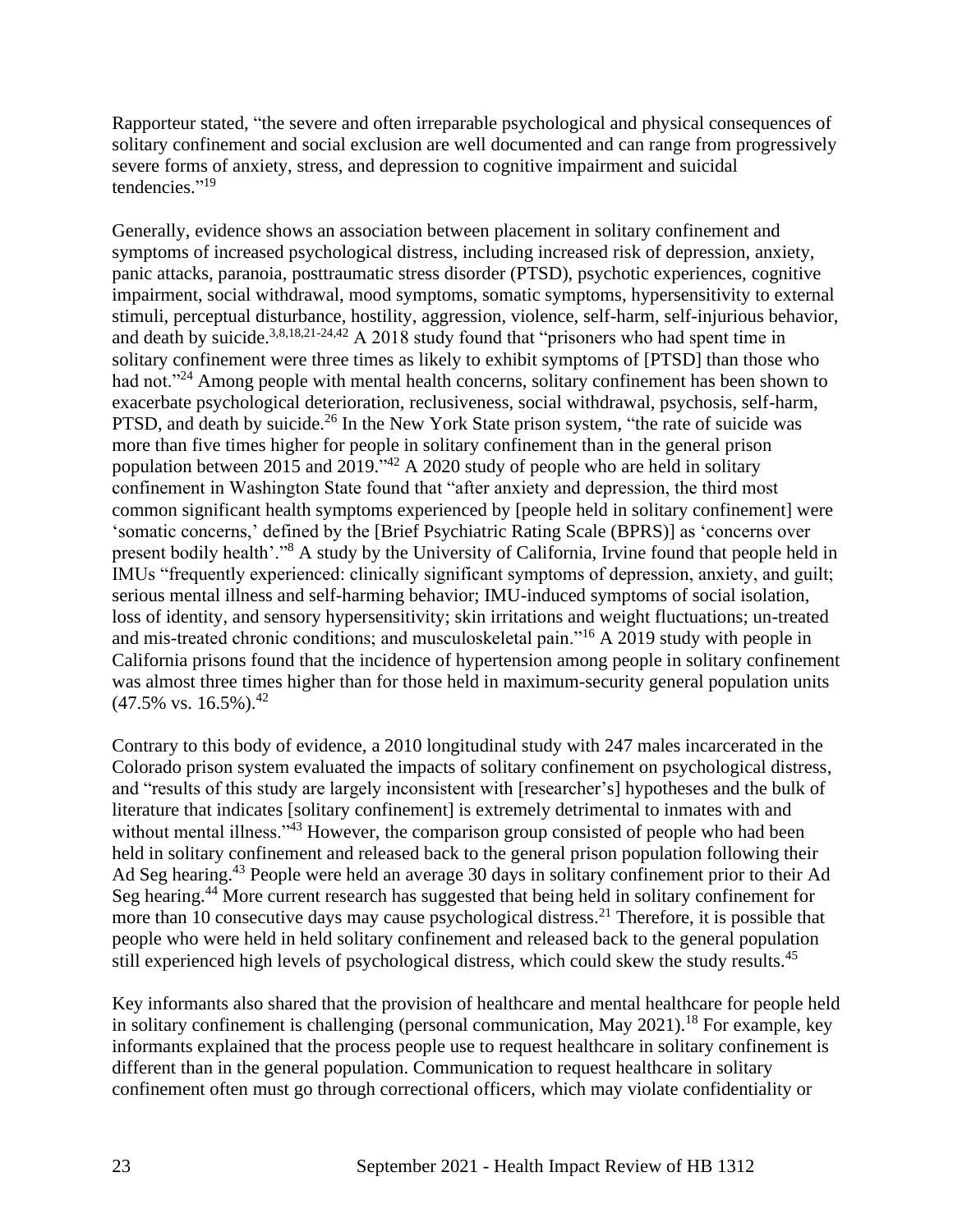reduce the likelihood that the communication is given to the medical team. Additionally, healthcare may be provided at cell front (i.e., through the door to the cell), making it difficult for healthcare providers to adequately assess individuals and maintain confidentiality (personal communication, DOC, June 2021). For example, key informants shared that weekly mental health checks are typically completed at cell fronts, which do not provide conditions for privacy or confidentiality (personal communications, June 2021). DOC staff providing mental healthcare to people held in solitary confinement estimate that they see between 5 to 10 people in a private confidential setting per week and can be responsible for cell front rounds for between 50 to 100 people housed in Ad Seg or MAX Custody (personal communications, DOC, June 2021).

During the 2019 Coronavirus (COVID-19) pandemic, DOC policy required that people with COVID-19 symptoms be separated from the general population in quarantine/medical isolation. This resulted in people experiencing quarantine in their cells or being moved to medical isolation units. Additionally, unit-wide or facility-wide lockdowns were also used for quarantine (personal communication, DOC, May 2021). Researchers have noted that, "in many correctional facilities, the only available spaces for implementing quarantine or medical isolation are those typically used for punishing people with solitary confinement."<sup>46</sup> Key informants shared that these units in DOC state prisons were not built for emergency public health protocols and living conditions could exacerbate health concerns (e.g., poor ventilation) (personal communication, May 2021). Key informants also stated that the negative conditions of solitary confinement deterred many people from reporting disease symptoms, which likely contributed to the transmission of COVID-19 among people who were incarcerated as well as the medical and dental staff treating them (personal communication, May 2021).

Researchers have further explained this challenge: "use of isolation to curb transmission of COVID-19 in correctional facilities will complicate the emerging crisis, as [people who are incarcerated] become reluctant to report symptoms for fear of being moved to solitary confinement, those who do report symptoms will be forced to endure an experience known to cause psychological and physical harm, and system-wide unrest will be triggered in institutions where fears about being placed in medical isolation could run rampant. Yet, quarantine and medical isolation in response to COVID-19 are necessary to halt the spread of infection; without them, containment of disease transmission will be exceedingly difficult if not impossible, posing significant health risks to [people who are incarcerated], correctional healthcare providers, security staff, and the families and communities to which workers return at the end of each shift."<sup>46</sup> Moreover, "the use of punitive isolation during the COVID-19 [pandemic]—including indeterminate system-wide facility lockdowns where people cannot communicate with their families, exercise outside, participate in programming, or interact with healthcare professionals—will deter people from reporting symptoms, in turn threatening the health of all those who work in jails and prisons."<sup>46</sup> Regardless of quarantine location, key informants stated that people who are incarcerated experienced higher levels of anxiety and stress due to isolation, concern about their own health, concern about the health of family members and loved ones, and other restrictions (e.g., decreased visitations) as a result of the pandemic (personal communication, DOC, May 2021). Surveys with people held in IMUs found that individuals "experienced barriers to communication—especially restricted visitation possibilities and limited phone access—as some of the hardest parts of [being held in IMU]. Both [a person's] mental health and their re-entry prospects deteriorate when family ties and social bonds fray."<sup>16</sup>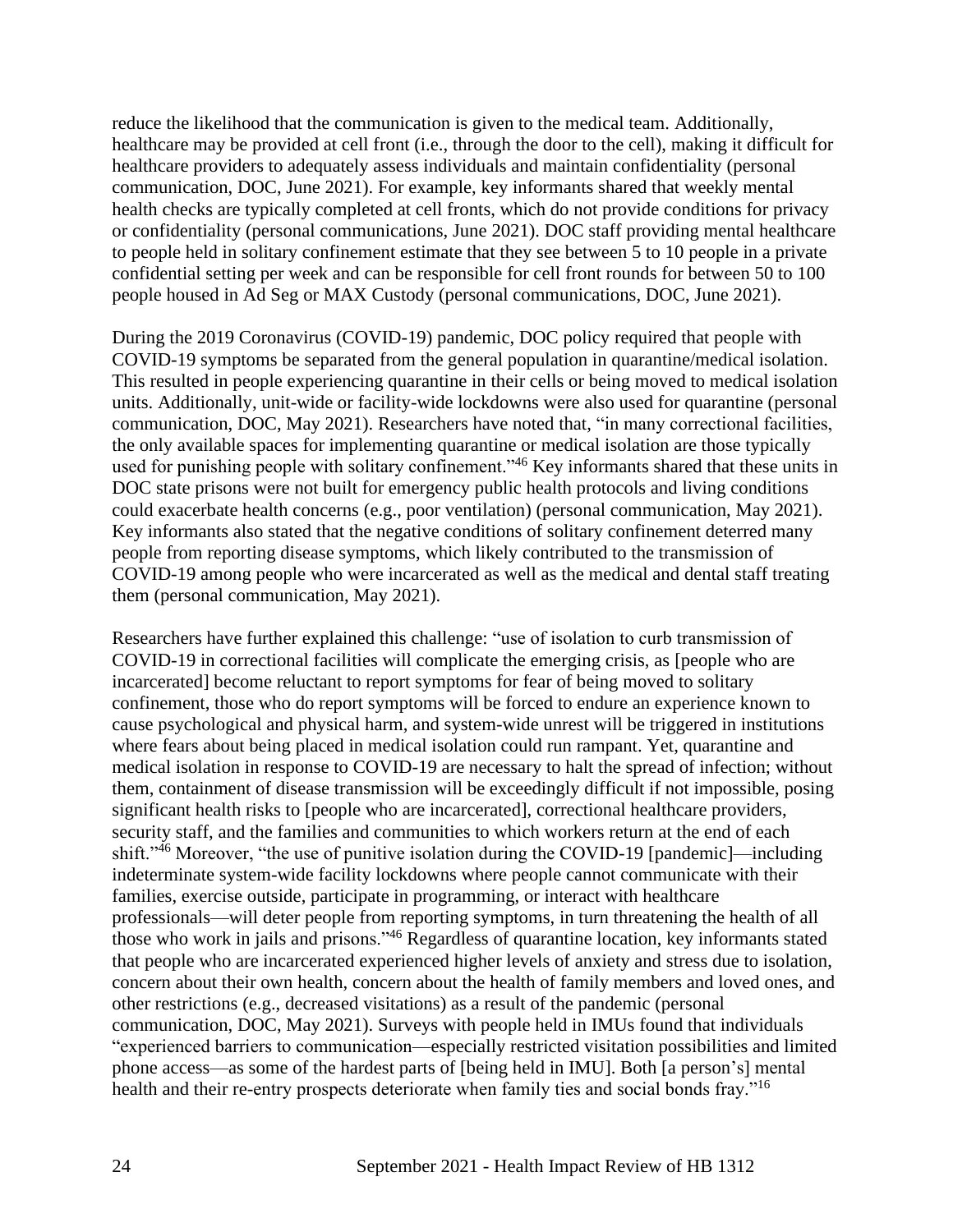Lastly, University of California, Irvine found that, "upon release back into the general prison population, [people held in DOC IMUs] continued to deal with the ongoing mental and physical challenges experienced while in the IMU."<sup>16</sup> Research has also shown that "exposure to restrictive housing is associated with an increased risk of death during community reentry."<sup>26</sup> A study with approximately 300,000 people who were incarcerated and released to community in North Carolina over a 15 year period found that, "compared with individuals who were incarcerated and not placed in restrictive housing, those who spent any time in restrictive housing were more likely to die in the first year after release...especially from suicide...and homicide. They were also more likely to die of an opioid overdose in the first 2 weeks after release…"<sup>26</sup> Specifically, "post-release mortality (from all causes, including suicide, murder, and drug overdose) associated with previous time in solitary confinement" found "people who had spent time in solitary confinement in North Carolina between 2000 and 2015 were 24% more likely to die in their first year after release than former prisoners who had not spent time in solitary confinement."<sup>8</sup> The study also found a dose-response relationship, such that people who experienced two or more placements in solitary confinement and those who spent more than 14 consecutive days in solitary confinement had a greater risk of death after release to community.<sup>26</sup>

Similarly, a study of people who were held in solitary confinement while imprisoned in Denmark found that those who had spent time in solitary confinement had significantly higher mortality within five years of being released from prison compared to those who had never spent time in solitary confinement  $(4.5\%$  compared to 2.8%, respectively).<sup>47</sup> After adjusting for possible confounders, "results suggested an association between solitary confinement and elevated mortality due to non-natural causes of death [i.e., accidents, self-harm, and violence]."<sup>47</sup> Of those in the study who spent time in solitary confinement, nearly 69% had spent one week or less in solitary confinement over the course of their incarrceration.<sup>47</sup> Overall, the study showed that "[relatively] short periods in solitary confinement were linked to elevated post-release mortality and that these elevated mortality rates were confined to non-natural causes."<sup>47</sup>

Since there is strong evidence and it is well-accepted that people who are held in solitary confinement have worse health outcomes while incarcerated and after release to community, decreasing use of solitary confinement for people who are incarcerated would likely reduce negative health outcomes associated with solitary confinement.

## **Would decreased use of solitary confinement decrease reincarceration?**

There is strong evidence that decreased use of solitary confinement would decrease reincarceration.<sup>§</sup> According to DOC, the 3-year "return to institutions" rate (based on 2016 releases) was 33.5%, suggesting that approximately one-third of people who are released from DOC state prisons experience reincarceration.

<sup>§</sup> The published literature uses the term 'recidivism' to refer to various measures, spanning from supervision revocations (i.e., technical violations like failing to meet with a supervision officer) to new felony convictions. Research findings vary depending on which measures are evaluated.<sup>1</sup> The term 'recidivism' will be used for accuracy as appropriate. However, the literature and key informants stated that 'reincarceration' is more accurate and demonstrates the systemic nature in which those with fewer resources (e.g., people of color, those of low socioeconomic status) are more likely to be reincarcerated than those with greater access to resources.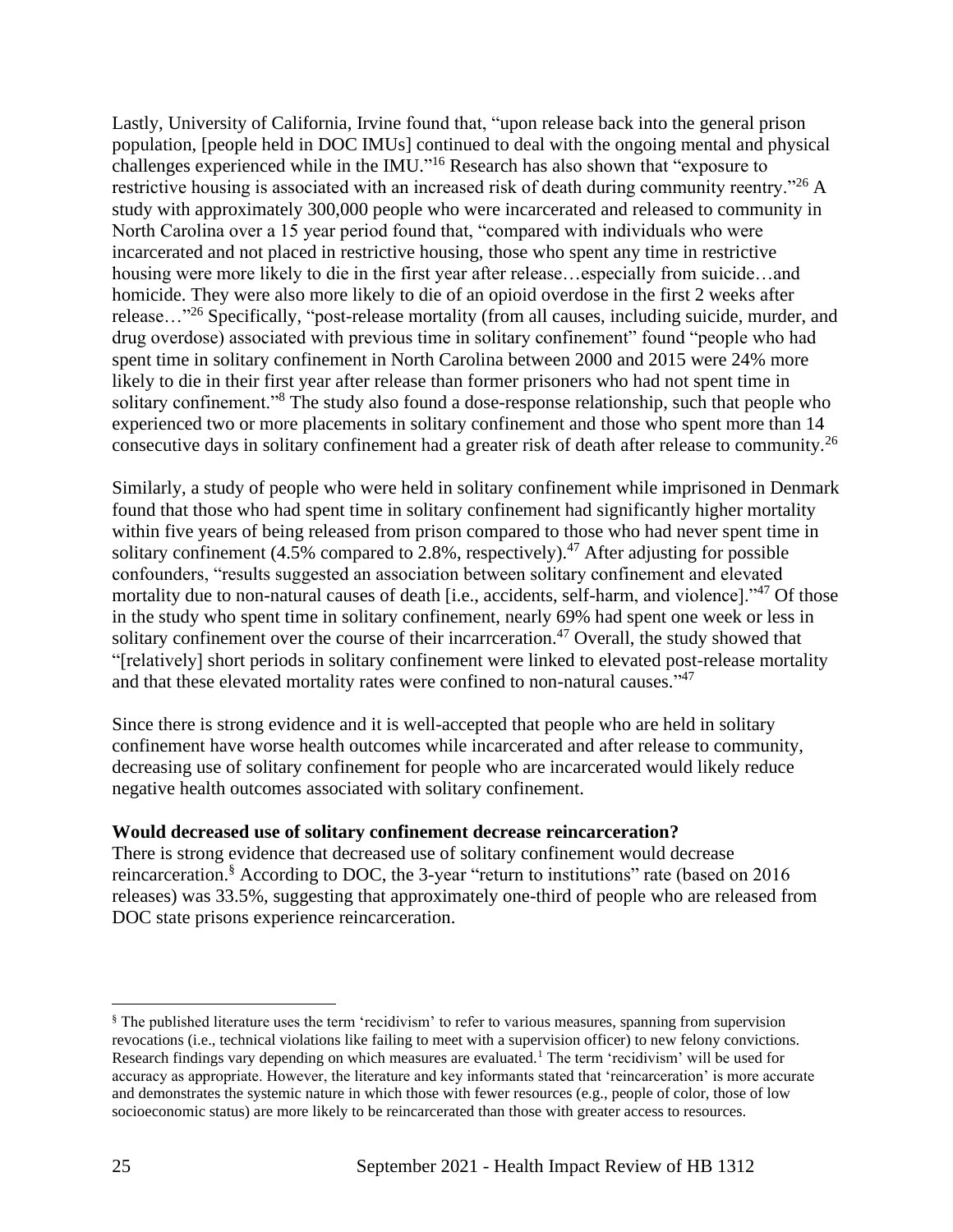Theoretically, researchers have posited three main explanations for why solitary confinement may increase risk of reincarceration. First, people with mental health concerns are disproportionately held in solitary confinement and "untreated mental health conditions can disrupt the... reentry process, presumably leading to increased risk of recidivism."<sup>1</sup> Second, people with specific past offending behaviors (e.g., gang involvement) and rule infractions are more likely to be held in solitary confinement, which may "signal chronic behavioral problems that can lead to increased risk of recidivism" and continued infractions after release to community.<sup>1</sup> Third, lack of access to programming in solitary confinement may also increase the risk of recidivism. $<sup>1</sup>$ </sup>

Research examining this relationship has generally focused on three main areas: whether time spent in solitary confinement impacts reincarceration; whether length of time held in solitary confinement or number of placements impacts reincarceration; and whether return to community directly from solitary confinement impacts reincarceration. These associations have been evaluated in multiple prison systems.

In 2007, researchers from the University of Washington conducted a retrospective study to determine the impacts of solitary confinement on recidivism. They matched people held in Washington State IMUs with individuals held in the general prison population. They found that 53% of people held in solitary confinement and released to community recidivated compared to 42% of those who were incarcerated overall.<sup>25</sup> However, people who were released to community directly from solitary confinement (without first returning to the general prison population) accounted for the difference in rates and were twice as likely to recidivate as those released first back to the general prison population.<sup>25</sup> People held in solitary confinement who were first released back to the general prison population experienced similar recidivism rates as individuals who had not been held in solitary confinement.<sup>25</sup> Moreover, people held in solitary confinement and released directly to community recidivated sooner and at higher rates. For example, people held in solitary confinement committed a new felony about 12 months after release compared to 27 months for those who were first released back to the general prison population or who had not been held in solitary confinement.<sup>25</sup> The authors found that group (i.e., solitary confinement direct-release; solitary confinement released first to general prison population; not held in solitary confinement) was more strongly associated with recidivism than infraction rate or time spent in solitary confinement.<sup>25</sup>

A more contemporary study with approximately 300,000 people who were incarcerated and released to community in North Carolina over a 15 year period found that people who were held for any time in solitary confinement were more likely to recidivate.<sup>26</sup> The study also found a dose-response relationship, such that people who had greater exposure to solitary confinement (i.e., two or more placements in solitary confinement; more than 14 consecutive days in solitary confinement) had a greater risk of reincarceration within one year of release.<sup>26</sup> Additionally, data from the Bureau of Justice Statistics showed that people who had been previously incarcerated were significantly more likely to be held in solitary confinement compared to those who were not previously incarcerated  $(20\%$  versus  $13.4\%)$ ,<sup>27</sup> suggesting that experiences of solitary confinement and reincarceration may be cyclic and decreasing one may decrease the other.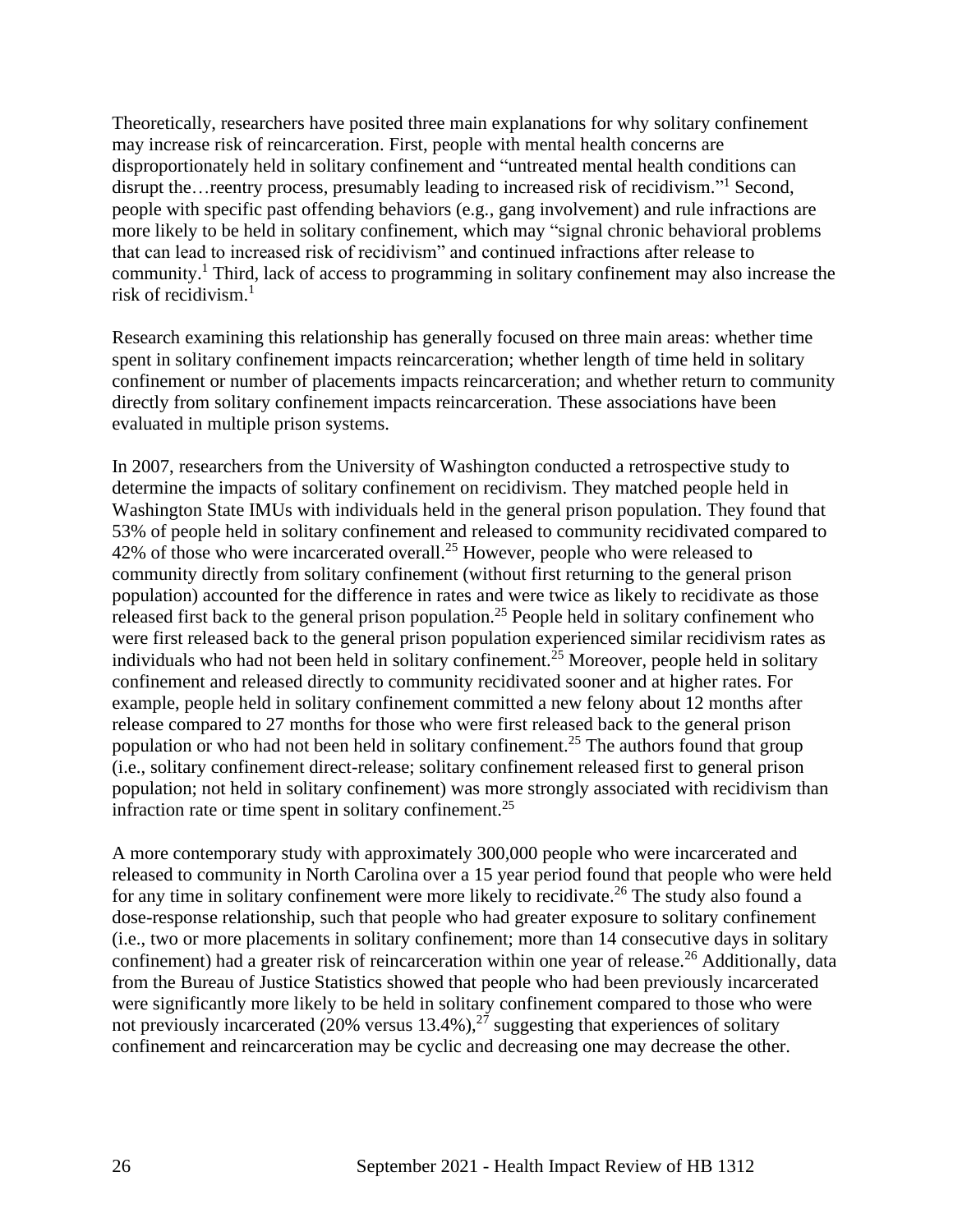A study in Ohio evaluated the impacts of solitary confinement on four measures of recidivism (i.e., rearrest within 1 year of release, felony rearrest within 1 year of release, reincarceration within 7 years of release, and reincarceration for a new crime within 7 years of release).<sup>48</sup> The authors concluded that solitary confinement was associated with increased odds of recidivism.<sup>48</sup> Specifically, they found that solitary confinement "has the largest magnitude in effect on return to prison within 7 years...and return to prison for a new crime within 7 years. Increases in the predicted probability of return to prison within 7 years…range from 13-20% for returning to prison and 11-17% for returning to prison for a new crime." $\frac{3}{48}$  They also found that people who were held in solitary confinement within 6 months prior to release had higher mean levels of recidivism than those who were held in segregation earlier in their sentence,<sup>48</sup> suggesting return to the general prison population prior to release may decrease recidivism.

Lastly, a study with 6,502 people held in solitary confinement in Minnesota Department of Corrections state prisons and released to community in 2014 found that those who spent any time in solitary confinement "had [statistically significantly] higher rates of supervision revocations, new arrests, and new convictions compared to [people] who spent no time in [solitary confinement]." <sup>1</sup> Specifically, 46% of people "who spent as little as one day in [solitary confinement] were revoked from supervision, compared to just 33% of [people] who did not spend any time in [solitary confinement]"; 53% of people who were held in solitary confinement were rearrested, compared to 46% of people who were not held in solitary confinement; and 22% of people held in solitary confinement were convicted of a new felony, compared to 19% of people who were not held in solitary confinement.<sup>1</sup> People who were released directly to community from solitary confinement had significantly higher rates of all three measures of recidivism than people who first returned to the general prison population.<sup>1</sup> In addition, "an increase in the proportion of [a person's] confinement time spent in [solitary confinement] more than doubled the expected incidence of supervision revocations...That is even after controlling for several other factors, including mental health, prior behavior, and participation in programming."<sup>1</sup>

While the literature noted that research on the association between solitary confinement and reincarceration is still emerging, available evidence suggests that risk of reincarceration is higher for people who are held in solitary confinement. Additionally, evidence suggests that risk of reincarceration may decrease if people are transferred back to the general population prior to release, and HB 1312 would prohibit someone from being released directly from solitary confinement to community. Therefore, there is strong evidence that HB 1312 would likely decrease reincarceration for some people.

#### **Would decreased reincarceration improve health outcomes?**

There is very strong evidence indicating that involvement in the criminal legal system is linked to poor health outcomes.<sup>28-34</sup> Criminal legal system contact can be measured by a number of indicators including, but not limited to, arrest, conviction, and incarceration.<sup>49,50</sup> A large body of evidence supports the association between incarceration and poor health outcomes. People who are incarcerated are more likely to experience chronic medical conditions, infectious diseases, lower self-rated health, increased psychiatric disorders, and a greater risk of mortality upon release.36,50,51 Research shows that people with a history of incarceration have a significantly greater likelihood of major depression, life dissatisfaction, and mood disorders when compared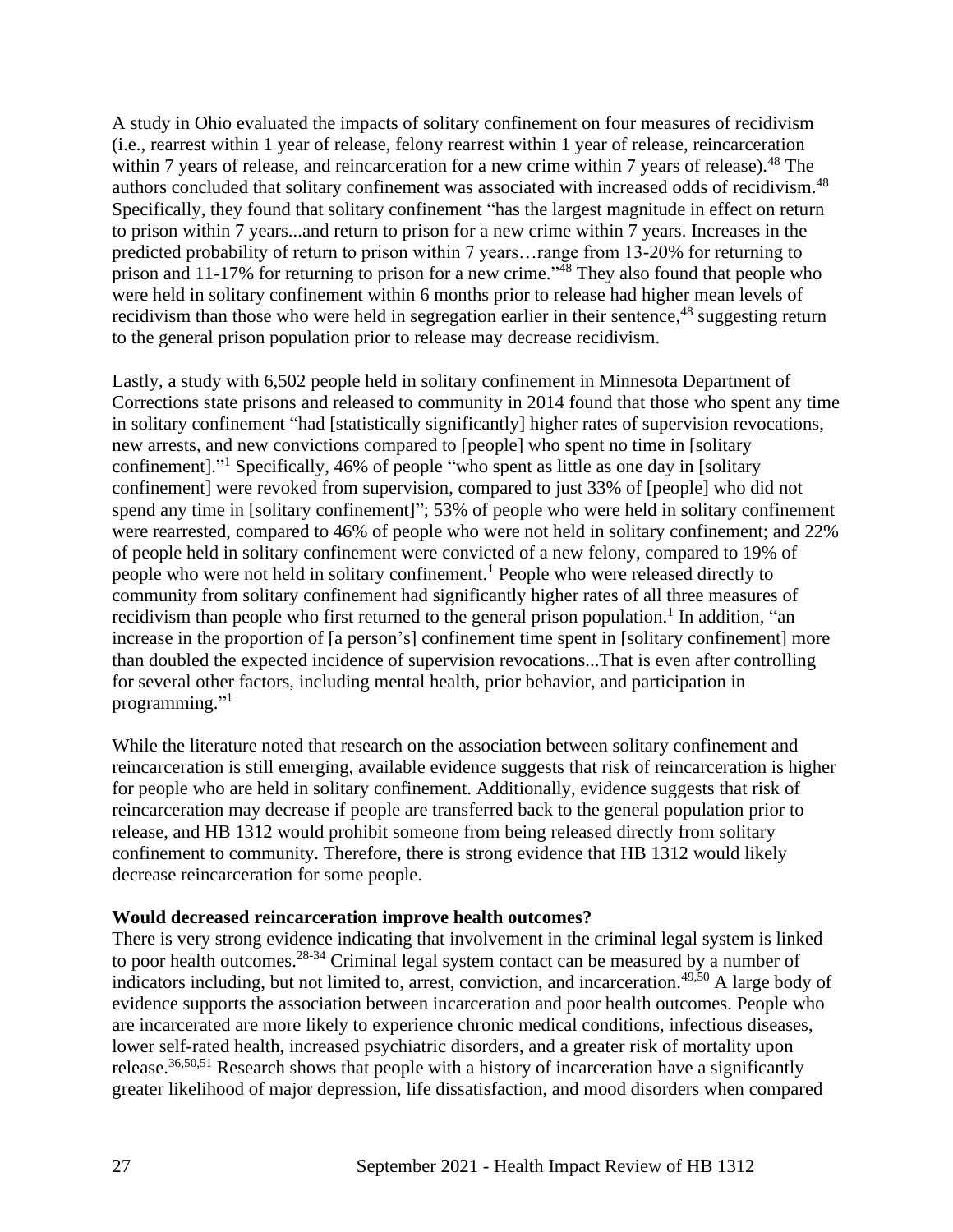to people who do not have a history of incarceration<sup> $49,51$ </sup> and that effects persist after release. Analysis of a contemporary cohort's criminal legal system contact and mental health over time found arrest and incarceration, but not conviction, are independently associated with poor mental health.<sup>49</sup> Therefore, decreasing reincarceration and further involvement in the criminal legal system has the potential to improve health outcomes.

## **Pathway 2: Alternatives to solitary confinement**

## **Would requiring DOC to undertake rulemaking to establish alternatives to solitary confinement result in DOC undertaking rulemaking and developing and implementing such alternatives?**

We made the informed assumption that requiring DOC to undertake rulemaking to establish alternatives to solitary confinement would result in DOC undertaking rulemaking and developing and implementing such alternatives. This informed assumption is based on information from key informants representing DOC.

HB 1312 would require DOC to adopt certain regulations, policies, and procedures, including plans for providing step-down and transitional units, programs, and staffing for people held in solitary confinement as well as regulations establishing less restrictive interventions to solitary confinement. The bill would also allow DOC to undertake any additional rulemaking required to implement provisions. Key informants representing DOC stated that if HB 1312 passed, the department would undertake rulemaking to establish alternatives to solitary confinement (e.g., programming, housing, other interventions). However, with the transition to a new secretary of DOC in May 2021, it is unclear how changes in DOC leadership may impact the department's priorities (personal communication, OCO, August 2021). Some work to establish alternatives is already in progress (personal communication, DOC, July 2021).

Since the early 2000s, DOC has worked to reduce the use of solitary confinement at state prisons and to shift staff culture related to solitary confinement (personal communications, May-June 2021).<sup>16</sup> As part of this work, DOC has made and is currently working on reforms to restrict the use of solitary confinement, including developing and implementing alternatives. DOC has a workplan of restrictive housing initiatives that the agency is planning, developing, and implementing for 2021 and 2022.<sup>10</sup> Initiatives include alternatives to solitary confinement such as: opening alternative pods (e.g., Limited Privilege Pods; Transfer Pods); making policy adjustments (e.g., reducing maximum time allowed in Ad Seg, increasing out of cell time, granting Earned Time); repurposing beds away from restrictive housing; eliminating disciplinary segregation; establishing an emerging adults unit for people aged 18 to 25 years; allowing congregate recreation; and expanding Cognitive Behavior Change programs.<sup>10</sup> In July 2021, DOC opened transfer pods in IMUs at three state prisons (i.e., Monroe Corrections Center, Stafford Creek Corrections Center, and Washington Corrections Center).<sup>10</sup>

While HB 1312 provides DOC with rulemaking authority to establish less restrictive interventions to solitary confinement, the bill does not specify alternative programming or interventions or specify alternatives for separating people from the general prison population. There is little research on alternatives to solitary confinement, and DOC prioritized current and planned reforms based on input from staff, community-based organizations, and researchers who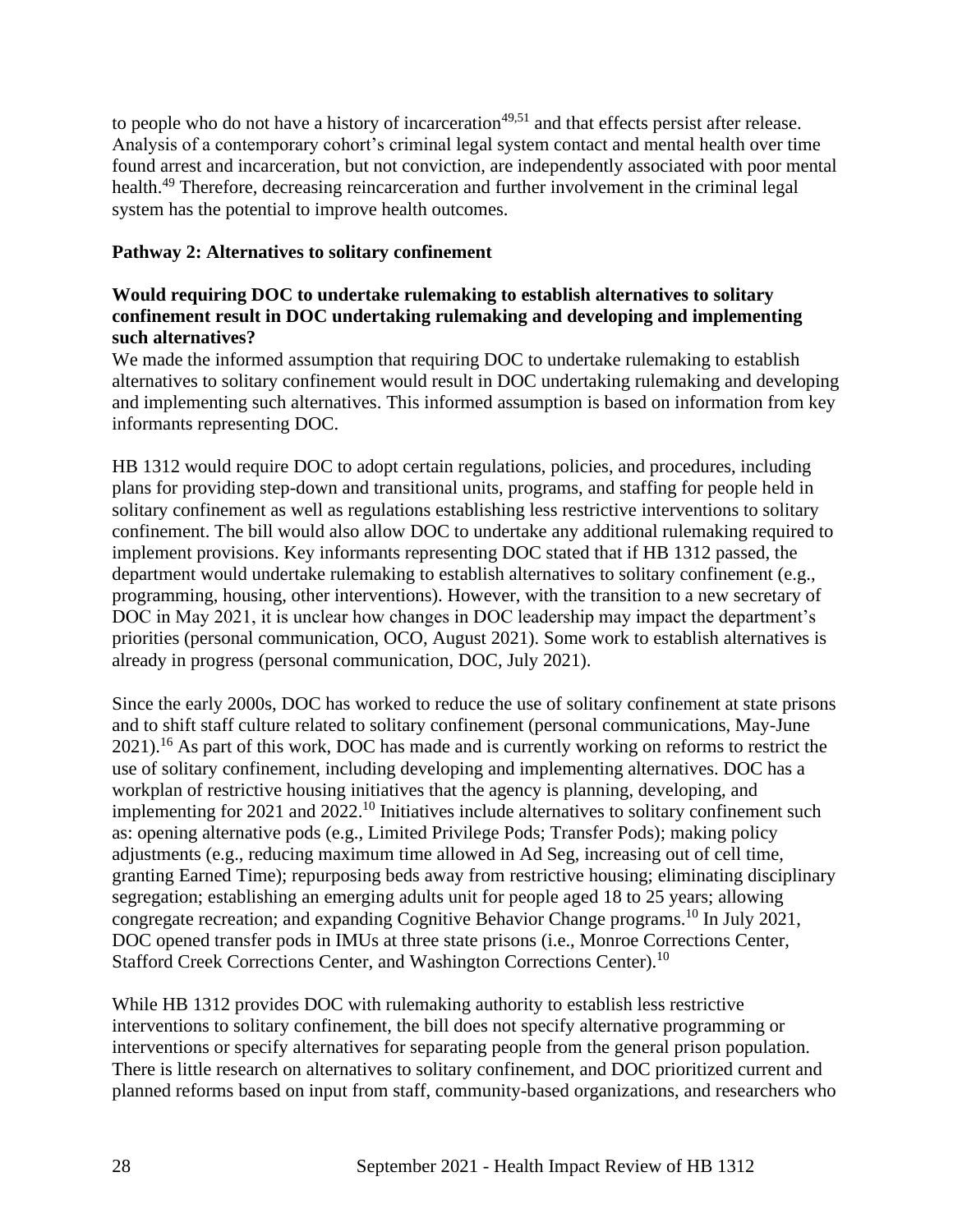have previously or are currently working with the agency to restrict the use of solitary confinement (personal communication, DOC, July 2021). The provisions of HB 1312 would allow DOC to continue to prioritize and implement initiatives that are in progress and planned.

However, DOC noted that initiatives currently in progress may not be implemented by August 2022 (the implementation date specified in HB 1312) as the agency needs time to plan for, implement, or expand alternatives (e.g., to other state prisons) or to implement supporting changes to staffing and infrastructure (personal communication, DOC, July 2021). Key informants explained that alternatives may require changes to DOC staffing, infrastructure, or facilities. For example, DOC is working toward a February 2022 goal of increasing out of cell time for people held in solitary confinement to at least 4 hours per day.<sup>10</sup> Key informants noted that this change will require an additional 61.8 new correctional officers and 8 to 10 additional mental health staff (personal communication, DOC, July 2021). Similarly, key informants representing DOC staff providing mental health services to people held in solitary confinement noted that if people with mental health needs were moved to alternative housing units, additional clinical staff capacity would likely be necessary to provide treatment in alternative settings (personal communications, DOC, June 2021). Key informants also stated that DOC may need to create more recreation yards, classrooms, alternative housing units, etc. (personal communication, DOC, June 2021). While a fiscal note for HB 1312 is not available from DOC,<sup>52</sup> some of these changes may require additional funding from the Legislature (e.g., capital funds), which could impact implementation timelines (personal communication, DOC, May-June 2021). DOC staff also noted that any legislatively-mandated, specific alternatives would likely impact current implementation timelines and prioritization and could delay work that is in progress (personal communication, DOC, July 2021).

Therefore, there is the potential that restrictions to solitary confinement could go into effect before alternatives were in place or fully implemented. Some key informants representing DOC staff and researchers suggested that restricting the use of solitary confinement without having alternatives in place could result in negative unintended consequences, including the potential for escalated or increased violence, negative impacts to the safety of individuals and staff, or detrimental impacts to shifts made in staff culture (personal communications, June-July 2021). Key informants from the Oregon Department of Corrections (ODOC) reiterated that restricting use of solitary confinement without opportunities to change staff culture and use alternative tools could negatively impact reform efforts as well as the health and safety of staff and people who are incarcerated (personal communication, ODOC, July 2021). However, leadership and staff at the North Dakota DOCR shared that their directive to significantly reduce the population held in Ad Seg required changes to be implemented nearly overnight and without alternatives in place first (personal communication, DOCR, July 2021), and data show that DOCR reduced the population held in solitary confinement by 90% and did not see increased violence across the facility.<sup>53</sup>

Overall, we made the informed assumption that DOC would likely continue to implement planned alternatives, would undertake policy changes and rulemaking to establish alternatives to solitary confinement as specified in HB 1312, and would develop and implement such alternatives.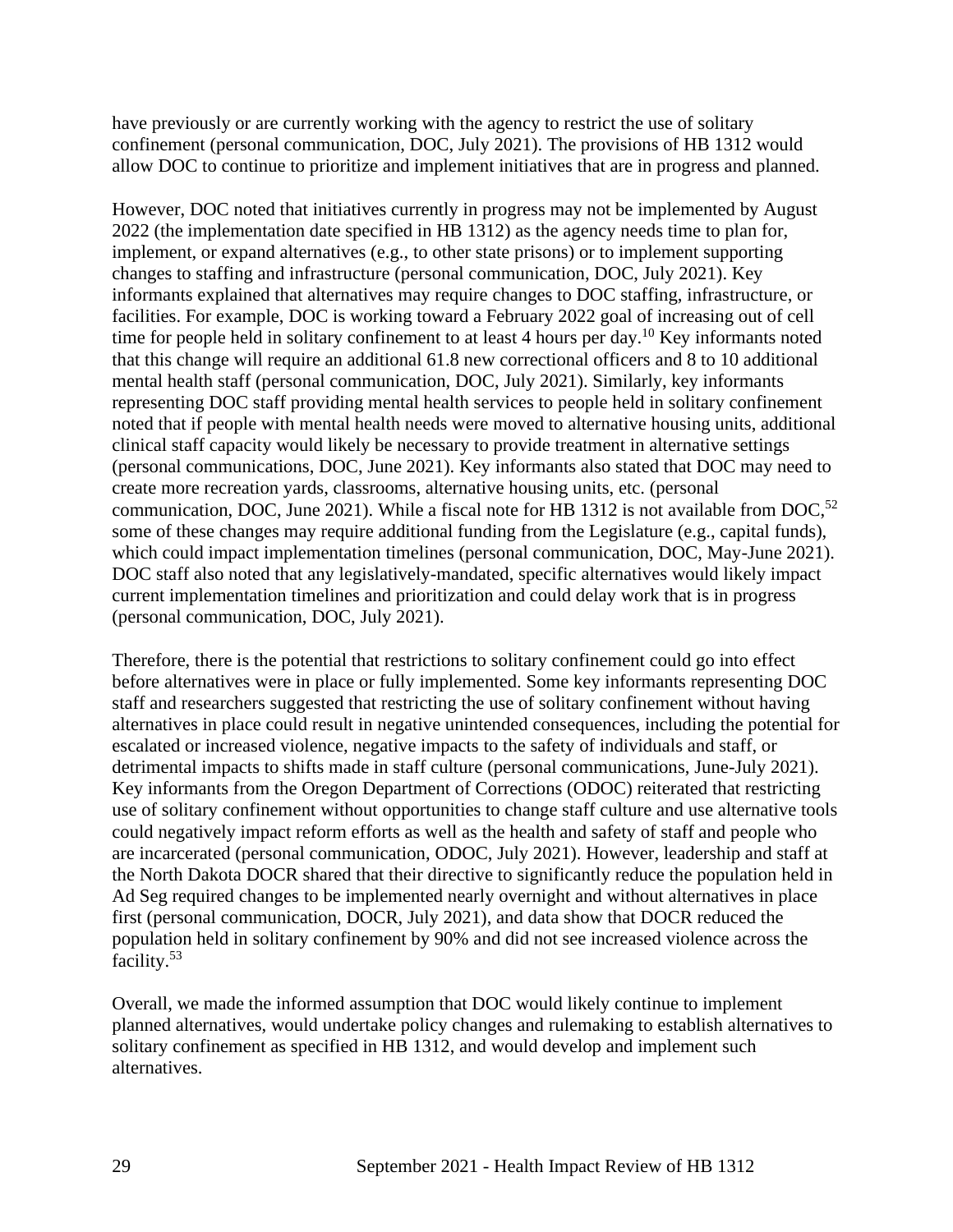### **Would DOC undertaking rulemaking and developing and implementing alternatives to solitary confinement result in people experiencing such alternatives?**

We made the informed assumption that DOC undertaking rulemaking and developing and implementing alternatives to solitary confinement would result in some number of people experiencing such alternatives while incarcerated. This informed assumption is based on information from key informants representing DOC and other state departments of corrections.

HB 1312 specifies that a medical provider must screen people who otherwise would have been held in solitary confinement (i.e., for violence, threats) to determine if they are a member of a vulnerable population. A person determined to be a member of a vulnerable population must be removed from solitary confinement and placed in an appropriate alternative setting (e.g., residential treatment unit, close observation unit, psychiatric facility, medical unit, or some other unit). Though not specified in bill provisions, this would likely require DOC to develop and use a screening tool to determine if a person is a member of a vulnerable population. While some gold standard or validated tools may exist to screen people to determine if they are a member of a vulnerable population, researchers have noted that these tools may not be appropriate for use with people held in prison or in solitary confinement. For example, researchers working with DOC explained, "if we study people in solitary confinement solely with instruments validated with non-incarcerated populations, such as the [Brief Psychiatric Rating Scale (BPRS)], we may fail to capture the extent of...psychological distress [for people who are incarcerated]. A respondent's rating on a given symptom may not be 'high enough'; symptoms may not be experienced within the instruments designated time frame; or the discursive strategies [people who are incarcerated] use to articulate their suffering may not correspond with clinical language".<sup>16</sup> Researchers have noted that it would be valuable to use mixed methodology, including the use of validated screening instruments (when available), interviews with the person held in solitary confinement, clinician observations, staff observations, and medical files to accurately screen individuals. 16

Additionally, screening must be conducted consistently and for all people held in solitary confinement, and there is some evidence to suggest that screening may not accurately identify members of vulnerable populations. For example, although policies within the federal prison system prohibit the holding of prisoners with disabilities in solitary confinement, nationally, prison officials continue to "'coerce people not to identify as disabled or make it dangerous for people to identify as disabled,' such as removing mentally ill [people] from their medications in order to neutralize their mental health diagnoses."<sup>54</sup> Key informants representing community organizations in Washington State also suggested that the seriousness of mental health conditions may be downgraded for some people before they are placed in solitary confinement (personal communication, May 2021).

Moreover, the National Alliance on Mental Illness (NAMI) stated that, "there may be unique dynamics at play once people enter the criminal [legal] system that contribute to even greater racial [inequities] in the screening, evaluation, diagnosis and treatment of people with mental health problems...evidence shows that mental health screening tools used by jails reproduce racial [inequities], resulting in fewer Black and Latinx people screening positive and thus remaining under-referred and undetected in the jail population."<sup>55</sup> Evidence from the Bureau of Justice Statistics shows that Blacks are less likely to be identified as having a mental health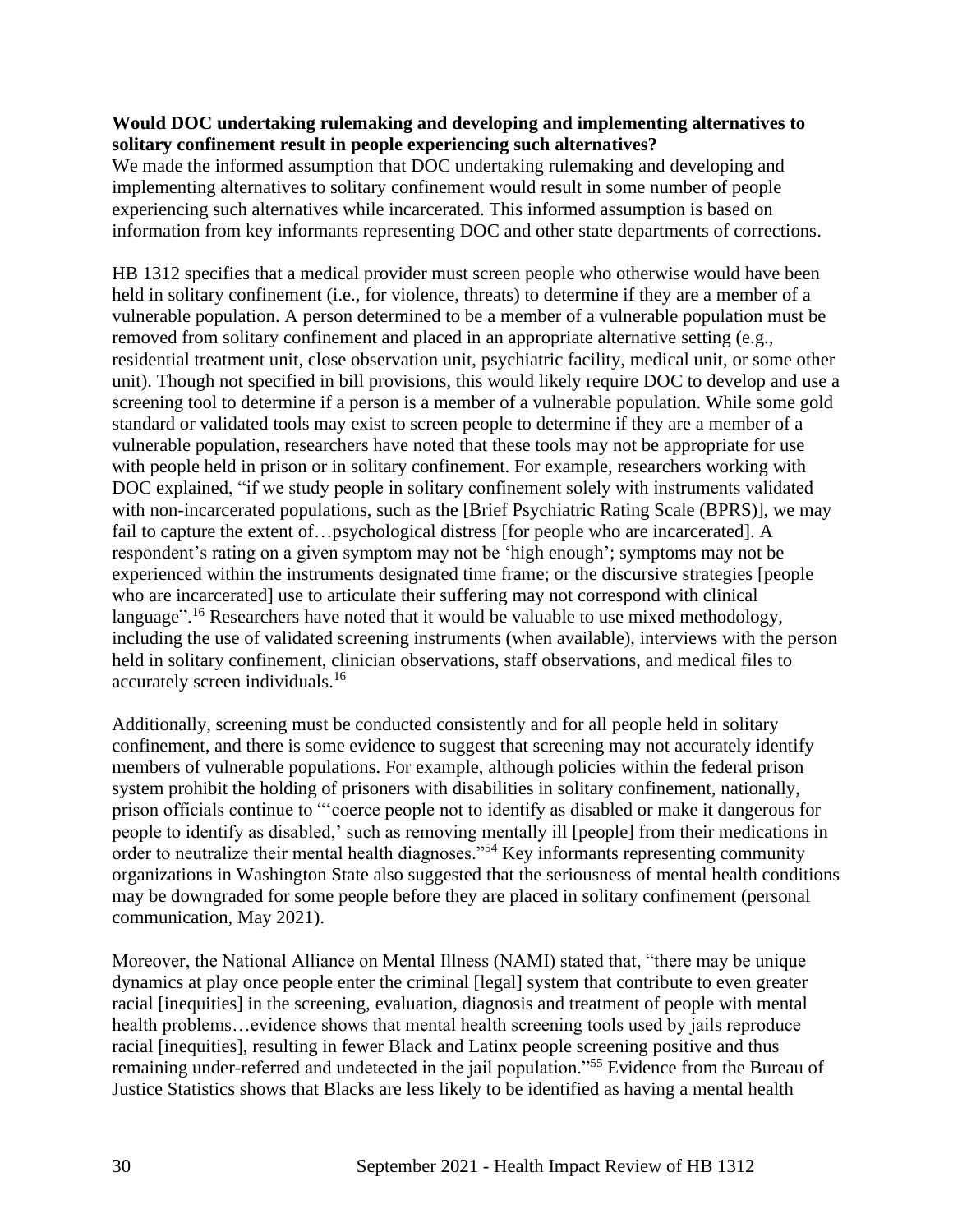problem and less likely to receive access to mental health treatment once incarcerated.<sup>55,56</sup> Therefore, depending on how screening is developed and implemented, some people who are part of a vulnerable population may continue to be held in solitary confinement and may not experience alternatives.

HB 1312 also specifies that members of vulnerable populations must be placed in an appropriate alternative setting. However, DOC noted that some alternatives may not be implemented by August 2022 (the implementation date specified in HB 1312) (personal communication, DOC, July 2021). For example, DOC intends to open a special unit for emerging adults aged 18 to 25 years in 2022.<sup>10</sup> They noted this will require developing new policies and procedures, providing staff training, and identifying a location for the unit.<sup>10</sup> If a unit is not implemented prior to restrictions in solitary confinement, it is unclear what alternative setting may be most appropriate for emerging adults.

Lastly, there has been limited research or formal evaluation related to alternatives to solitary confinement. While DOC has implemented some alternatives (e.g., transition units), there is little data and no evaluation about the use and impacts of these alternatives. However, key informants representing researchers and DOC, ODOC, and North Dakota DOCR stated that systems will place people where beds are available (personal communications, June-July 2021). Therefore, if there are fewer solitary confinement beds, there will be fewer people held in solitary confinement (personal communication, June 2021). For example, North Dakota DOCR explained that, "in 2013, we had added on to our maximum security facility, increasing the bed count by 40%. With this, we built a new [Ad Seg] unit. Our old unit had 60 beds. We added 48 more. In less than 18 months, we were at full capacity in all of our units."<sup>53</sup> ODOC noted that opening transition pods increased vacancy in solitary confinement units, allowing them to transition solitary confinement beds back to the general population and resulting in fewer beds available for solitary confinement, which in turn reduced the number of people held in solitary confinement (personal communication, ODOC, July 2021).

While these are only two examples and participation in alternatives will likely depend on screening and the type of intervention, we made the informed assumption that opening transition pods or creating alternative programming would result in some number of people who are incarcerated experiencing such alternatives.

### **Would experiencing alternatives to solitary confinement improve conditions of confinement for people who are incarcerated?**

There is unclear evidence of how experiencing alternatives to solitary confinement would impact conditions of confinement for people who are incarcerated since restrictions to solitary confinement may be implemented before alternatives to solitary confinement are in place, and since conditions of and effects of alternative interventions compared to those of solitary confinement are unknown.

Some key informants representing DOC and researchers suggested that restricting the use of solitary confinement without having alternatives in place could result in negative unintended consequences, including the potential for escalated or increased violence, negative impacts to the safety of individuals and staff, or detrimental impacts to shifts made in staff culture (personal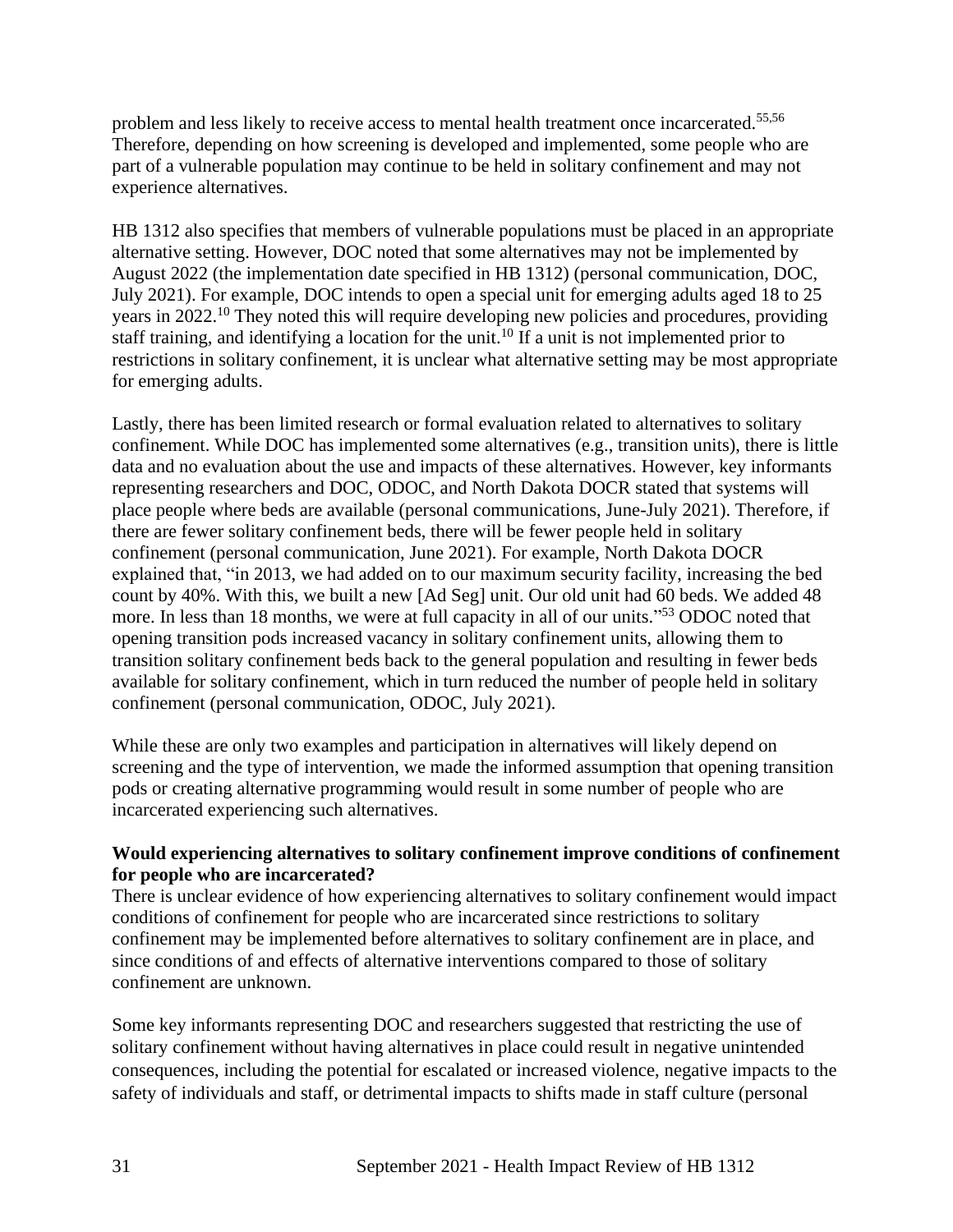communications, June 2021). However, North Dakota DOCR found that reducing the population held in solitary confinement did not increase violence across the facility.<sup>53</sup>

While HB 1312 provides DOC with rulemaking authority to establish less restrictive interventions to solitary confinement, the bill does not specify alternatives for separating some people who are incarcerated from the general prison population. There has been limited research related to alternatives and corresponding conditions to solitary confinement. However, Vera has compiled a list of 24 promising practices and safe alternatives to reduce the use of solitary confinement based on strategies that have been implemented in state prison systems.<sup>57</sup> Though not comprehensive of all reform efforts, alternative promising practices include reforms related to housing and segregation options; conditions of confinement; accountability and transparency; entry criteria and admissions; exit criteria and strategies; and staff training.<sup>57</sup>

Two states (Colorado and New York State) have enacted legislation creating specific alternatives to solitary confinement (unpublished data, NCSL, June 2021). In 2014, Colorado enacted legislation creating a step-down unit and requiring alternative housing for people with serious mental illness (unpublished data, NCSL, June 2021). In 2021, New York State passed [Senate Bill](https://www.nysenate.gov/legislation/bills/2021/S2836)  [S2836](https://www.nysenate.gov/legislation/bills/2021/S2836) restricting solitary confinement and creating alternative options (i.e., establishing residential rehabilitative confinement options with increased unrestrained out-of-cell time, interaction in congregate settings, and access to work and educational opportunities).  $20$ 

Other states have implemented reforms to restrict the use of or to create alternatives to solitary confinement without enacting specific legislation (personal communication, June 2021). In a 2019 policy brief, Vera stated that 27 state prison systems reported having transitional units and/or step-down programs (the two most common alternatives to solitary confinement) that serve as less-restrictive housing options between solitary confinement and the general prison population.<sup>58</sup> Vera noted that, "transitional units or programs can serve as a way to move people out of restrictive housing and into a less-restrictive environment as quickly as possible while still maintaining safety. In addition, such units can provide programming and treatment to address any unmet needs (such as mental health needs) and promote positive behavioral change, and can allow meaningful socialization and group activity to help people become reaccustomed to being around others."<sup>58</sup> They noted a number of elements to ensure effectiveness, including staff culture change; adequate staffing and infrastructure; access to programming to meet individual needs/behaviors; progressively less restrictive conditions; individualized pathways out of transitional units; and appropriate placement back into the general prison population.<sup>58</sup> The report stated that transitional or step-down programs run the risk of creating cyclic systems which prevent people from returning to the general population (e.g., preventing individuals from progressing to the next phase; demoting individuals for violations; lacking effective programming to ensure successful return to general population).<sup>58</sup>

The AMEND research group at University of California, San Francisco partners with state prison systems to change staff culture using "dignity-driven and public health-oriented correctional practices from Norway."<sup>59</sup> As part of this work, some state prison systems have experienced culture change, reductions in the use of solitary confinement, and implementation of alternatives to solitary confinement. Oregon State Penitentiary worked to reduce the use of disciplinary segregation but did not see large changes until after implementing efforts to change staff culture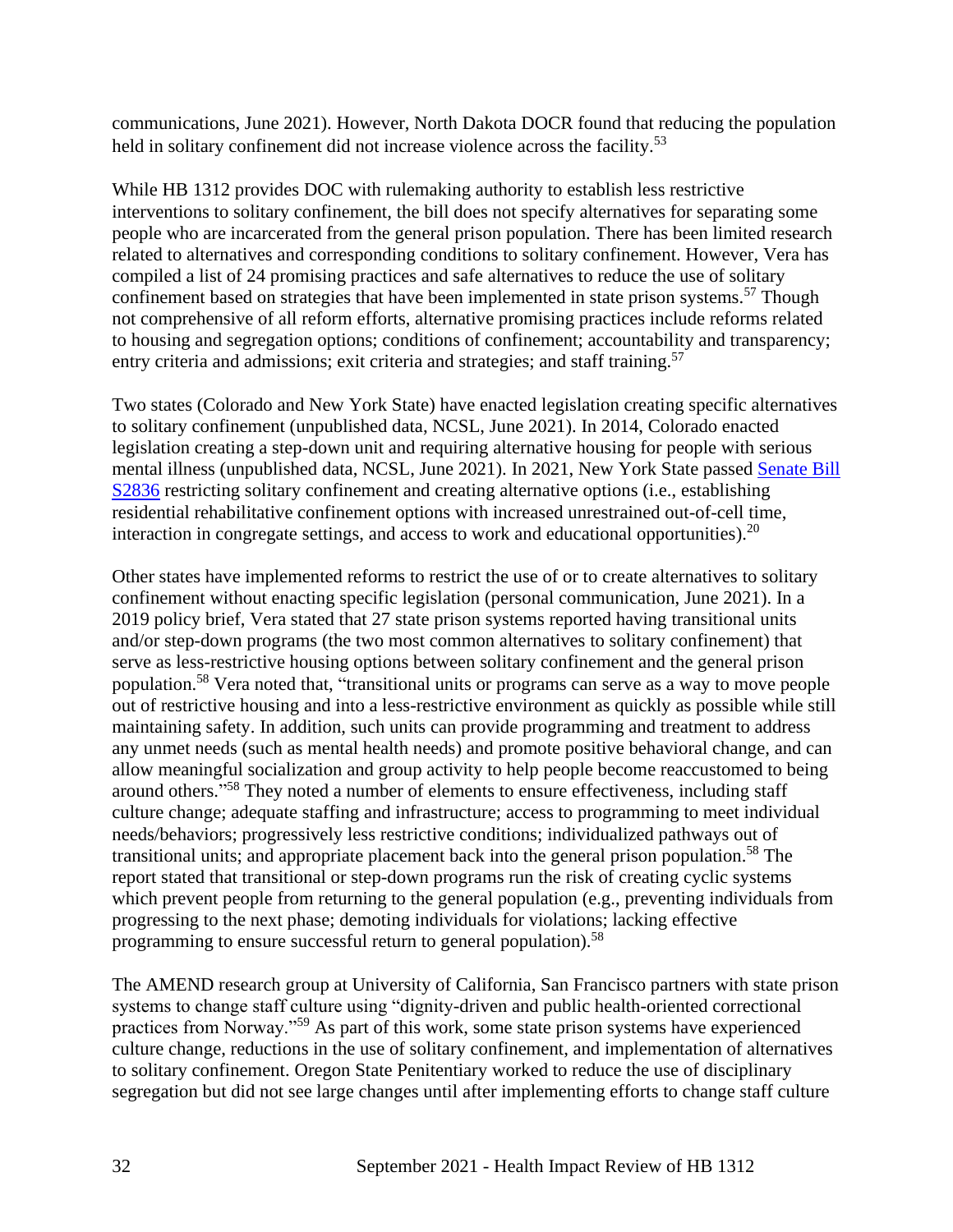(personal communication, ODOC, July 2021). The prison worked to increase staff discretion and communication to expand the options for dealing with disciplinary violations. For example, rather than placing a person in solitary confinement for an infraction, correctional officers have discretion to use other tools like issuing a warning, assigning extra work, requiring a person to write an essay, or instituting a "cell-in" which creates some restrictions (e.g., limiting outdoor rec time), while still allowing a person to attend work and other programming (personal communication, ODOC, July 2021). Oregon State Penitentiary also increased the discretion of hearing officers and superintendents to limit the amount of time a person spends in solitary confinement (e.g., a superintendent can release someone from solitary confinement earlier than provided timelines) (personal communication, ODOC, July 2021). Finally, any person assigned to solitary confinement meets with a counselor to discuss the underlying cause for an infraction and completes an accountability worksheet to develop a personalized plan to address behaviors (personal communication, ODOC, July 2021). Oregon State Penitentiary found that these changes have led to increased vacancy in solitary confinement units (i.e., reduced use), decreased misconduct reports, and a general positive shift in the feel or atmosphere of the prison (personal communication, ODOC, July 2021).

North Dakota DOCR also worked to reduce the use of solitary confinement. Following the expansion of their Ad Seg Unit in 2013, data showed the unit was nearly at capacity, placement in Ad Seg was not changing behaviors, and the rate of readmission to Ad Seg had increased (personal communications, DOCR, July 2021). Staff received a directive from leadership to immediately and significantly reduce the number of people held in Ad Seg and to reimagine the unit (personal communication, DOCR, July 2021). As a result, DOCR introduced a number of alternatives and significantly restricted entry criteria into solitary confinement. For example, previously, involvement in two fights would have resulted in a person being held in Ad Seg for up to 6 months. Now, residents involved in the fights may participate in a mediation session and return to the general prison population within 24 hours (personal communication, DOCR, July 2021).

For cases where the risk to others or disruption of orderly running of the institution is too great (assault on staff, homicide, etc.), DOCR implemented the Behavior Intervention Unit (BIU) program in the fall of 2015.<sup>53</sup> The purpose of the BIU is to remove someone from the general population and create an environment where staff can work with them on personalized behavioral interventions designed to help them handle conflict without violence and address underlying behaviors.<sup>53</sup> BIU programming is designed to help people develop positive, respectful relationships with staff and others. The model includes skill groups that meet three times weekly; extra out-of-cell time for those who attend all three group sessions; pro-social skill practice with custodial and behavioral health staff; and verbal and tangible incentives to increase interaction, encourage participation, improve motivation, and acknowledge performance of pro-social skills.<sup>53</sup> Staff receive additional training (e.g., motivational interviewing) and are expected to build trusting relationships with residents through friendly conversation, pro-social skill practice, recreational activities, etc. as part of a dynamic security approach (personal communication, DOCR, July 2021). Each week, the multidisciplinary team that oversees BIU placements reviews reports and determines whether a person is ready to focus on a new skill, to transfer to the Administrative Transition Unit (ATU), or to return to the general prison population. The pathway and time spent in each unit are tailored to a person's progress rather than a set amount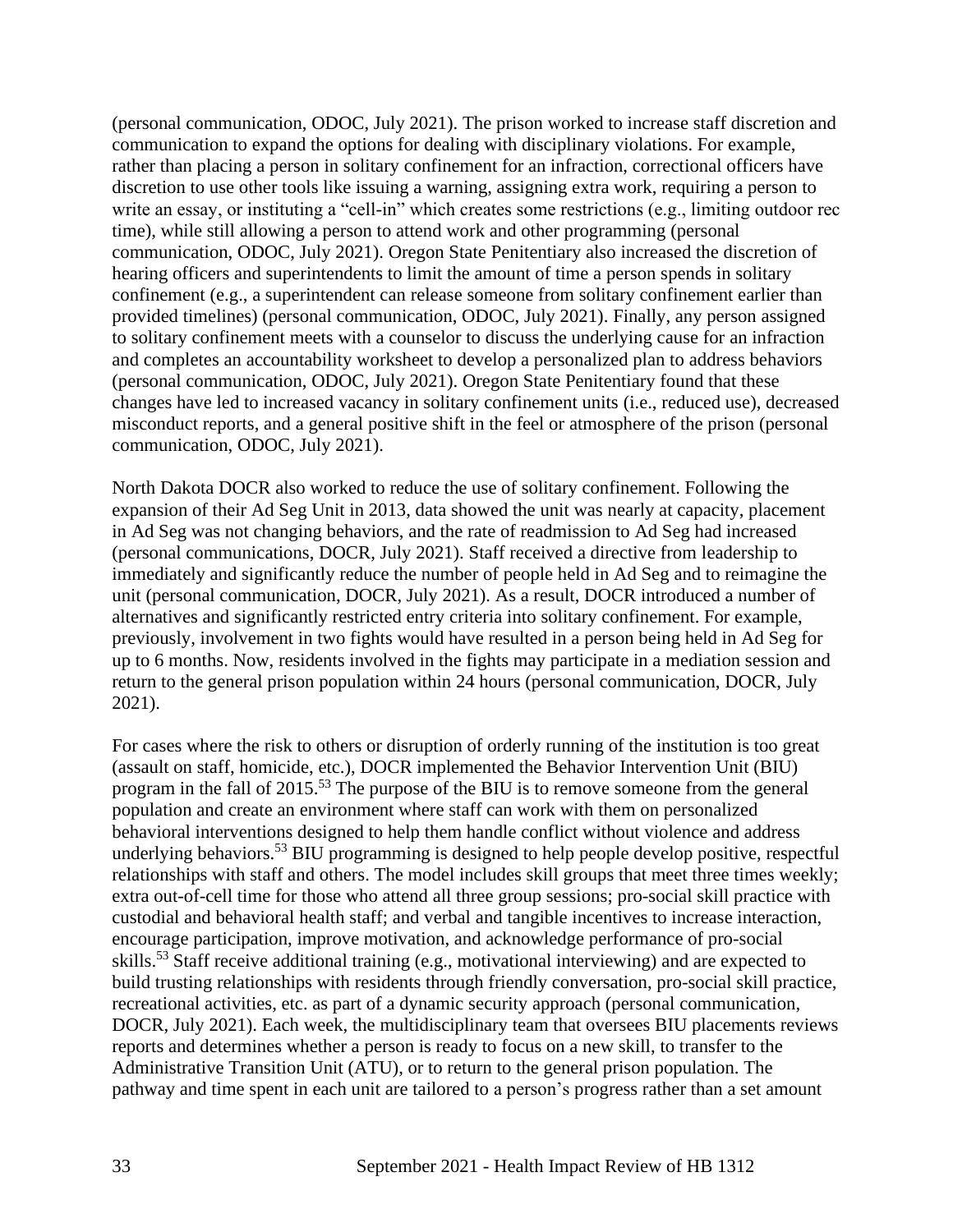of time (personal communications, DOCR, July 2021), and "the length of stay should only be for the time necessary to maintain a safe and secure facility."<sup>53</sup>

The new programming and operational changes decreased the number of people held and the length of stay for those who met criteria for entry into the BIU. Prior to the COVID-19 pandemic, the BIU population was about 19% of the previous Ad Seg population,<sup>53</sup> with as few as 8 people assigned to the unit (which could house as many as 108 people) (personal communication, DOCR, July 2021). The "other 81% of the population previously isolated in [Ad Seg] are still in the prison system, but they are handled safely in the general population or in the residential mental health facility."<sup>53</sup> Additionally, by maintaining consistent staffing regardless of the number of people in Ad Seg, operational costs did not change, and "[staff] were able to improve [the] overall individualized care and significantly reduce the cost associated with responses to the unit due to disruptive behavior."<sup>53</sup> As a result, DOCR has achieved a marked reduction in restrictive housing census, bed-days, and readmissions. For example, readmission rates to Ad Seg decreased from 39.2% before implementing changes to 20.4% under BIU programming. 53

Some DOCR leadership and staff shared that they were initially fearful and concerned that transferring people out of Ad Seg to the general prison population would merely transfer disciplinary problems to another unit (personal communications, DOCR, July 2021). However, successful implementation of entry criteria allowed custodial and behavioral staff to safely reduce the population housed in BIU. Key informants shared that the biggest initial challenge was developing buy-in from both staff and people who were incarcerated (personal communications, DOCR, July 2021). However, data from DOCR show that, while the overall prison population has increased over time, the number of people held in Ad Seg (now BIU) decreased, and did not cause increased violence across the facility.<sup>53</sup> DOCR leadership and staff noted that the data has helped increase buy-in to the program and has had a broader positive impact on the facility in general (personal communication, DOCR, July 2021).

While efforts by Oregon and North Dakota departments of corrections suggest that alternatives to solitary confinement have reduced the number of people held in solitary confinement, there has been little formal evaluation measuring the reduction in use of solitary confinement, conditions of confinement, or impacts on staff and people who are incarcerated. Key informants stated that some alternatives could be more harmful than existing solitary confinement conditions, rules, and procedures (personal communication, June 2021). Evidence indicates that the general opacity of prison systems, administrative discretion, and demonization of people who are incarcerated have undercut attempted reforms federally, in other states, and internationally.<sup>54</sup> For example, although policies within the federal prison system prohibit the holding of prisoners with disabilities in solitary confinement, some evidence suggests that prison officials may pressure people not to identify as disabled.<sup>54</sup> Evidence from Texas and California indicate that initiatives to reduce the use of solitary confinement have led to the creation of programs that largely mirror the same isolating conditions under new branding.<sup>54</sup> Similarly, "in Canada, where…courts have declared solitary confinement unconstitutional and the federal government has passed legislation claiming to abolish solitary confinement, practical conditions of solitary confinement persist…with more robust procedural protections preceding placement in those conditions." 54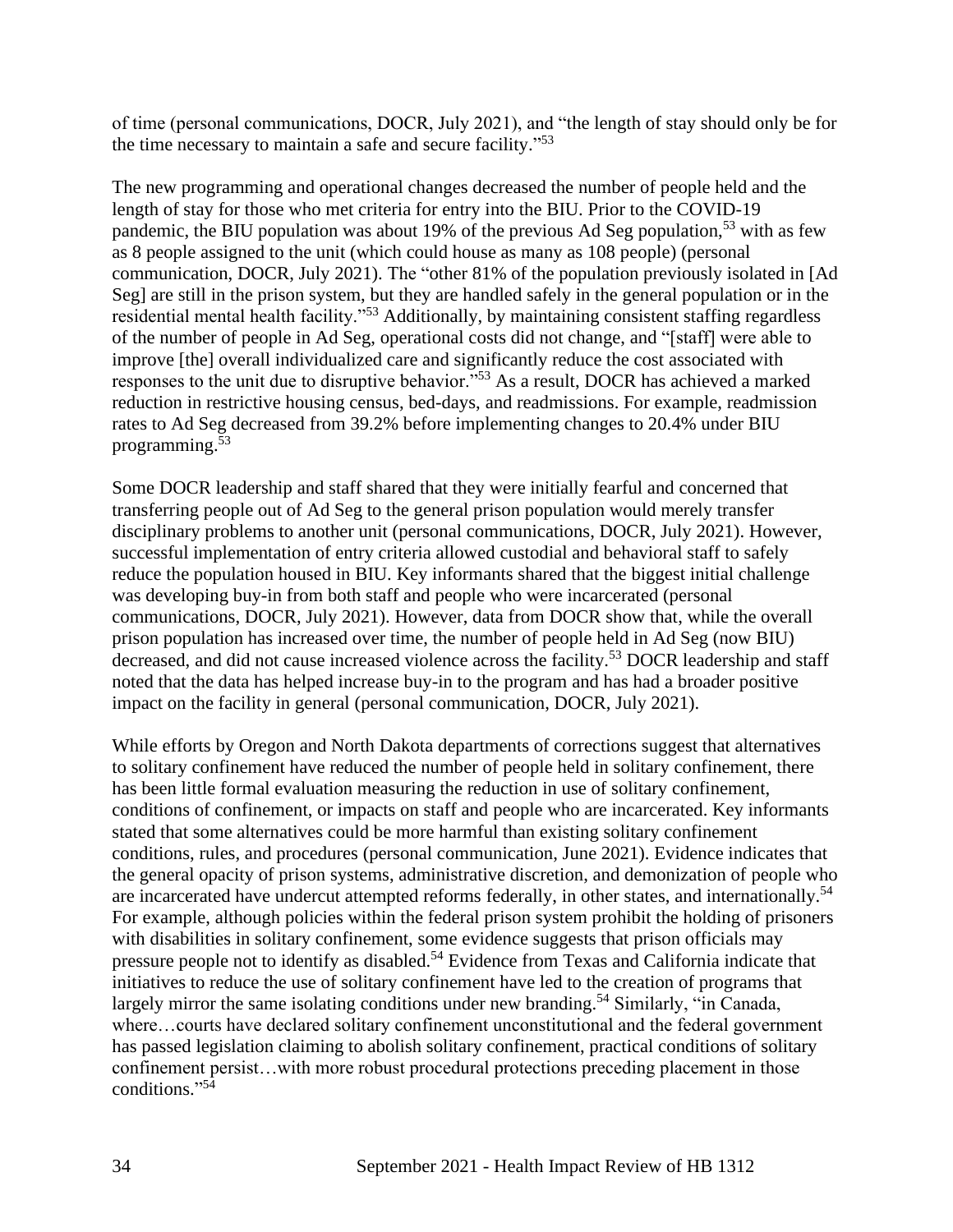Therefore, since restrictions to solitary confinement may be implemented before alternatives to solitary confinement are in place, and since conditions of and effects of potential alternatives compared to those of solitary confinement are unknown, it is unclear how HB 1312 may impact conditions of confinement for people who are incarcerated and DOC staff.

## **Would improved health outcomes for people who are incarcerated or were formerly incarcerated decrease health inequities?**

The potential impact of HB 1312 on health inequities is unclear. Data about people held in solitary confinement is limited, and key informants representing the Office of Corrections Ombuds (OCO), researchers, and community organizations noted there are DOC data limitations by disability status, gender identity, mental health status, race/ethnicity, and sexual orientation (personal communications, May-July 2021). However, available evidence from Washington State and nationally suggests that multiple groups are disproportionately held in solitary confinement, and inequities exist by age,  $2.27$  gender identity,  $60$  mental and behavioral health status,  $23,27,61$  and race/ethnicity.  $14,27$  It is well-documented that these groups may experience worse health outcomes.

There is also limited research evaluating how restricting solitary confinement may impact people with various identities. For example, we did not find any research showing how restricting solitary confinement may impact who is held in solitary confinement by age, gender identity, mental and behavioral health status, or race/ethnicity. While HB 1312 specifies that people who are members of a vulnerable population must be placed in an alternative setting, the bill does not specify a screening tool to determine if a person is a member of a vulnerable population and existing tools may not be appropriate for use with people held in prison or in solitary confinement.<sup>16</sup> Depending on how screening is developed and implemented, some people who are members of a vulnerable population may continue to be held in solitary confinement. Moreover, HB 1312 may still allow the use of solitary confinement if there is a reasonable cause (e.g., threats, conduct) to believe the person would pose a substantial risk of immediate serious harm to themselves or someone else and a less restrictive intervention would be insufficient to reduce the risk. Key informants raised questions about what is meant by "reasonable cause," "substantial risk," and "less restrictive" (personal communication, May-June 2021). Overall, HB 1312 may still result in people being held in solitary confinement and it is unclear how provisions of the bill may impact various groups.

Lastly, it is well-documented that people of color have disproportionate contact with the criminal legal system across all age groups and at all stages of involvement,<sup>62-65</sup> and are more likely to be held in solitary confinement.<sup>14,27</sup> HB 1312 does not address the underlying systems of oppression and racism that perpetuate inequities in the criminal legal system. Since people of color are currently disproportionately held in solitary confinement, there is the potential that these individuals would continue to disproportionally be held in solitary confinement even with restrictions in place.

Therefore, due to limited research on how restricting solitary confinement may impact different groups; the intersectionality of overlapping identities; current inequities due to racism in the criminal legal system; and continued opportunities for people to be held in solitary confinement, it is unclear how restricting the use of solitary confinement may impact equity for people who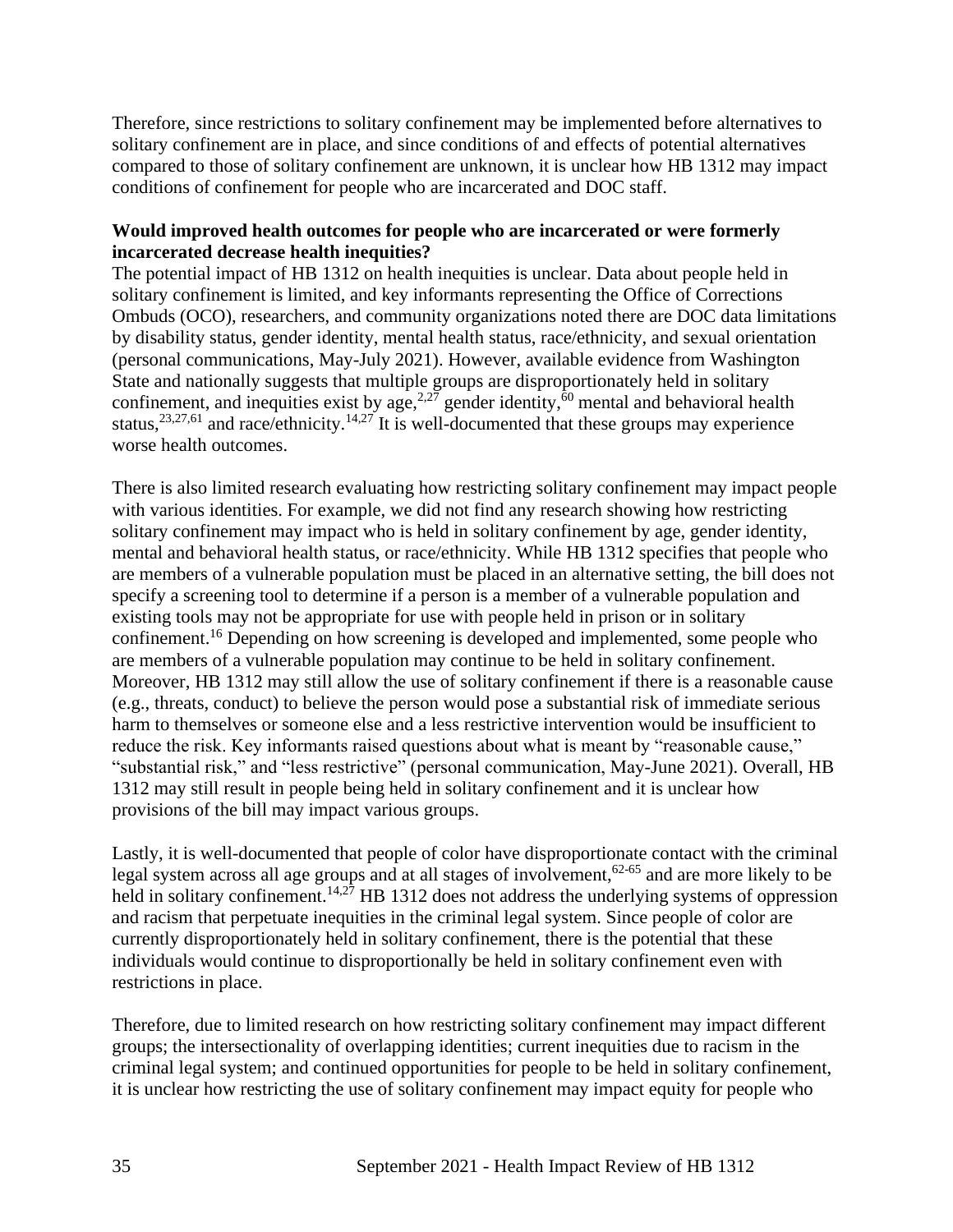are incarcerated or were formerly incarcerated. Further discussion about inequities due to racism and by age, mental and behavioral health status, and gender identity are provided below.

## *Inequities due to racism*

It is well-documented that people of color have disproportionate contact with the criminal legal system across all age groups and at all stages of involvement,<sup>62-65</sup> and are disproportionately held in solitary confinement.<sup>14,27</sup> In a 2012 report, the Research Working Group, Task Force on Race and the Criminal Justice System, convened to address racial inequities in Washington's criminal legal system, concluded that, "Washington State criminal [legal] practices and institutions find that [race/ethnicity] influence criminal [legal] outcomes over and above [crime] commission rates."<sup>66</sup> The Task Force found "that [racial/ethnic] bias distorts decision-making at various stages in the criminal [legal] system, contributing to disparities."<sup>66</sup> Researchers who have worked with DOC noted there may also be racial disproportionality for who gets written up for a disciplinary or behavioral infraction while incarcerated and who gets diverted to alternative programming (e.g., mental health programming) instead of being held in solitary confinement (personal communications, June 2021).

These inequities are not inherent to a person's identity. Rather, inequities are influenced by social determinants that systematically marginalize groups due to their identity. Risk of incarceration is influenced by social determinants of health like racism, which contribute to inequities in policing (i.e., over-policing communities of color), socioeconomic status (e.g., restrictive housing policies which limit opportunities for families of color to build generational wealth), and educational opportunities. Inequities can also be exacerbated or alleviated by intersecting identities. For example, "national data indicate emerging adults have the most racially disparate [criminal legal] system outcomes of any age group."<sup>67</sup> One study found that in 2012, the rate of incarceration in either a state or federal prison among people aged 18 to 24 years was nine times greater for Black males than for white males.<sup>68</sup>

People of color are disproportionately represented among people who are incarcerated in DOC state prisons. Key informants representing OCO noted DOC data limitations related to race/ethnicity, and explained that race/ethnicity data is not self-reported (i.e., race/ethnicity are recorded by DOC staff) and people have been misidentified such that a higher proportion of people are recorded as white (personal communication, May 2021). According to DOC point in time data, on July 31, 2021, the general prison population was 55% non-Hispanic White, 17% non-Hispanic Black, 6% American Indian or Alaska Native, 3% non-Hispanic Asian, 1% non-Hispanic Pacific Islander, 1% non-Hispanic other race, and 16% of Hispanic ethnicity.<sup>39</sup> The Hispanic population was disproportionally overrepresented in both Ad Seg (23%) and MAX Custody  $(23%)$ .<sup>39</sup>

Researchers from the University of California, Irvine found that, "while [DOC] had some success in reducing IMU use, especially in reducing average lengths of stay, the racially disproportionate impact of the IMU has increased dramatically since 2002. The racial disproportion of the IMU actually peaked in 2014, when the IMU population had recently declined."<sup>16</sup> They noted that, "the racial disproportionality in IMU placements raises questions about the relationship between race, gangs, and prison behavioral histories."<sup>16</sup> Administrative data from 2002 to 2017 also show "both Hispanic [people] and Hispanic affiliated gang members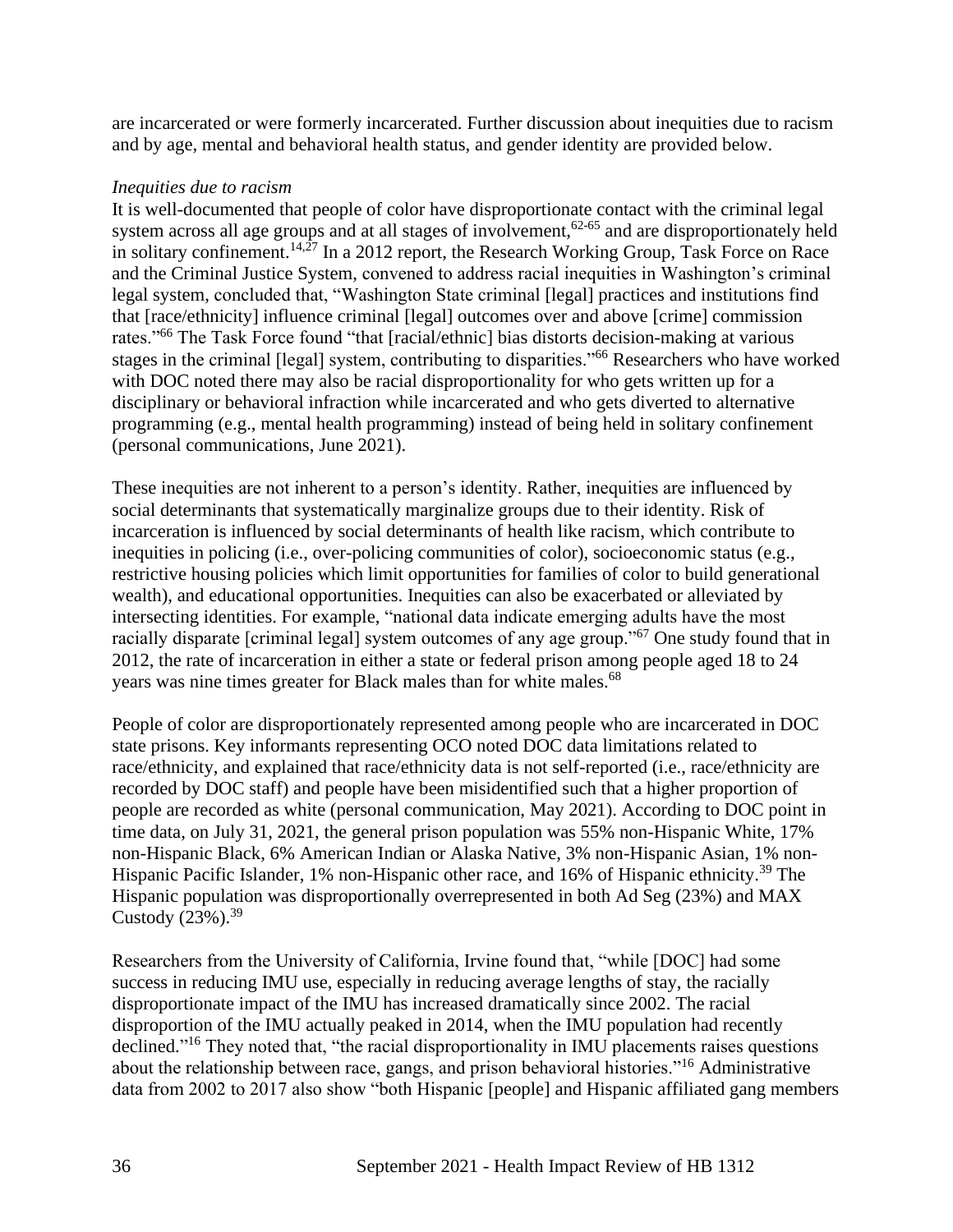are increasingly over-represented in the [MAX Custody] population relative to their representation in the general prison population."<sup>16</sup> Specifically, from 2002 to 2017, "Hispanicaffiliated gang membership in the general prison population doubled from 4[%] to 8[%] and in the [MAX Custody population] doubled from 21[%] to a peak of 40[%] in 2014.<sup>"16</sup> Between 2015 and 2017, Hispanic people "were 2-3 times as likely to be in the IMU as in the general prison population."<sup>16</sup> In 2020, Hispanic/Latino people remained overrepresented in restrictive housing (20% of the population in restrictive housing compared to 15% of the general prison population). $^{14}$ 

Vera reported that, "the majority of Hispanic men in restrictive housing are flagged with [a security threat group (STG)] affiliation. [DOC] believe this affiliation, and involvement in large scale violent incidents…are impacting this overrepresentation [of Hispanic people in solitary confinement]. DOC data (July 31, 2021) indicate STG members, affiliates, and suspects were two times more likely than the general population to be held in Ad Seg and three times more likely to be held in MAX Custody.<sup>39</sup> Further analysis is needed to determine the relationship between STG activity and [restrictive housing] placement, the relationship between race/ethnicity and [restrictive housing] placement, the efficacy of the STG flag including any bias that may play a role, and any policies or practices that may disproportionately impact the Hispanic population."<sup>14</sup> For example, members, affiliates, and suspects of Norteños were nearly two times more likely to be held in MAX Custody than other STG groups.<sup>39</sup>

Overall, researchers have noted that there is little research examining the causes of racial disparities in solitary confinement units.<sup>42</sup> Theories about what may be causing these disparities include: "policies that implicitly or explicitly target certain racial groups" (e.g., prohibition of specific hairstyles or head coverings associated with particular racial or cultural groups, in which noncompliance is a disciplinary infraction punishable by solitary confinement); "classifications systems, policies, or informal practices that rely primarily on solitary confinement to discipline or manage members or suspected members of [STG] or gangs (many of which are based on racial identity)"; "risk assessments based on criminal history, number of incarcerations, or other characteristics that often correlate with race because of systemic racism and over-policing of communities of color"; and "implicit bias on the part of corrections staff, particularly in areas where they exercise wide discretion (such as disciplinary write-ups and sanctions). $1^{342}$ 

A 2020 systematic review found that, "Blacks and [people of color] consistently show lower life expectancies and worse mental health outcomes than whites. Health disparities persist, and are magnified, among the incarcerated population, where people of color are disproportionately represented."<sup>8</sup> Communities of color experience worse health outcomes than their white counterparts for many health measures. Poor health outcomes are not inherent to a person's race/ethnicity, rather they are influenced by determinants of health like racism, which "contributes to social inequities (e.g., poverty) that shape health behaviors, access to healthcare, and interactions with medical professionals."<sup>69</sup> Institutionalized racism results in differential access to resources, services, and opportunities, including access to healthcare, by race.<sup>70</sup> Washington State data showed that Hispanics were most likely to report fair or poor health as compared to all other racial/ethnic groups (36% versus 16% state average).<sup>71</sup>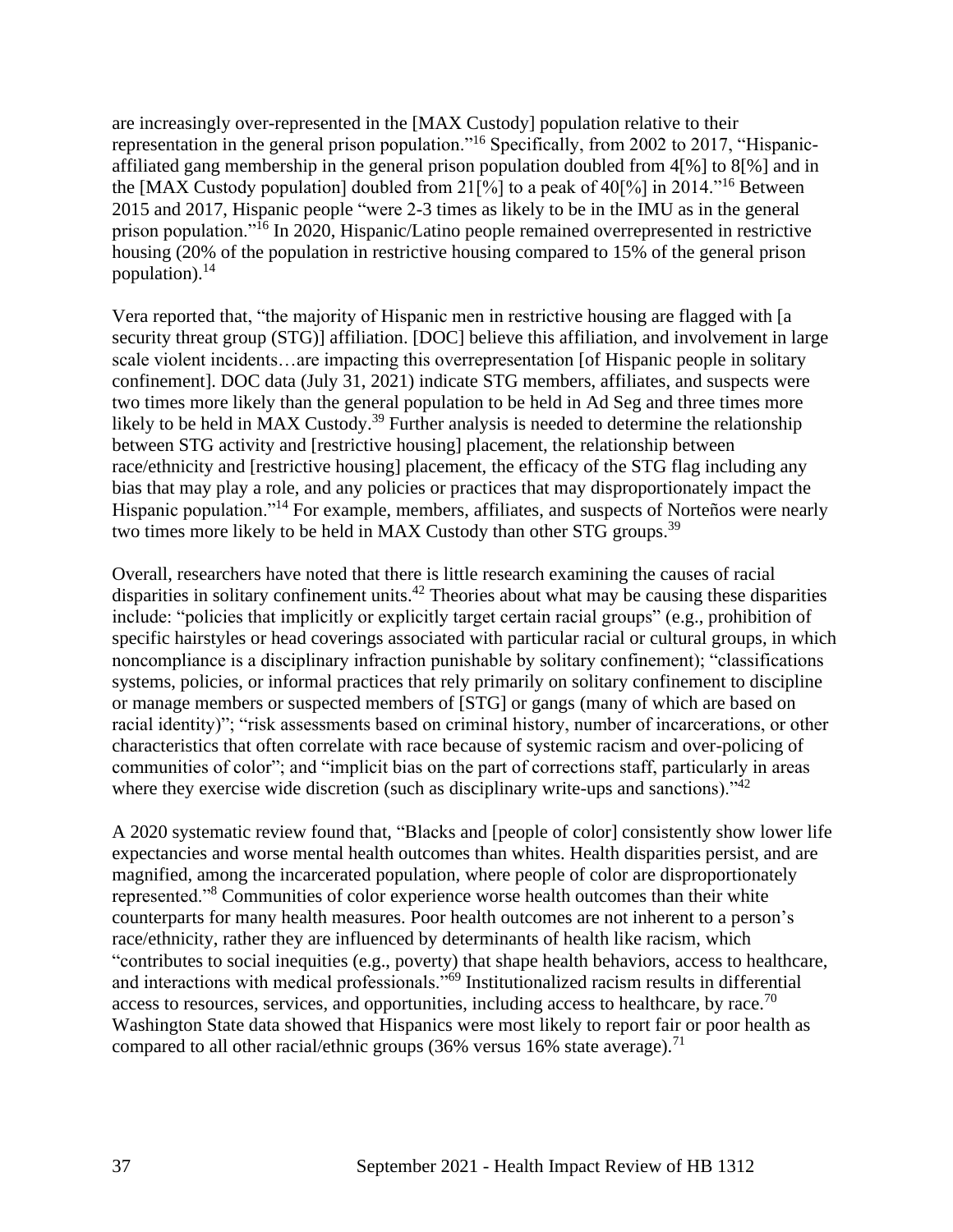HB 1312 would prohibit a person from being placed in solitary confinement on the basis of race, creed, color, national origin, nationality, or ancestry alone. However, the bill does not address the systemic drivers that contribute to the disproportionate placement of people of color in prison and in solitary confinement. Therefore, as HB 1312 may still allow the use of solitary confinement in some instances, and since people of color are currently disproportionately held in solitary confinement, there is still the potential that people of color would continue to disproportionally be held in solitary confinement even with restrictions in place. Therefore, it is unclear how restrictions to solitary confinement would impact health inequities due to racism.

#### *Inequities by age*

Younger people are also more likely to be held in solitary confinement.<sup>2,27</sup> Specifically, emerging adults ages 18 through 24 years are overrepresented in solitary confinement. According to the Bureau of Justice Statistics, emerging adults were significantly more likely to have been held in in solitary confinement than older people, with 30.9% of people aged 18 through 19 years and 28.3% of those aged 20 through 24 years in federal and state prisons experiencing solitary confinement.<sup>27</sup> According to DOC data, as of September 2020, emerging adults made up 22.9% of people in MAX Custody and 15.9% of people in Ad Seg, but 9.1% of the overall incarcerated population.<sup>14</sup> Key informants representing the North Dakota DOCR stated that being under 25 years of age was the greatest predictor of placement in solitary confinement (personal communication, DOCR, July 2021).

A large body of neuroscience literature has demonstrated that the human brain continues to develop well into a person's 20's and that "adult-quality" decision-making ability, selfregulation, and impulse control continues to develop into adulthood.37,68 Researchers discuss what is known as the "maturity gap" in emerging adults aged 18 through 24 years where cognitive functioning develops faster than psychosocial capacities and because of this, emerging adults are more likely to engage in risk-seeking behavior, have difficulty moderating their responses to emotionally-charged situations, have poor risk assessment skills, be more impulsive and emotional, and think about short-term rather than long-term consequences.<sup>37,71,72</sup> Key informants stated that emerging adults in DOC state prisons are more susceptible to pressure from older people who are incarcerated to break rules or act violently in order to "fit in or survive" the prison system, which puts them at risk of committing infractions or behaviors that make them more likely to be held in solitary confinement (personal communication, June 2021). Key informants also shared that emerging adults are also more likely to be placed in solitary confinement based on suspected affiliation or involvement with gang activities (personal communication, June 2021).

Evidence indicates that emerging adults in adult correctional facilities have the greatest risk of being assaulted with those aged 18 through 24 years being the most at risk for victimization.<sup>73</sup> Key informants in Washington State confirmed that emerging adults experience violence from other incarcerated people and correctional officers (personal communication, September 2020).

HB 1312 prohibits a person who is a member of a vulnerable population from being placed in solitary confinement, including people 25 years of age or younger. However, HB 1312 may still allow the use of solitary confinement in some instances, and since emerging adults are currently disproportionately held in solitary confinement, there is still the potential that emerging adults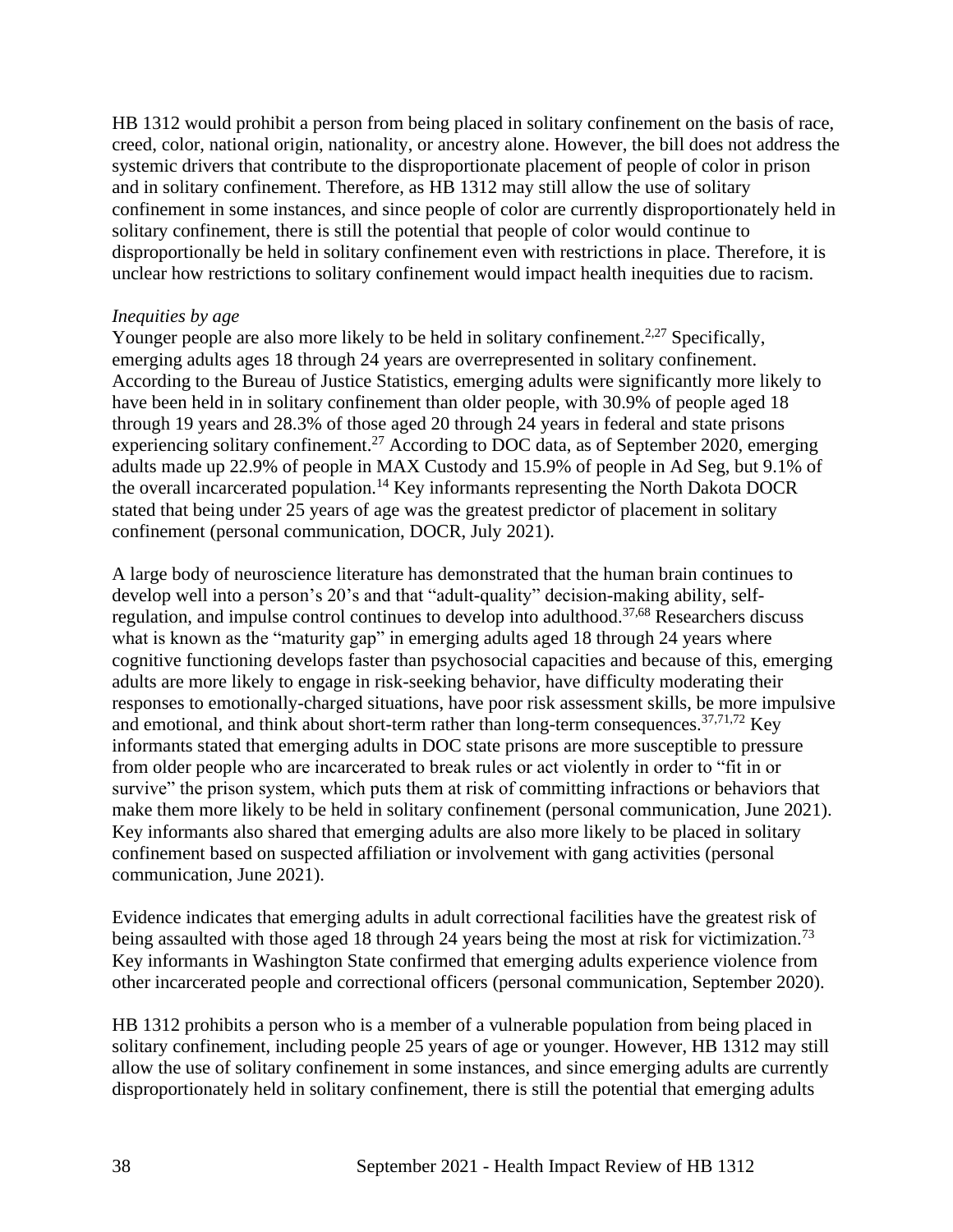would continue to disproportionally be held in solitary confinement even with restrictions in place. Therefore, it is unclear how restrictions to solitary confinement would impact health inequities by age.

#### *Inequities by mental and behavioral health status*

Evidence shows that people with a mental health disorder are more likely to come into contact with the criminal legal system. Data from the Bureau of Justice Statistics found that people "who met the threshold for [serious psychological distress] were more likely than those without [serious psychological distress] to be written up or charged with an assault while incarcerated" compared to people without a mental health concern. <sup>56</sup> A meta-analysis of 11 studies found a moderate association between any mental health concern and placement in solitary confinement, even after controlling for confounding factors.<sup>61</sup> Further, people with an anxiety or mood disorder or experiencing serious psychological distress were significantly more likely to be held in solitary confinement than those with no mental illness (23.3% and 28.9% respectively, compared to  $15.1\%$ ).<sup>27</sup>

Data from Washington State show that people with serious mental illness are overrepresented in DOC restrictive housing. Approximately 20% of people held in IMUs have a serious mental illness designation, compared to 9% of those in the general prison population.<sup>23</sup> In September 2020, 75 people with serious mental illness were held in either Ad Seg (29 people) or MAX Custody (46 people).<sup>14</sup> Many of those in MAX Custody with serious mental illness are in DOC's SOU, where they receive more intensive mental health treatment.<sup>14</sup> In their 2020 Annual Report, OCO stated "people with serious mental illness reported receiving infractions for behavior while they were in the midst of a mental health crisis, and experiencing barriers to completing programs mandated for their release."<sup>74</sup> OCO recommended, "DOC should ensure that those on the mental health caseload receive an expedited investigation, review, and hearing to reduce the total time in restrictive housing [i.e., solitary confinement]."<sup>74</sup> In its August 2021 "Systematic Report: Mental Health Access & Services" report, OCO recommended that DOC "reduce the frequency of placement and length of stay in any segregated housing, including…SOU, for individuals with mental health conditions" and "explore best practices for successfully housing and treating individuals with behavioral challenges…in a setting that is not IMU or other segregated housing."<sup>75</sup> In response, DOC identified its work with Vera and AMEND to reduce its Ad Seg and MAX Custody populations; new, more rigorous consideration process for requested Ad Seg extensions; and efforts to expand its continuum of care through intensive outpatient treatment, which it expects to meet some behavioral health needs in the general prison population.<sup>75</sup> These approaches are at various stages of development and/or implementation.

HB 1312 prohibits a person who is a member of a vulnerable population from being placed in solitary confinement, including someone who has a mental disorder as defined by [RCW](https://app.leg.wa.gov/rcw/default.aspx?cite=71.05.020)  [71.05.020,](https://app.leg.wa.gov/rcw/default.aspx?cite=71.05.020) or where there is evidence of a diagnosis of a serious mental illness, a history of psychiatric hospitalization, or a history of disruptive or self-injurious behavior including, but not limited to, serious and/or repeated self-harm that may be the result of a mental disorder or condition. However, evidence suggests that screening may not accurately identify all people with mental health concerns. Research suggests that validated mental health screening tools may not be appropriate for people held in prison or in solitary confinement.<sup>16</sup> Additionally, the National Alliance on Mental Illness (NAMI) stated that, "there may be unique dynamics at play once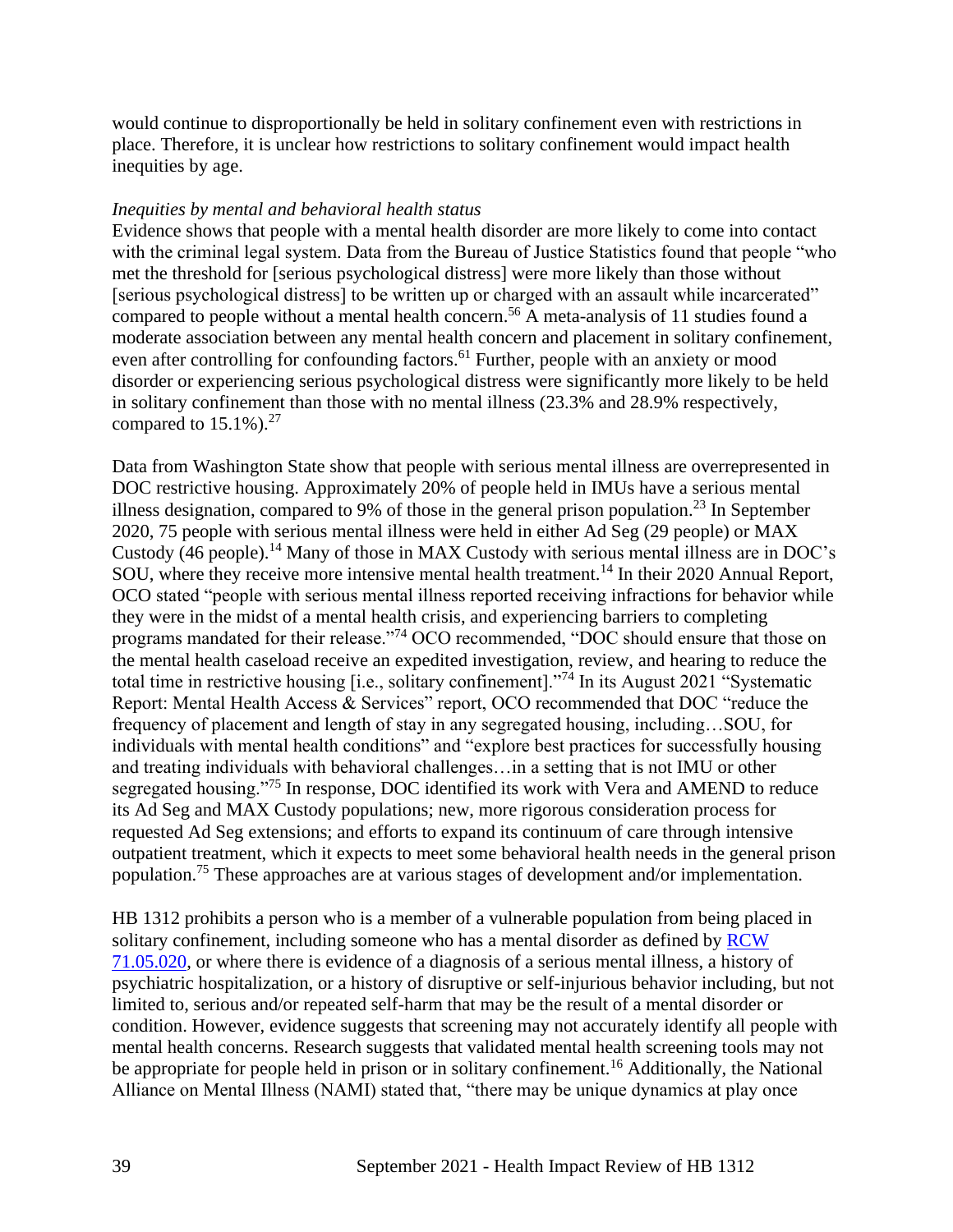people enter the criminal [legal] system that contribute to even greater racial [inequities] in the screening, evaluation, diagnosis and treatment of people with mental health problems...evidence shows that mental health screening tools used by jails reproduce racial [inequities], resulting in fewer Black and Latinx people screening positive and thus remaining under-referred and undetected in the jail population."<sup>55</sup> Evidence from the Bureau of Justice Statistics shows that Black people are less likely to be identified as having a mental health problem and less likely to receive access to mental health treatment once incarcerated.<sup>55,56</sup> Therefore, due to intersecting identities, it is unclear how restrictions to solitary confinement would impact health inequities by mental and behavioral health status.

#### *Inequities by gender identity*

Historically, prison housing policies and inadequate programming resulted in LGBTQ+ people being disproportionately held in solitary confinement solely because of their identity.<sup>21</sup> Results of a 2014 survey of nearly 1,200 LGBTQ+ people in incarcerated settings showed 85% of respondents reported having been placed in solitary confinement at some point during their incarceration, and approximately half had spent two or more years in solitary confinement.<sup>76</sup> In 2016, the American Correctional Association, which publishes accreditation standards for prisons in the U.S., issued new standards related to solitary confinement which restricted the use of solitary confinement based on gender identity alone.<sup>2</sup>

Quantitative data documenting gender diversity in prison settings are limited. While DOC tracks gender identity if someone discloses that information, key informants noted that gender diverse people may not feel safe sharing their identity within the prison setting (personal communication, May 2021). For example, several people reported experiencing targeted harassment by DOC staff and other people who were incarcerated after coming out as trans or non-binary.<sup>60</sup> Key informants estimated there are approximately 150 transgender people in DOC state prisons (personal communication, Disability Rights WA, May 2021).

Based on qualitative data collected by OCO staff, "transgender and gender nonconforming persons report being disproportionately placed in restrictive housing, such as solitary confinement or close observation areas" pending housing decisions, as a result of a disciplinary infraction, or in response to a complaint or Prison Rape Elimination Act (PREA) report. <sup>60</sup> For example, the OCO Assistant Ombuds for Gender Equity & Reentry "found infraction examples at [Washington Corrections Center for Women] where transgender individuals were punished more harshly than cisgender individuals who engaged in the same behaviors."<sup>60</sup> Specifically, key informants shared that transgender people are more likely to be held in solitary confinement than their cisgender peers for the same transgressions (personal communication, May 2021). While people held in women's facilities are not typically held in solitary confinement, evidence indicates transwomen are more likely to be held in solitary confinement than cisgender women (personal communication, May 2021).

Key informants also shared that transgender people are often placed in solitary confinement reportedly for their own protection following a complaint under PREA. In 2003, the U.S. Congress passed PREA to "provide for the analysis of the incidence and effects of prison rape in federal, state, and local institutions and provide information, resources, recommendations and funding to protect individuals from prison rape."<sup>40</sup> The National PREA Standards were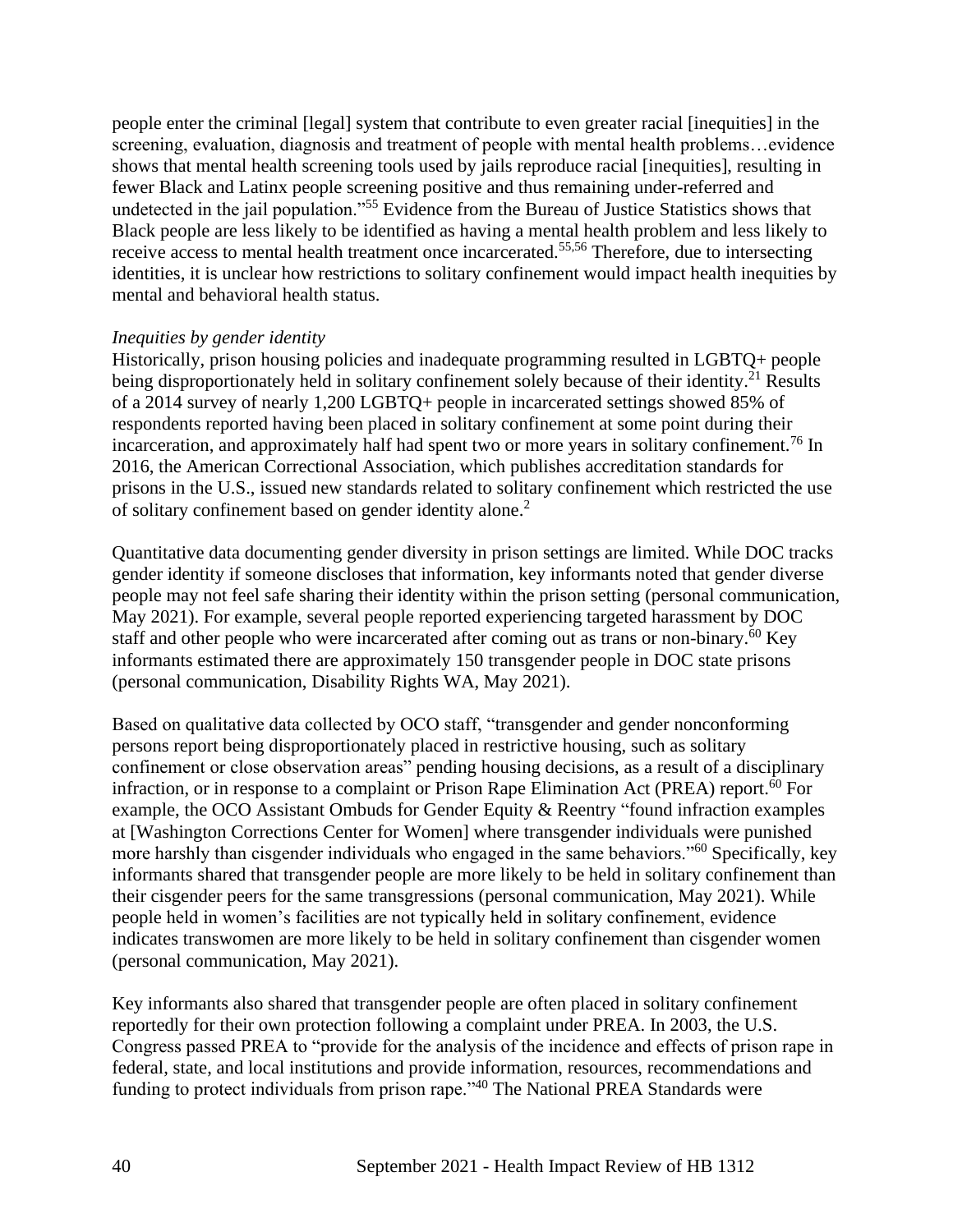developed to assist prisons and jails in implementing the federal legislation. $40,77$  Standards address prevention, screening, and official response following a report, investigation, etc.<sup>77</sup> For example, the standard related to post-allegation protective custody [\(§115.68](https://www.prearesourcecenter.org/standard/115-68)) states that "any use of segregated housing to protect [a person who is incarcerated] who is alleged to have suffered sexual abuse shall be subject to the requirements of  $\S115.43$  [Protective custody].<sup>"78</sup> The standard attempts to prevent facilities from automatically or routinely involuntarily segregating people who are incarcerated and alleged to have suffered sexual abuse. It is also meant to ensure those at "high risk for or who have alleged to have suffered sexual abuse are not placed in involuntary segregated housing unless no available alternative means of separation from likely abusers exists."<sup>78</sup> Moreover, any protective custody provided should not restrict access to programming, education, and work opportunities "to the extent possible" as "any form of involuntary segregation and restrictions to programming or other privileges can be experienced as punitive."<sup>78</sup> The standards require documentation of any limitation on these rights as well as periodic review to determine the continuing need for separation.<sup>78,79</sup>

Qualitative data collected by OCO indicate that many gender diverse people incarcerated in Washington prisons "do not trust the PREA process and say it often makes things worse by DOC going directly to their abusers for incident interviews, then later dismissing the concern and leaving them in greater danger of harassment or harm."<sup>60</sup> In its response, DOC noted that Department of Justice (DOJ) PREA standards require such interviews—as all known alleged victims and known alleged abusers have the right to be interviewed about allegations.<sup>60</sup> Transwomen shared they "cannot honestly report when they feel unsafe being housed as a woman in a prison for men due to fear of being placed in restrictive housing [i.e., solitary confinement]."<sup>60</sup> As such, "[t]ransgender survivors in prisons shared that they often keep incidences of rape to themselves or try to heal individually and with their community because it feels safer than going to DOC staff."<sup>60</sup>

Moreover, key informants shared that almost all complaints filed by trans people in Washington State prisons are auto-marked as PREA, even when the law isn't relevant (e.g., in instances of non-PREA, gender-based discrimination) (personal communication, May 2021). As a result of filing a complaint, the trans person is placed in Ad Seg (i.e., solitary confinement) while the complaint is investigated. All PREA-related complaints are addressed by DOC Headquarters. Complaints that are determined to not be PREA-related are returned to the referring state prison. However, often facilities do not follow-up on the original non-PREA related complaint (personal communications, May 2021). In such cases, trans people are held in and released from solitary confinement without their original complaint being addressed. As a result, trans people may be less likely to report PREA or other valid complaints for fear of being placed in solitary confinement (personal communication, May 2021). DOC recognizes its "historical gap in identifying concerns brought forth that may or may not have met requirements for investigation under the DOJ PREA standards, which led to individuals' concerns not being investigated appropriately."<sup>60</sup> As part of the DOC's Resolution Program Manual (RPM) 2021 update, "the RPM now clearly defines what resolution requests are unable to be processed through the Resolution Program and must be referred as a PREA allegation.<sup>560</sup> In instances where a request is referred as a PREA allegation and is determined not to meet DOJ PREA standards, "the RPM instructs the individual…to submit a new Resolution Request" so that "their concern will be processed and handled in accordance with the Resolution Program guidelines."<sup>60</sup>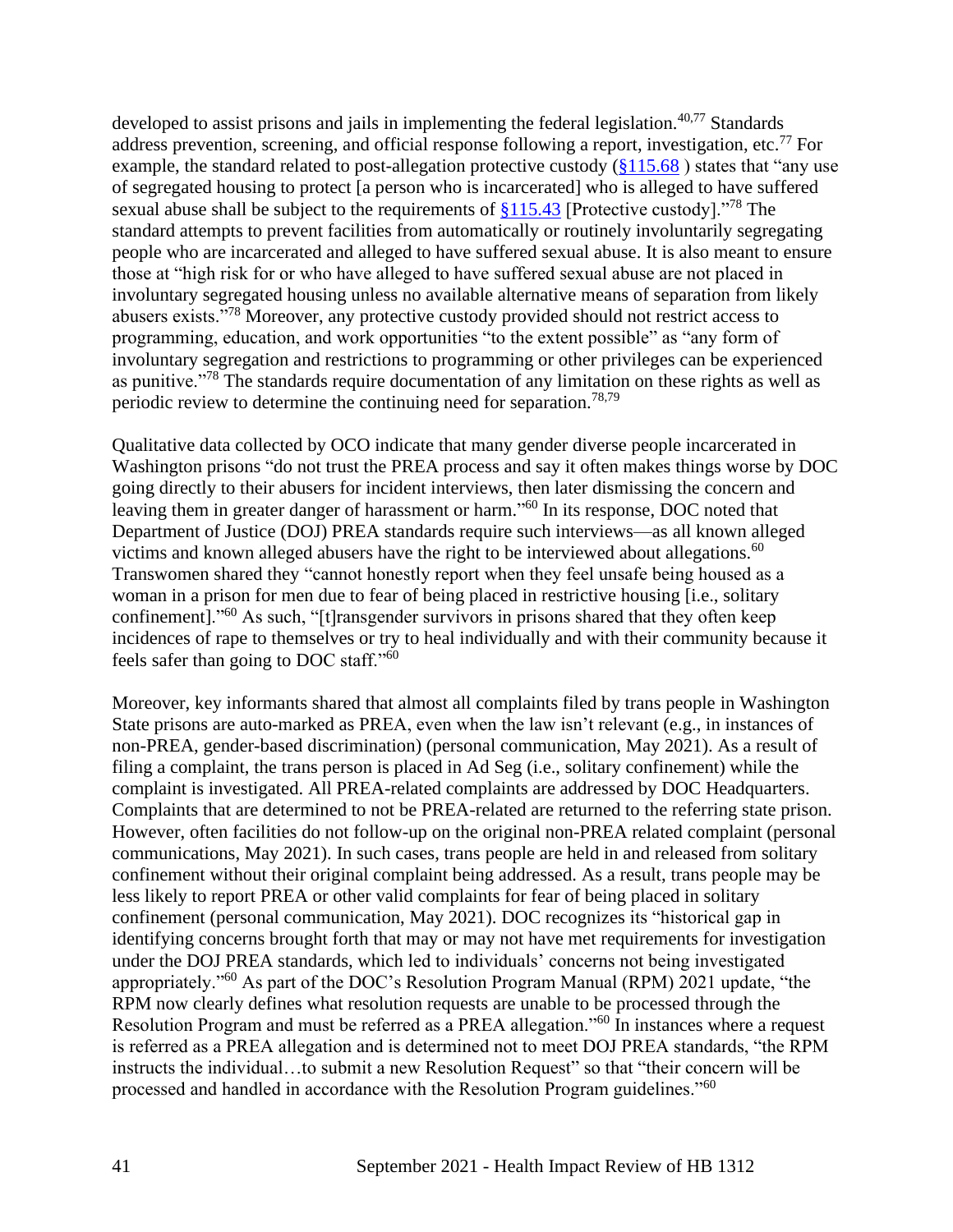Transgender people have higher rates of depression, anxiety, eating disorders, self-harm, and suicide.<sup>80</sup> The American Psychological Association (2008) and the American Psychiatric Association, stated in 2012: "Being transgender or gender variant implies no impairment in judgment, stability, reliability, or general social or vocational capabilities; however, these individuals often experience discrimination due to a lack of civil rights protections for their gender identity or expression.…[Such] discrimination and lack of equal civil rights is damaging to the mental health of transgender and gender variant individuals." $\delta$ <sup>0</sup> Evidence shows that gender-based discrimination affecting access to healthcare services is a strong predictor of suicide risk among transgender persons<sup>81</sup> and lack of access to gender affirming care may directly contribute to poor mental health. Additionally, transgender people face high rates of violence, including physical attacks, sexual assault, and intimate partner violence.<sup>82</sup> Among the 2015 survey respondents, 54% experienced some form of intimate partner violence, 47% were sexually assaulted at some point in their lifetime, and 10% had been sexually assaulted in the past year.<sup>82</sup>

HB 1312 would prohibit a person from being placed in solitary confinement on the basis of, domestic partnership or civil union status, affectional or sexual orientation, sex, or gender identity or expression alone, which may decrease the use of solitary confinement for some people. Since LGBTQ+ people are disproportionately held in solitary confinement and HB 1312 may still allow the use of solitary confinement in some instances, there is still the potential that LGBTQ+ people would continue to disproportionally experience solitary confinement even with restrictions in place. Therefore, it is unclear how restrictions to solitary confinement would impact health inequities by gender identity.

Overall, due to limited research on how restricting solitary confinement may impact different groups; intersectionality of overlapping identities; current inequities due to racism in the criminal legal system; and continued opportunities for people to be held in solitary confinement, it is unclear how restricting the use of solitary confinement may impact equity for people who are incarcerated or were formerly incarcerated.

#### **Other considerations**

This Health Impact Review focused on the most direct pathways between provisions in the bill and health outcomes and health equity. Evidence for other potential pathways are discussed below.

#### *Impacts on conditions of solitary confinement*

While the provisions of HB 1312 may reduce the use of solitary confinement for people who are incarcerated in DOC state prisons, some people may still be held in solitary confinement. As part of Pathway 1, we evaluated the potential impact provisions of HB 1312 may have on conditions of solitary confinement for people who are held in Ad Seg or MAX Custody.

[WAC 137-32-030](https://apps.leg.wa.gov/WAC/default.aspx?cite=137-32-030) outlines conditions of confinement for people held in Ad Seg or MAX Custody, including conditions related to adequate lighting and ventilation; meals; personal hygiene; communication; reading material; legal representation; recreation; access to healthcare services; and access to other programming.<sup>9</sup> The WAC is currently (as of July 2021) open for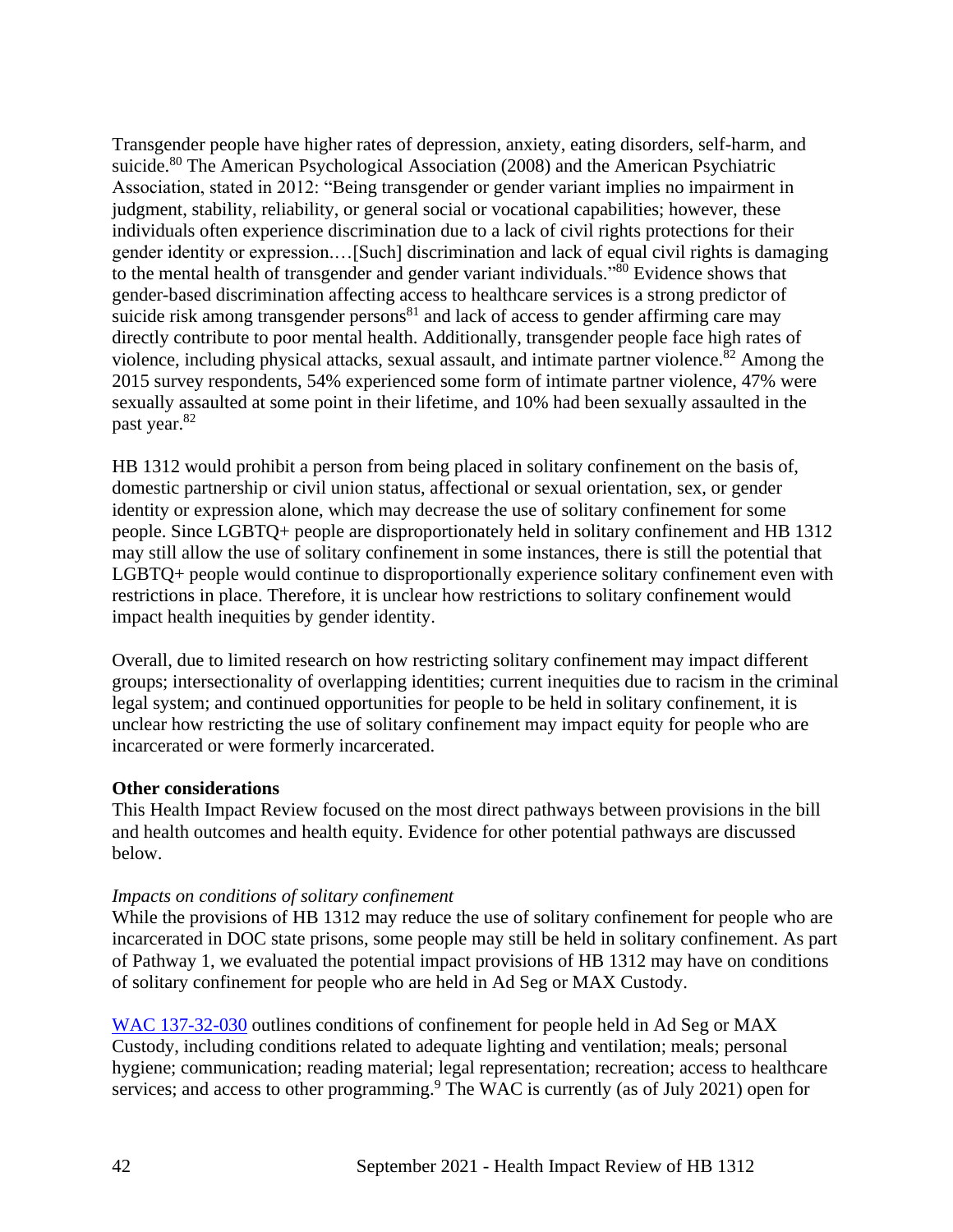rulemaking and is expected to be finalized in August 2021 (personal communication, DOC, July  $2021$ .<sup>10</sup> HB 1312 specifies certain conditions for solitary confinement that are similar to conditions outlined in the existing WAC (personal communication, DOC, June 2021), including conditions related to environment (e.g., ventilation, lighting, temperature, sanitation); time outside of cell; access to programming (e.g., recreation, education, therapies, activities, social interaction); access to food, water, and other basic necessities; and access to healthcare services. Since it is unclear how provisions may change conditions from the status quo, and since some changes may require capital funding and infrastructure modifications (e.g., building additional classroom spaces) (personal communication, June 2021), this pathway was ultimately not included in the Logic Model.

Researchers have noted that, "many factors contribute to how [people] experience their confinement and how they are affected by it, including: the physical conditions of confinement; level and form of contact with the outside world; in-cell provisions; access to programs and activities; medical and mental health treatment; staff-prisoner relationships; and the ethos and atmosphere in the prison. These factors will all impact [the person's] experience of solitary confinement…"<sup>45</sup> Key informants shared that, in Washington State, these circumstances of solitary confinement vary by DOC state prison. For example, people may have various access to resources or programming (e.g., commissary, library, healthcare, classrooms for group meetings) depending on the prison facility and infrastructure (personal communication, May 2021).

Key informants noted that access to resources, programming, and related opportunities may also have additional impacts. For example, access to work and educational programs are "usually necessary for achieving good time credit and being paroled."<sup>76</sup> Therefore, those who "serve much of their sentence in isolation, are also more likely to serve the maximum (or longer) of a non-life sentence."<sup>76</sup> Key informants also shared that people held in solitary confinement, even for short durations (e.g., 24 hours) may lose all of their personal belongings, which may impact their personal finances as well as impact their ability to go to school or work (personal communication, May 2021). Lastly, key informants suggested that, if conditions of solitary confinement improved, people may be more likely to report disease symptoms, which could help to reduce transmission of disease in the future (personal communications, June 2021).

The study by University of California, Irvine found that people held in solitary confinement in DOC state prisons "largely trusted DOC staff to meet their basic needs for food and care and perceived staff as responsive to requests, kites [i.e., requests for healthcare, including mental healthcare], and grievances."<sup>16</sup> Additionally, from 2002 to 2017, access to and the diversity of programming offered on IMUs increased.<sup>16</sup> However, people in solitary confinement were frustrated by long waitlists for programs.<sup>16</sup>

Overall, since it is unclear how provisions may change conditions from the status quo and some changes may require additional funding or infrastructure modifications, this pathway was ultimately not included in the Logic Model.

#### *Impacts on staff*

This review also evaluated the potential impact HB 1312 may have on correctional facility officers, healthcare professionals, mental health clinicians, and other staff working in IMUs. It is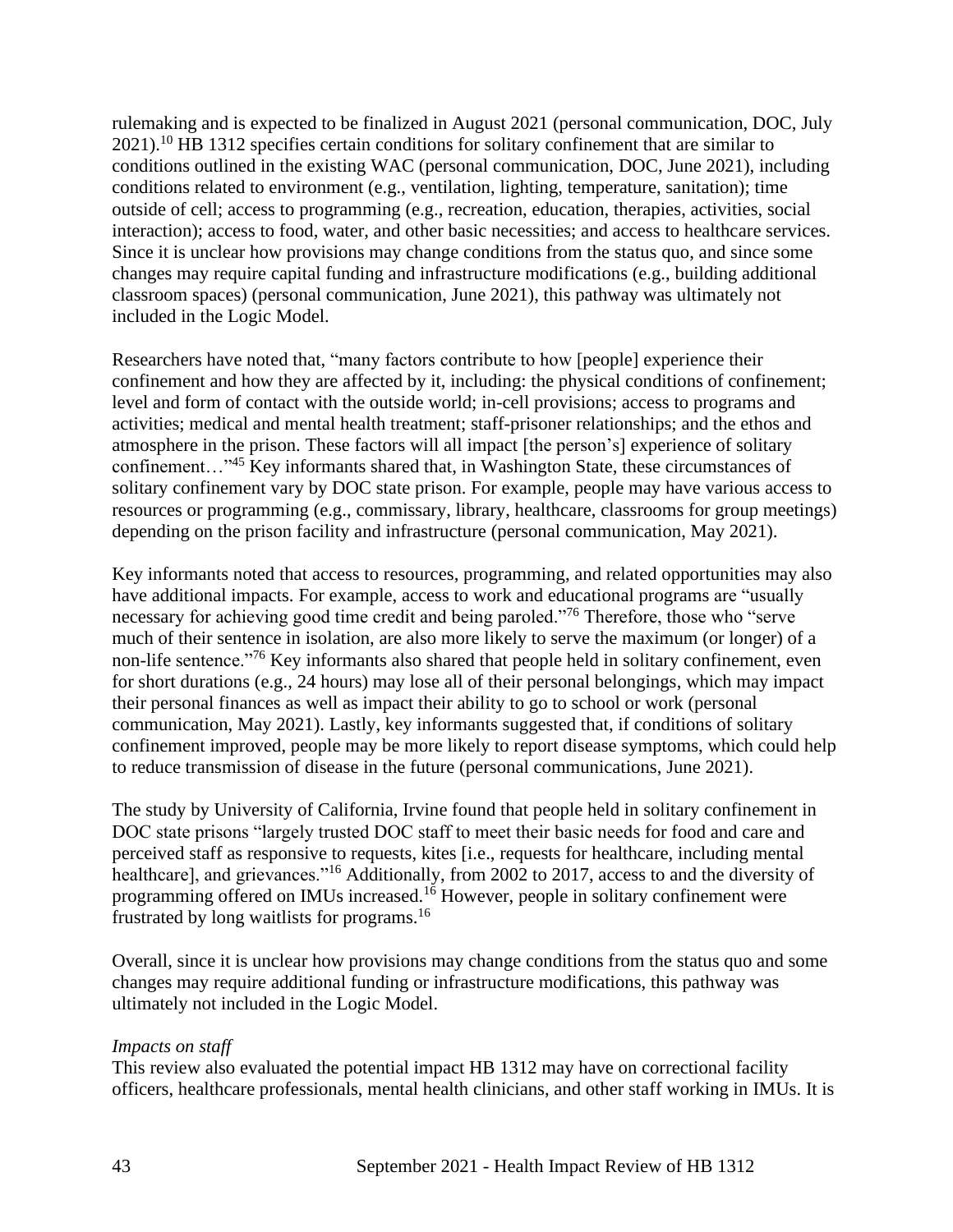unclear whether HB 1312 may increase, maintain, or decrease the current number of staff assigned to solitary confinement units at DOC state prisons (personal communications, DOC, June 2021). A fiscal note is not available from  $DOC^{52}$  One key informant suggested that certain provisions of the bill (e.g., required daily mental health checks, increased time out of cell) could require additional staff to be assigned to solitary confinement units (personal communication, May 2021). Other key informants suggested that if the number of people held in solitary confinement decreased, staffing requirements could also decrease (personal communication, June 2021). Meanwhile, key informants from North Dakota's DOCR shared that they maintained the same staffing levels in their BIU regardless of whether 8 or 108 persons (capacity) were assigned to the unit (personal communications, July 2021). While it is unclear how HB 1312 may impact staffing needs, reducing the use of solitary confinement and changing the conditions of solitary confinement may also impact the health of correctional officers, clinicians, and other staff.

A report by the National Institute of Justice stated that, "many scholars conclude that employment as a [correctional officer] is among the most dangerous and life threatening of all professions, including law enforcement."<sup>83</sup> Correctional officers "are required to interact with and supervise potentially dangerous [people] in relatively unsafe and secluded surroundings."83 Moreover, "prisons [are] dangerous environments that carry increased risk of harm to the people working in them."<sup>83</sup> Correctional officers may experience multiple work-related dangers, including exposure to infections and communicable diseases, prison gangs, disruptive people, contraband items, riots, and people in distress.<sup>83</sup> They experience increased risk of physical and mental health outcomes, including increased risk of injury, heart disease, diabetes, high cholesterol, hypertension, stress, burnout, etc. $83$  For example, a 2011 study found that 31% of correctional officers reported serious psychological distress, which is twice the rate of the general public.<sup>83</sup> A 2012 study found that 27% of correctional officers reported symptoms of PTSD, which is almost twice the rate of combat Veterans  $(14\%)$ .<sup>83</sup> Research found that correctional officers experience death by suicide at twice the rate of the general public.<sup>83</sup> Lastly, correctional officers also experience lower life expectancy; "the average lifespan of individuals in this line of work was 59 years, some 16 years below the national average of 75 [years]."<sup>83</sup>

The report also included a review of literature examining correctional officers' perception of workplace safety issues, including exposure to infectious disease, risk of injury, and risk of victimization by people who are incarcerated or coworkers. Studies found that correctional officers perceived their risk of various safety-related issues to be high. One study found that 92.2% of officers believed they were at risk of contracting Hepatitis B or  $C^{83}$  Another study found that between 57% and 73% of officers believed they were at risk of victimization by people who were incarcerated.<sup>83</sup> Researchers also found that "higher levels of stress were significant predictors of three variations of officer burnout: depersonalization, emotional exhaustion, and job ineffectiveness."83 Moreover, "many studies have found safety and wellness risks within the correctional environment to significantly influence officers' desire to use administrative sick leave as well as their desire to resign."<sup>83</sup> A study examining data from 2000 to 2008 found that 16.2% of correctional officers resigned after only three years on the job, and "elevated rates of officer turnover and absenteeism can lead to higher [people who are incarcerated]-to-officer ratios and greater numbers of…assault."<sup>83</sup> Overall, resulting "staff shortages and officer absences from work can create a cycle whereby low officer-to-inmate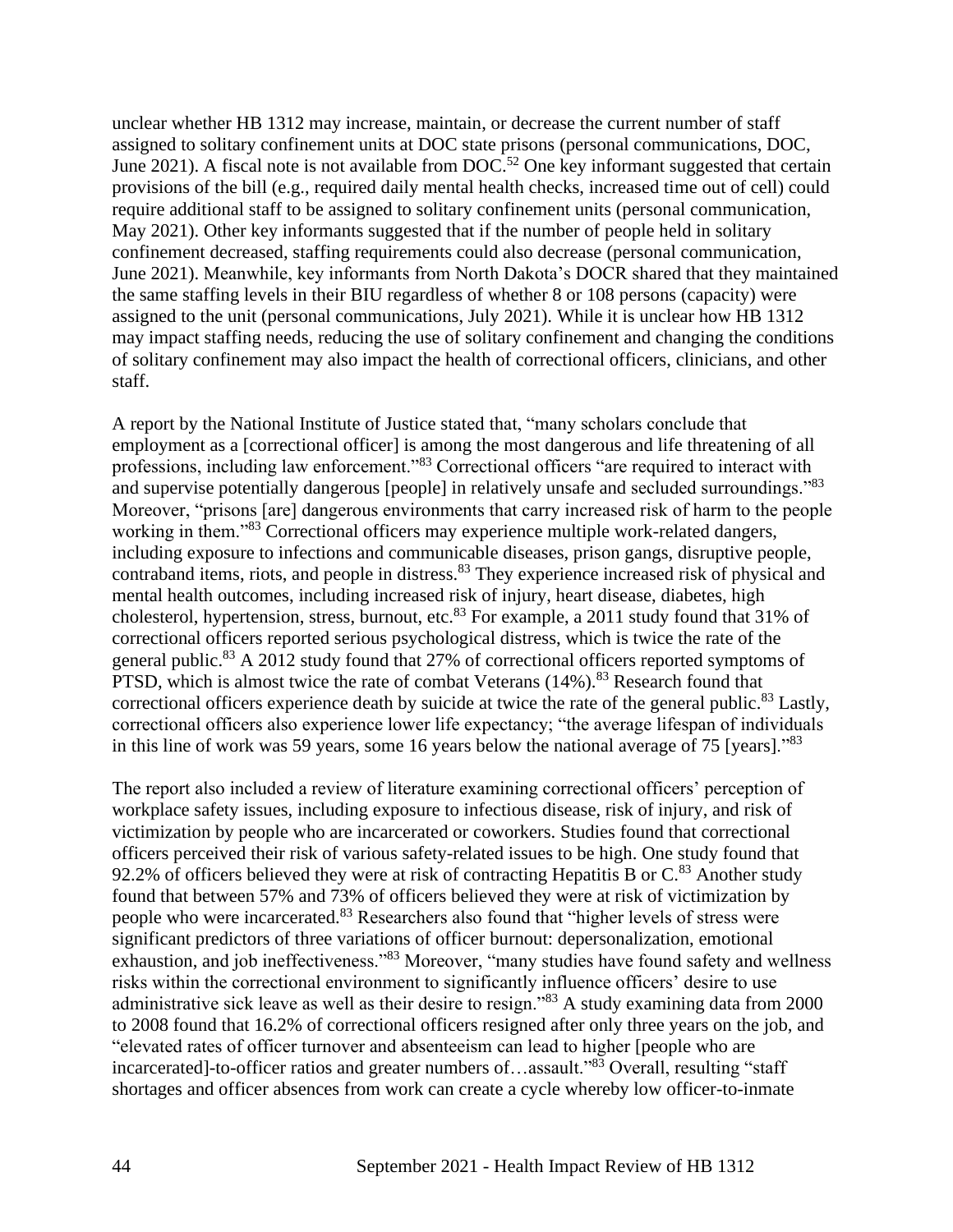ratios and high turnover in officer staffing threaten the effective implementation of a correctional facility's security mandates."<sup>83</sup>

The National Institute of Justice noted that previous research has found that "some officers are assigned to more dangerous units of the prison (e.g., [Ad Seg]), which can increase their risk of physical and mental health problems."<sup>83</sup> While there is limited research evaluating how working specifically in solitary confinement units affects corrections staff, the Association of State Correctional Administrators has noted that solitary confinement "places substantial stress on both the staff working in those settings as well as the [people] housed in those units.<sup>"2</sup> Stressful conditions include "frequent loud shouting and banging, flooded or feces-covered cells, and instances of interpersonal and self-inflicted violence."<sup>42</sup> Evidence from "the field suggests that working in solitary is especially taxing: […] frequent reports of staff being reluctant to work in solitary confinement,  $[\dots]$  even quitting on the spot after being assigned to those units."<sup>42</sup>

Specific to Washington State, researchers from the University of California, Irvine completed 90 written surveys and 77 interviews with DOC custodial and non-custodial staff working on IMUs. Approximately 90% of staff stated they felt loyalty to the restrictive housing unit where they worked and felt "comradery, trust, and professionalism among their colleagues and with immediate supervisors."<sup>16</sup> In addition, staff reported "less day-to-day violence and more personto-person humanity" as a result of DOC reform efforts to reduce the use of solitary confinement over the past 15 years.<sup>16</sup> However, key informants also shared that people assigned to work on a solitary confinement unit will often report numerous absentee days, or take annual leave, sick time, or unpaid leave while assigned to solitary confinement units (personal communication, May 2021). This may require untrained staff to fill positions. Additionally, staff absenteeism and turnover reduces the number of trained staff working in these units, which could exacerbate circumstances (personal communication, May 2021).

Researchers found that 80% of DOC custodial and non-custodial staff working on IMUs reported that stress impacted their health "some" or "a lot" in the past 12 months.<sup>16</sup> Researchers found 3 primary reasons for high stress levels, including feeling overworked, undervalued, and hypervigilant. For example, 98% of staff agreed or strongly agreed that they "always have to keep in mind that trouble could happen any time."<sup>16</sup> Moreover, "although [DOC staff] felt safe working in the IMU, they overwhelmingly felt hypervigilant (often even unsafe) outside of prison, suggesting that their work *in* the IMU had health and social consequences *outside* of the IMU."<sup>16</sup> Chronic and pervasive levels of stress can also negatively impact physical and mental health outcomes.

Key informants also stated that the welfare of officers may impact the welfare of people who are incarcerated (personal communication, May 2021). Research has shown that correctional officers and clinicians working in solitary confinement units are more likely to perpetrate violence<sup>21</sup> under conditions that may create a "culture of harm".<sup>3</sup> For example, "many litigations have shed light on physical abuse, excessive use of restraints, and mistreatment of mentally ill [people held in solitary confinement while incarcerated] (i.e., Madrid vs Gomez, 1995, Ruiz vs Johnson, 1999 and Valdes vs Crosby, 2006)."<sup>3</sup>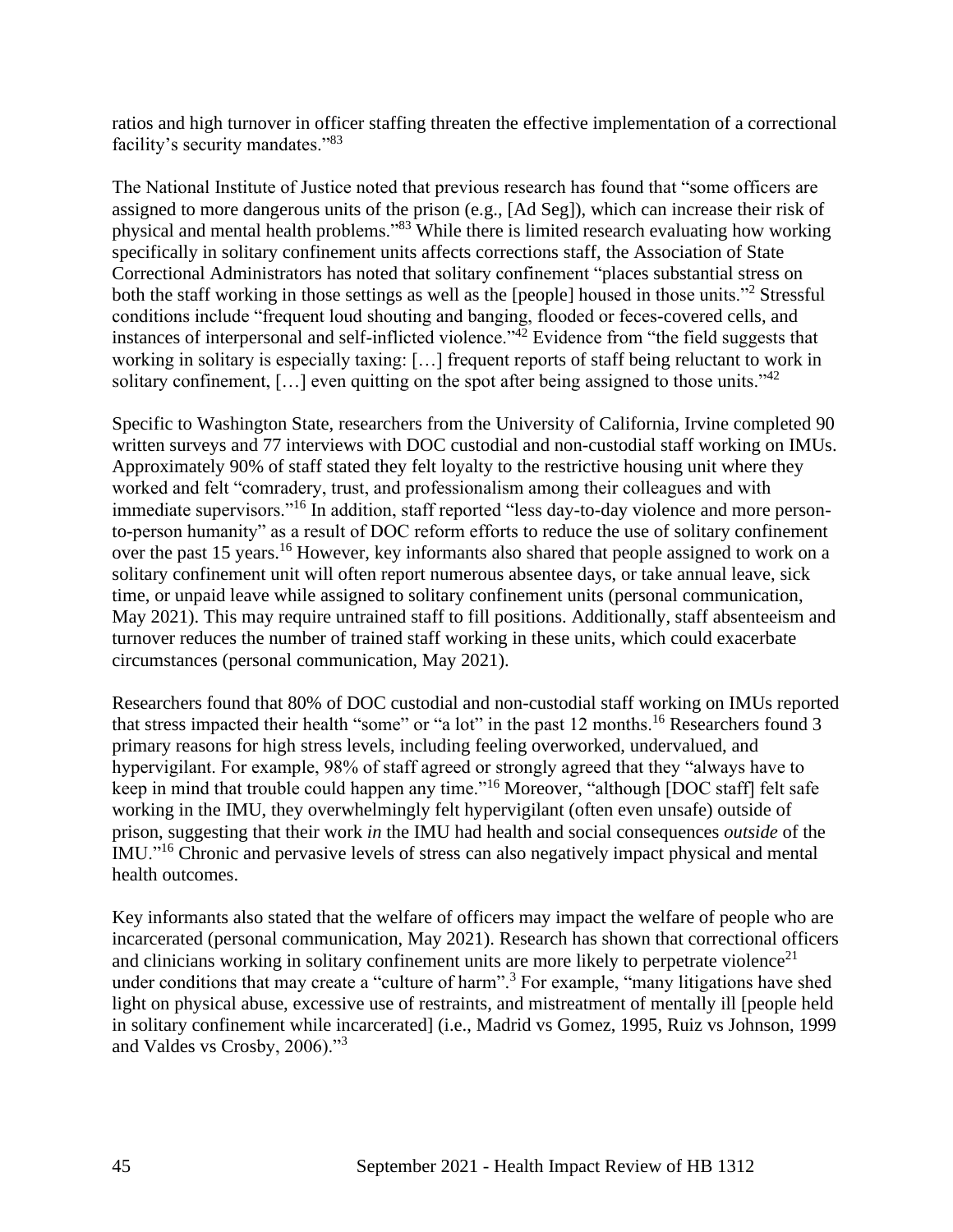Solitary confinement has been cited as a tool to protect people who are incarcerated as well as correctional officers (personal communication, May 2021) and is "sometimes required for the sake of safety and institutional order."<sup>1</sup> However, a systematic review found that solitary confinement is associated with increased hostility, which is "consistent with theories suggesting [solitary confinement] leads to feelings of unjust treatment, frustration, and rage."<sup>3</sup> Authors highlight that "this state could partly explain why [solitary confinement] does not successfully reduce violent misconduct".<sup>3</sup>

While HB 1312 would likely have impacts on the health of correctional officers and other staff, since it is unclear how HB 1312 may impact staffing in IMUs, this pathway was not included in the Logic Model.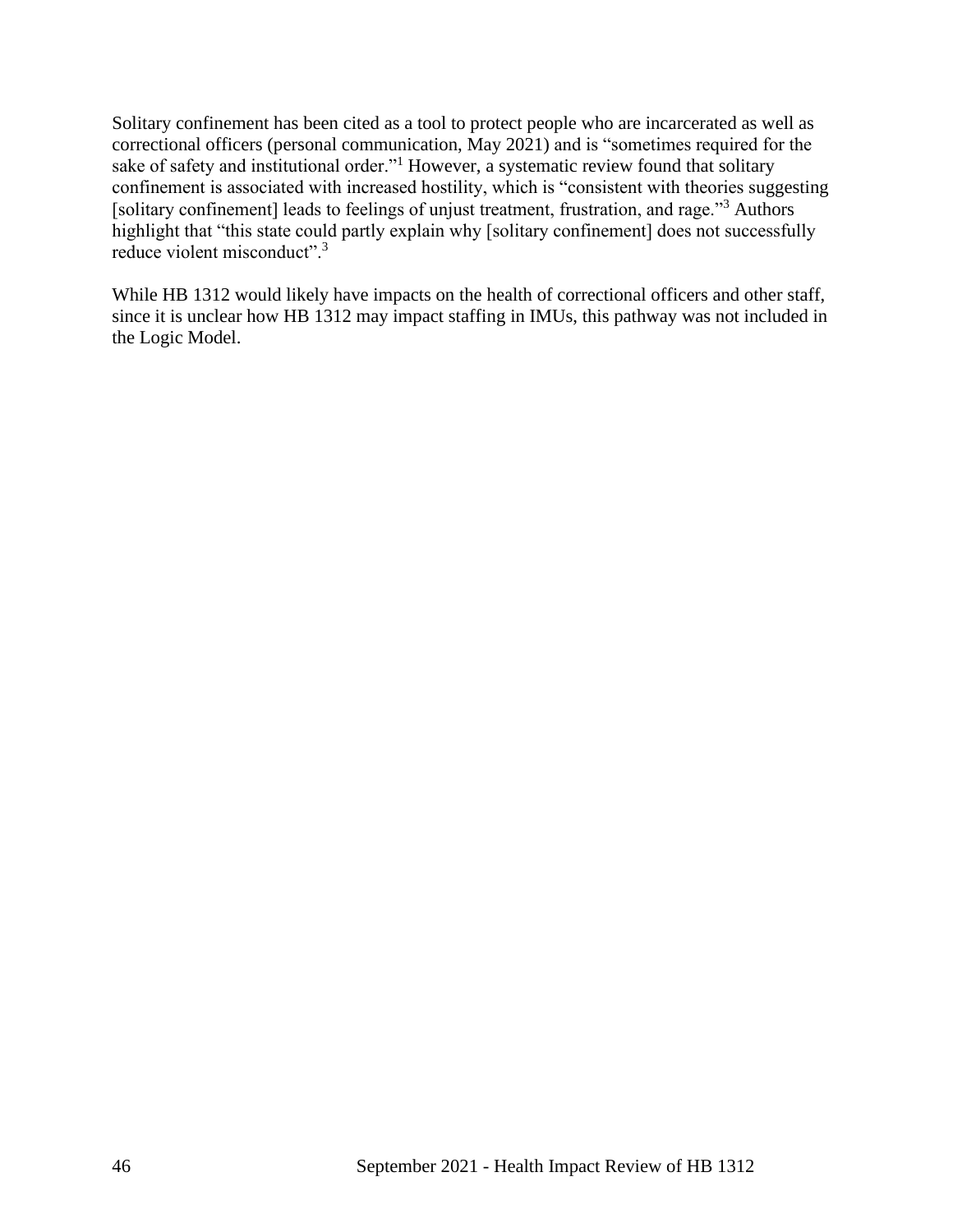#### **Annotated References**

#### 1. **Clark Valerie A., Duwe Grant. From Solitary to the Streets: The Effect of Restrictive Housing on Recidivism.** *Corrections.* **2018;4(4):302-318.**

Clark and Duwe evaluated the impact of solitary confinement (across all levels of security for 30 days or more) on recidivism for 6,502 individuals who were held in solitary confinement in Minnesota Department of Corrections and released to community in 2014. The authors noted that, "many returns to prison can come as the result of rule-breaking, and not law-breaking behaviors." Therefore, they used three measures of recidivism: supervision revocations (i.e., technical violations) (e.g., failing to meet with supervision officer, failing to maintain employment, breaking curfew), new arrests, and new felony convictions within 3 years after release. They noted that studies use various measures of recidivism and "have found varying main effects depending on which recidivism measure was used." Of the 6,502 individuals, 40% had supervision revoked, 48% were rearrested, and 20% experienced a new felony conviction within 3 years of release. The authors also stated that, "restrictive housing [i.e., solitary confinement] is sometimes required for the sake of safety and institutional order." However, solitary confinement has been shown to increase risk of recidivism for three primary reasons. First, solitary confinement is associated with worse mental health outcomes and "untreated mental health conditions can disrupt the prisoner reentry process, presumably leading to increased risk of recidivism." Second, solitary confinement is associated with past offending behaviors and rule infractions which may "signal chronic behavioral problems that can lead to increased risk of recidivism." Third, solitary confinement may increase the risk of recidivism due to the lack of access to evidence-based programming shown to reduce recidivism. The authors evaluated the impacts of the proportion of time spent in solitary confinement as well as whether individuals were released directly to community or returned to the general prison population before release. Of individuals who were held in solitary confinement for at least one day, they spent an average of 15% of their total time in confinement in solitary confinement. Approximately 7% of individuals held in solitary confinement were released directly from solitary confinement to community. The authors controlled for sex, age at release, race/ethnicity, education level, new commitment, total length of confinement, type of offense, post release supervision, mental health status, prior criminal history, and participation in programming. Overall, "there were many significant differences between [people] who spent any time in [solitary confinement] and [people] that did not." Generally, individuals held in solitary confinement were significantly more likely to be male; younger; people of color; lack high school equivalency; have new commitments; have longer average length of confinement; have drug, DWI, and criminal sexual conduct convictions (rather than release violations); experience intensive supervised release; have a mental health condition; experience discipline convictions; be identified as a part of a security threat group (e.g. gang); and participate in a higher average number of effective interventions. Of individuals who spent any time in solitary confinement, "they had [statistically significant] higher rates of supervision revocations, new arrests, and new convictions compared to [people] who spent no time in [solitary confinement]." Specifically 46% of individuals "who spent as little as one day in [solitary confinement] were revoked from supervision, compared to just 33% of [individuals] who did not spend any time in [solitary confinement]"; 53% of individuals who were held in solitary confinement were rearrested, compared to 46% of individuals who were not held in solitary confinement; and 22% of individuals held in solitary confinement were convicted of a new felony, compared to 19% of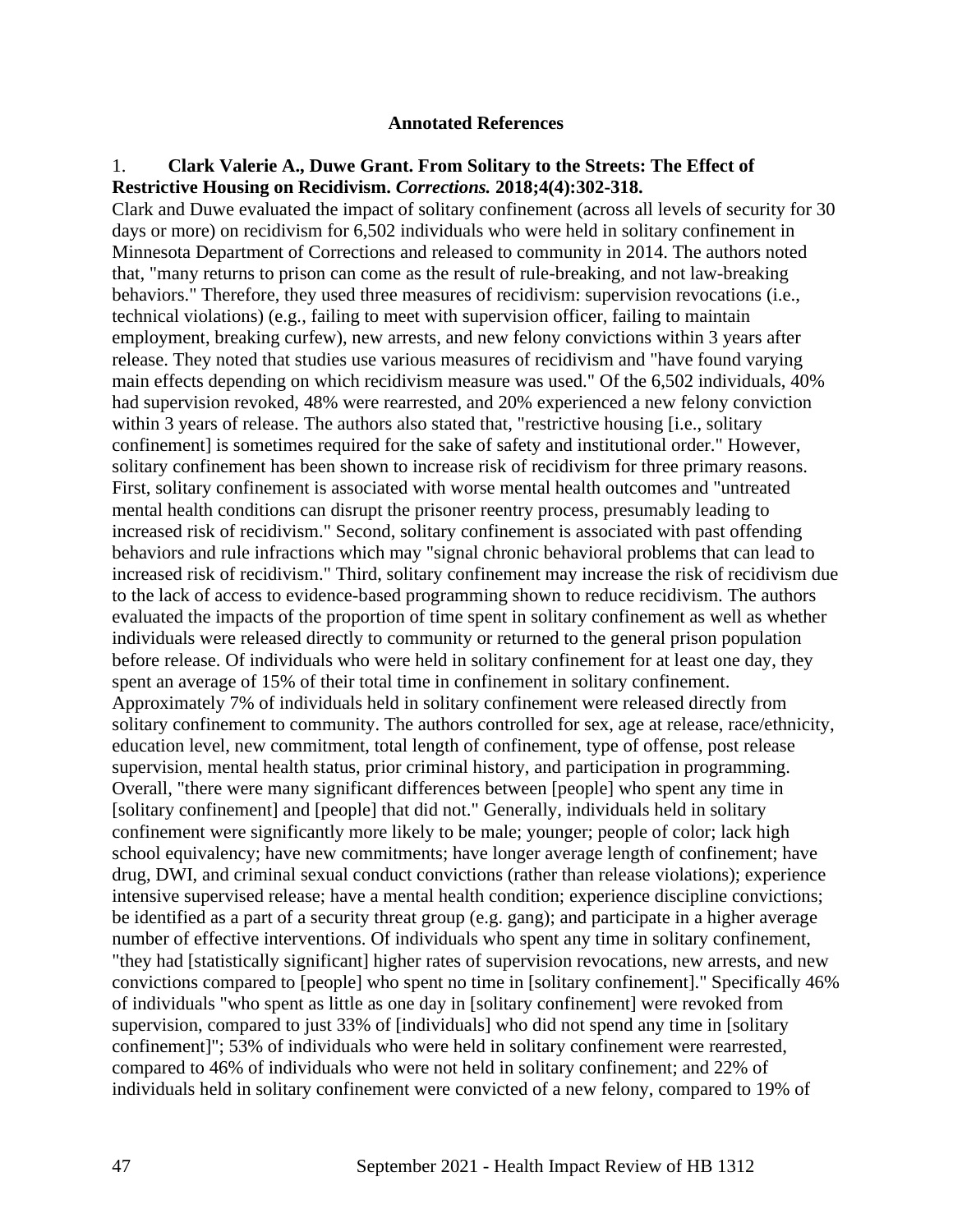individuals who were not held in solitary confinement. Individuals who were released directly to community from solitary confinement had significantly higher rates of all three measures of recidivism than people who first returned to the general prison population. In addition, "an increase in the proportion of an [individual's] confinement time spent in [solitary confinement] more than doubled the expected incidence of supervision revocations...That is even after controlling for several other factors, including mental health, prior behavior, and participation in programming." The authors concluded that solitary confinement "has a limited effect on recidivism. Time spent in [solitary confinement] increased the risk of supervision violations but did not significantly affect the risk of rearrest or reconviction."

#### 2. **Administrators Association of State Correctional, Arthur Liman Public Interest Program Yale Law School. Aiming to Reduce Time-In-Cell: Reports from Correctional Systems on the Numbers of Prisoners in Restricted Housing and on the Potential of Policy Changes to Bring About Reforms. 2016.**

This joint report by the Association of State Correctional Administrators (ASCA) and the Arthur Liman Public Interest Program at Yale Law School documented the use of restrictive housing in the U.S. in Fall 2015 and "provides the only current, comprehensive data on the use of restricted housing." The intent of the report was to: 1) Understand the formal rules governing aspects of the segregation of prisoners in the U.S.; 2) Estimate the number of individuals and demographics of individuals (i.e. race/ethnicity, gender identity, age, mental health status) experiencing solitary confinement; 3) Understand the conditions of solitary confinement; and 4) Summarize the limits on the use of isolation. The report noted that, "prison systems across the [U.S.] separate some prisoners from the general [prison] population and put them into special housing units, typically with more isolating conditions. The reasons for doing so include the imposition of punishment ("disciplinary segregation"), protection ("protective custody"), and incapacitation (often termed "administrative segregation")." Restricted housing is a term used by correctional facilities to collectively refer to forms of segregation (restricted/restrictive housing; protective custody; disciplinary segregation; administrative segregation; special housing units; security housing units; special management units; intensive management; etc.) and is more commonly known as solitary confinement. The report defined restricted housing "as the separation of prisoners from the general population and in detention for 22 hours per day or more, or 15 or more continuous days, in single-cells or double-cells." A previous joint report and survey by the same authors found that, "correctional policies made getting into segregation relatively easy, and few systems focused on getting people out. The criteria for entry were broad." They estimated that in 2014, "some 80,000-100,000 people were…in restricted housing (however termed) in U.S. prisons—or one in every six or seven prisoners" not including individuals incarcerated in jails, juvenile facilities, or immigration and military detention. This report presented data from the 2015 survey with the directors of prison systems with the Federal Bureau of Prisons, all 50 states, the District of Columbia, and the Virgin Islands. Forty-eight jurisdictions had sufficient data to report, including the federal system, 45 states, Washington D. C., and the Virgin Islands, representing 96.4% of the total prison population in the U.S. Across all 48 respondents, 67,442 individuals across the U.S. were held in solitary confinement in federal or state prison systems. The median percentage of the U.S. prison population held in restricted housing was 5.1%. Approximately 17.7% of these individuals had been in restricted housing for 15 days to one month; 28.9% for one to three months;16.4% for three to six months; 13.0% for 6 months to one year; 13.1% for one to three years; 5.5% for three to six years; and 5.4% for 6 years or more. However, these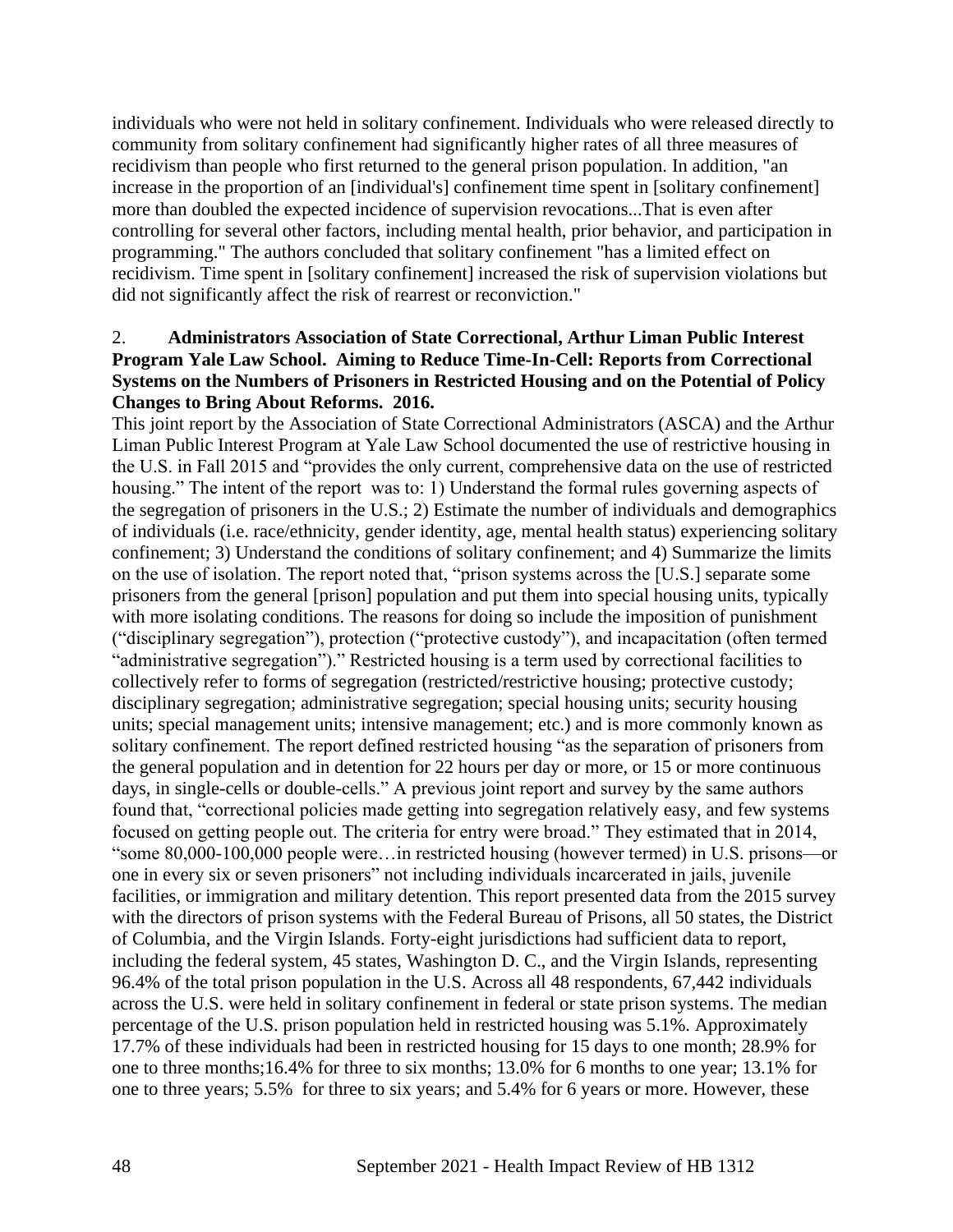numbers do not include all individuals held in solitary confinement in the U.S. Based on the definition of solitary confinement used in the survey and report, these numbers do not include individuals held in solitary confinement for less than 15 consecutive days. Additionally, the survey did not solicit data from or include information from jails, juvenile facilities, military facilities, or immigration facilities. The authors noted, "the dearth of information on county jails is important to underscore because counties were responsible, as of 2016, for 91% of the jails in the [U.S.], and '11.4 million individuals pass through jail each year.'23" Specific to Washington State, the report found that about 1.7% (274 individuals) of Washington State's prison population was held in solitary confinement for 22 hours or more per day, for 15 consecutive days or longer. At the time of the survey, approximately 5.8% (16) of these individuals had been in restricted housing for 15 days to one month; 20.1% (55) for one to three months; 24.8% (68) for three to six months; 25.5% (70) for 6 months to one year; 13.5% (37) for one to three years; 5.8% (16) for three to six years; and 4.4% (12) for 6 years or more. The report also provided data for solitary confinement by sex, race/ethnicity, and age. Across 40 jurisdictions that provided data regarding female prisoners, "the jurisdiction reporting the lowest percentage was Washington [State], where approximately 0.1% of the female custodial population (1 out of 1,136) was in restricted housing." In Washington State, Hispanic men are more likely to experience solitary confinement. Specifically, Hispanic men account for 30% of males in solitary confinement, but only 13% of males in the general prison population. Younger individuals are also more likely to experience solitary confinement. Men 18 to 49 account for 90% of males in solitary confinement, and 80% of males in the general prison population. The report also provides information about vulnerable populations, specifically individuals who experience mental illness, individuals who are pregnant, and individuals who are transgender. The report also documented that "several jurisdictions described making significant revisions to the criteria for entry, so as to limit the use of restrictive housing, as well as undertaking more frequent reviews to identify individuals to return to the general population, thereby reducing the number of people in restricted housing by significant percentages." The (now former) president of the ASCA stated, "restricted housing places substantial stress on both the staff working in those settings as well as the prisoners housed in those units."

3. **Luigi M., Dellazizzo L., Giguere C. E., et al. Shedding Light on "the Hole": A Systematic Review and Meta-Analysis on Adverse Psychological Effects and Mortality Following Solitary Confinement in Correctional Settings.** *Front Psychiatry.* **2020;11:840.** Luigi et. al. conducted a systematic review and meta-analyses of the psychological effects and mortality rate among people exposed to solitary confinement while incarcerated in correctional settings. Researchers researched PubMed, PsycINFO, Web of Science, and Google Scholar for articles published from inception of databases through March 2020. The systematic review identified 13 studies which met inclusion criteria (e.g., case-control study designs), with a total sample of 382,440 incarcerated persons. Of those, 23% had been exposed to solitary confinement and 96% of the sample originated from the U.S. Studies were excluded if they included persons who volunteered for placement in solitary confinement or if they had significant methodological issues. Studies were classified as High, Moderate, Low, or Very Low quality. "Higher quality evidence showed solitary confinement was associated with an increase in adverse psychological effects, self-harm, and mortality, especially by suicide." The seven studies specifically included in the meta-analyses met inclusion criteria and "either symptoms were reported on a scale to compute standardized mean difference (SMD) or data allowed calculations of odd ratio (OR) for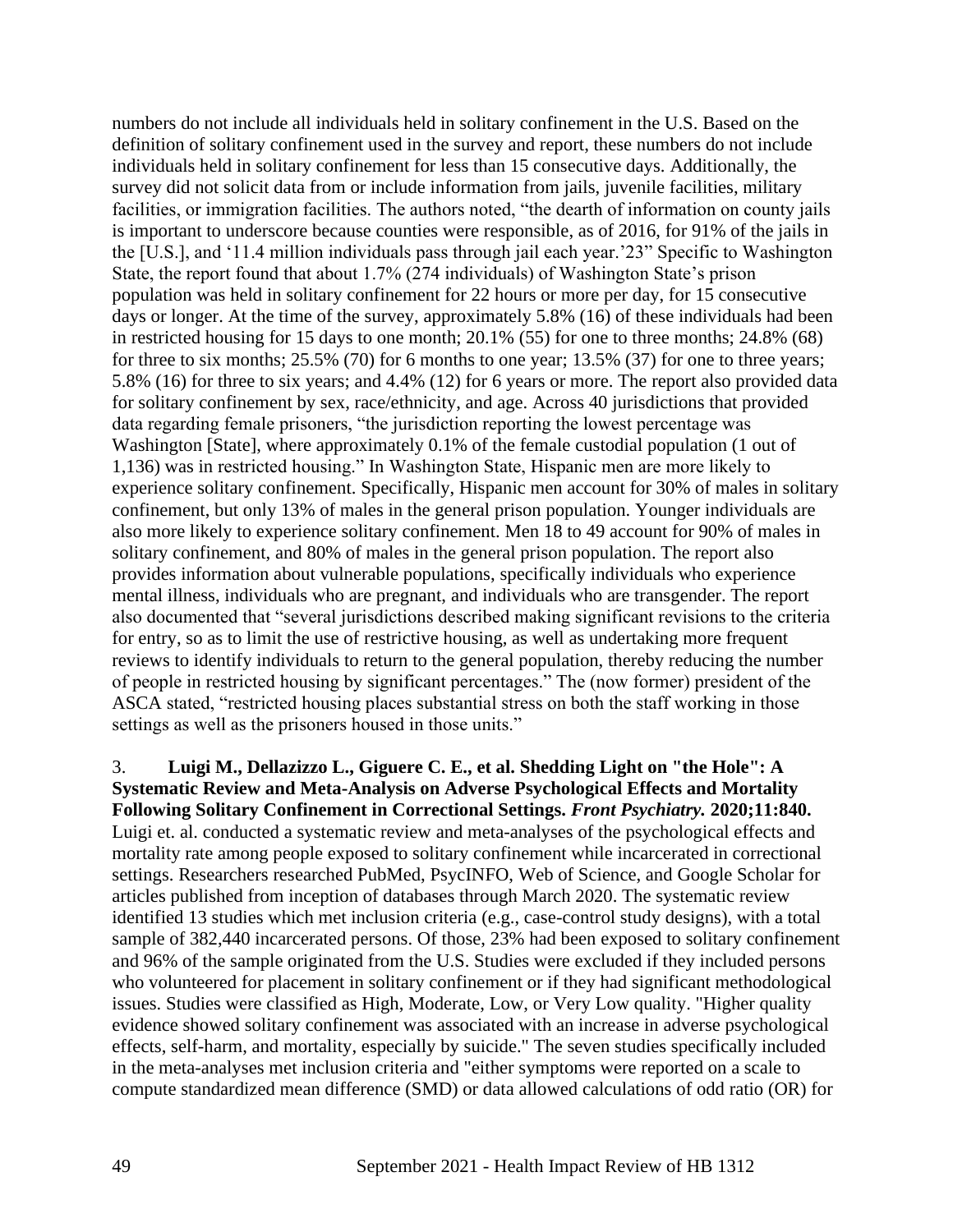mortality." Evidence provided by studies included in the meta-analyses were evaluated as high (1 study), moderate (4), and low (2) quality. "[F]ive studies were longitudinal (two prospective and three retrospective) and two were cross-sectional." No publication bias was observed. A "metaanalysis of five studies ( $n = 4,517$ ) showed a standardized mean difference of 0.45 for general psychological symptomatology, which increased to 0.51 upon outlier exclusion" (i.e., a study with a sample entirely composed of individuals who suffered from a known mental illness). Authors note, "This, along with controlled studies, indicates [individuals] with a known mental illness are not driving the entirety of the association between [solitary confinement] and psychological distress." Results showed small to moderate significant effects for mood (anxiety/depression) (0.41 [CI 95% = 0.19–0.64, p < 0.001]), psychotic (0.35 [CI 95% = 0.18– 0.52, p < 0.001]), and aggressivity or hostility symptoms (0.38 [CI 95% = 0.18–0.52, p < 0.001]). A "meta-analysis of two mortality studies ( $n = 243,050$ ) showed a trend for a moderate effect for mortality by any or unnatural causes (i.e., suicide, homicide, overdose, and accidents)." However, the risk of mortality (i.e., all causes or unnatural causes) were not statistically significant. Researchers concluded, "analyses showed that solitary confinement is associated with the psychological deterioration of [individuals who are incarcerated]. This effect appears to be beyond that of general incarceration or presence of prior mental illness. Thus, solitary confinement may pose significant harm for [people who experience it]." However, "further studies are required to show that exposure to [solitary confinement] can increase risk of postrelease death."

# 4. **Assembly United Nations General. A/Res/70/175. United Nations Standard Minimum Rulesl for the Treatment of Prisoners (the Nelson Mandela Rules): Resolution adopted by the General Assembly on 17 December 2015. Vol Seventieth session2016.** The United Nations General Assembly published the Nelson Mandela Rules outlining standard minimum rules for the treatment of prisoners. A number of the rules address solitary confinement. The rules also define solitary confinement as, "the confinement of prisoners for 22 hours or more a day without meaningful human contact. Prolonged solitary confinement shall refer to solitary confinement for a time period in excess of 15 consecutive days."

# 5. **Inslee Names Cheryl Strange new Department of Corrections Secretary [press release]. 2021.**

This press release from the Office of the Governor announces a new secretary of the Washington State Department of Corrections effective May 2021.

# 6. **Prison Facilities. 2021; Available at:**

**[https://www.doc.wa.gov/corrections/incarceration/prisons/default.htm.](https://www.doc.wa.gov/corrections/incarceration/prisons/default.htm) Accessed 4/15/2021.** This webpage provides information about the prison facilities and inmate population.

# 7. **Corrections Washington State Department of. Fact Sheet: Restrictive Housing, Providing Safe and Secure Restrictive Housing. 2020.**

This Washington State Department of Corrections (DOC) factsheet provides information about restrictive housing. Eight of the 12 DOC state prisons have restrictive housing units, with the majority of individuals held in solitary confinement at Washington State Penitentiary. DOC states that restrictive housing includes Administrative Segregation (Ad Seg) and Maximum (MAX) Custody. Ad Seg is used to "temporarily remove an [individual who is incarcerated]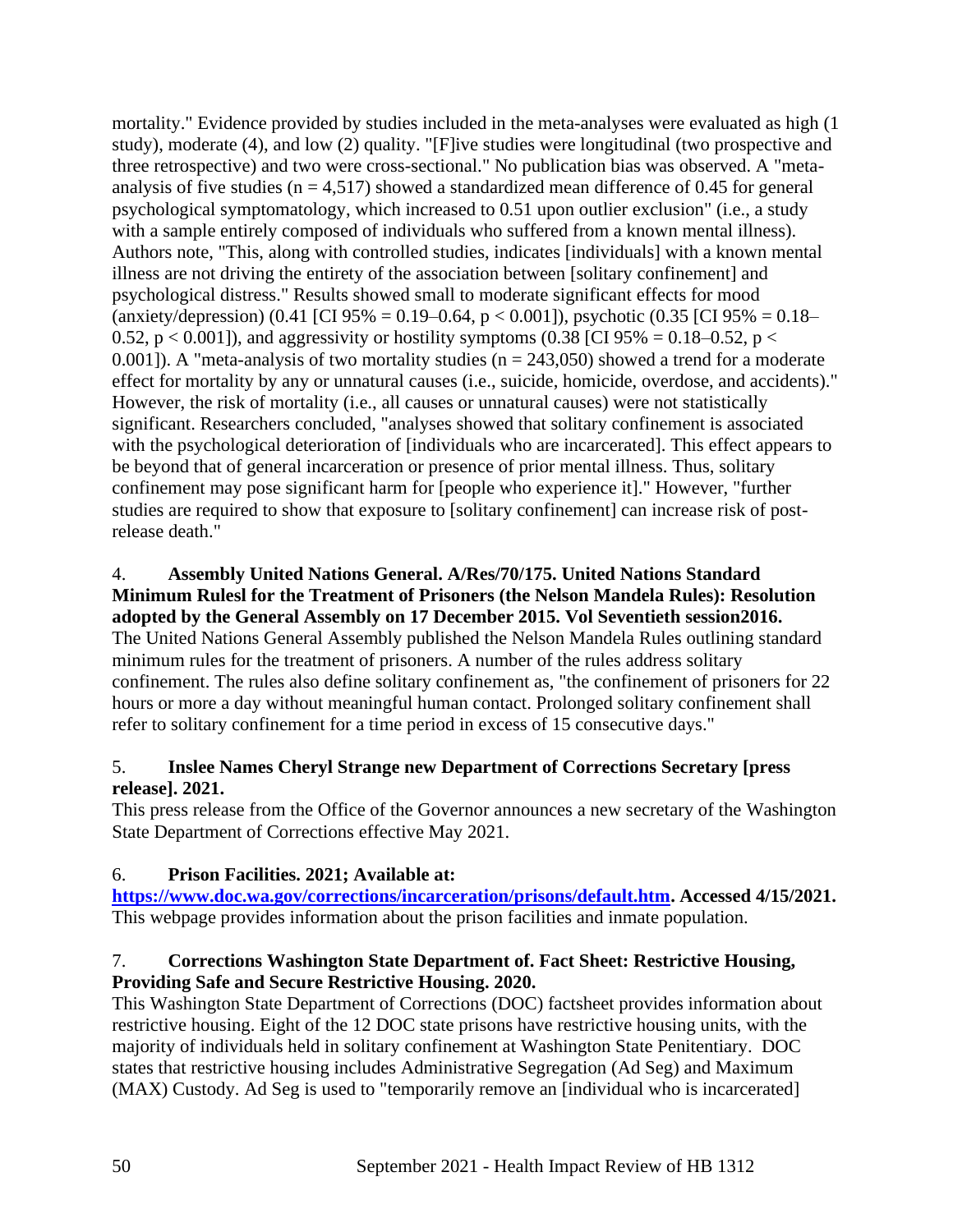from the general population until a timely and informed decision can be made about appropriate housing based on their behavior." Ad Seg may be used if an individual poses a threat to staff or other individuals; requests protection; are being transferred to a more secure facility; poses a risk of escape; or is under investigation for a threatening behavior. MAX Custody is the most restrictive form of housing and "individuals can be placed in MAX Custody when they pose a significant risk to the safety and security of employees, contract staff, volunteers or other individuals, have validated protection needs, or designated individuals with serious mental illness." Data shows that, in 2020, 518 individuals were held in Ad Seg and 423 are held in MAX Custody. DOC stated that use of restrictive housing has not increased as a result of the COVID-19 pandemic. DOC noted 17 guiding principles to reduce the use of solitary confinement. One guiding principle states that, "vulnerable populations--including people with serious mental illness, those with developmental or intellectual disabilities, and aging populations--should be diverted away from restrictive housing, and alternative responses should be utilized."

8. **Strong J. D., Reiter K., Gonzalez G., et al. The body in isolation: The physical health impacts of incarceration in solitary confinement.** *PLoS One.* **2020;15(10):e0238510.** Strong et al. examined "how solitary confinement correlates with self-reported adverse physical health outcomes, and how such outcomes extend the understanding of the health disparities associated with incarceration." Researchers used a mixed methods approach, conducting semistructured, in-depth interviews; Brief Psychiatric Rating Scale (BPRS) assessments; and systematic reviews of medical and disciplinary files for subjects. The study sample consisted of a random sample of prisoners ( $n = 106$ ) in long-term solitary confinement in the Washington State Department of Corrections (DOC) in 2017. In total, 225 individuals incarcerated in IMU (62%), responded to the in-person paper survey, and 106 participated in a random sample for in-depth interviews. Sixty-seven of those approached (n=173) refused to participate in an initial interview, resulting in a 39% refused rate which was comparable to similar studies of people experiencing incarceration. Twenty-five percent of the sample was lost at one-year follow-up (i.e., 4 participant refusals; 21 institutional, out-of-state, and parole transfers precluding follow-up; and one death). The random sample had a mean age of 35 years; mean stay of 14.5 months in IMU; mean of 5 prior convictions resulting in prison sentences; and was 42% white, 12% African American, 23% Latino, and 23% "Other." The interview sample did not significantly differ from the total population held in IMU at the time of the sampling. Researchers also analyzed administrative data for the entire population of prisoners in the state in 2017 ( $n = 17,943$ ). "In the initial 2017 assessment, all study subjects were housed in IMU. At the time of re-interview in 2018, 52 respondents had moved into the general prison population, while 28 remained in IMU. Of those who were still in IMU in 2018, 21% (6 of 28) reported clinically significant somatic concerns, compared to just 8% of those housed in the general prison population (4 of 52). While the descriptive data appear to demonstrate higher proportions of somatic concern in IMU settings, the difference was not statistically significant at the 95% confidence Level ( $p = 0.09$ ; Fisher's exact test)." Results of the broader survey of people in IMU showed, "Of the 225 survey respondents, 63% expressed health concerns; 48% were taking medication; 17% had arthritis; and 8% had experienced a fall in solitary confinement. Importantly for the analysis of emerging symptoms in particular, 82% replied 'yes' to the question 'Have you experienced any changes in yourself?' while in the IMU." Physical symptoms experienced in solitary confinement included "(1) skin irritations and weight fluctuation associated with the restrictive conditions of solitary confinement; (2) un-treated and mis-treated chronic conditions associated with the restrictive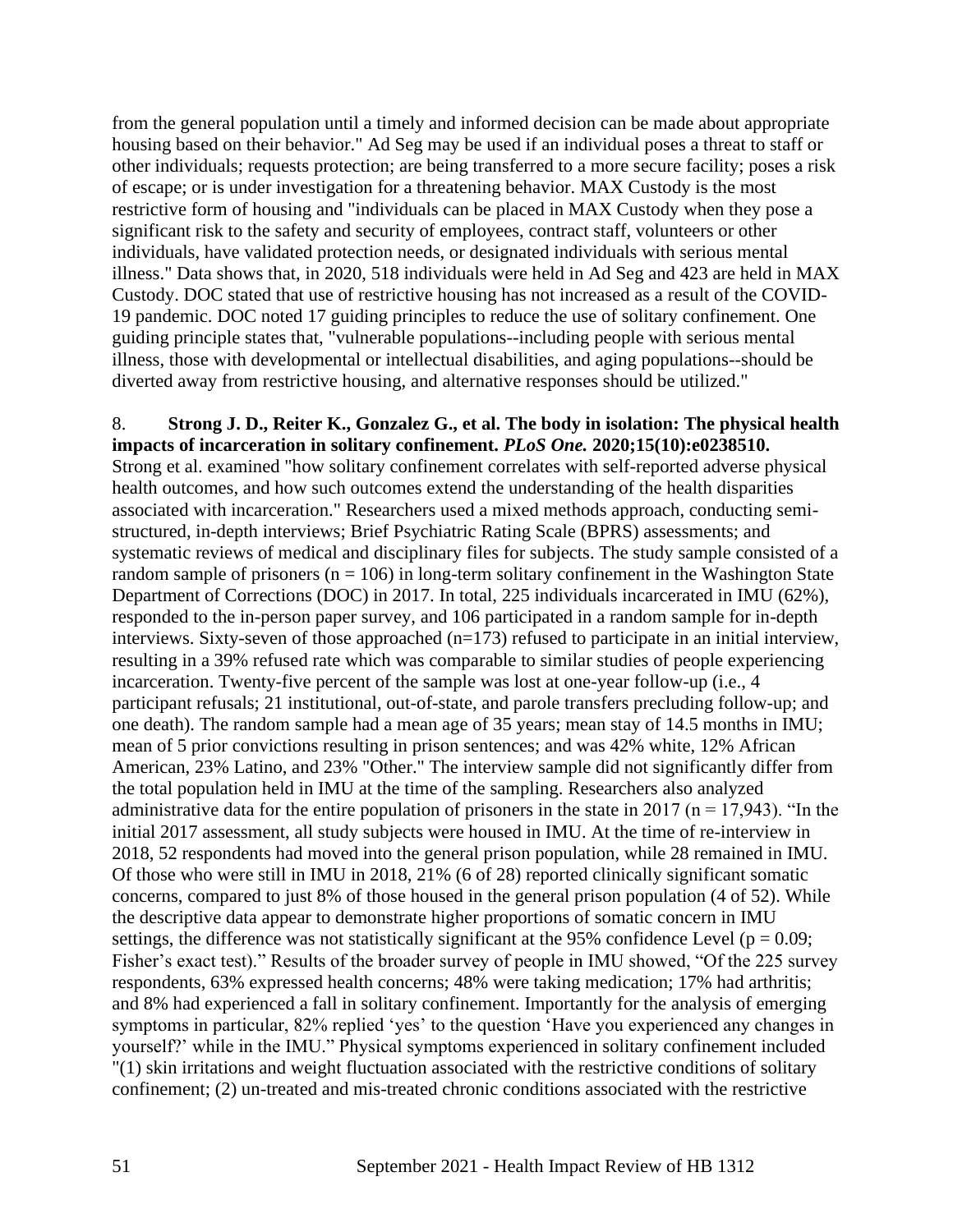policies of solitary confinement; (3) musculoskeletal pain exacerbated by both restrictive conditions and policies."

# 9. **Code Washington Administrative. WAC 137-32-030: Conditions of confinement. 2003.**

WAC 137-32-030 outlines conditions of confinement for individuals held in administrative segregation or Maximum Custody. The WAC is currently (as of July 2021) open for rulemaking.

# 10. **Corrections Washington State Department of. Restrictive Housing Initiative Timeline. 2021.**

In this document, Washington State Department of Corrections outlines restrictive housingrelated initiatives and proposed timelines. Each initiative details locations and proposed implementation dates ranging from July 2021 through 2022 (or to be determined). Initiatives include alternatives to solitary confinement such as: opening alternative pods (e.g., Limited Privilege Pods; Transfer Pods); making policy adjustments (e.g., reducing maximum Ad Seg placement timeframes, increasing out of cell time, granting Earned Time); repurposing beds away from restrictive housing; eliminating disciplinary segregation; establishing an emerging adults unit for 18-25 year olds; allowing congregate recreation; and increasing Cognitive Behavior Change programs.

# 11. **Schrader A. Admin Seg at MCC Report with DOC Response. Olympia, WA: Office of the Corrections Ombuds; July 8, 2021 2021.**

This report by the Office of the Corrections Ombuds (OCO) documents its investigation of the placement of an individual incarcerated at the Monroe Correctional Complex (MCC) in Administrative Segregation (i.e., solitary confinement) pending an investigation into allegedly inciting a hunger strike. Found guilty of a 746 hunger strike infraction, he had been housed in solitary confinement since November 3, 2020, even though his sanction (i.e., 20 days cell confinement) was complete. Evidence indicated that the individual was held in solitary for a total of 112 days. As part of the investigation, OCO also "reviewed six months of Administrative Segregation data at Monroe and gathered additional information regarding incarcerated individuals who were held in administrative segregation for an extended period of time." Data showed that multiple individuals were held for an extended period of time in Administrative Segregation at MCC. "OCO does not disagree that disturbances and contraband qualify as security issues", however "the security risk presented by the persons reviewed by OCO did not justify the extended time in administrative segregation." Moreover, "extended time in solitary confinement has significant, negative impacts on incarcerated individuals, impacting their release dates, communication with their families, and health, among other items." Therefore, "the length of time in solitary confinement seems disproportionate to the actual threat of incidents and the persons involved." OCO recommended DOC create a hard 30-day deadline by which an individual must be released from solitary confinement and evaluate investigations that result in IMU placements for "efficiency and whether the security threat justifies the length of state in administrative segregation." It acknowledges that DOC may "need to deploy additional staff resources and/or provide greater oversight and approval by DOC HQ as to what constitutes a 'significant threat' such that an extended investigation is required." In response to the OCO report and recommendations, Secretary Cheryl Strange wrote, "Mandatorily reducing the allotted 30 day timeframe across the board, regardless of circumstance and situation, contains risk for both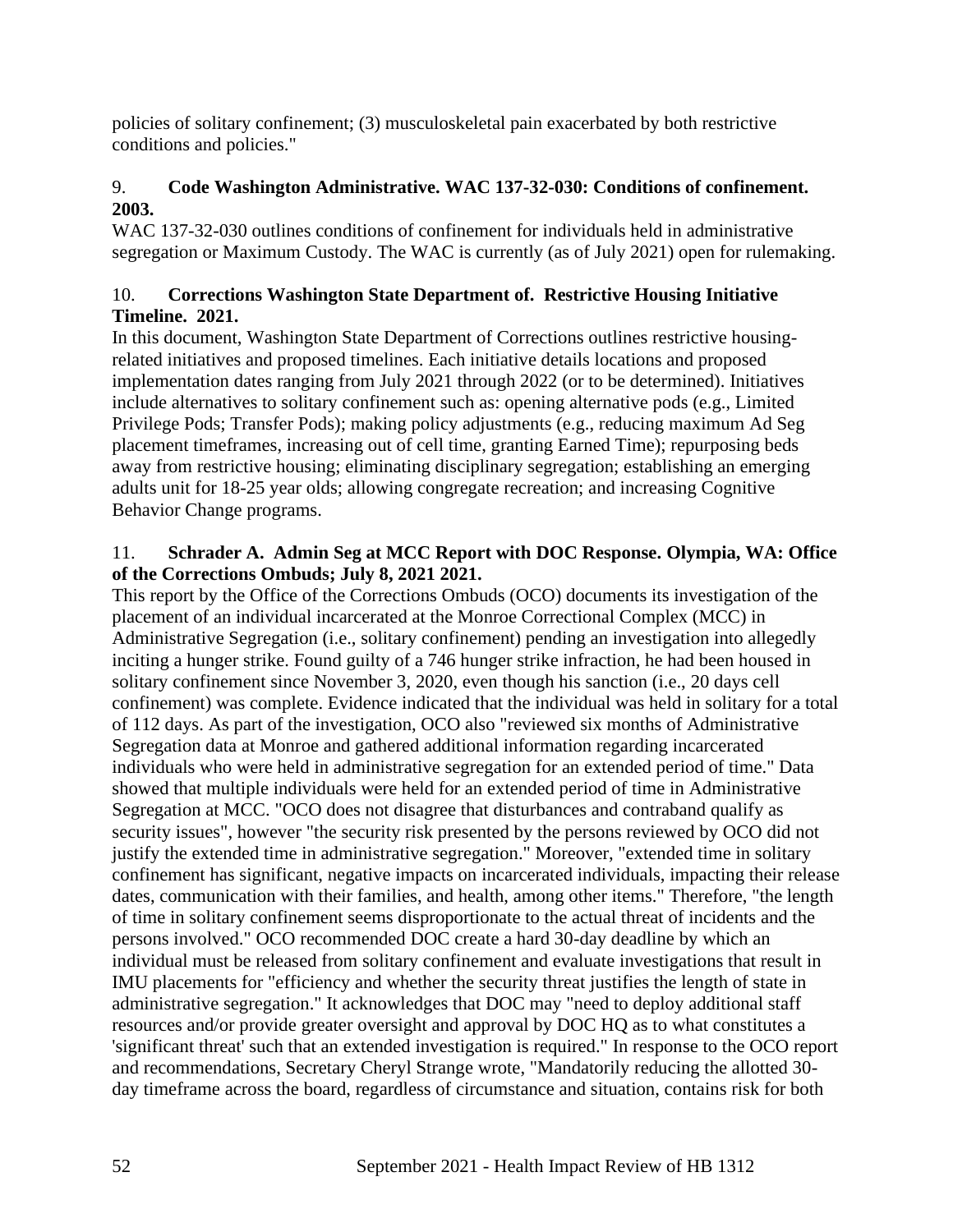incarcerated individuals and staff, and the department cannot agree with the recommendation." However, DOC is interested in "pathways for review and consideration...to ensure that individuals are housed in segregation for the least amount of time, preferably less than 30 days." In response to the recommendation to speed up investigations, DOC agrees and will consider requesting additional staffing resources and providing additional oversight as to what constitutes "an extraordinary situation" which requires an extended investigation.

# 12. **Corrections Washington State Department of. Restrictive Housing Level System Grid. Olympia, WA: Washington State Department of Corrections; 2020.**

This Washington DOC Restrictive Housing Level System Grid details Program Activities that individuals held in either Administrative Segregation or Maximum Custody may access. Level 1 indicates those activities available to all individuals held in Restrictive Housing. Access to activities available to Levels 2, 3, and 4 are based on time someone has spent in Restrictive Housing as well as their behavior.

# 13. **Herzog Rob. Restricted Housing Units Policy Exceptions. Olympia, WA: Washington State Department of Corrections; 2021.**

This memo from Rob Herzog, Assistant Secretary Prisons Division outlines exceptions to DOC's policies DOC 320.200 Administrative Segregation, 320.250 Maximum Custody Placement/Transfer/Release, and 320.255 Restrictive Housing.

# 14. **Justice Vera Institute of. Senate Bill 5413, An Act Relating to Solitary Confinement. In: Senator Jeannie Darneille; Senator Joe Nguyen; Senate Committee on Human Services RR, ed. Letter ed: Vera Institute of Justice; 2021:1-14.**

In this letter to the Washington State Senate Committee on Human Services, Reentry & Rehabilitation, the Vera Institute of Justice (Vera) provides an overview of the Washington State Department of Correction's (DOC) progress (2019-2020) made through the "Safe Prisons, Safe Communities: From Isolation to Dignity and Wellness Behind Bars" initiative. Goals of the partnership were to: 1) decrease the total restrictive housing population by at least 20[%] by the end of the partnership, and at least 50[%] in four years; 2) significantly reduce the length of time people spend in restrictive housing, moving towards a long-term goal of ending prolonged restrictive housing (more than 15 days); 3) improve conditions in restrictive housing, including but not limited to a less isolated environment, additional out-of-cell time, opportunities for meaningful human contact, and access to programs and services; 4) eliminate the use of restrictive housing in response to non-violent/low-level behavior, and eliminate its use for particularly vulnerable populations (e.g., people with serious mental illness); and 5) address racial and ethnic disparities in the use of restrictive housing. The letter describes the technical assistance Vera provided DOC to identify and address drivers of restrictive housing use in Washington State. The document details collaboratively developed goals, data on progress, context related to the challenges presented by the COVID-19 pandemic, and Vera's recommendations to DOC moving forward.

# 15. **Justice Vera Institute of. Safe Prisons, Safe Communities: From Isolation to Dignity and Wellness Behind Bars Closing Memo - December 2020. Vera Institute of Justice; 2021.** This memo provides a brief summary of progress made by the Washington State Department of Corrections as of December 2020. It also includes recommendations from Vera for strategies the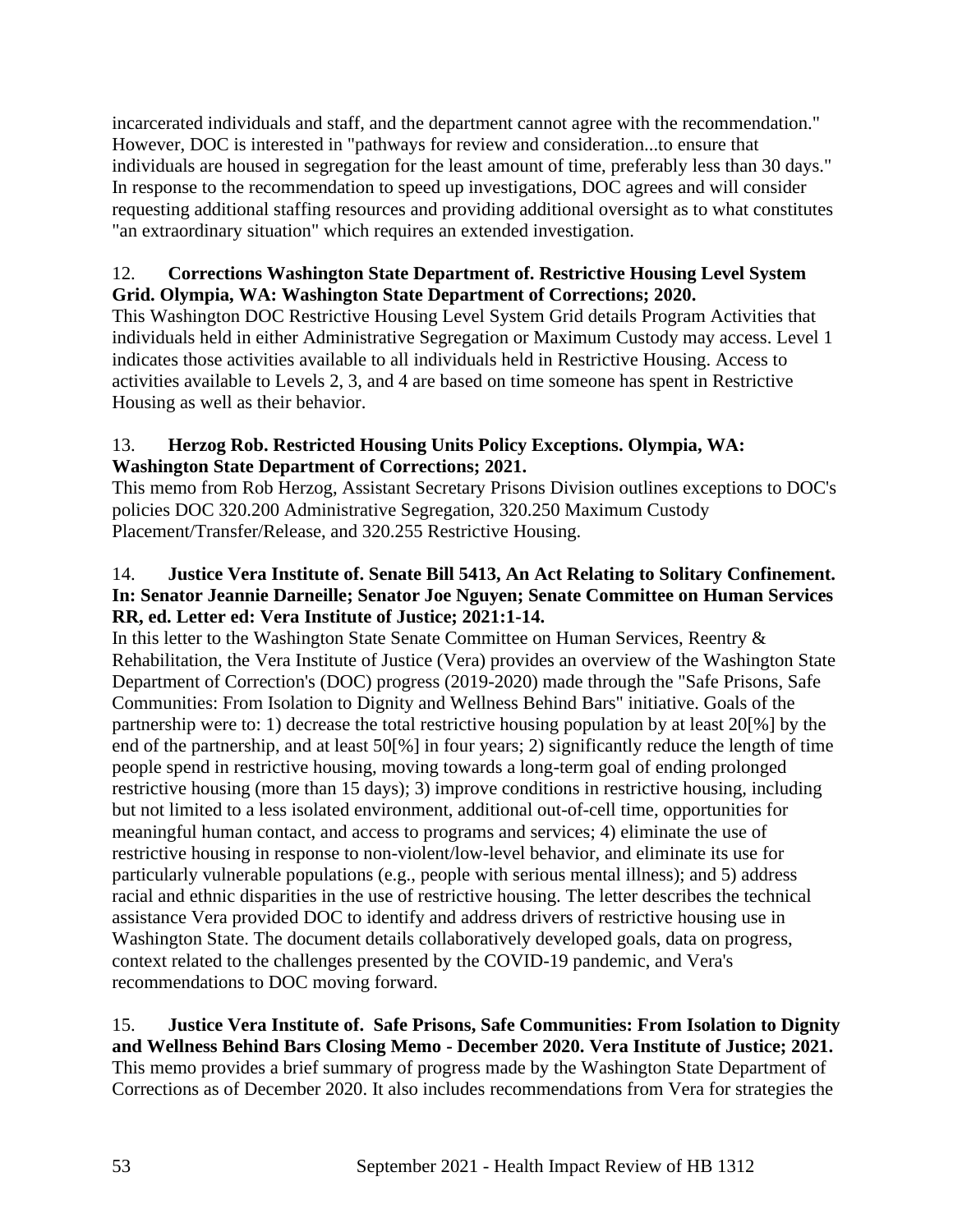department should pursue going forward as it works to decrease the total population held in restrictive housing.

16. **Reiter K., Chesnut K., Gonzalez G., et al. Reducing Restrictive Housing Use in Washington State: Results from the 2016-2020 Study "Understanding and Replicating Washington State's Segregation Reduction Programs," Contract No. K11273. 2021.** Researchers from University of California, Irvine collaborated with DOC to determine how the agency reduced the use of restrictive housing. As part of this work, they used mixed methodology, including: 1) evaluating administrative data at six snapshot intervals between 2002 and 2017; 2) completing 315 paper surveys with individuals who are held in and DOC staff working in Intensive Management Units (IMUs); 3) conducting 186 interviews with a random sample of individuals held in MAX Custody; and 4) conducting 77 interviews with a convenience sample of staff working in IMUs. They provided themes and main findings in five areas, including: research practices; use of restrictive housing use; conditions of restrictive housing; experiences of staff; and experiences of individuals who are incarcerated. The report also includes recommendations for further policy reform.

### 17. **Sinclair Steve. Letter to Joanna Carns, Office of Corrections Ombuds: Procedures and Practices Strengthened in 2020 by the Department of Corrections. Washington State Department of Corrections; 2020.**

Washington State Department of Corrections issued a memo to the Office of Corrections Ombuds reporting major accomplishments during calendar year 2020. Related to restrictive housing, DOC stated that, as of February 2020, they had "reduced total restricted housing population by 9.21%; reduced lengths of stay in Ad-Seg and MAX; and as of December 31, 2019, 62% of people in restricted housing spent an average of less than 30 days. The proportion of people with serious mental illness in restrictive housing has also decreased to include an almost 50% decline of seriously mentally ill individuals in Ad-Seg between December 2019 and June of 2020." They also noted that, "even with COVID-19 response actions in place, DOC continues to reduce its use of restrictive housing to address...disciplinary issues, where appropriate."

# 18. **Association American Public Health. Solitary Confinement as a Public Health Issue. 2013.**

In 2013, the American Public Health Association (APHA) declared solitary confinement a public health issue. The APHA stated that solitary confinement causes significant mental suffering, creates barriers to necessary medical and mental health care, and generates risks that health will deteriorate. Solitary confinement increases risk of anxiety, panic attacks, paranoia, cognitive impairment, social withdrawal, somatic symptoms, hypersensitivity to external stimuli, and perceptual disturbances. They recommended that, "[p]atients whose medical or mental health conditions contraindicate placement in segregation should be categorically excluded from solitary confinement, as should juveniles. Correctional authorities should implement policies that eliminate solitary confinement for security purposes unless no other less restrictive option is available to manage a current, serious, and ongoing threat to the safety of others. Punitive segregation should be eliminated. Isolation for clinical or therapeutic purposes should be allowed only upon the order of a health care professional and for the shortest duration and under the least restrictive conditions possible. Prisoners who are separated from the general population for their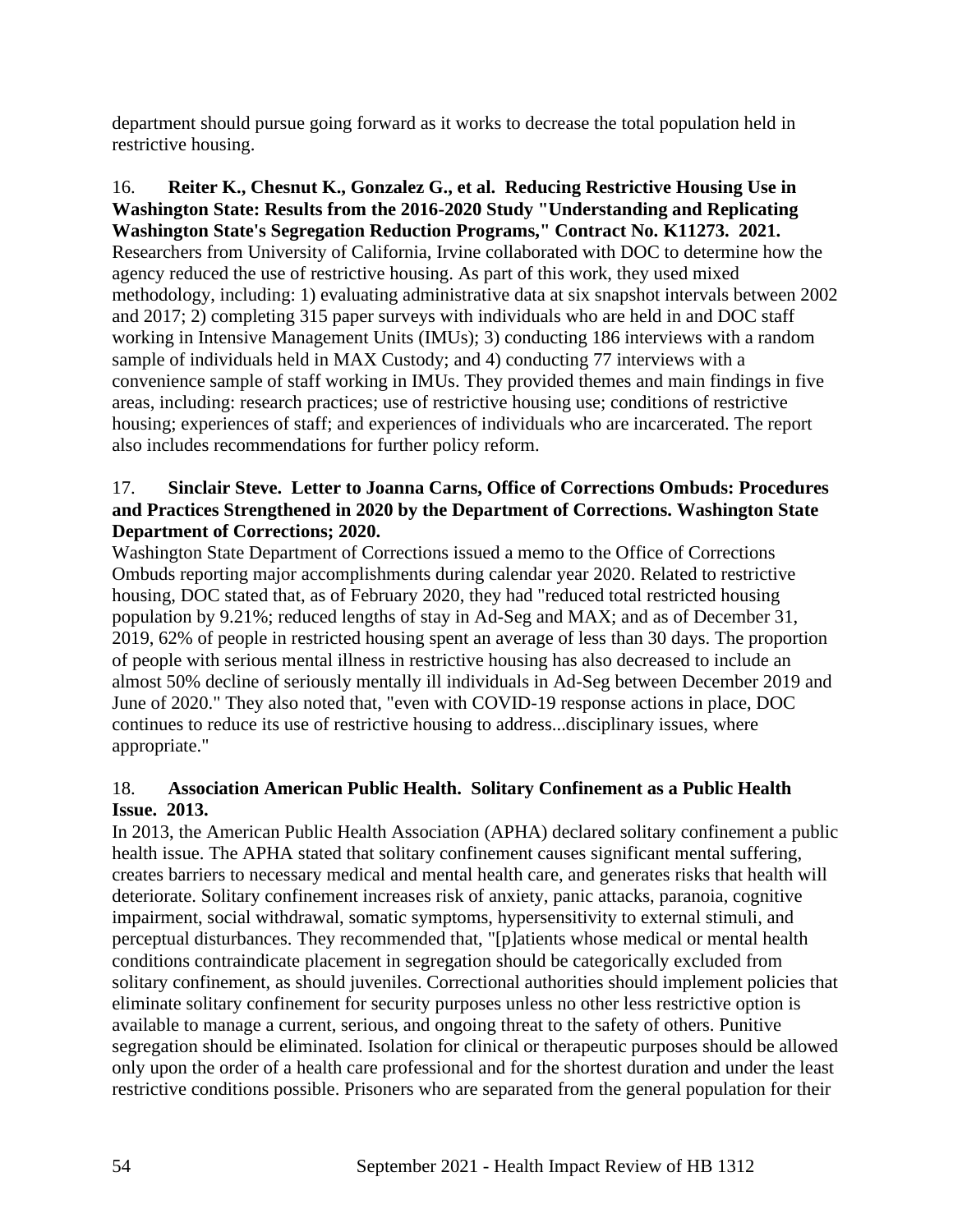own protection should be housed in the least restrictive conditions possible." APHA noted that it is difficult to fully estimate the number of individuals who experience solitary confinement due to differences in definitions and conditions across jurisdictions.

## 19. **United States: Prolonged solitary confinement amounts to psychological torture, says UN expert [press release]. 2020.**

On February 28, 2020, the UN issued a statement from Mr. Nils Melzer, Special Rapporteur on Torture and Other Cruel, Inhuman, or Degrading Treatment or Punishment of the United Nation's Human Rights Council. The statement "voiced alarm at the excessive use of solitary confinement by correctional facilities in the [U.S.]" and stated that the Special Rapporteur has continually "shown the extent to which such practices could amount to torture." The Special Rapporteur specifically addressed conditions seen in the Connecticut Department of Corrections. He stated, "the severe and often irreparable psychological and physical consequences of solitary confinement and social exclusion are well documented and can range from progressively severe forms of anxiety, stress, and depression to cognitive impairment and suicidal tendencies. This deliberate infliction of severe mental pain or suffering may well amount to psychological torture." The UN report also stated that the use of solitary confinement for individuals with mental or physical disabilities is prohibited under the UN's 2015 Nelson Mandela Rules.

# 20. **Senate New York State. Senate Bill S2836. 2021.**

In 2021, New York State passed the Humane Alternatives to Long-Term Solitary Confinement Act (known as the HALT Solitary Confinement Act). The bill "restricts the use of segregated confinement and creates alternative therapeutic and rehabilitative confinement options; limits the length of time a person may be in segregated confinement and excludes certain persons from being placed in segregated confinement."

# 21. **Cloud D. H., Drucker E., Browne A., et al. Public Health and Solitary Confinement in the United States.** *Am J Public Health.* **2015;105(1):18-26.**

Cloud et al. state that most state prison systems do not collect or report reliable data about the average duration individuals who are incarcerated spend in solitary confinement. Specifically, "living conditions in solitary confinement are physically unhealthy, extremely stressful, and psychologically traumatizing." The authors also stated that, "because of housing policies and inadequate programming, lesbian, gay, bisexual, transgender, and queer individuals; pregnant women; and people with infectious disease may find themselves in solitary confinement solely because of their identity or medical condition." The authors wrote, "nearly every scientific inquiry into the effects of solitary confinement over the past 150 years has concluded that subjecting an individual to more than 10 days of involuntary segregation results in a distinct set of emotional, cognitive, social, and physical pathologies" and increases the risk of self-harm, suicide, and violence toward correctional staff. Additionally, correctional officers and clinicians that work in solitary confinement units are at higher risk for injury, psychological damage, and violence. The authors also explained that, "widespread and lengthy solitary confinement has been universally denounced by international human rights and social justice organizations..." moreover "legal scholars and human rights advocates now recognize prolonged segregation as a form of torture..."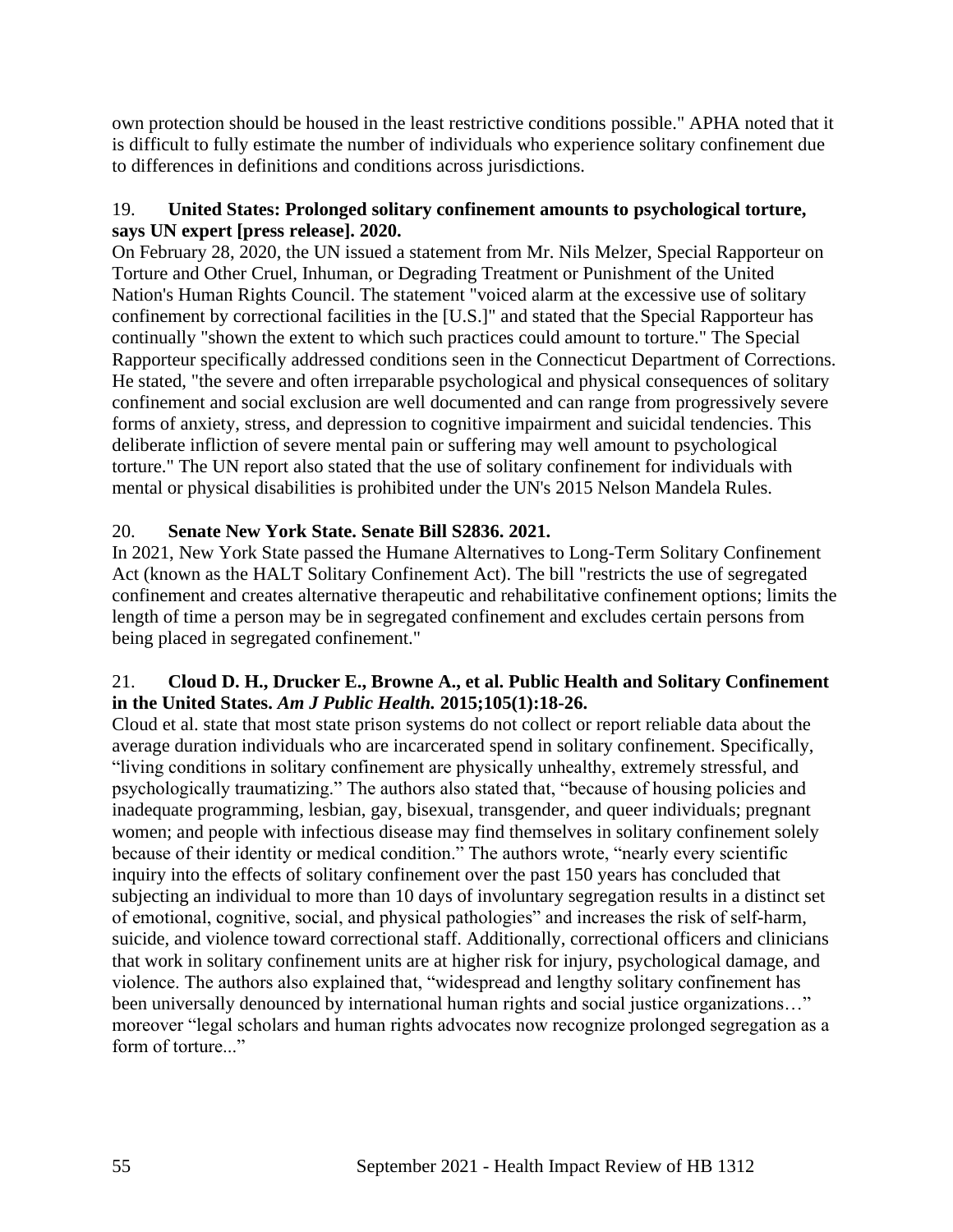#### 22. **Favril Louis, Yu Rongqin, Hawton Keith, et al. Risk factors for self-harm in prison: a systematic review and meta-analysis.** *The Lancet Psychiatry.* **2020;7(8):682-691.**

This systematic review and meta-analysis conducted by Favril et al. assessed the risk factors associated with self-harm inside prison. Authors cited evidence that the annual prevalence of self-harm in a prison setting is estimated to be 5-6% among men and 20-24% among women, significantly greater than in the general public (less than 1% of adults per year). Moreover, persons who are incarcerated and self-harm are at "six to eight times increased risk of suicide while incarcerated and remain so after release into the community." Authors searched electronic databases for articles published from the inception of each database through October 31, 2019. They included primary studies involving adults sampled from general prison populations who reported self-harm in prison and a comparison group without self-harm in prison. Thirty-five independent studies from 20 countries were identified. They included a total of 663,735 individuals experiencing incarceration, of whom 24,978 (3.8%) had self-harmed in prison. Studies examined a collective 40 risk factors. The strongest associations with self-harm in a prison setting were suicide-related antecedents. "Prison-specific environmental risk factors for self-harm included solitary confinement  $(5.6, 2.7-11.6; I<sup>2</sup>=98%)$ , disciplinary infractions  $(3.5, I<sup>2</sup>)$ 1·2–9·7; I<sup>2</sup>=99%), and experiencing sexual or physical victimisation while in prison  $(3.2, 2.1-$ 4·8; I²=44%)." The meta-analysis found the custodial variable most strongly associated with selfharm among individuals who were incarcerated was residing in solitary confinement (odds ratio of 5.6, p<0.0001). Overall, "the leading risk factors from each of the five domains were homelessness, being sentenced for 5 years or more, current suicidal ideation, solitary confinement, and childhood sexual abuse." Prospective studies are necessary to explore whether risk factors predict self-harm during the course of incarceration (or if they are perhaps a consequence of self-harm).

### 23. **Reiter K., Ventura J., Lovell D., et al. Psychological Distress in Solitary Confinement: Symptoms, Severity, and Prevalence in the United States, 2017-2018.** *Am J Public Health.* **2020;110(S1):S56-S62.**

Reiter et al. assessed symptoms and measure prevalence of psychological distress among incarcerated people in long-term solitary confinement. Researchers used a mixed methods approach, conducting semi-structured, in-depth interviews; Brief Psychiatric Rating Scale (BPRS) assessments (i.e., tool developed to rate symptom severity in hospitalized psychiatric patients and track changes over time); and systematic reviews of medical and disciplinary files for subjects. The study sample consisted of a random sample of prisoners ( $n = 106$ ) in long-term solitary confinement in the Washington State Department of Corrections (DOC) in 2017. Authors noted that Latinos and gang affiliates were both overrepresented in the IMU sample, likely due to "conflicts among rival Latino factions as an institutional security concern." Overall, the sample was younger, had a more violent criminal history, and faced longer sentences than the general population. The initial sample's mean and median BPRS ratings "suggested mild psychiatric symptoms among the study population at the time of [...] interviews." More specifically, "BPRS results showed clinically significant symptoms of depression, anxiety, or guilt among half [of the] research sample." Additionally, "[a]dministrative data showed disproportionately high rates of serious mental illness and self-harming behavior compared with general prison populations." For example, 19% of respondents had serious mental illness designations, "22% had a documented suicide attempt, and 18% had documentation of other selfharm, all at some point during their incarceration, either before of after their time in the IMU."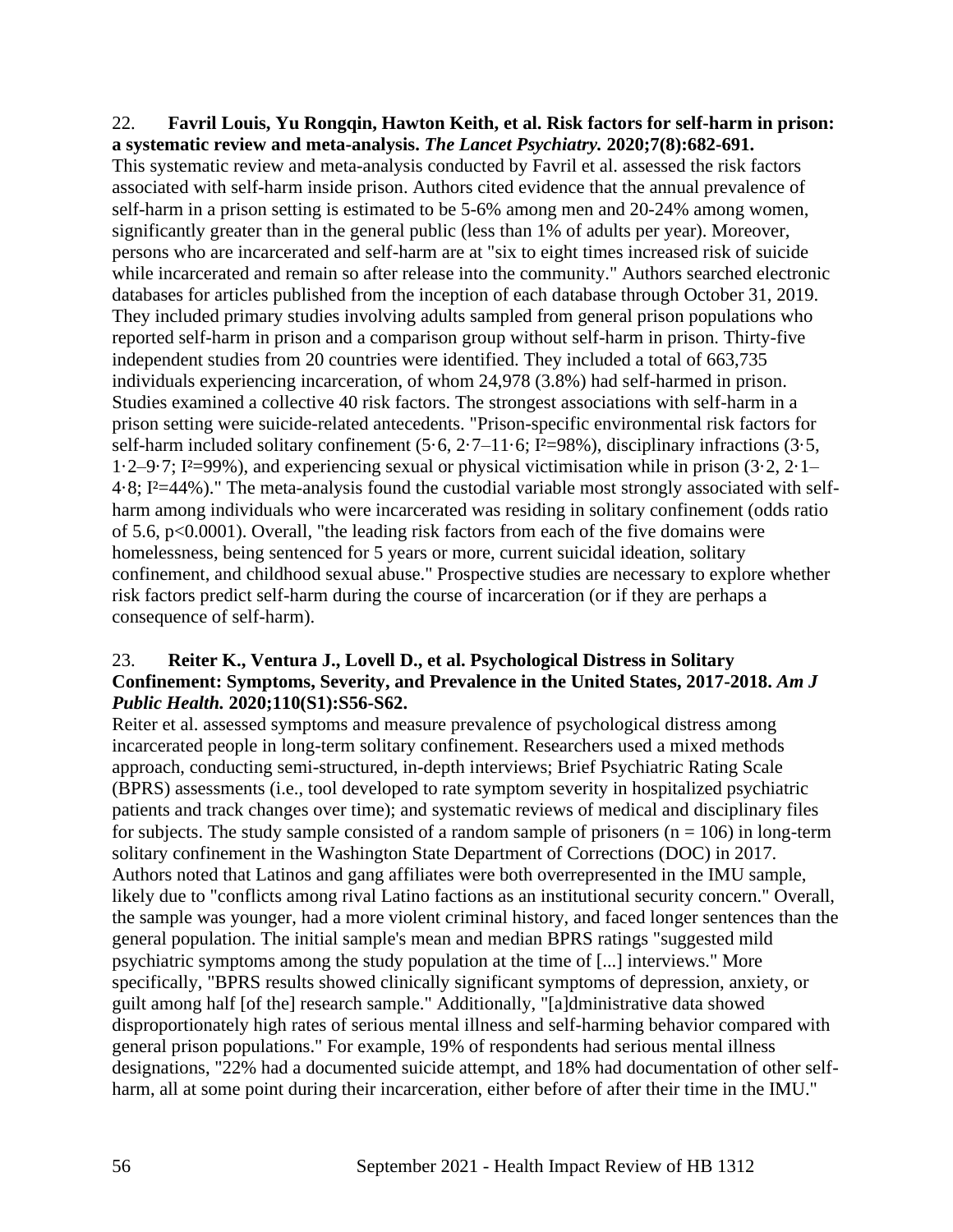Finally, "[i]nterview content analysis revealed additional symptoms, including social isolation [73% of respondents], loss of identity [25%], and sensory hypersensitivity [16%]." At 1-year follow-up, 80 original participants (i.e., 28 in IMU custody and 52 in the general prison population at follow-up) agreed to an interview and BPRS assessment. "For respondents still in the IMU in 2018, all clinically significant symptoms that were prevalent among at least 10% of the population were at least as prevalent in 2018, and 2 clinically significant factor scores were more prevalent [i.e., hallucinations, unusual thought content, and conceptual disorganization; and depression, anxiety, guilt, and somatization)." The study was not powered to establish statistically significant differences between 2017 and 2018 data sets. Overall, authors conclude the findings "highlight the importance of analyzing specific components of BPRS scores, and not only aggregates, which mask variation in both prevalence and severity of specific symptoms." Washington's administrative data show that 20% of the IMU sample have a serious mental illness designation compared to 9% of the general prison population. Qualitative data showed that "people in solitary confinement experience symptoms specific to those conditions not captured in standard psychiatric assessment instruments. Both findings suggest an affirmative answer to the question of whether solitary confinement is associated with more and worse psychopathology than general population confinement."

#### 24. **Hagan B. O., Wang E. A., Aminawung J. A., et al. History of Solitary Confinement Is Associated with Post-Traumatic Stress Disorder Symptoms among Individuals Recently Released from Prison.** *J Urban Health.* **2018;95(2):141-148.**

This cross-sectional study by Hagan et al. "assessed the relationship between solitary confinement [independent variable] and post-traumatic stress disorder (PTSD) symptoms [dependent variable] in a cohort of recently released former prisoners." Baseline data were available from the Transitions Clinic Network," a multi-site prospective longitudinal cohort study of post-incarceration medical care." Authors used multivariable logistic regression to adjust for potential confounders (e.g., prior mental health conditions, age, and gender). "Among 119 participants, 43% had a history of solitary confinement and 28% screened positive for PTSD symptoms." Specifically, "[t]hose who reported a history of solitary confinement were more likely to report PTSD symptoms than those without solitary confinement  $(43 \text{ vs. } 16\%, \text{ p} < 0.01)$ ." After adjustment for potential confounders, multivariable logistic regression showed "a history of solitary confinement ( $OR = 3.93$ , 95% CI 1.57-9.83) and chronic mental health conditions  $(OR = 4.04, 95\% \text{ CI } 1.52 - 10.68)$  were significantly associated with a positive PTSD screen." Subsequent analyses found "there was no difference in PTSD symptoms between those with longer ([more than] 1 week) and shorter ([less than or equal to] 1 week) periods of solitary confinement." Overall, "experiencing solitary confinement was significantly associated with PTSD symptoms among individuals accessing primary care following release from prison." Authors recommended larger studies be conducted assess the association as the current study cannot determine the direction of the association. "Solitary confinement may be a traumatic event that could lead to PTSD [...] Alternatively, [people] with unrecognized PTSD may have exacerbations of symptoms while incarcerated, which could lead to conflicts that result in punishment and solitary confinement."

# 25. **Lovell D., Clark Johnson L., Cain K.C. Recidivism of Supermax Prisoners in Washington State.** *Crime & Delinquency.* **2007;53(4):633-656.**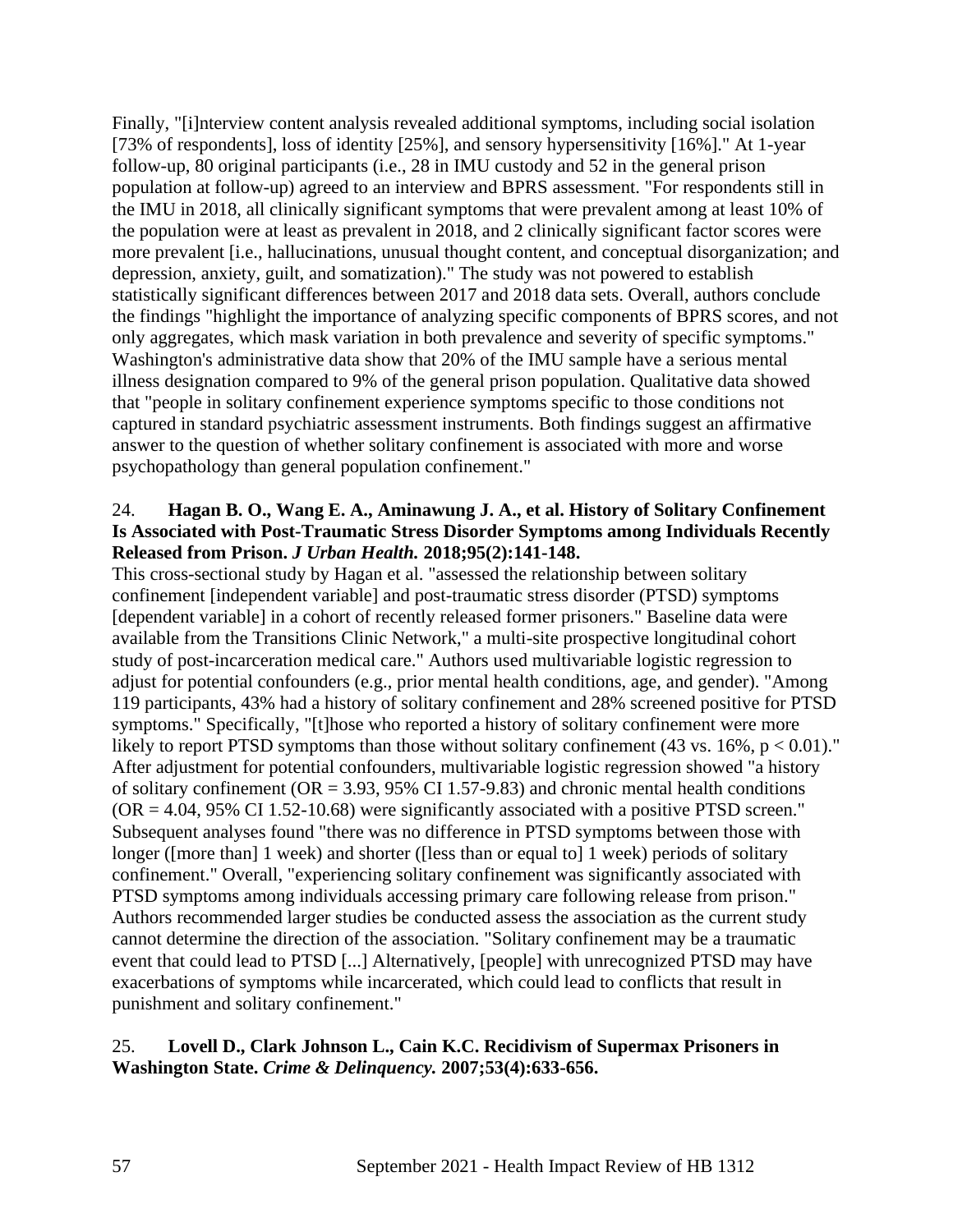This study was conducted in 2007 in Washington State. Previous research has indicated that individuals held in supermax facilities experience "mental illness, brain damage, or other factors; that needed treatment is often not provided; and that vulnerable inmates are further damaged by sensory deprivation and other disorienting features of the environment." Lovell et al. conducted a retrospective matched control study to determine whether individuals incarcerated in supermax facilities were more likely to recidivate after release to community. They stated, "given the dearth of knowledge about supermax, however, we believed it important to determine whether supermax prisoners showed higher rates of recidivism than one would expect, based on standard age and criminal history predictors." They matched individuals held in Washington State intensive management unit facilities with individuals held in the general prison population based on eight predictors of recidivism (e.g. past felonies; past misdemeanors; first-time sex offender; infraction rate; race/ethnicity (Black; Native American/Pacific Islander); felony versatility; index violent felony; age of release; mental health residential time (for individuals identified with serious mental illness only). All individuals had been released to community in 1997 and 1998. Individuals with serious mental illness were four times as likely as other prisoners to be held in supermax facilities. Fifty three percent of individuals held in supermax facilities and released to community in 1997 and 1998 recidivated, compared to 42% of individuals overall. Individuals that were released to community directly from supermax facilities (without being first returned to the general prison population) experienced higher rates of recidivism than those released from the general population and, "the difference between supermax participants and their nonsupermax mates was largely due to supermax participants released directly from supermax into the community when their prison sentences ended." The "odds of recidivism versus nonrecidivism for direct-release offenders were nearly twice the odds for their later-release mates." Individuals held in supermax facilities that were first released back to the general prison population experienced similar recidivism rates as individuals that were not held in supermax facilities. Moreover, "members of the direct-release group were younger at prison admission and release, committed their first offense at a younger age, had more past misdemeanors, and had much higher infraction rates." Age at first offense was the greatest predictor of recidivism (which other research has also shown). In addition, individuals held in supermax facilities and released directly to community recidivated sooner. Individuals held in supermax facilities released directly to community committed any new offense about 14 weeks after release (compared to 8 months for later-release mates) and a new felony about 12 months after release (compared to 27 months for later-release mates and for individuals not held in supermax). The authors found that group (i.e. supermax direct-release; supermax delayed-release; non-supermax) was more strongly associated with recidivism than infraction rate or time spent in supermax. The authors concluded, "the principal finding of this study is that supermax assignment did make a significant difference to recidivism, but only for those [individuals] who were held in supermax until the end of their prison sentences" and released directly from supermax facilities into community. Specifically, "these [individuals] committed new felonies sooner and at higher rates than otherwise comparable nonsupermax offenders. Furthermore, they reoffended more quickly than otherwise comparable supermax offenders who weren't released to the community directly from supermax." The authors suggested that these findings may be due to two reasons. First, being held in supermax facilities increases psychological distress, which may be mitigated after return to the general population. Second, individuals held in supermax may be "more combative, antisocial, or impulsive than others" which puts them at higher risk of reoffending. The authors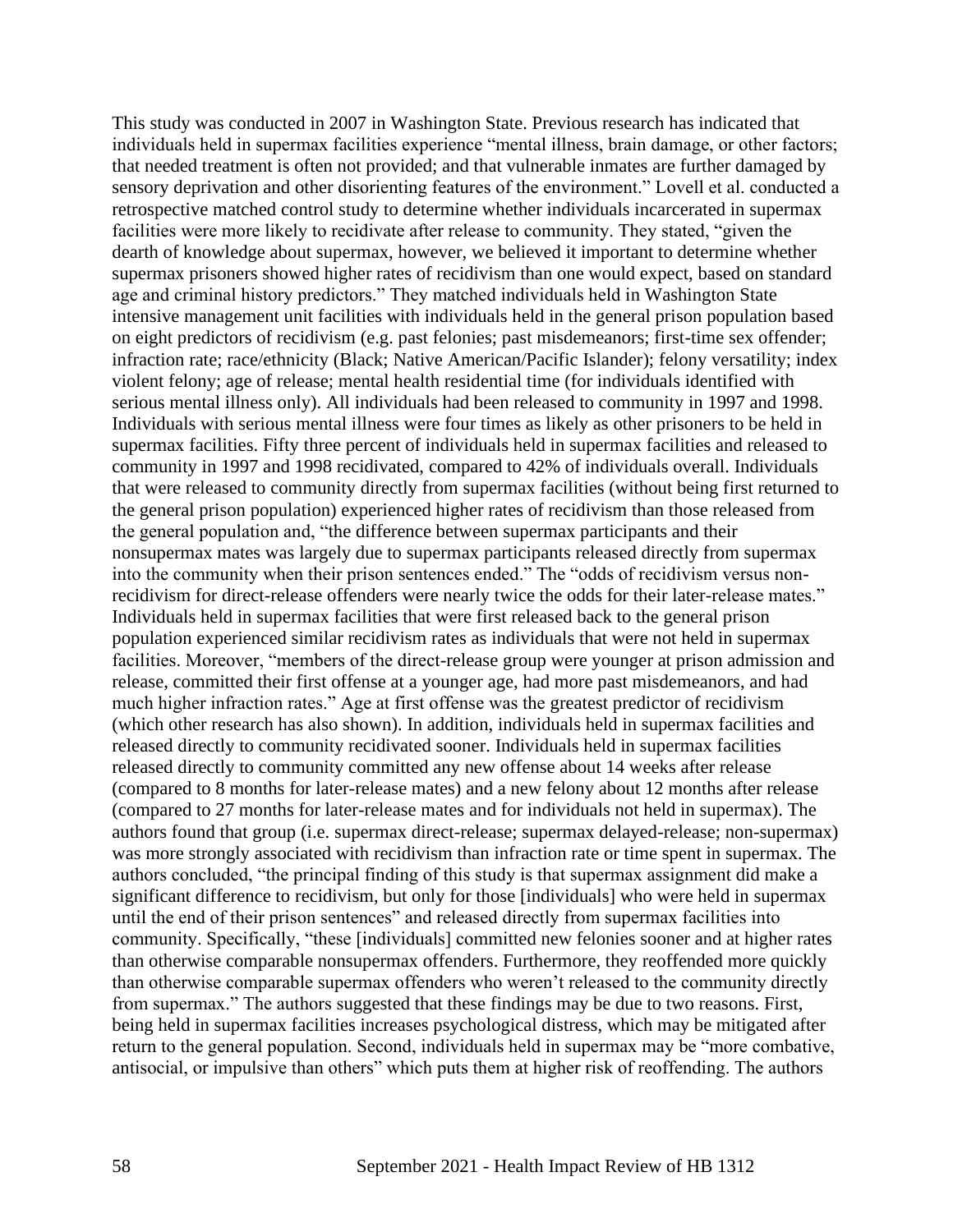stated, "our study provides evidence against the practice of retaining prisoners in supermax until release that is far stronger than any evidence yet provided of its benefits."

#### 26. **Brinkley-Rubinstein L., Sivaraman J., Rosen D. L., et al. Association of Restrictive Housing During Incarceration With Mortality After Release.** *JAMA Netw Open.*  **2019;2(10):e1912516.**

Brinkley-Rubinstein et al. conducted a retrospective cohort study with approximately 300,000 individuals who were incarcerated and released to community in North Carolina from January 2000 to December 2015 to determine the impact of experiencing solitary confinement on recidivism and mortality (i.e. all cause mortality, and death by opioid overdose, by homicide, and by suicide). They controlled for age, prior incarceration, drug-related convictions, violencerelated convictions, mental health treatment recommended, mental health treatment received, number of days served in recent sentence, sex, and race. Over the time period, approximately 33% of individuals experienced solitary confinement and 68% of these individuals were placed in restrictive housing for longer than 14 days. Individuals who experienced solitary confinement were more likely to be male, younger, have less than a high school education, have been recommended for mental health treatment, to have received mental health treatment in prison, to have had a violence-related conviction, and to have had a longer sentence. The authors concluded, "exposure to restrictive housing is associated with an increased risk of death during community reentry." Overall, "compared with individuals who were incarcerated and not placed in restrictive housing, those who spent any time in restrictive housing were more likely to die in the first year after release…especially from suicide…and homicide. They were also more likely to die of an opioid overdose in the first 2 weeks after release…" Individuals who experienced any time in solitary confinement were also more likely to recidivate. The study also considered number of placements in solitary confinement and time spent in solitary confinement. That analysis "suggested that the association of the percent-time spent in restrictive housing during incarceration with mortality after release had a dose-response relationship, such that increasing percent-time spent in restrictive housing was associated with greater mortality after release." Individuals that experienced two or more placements in solitary confinement had an even greater risk of death or reincarceration. Similarly, individuals who spent more than 14 consecutive days in solitary confinement had a greater risk of all-cause mortality and death by homicide or by suicide and a higher risk of reincarceration within one year of release. Additionally, the association between solitary confinement and death by homicide and reincarceration was higher for nonwhite individuals compared to white individuals. The authors also presented background information demonstrating that solitary confinement of individuals with mental health concerns may result in further psychological deterioration, reclusiveness, social withdrawal, psychosis, self-harm, posttraumatic stress disorder, and suicide.

# 27. **Beck A.J. Use of Restrictive Housing in U.S. Prisons and Jails, 2011-12. Special Report. U.S. Department of Justice, Office of Justice Programs, Bureau of Justice Statistics; 2015.**

This Bureau of Justice Statistics Special Report presented data on the use of restrictive housing in U.S. prisons and jails in 2011-2012. Using data from the 2011-2012 National Inmate Survey, the Bureau of Justice Statistics estimated approximately 4.4% of individuals who were incarcerated in a state or federal facility were held in restrictive housing on an average day and nearly 20% of individuals had spent time in restrictive housing in the past 12 months. Of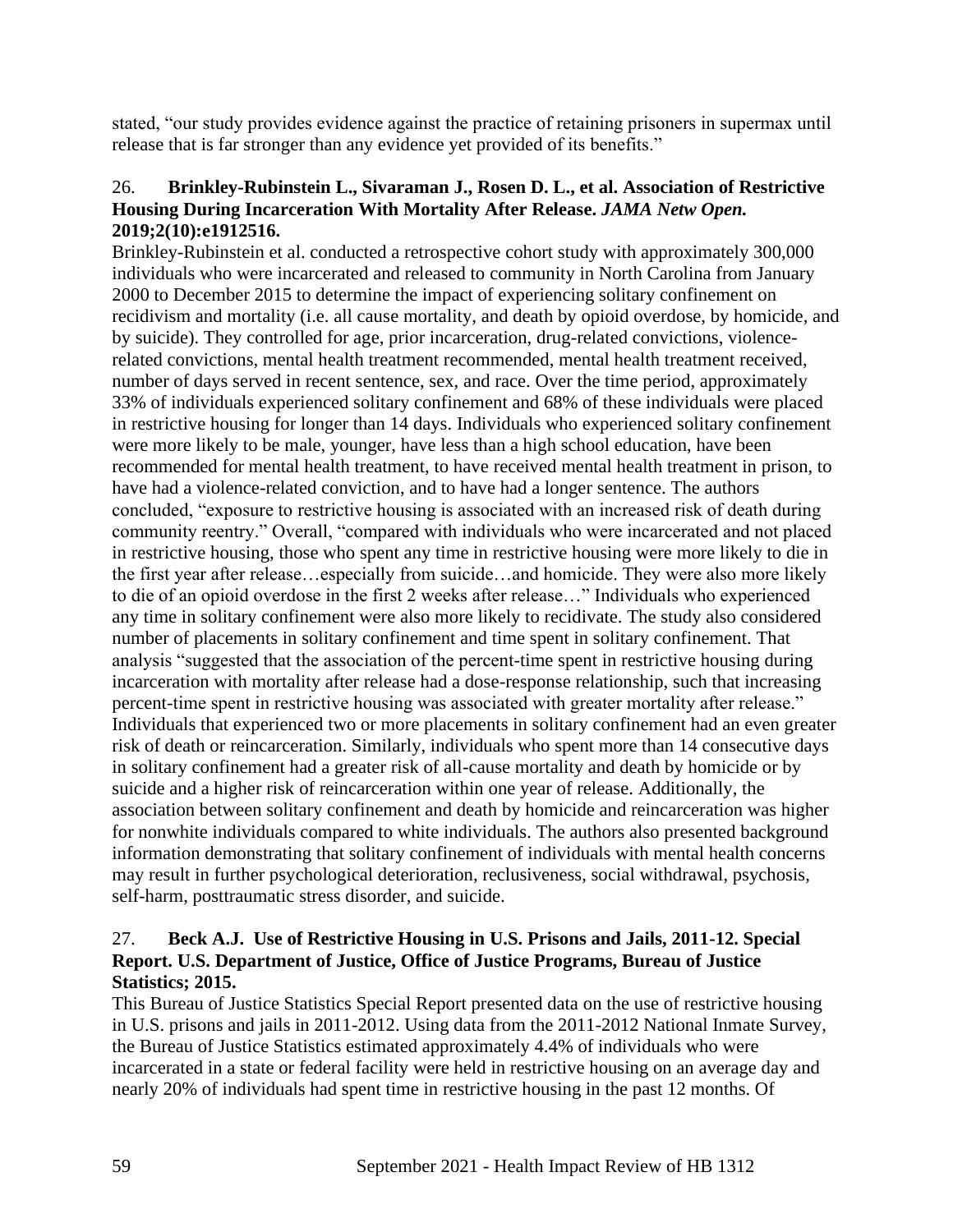individuals who experienced restrictive housing, Black/African American inmates were statistically significantly more likely to experience solitary confinement than whites (20.8% compared to 16%). Approximately 28.3% of individuals aged 20 through 24 years experienced solitary confinement, which is statistically significantly higher than inmates in any age bracket 30 years of age or older. Individuals who were lesbian, gay, or bisexual were statistically significantly more likely to experience solitary confinement than heterosexuals (27.8% compared to 17.5%). Individuals who experienced prior incarceration as a juvenile or adult were statistically significantly more likely to experience solitary confinement compared to those that were not reincarcerated (20% versus 13.4%). Individuals with an anxiety or mood disorder or experiencing serious psychological distress were statistically significantly more likely to experience solitary confinement than individuals with no mental illness (23.3% and 28.9% respectively, compared to 15.1%).

# 28. **London A, Myers N. Race, incarceration, and health.** *Research on Aging.*  **2006;28(3):409-422.**

London and Myers conducted a review of the literature around health and other outcomes for incarcerated individuals. They highlighted research that indicates that black Americans have worse health outcomes than other racial/ethnic groups and are also disproportionately represented in the justice system. The authors also outlined data indicating the high rates of injury in jails and prison as well as the high rates of communicable disease among incarcerated and formerly incarcerated individuals. In addition, they highlight research that indicates that incarceration is associated with lower educational attainment, lower income, higher rates of unemployment, and higher involvement in jobs with high risk of injury or exposure to hazardous working conditions. Evidence also indicates that incarceration is associated with divorce and separation of families.

### 29. **Turney K, Wildeman C, Schnittker J. As fathers and felons: Explaining the effects of current and recent incarceration on major depression** *Journal of Health and Social Behavior.* **2012;53(4):465-481.**

Turney et al. analyzed data from the longitudinal Fragile Families and Child Wellbeing study. The researchers found that currently and recently incarcerated fathers are more likely to report a change in employment status, separation from a child's mother, a change in relationship quality, and depression. The association between incarceration and depression remained significant even after controlling for variables such as demographic characteristics and history of depression.

#### 30. **Wu E, El-Bassel N, Gilbert L. Prior incarceration and barriers to receipt of services among entrants to alternative incarceration programs: A gender-based disparity.** *Journal of Urban Health: Bulletin of the New York Academy of Medicine.* **2012;89(2):384-395.**

Wu et al. collected data from a random sample of adults (N=322; 83 women and 239 men) entering alternative to incarceration programs in New York City. Researchers collected data though structured interviews including information on sociodemographics, substance use, prior incarcerations, and barriers that had prevented a participant from visiting or returning to a service provider. Less than half of the participants had earned a high school diploma or GED. When analyzing collapsed data for male and female participants, they found that a greater number of prior incarcerations were significantly associated with a greater number of barriers that prevented accessing a service provider. When they analyzed the data disaggregated by sex and controlling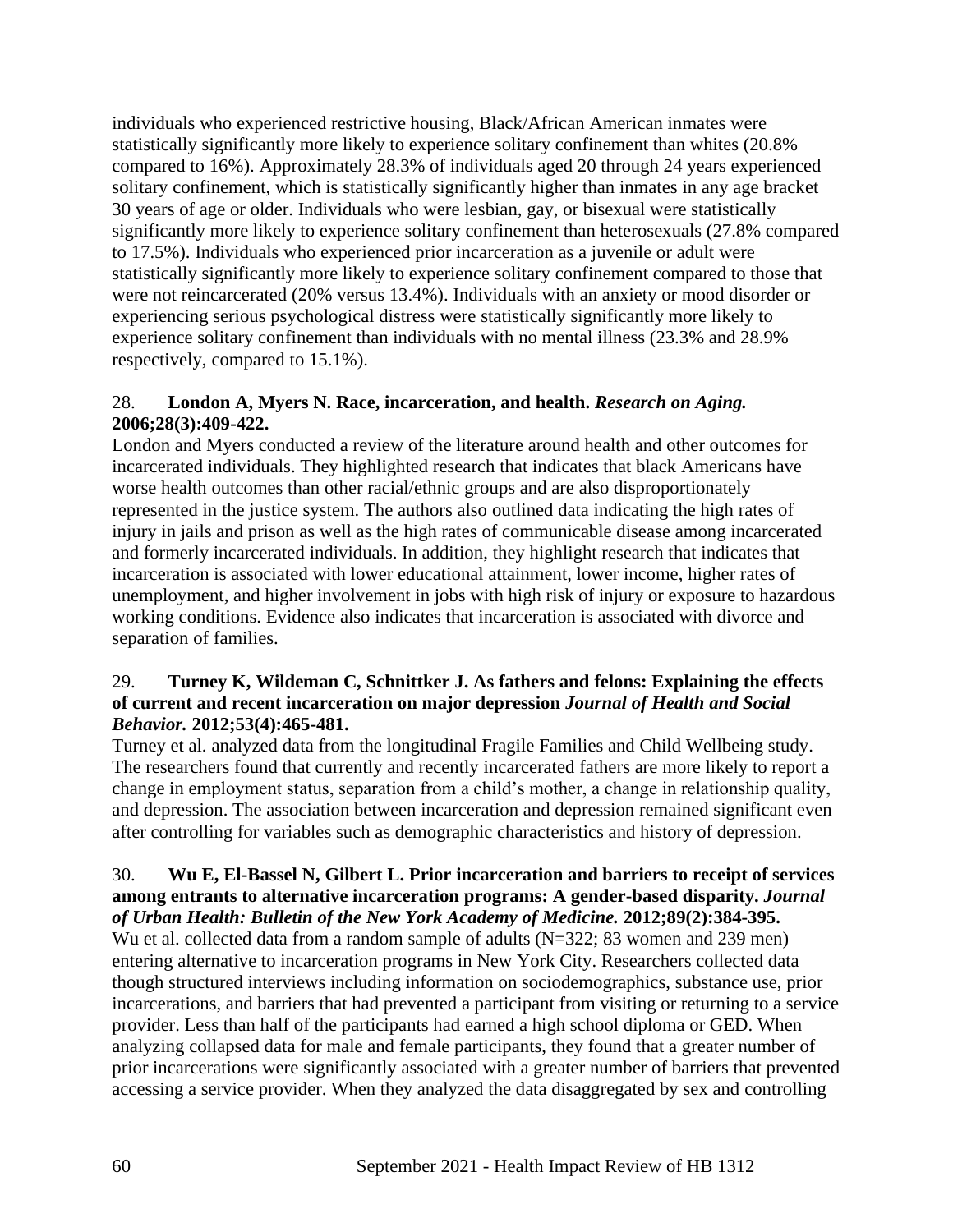for sociodemographic and substance use indicators, researchers found that the relationship between a greater number of prior incarcerations and greater number of service barriers experienced remained significant only for men.

### 31. **Esposito Michael, Lee Hedwig, Hicken Margaret, et al. The Consequences of Contact with the Criminal Justice System for Health in the Transition to Adulthood.** *Longit Life Course Stud.* **2017;8(1):57-74.**

Esposito et al. examine the association between incarceration and health in the United States during the transition to adulthood. They applied the Bayesian Additive Regression Trees (BART) to data from The National Longitudinal Study of Adolescent to Adult Health dataset  $(n=10,785)$  to model incarceration's effect on health controlling for confounding variables (93) variables, and 36 covariates categorized as: demographic characteristics, prior health status behaviors, engagement in risky behavior, social connectedness, disposition characteristics, parental characteristics, and contextual residential characteristics). Authors examined three health outcomes: 1) an indicator for cardiovascular health (i.e. hypertension or raised blood pressure), 2) a measure of general health status (i.e., excellent/very good self-reported status), and 3) a measure of mental health status (i.e., depression). The analysis of two separate samples found individuals who had been incarcerated were more likely to suffer from depression, less likely to report being in excellent or very good health, and more likely to have hypertension than their peers with no history of incarceration. To examine if the health inequalities between previously incarcerated and never incarcerated individuals was a product of incarceration rather than a product of features that occurred prior to incarceration, they used the BART methodology to estimate how different the health of individuals who had experienced incarceration would be had they actually never experienced incarceration. Results suggest that elevated risk of depression among incarcerated individuals is largely a consequence of their incarceration (~5% both before and after accounting for confounders). Similarly, a prior history of incarceration appears to decrease the probability of reporting excellent/very good health  $(-10\%)$ , roughly half of the decrease in probability before accounting for confounders. Results show no adverse effects of incarceration on hypertension.

# 32. **Massoglia M., Pridemore W.A. Incarceration and Health.** *Annual Reviews of Sociology.* **2015;41:291-310.**

Massoglia and Pridemore conducted a review of literature to evaluate the impact of incarceration on a range of health outcomes, including chronic health conditions and mortality, for individuals who are incarcerated, family members, and communities. Specific to length of incarceration, the authors cite previous research suggesting that "the impact of the length of incarceration on health appears to be less important than the fact of incarceration itself." As part of their agenda for future research, the authors state that more research should be done related to the "different types and lengths of correctional confinement."

# 33. **Murray J, Farrington DP, Sekol I. Children's antisocial behavior, mental health, drug use, and educational performance after parental incarceration: A systematic review and meta-analysis.** *Psychological Bulletin.* **2012;138(2):175-210.**

Murray et al. conducted a systematic review and meta-analysis of the literature on parental incarceration and impacts on children's later mental, emotional, and social health. They identified 40 studies that met their strict inclusion criteria. The researchers pooled the odds ratios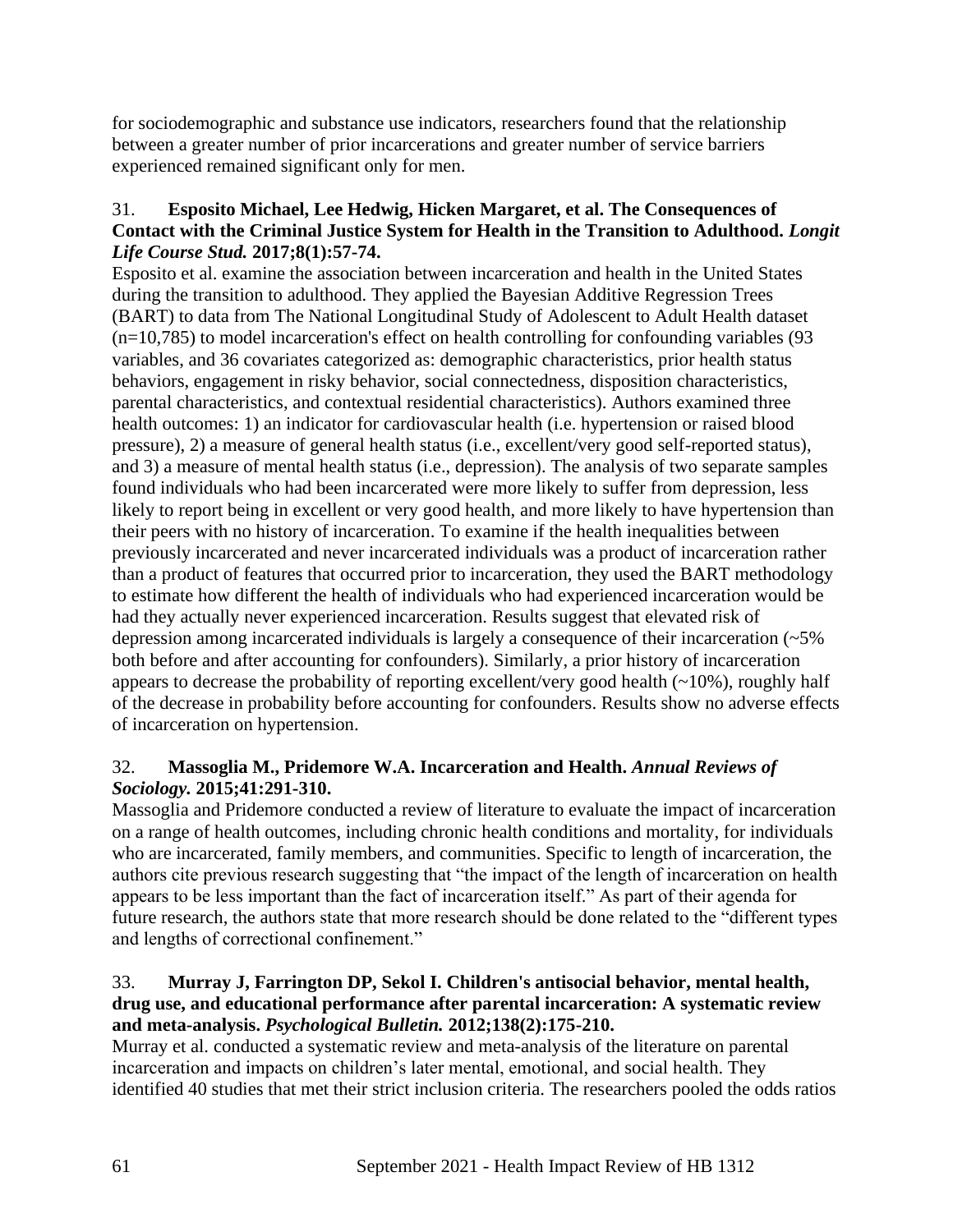across all samples in order to determine if children with incarcerated parents had a greater risk of each outcome than children in the control group who did not have an incarcerated parent or parents. These pooled odds ratios indicated that parental incarceration was significantly associated with antisocial behavior among their children even after controlling for covariates. In some subpopulations parental incarceration was significantly associated with children's poor academic performance, poor mental health, and drug use, but this association was not significant for every subpopulation and did not always remain significant after controlling for covariates.

## 34. **Swisher RR, Roettger ME. Father's incarceration and youth delinquency and depression: Examining differences by race and ethnicity.** *Journal of Research on Adolescence.* **2012;22(4):597-603.**

Swisher and Roettger analyzed data from the in-home portion of the National Longitudinal Study of Adolescent Health. Due to insufficient sample size for other racial/ethnic groups, only white, black, and Hispanic respondents were included in this study. The researchers found that among all racial/ethnic groups father's incarceration is associated with increased depression and delinquency for the children, even after controlling for other variables such as demographics and family background measures. In addition, when considering these results by race/ethnicity, the data indicate that among Hispanic respondents, having their father incarcerated is associated with a higher propensity for delinquency than among white and black respondents.

# 35. **Public Hearing: SB 5413 - Concerning solitary confinement. (Remote testimony.).**  *Senate Human Services, Reentry & Rehabilitation Committee***. 2021 Regular Session ed. Olympia, WA2021.**

On February 9, 2021, the Senate Human Services, Reentry & Rehabilitation Committee held a hearing on Senate Bill 5413, Concerning solitary confinement (Companion legislation: House Bill 1312).

# 36. **Turney Kristin. Stress Proliferation across Generations? Examining the Relationship between Parental Incarceration and Childhood Health.** *Journal of Health and Social Behavior.* **2014;55(3):302-319.**

Turney conducted a multivariate analysis that incorporates children into the stress process paradigm to examine the relationship between parental incarceration and children's health. The author used data collected through the 2011-2012 National Survey of Children's Health (NSCH), a cross-sectional probability sample of non-institutionalized children ages 0-17 years in the U.S. Adjusted for demographic, socioeconomic, and familial characteristics, the analyses show parental incarceration is independently associated with 5 of 19 health conditions considered: learning disabilities, Attention Deficit Disorder/Attention Deficit Hyperactivity Disorder, behavioral or conduct problems, developmental delays, and speech or language problems. Results suggest parental incarceration is more detrimental to behavioral or conduct problems and developmental delays than parental divorce or separations. Findings add to the literature that children's health disadvantages may be an unintended consequence of mass incarceration. In addition, household member mental health problems are associated with 15 of 19 indicators of children's health. The use of a cross-sectional dataset made it impossible to determine whether the association is due to shared genetics, shared environments, or some combination of the two. Further research is needed to determine how mental health, incarceration, and children's mental health are associated.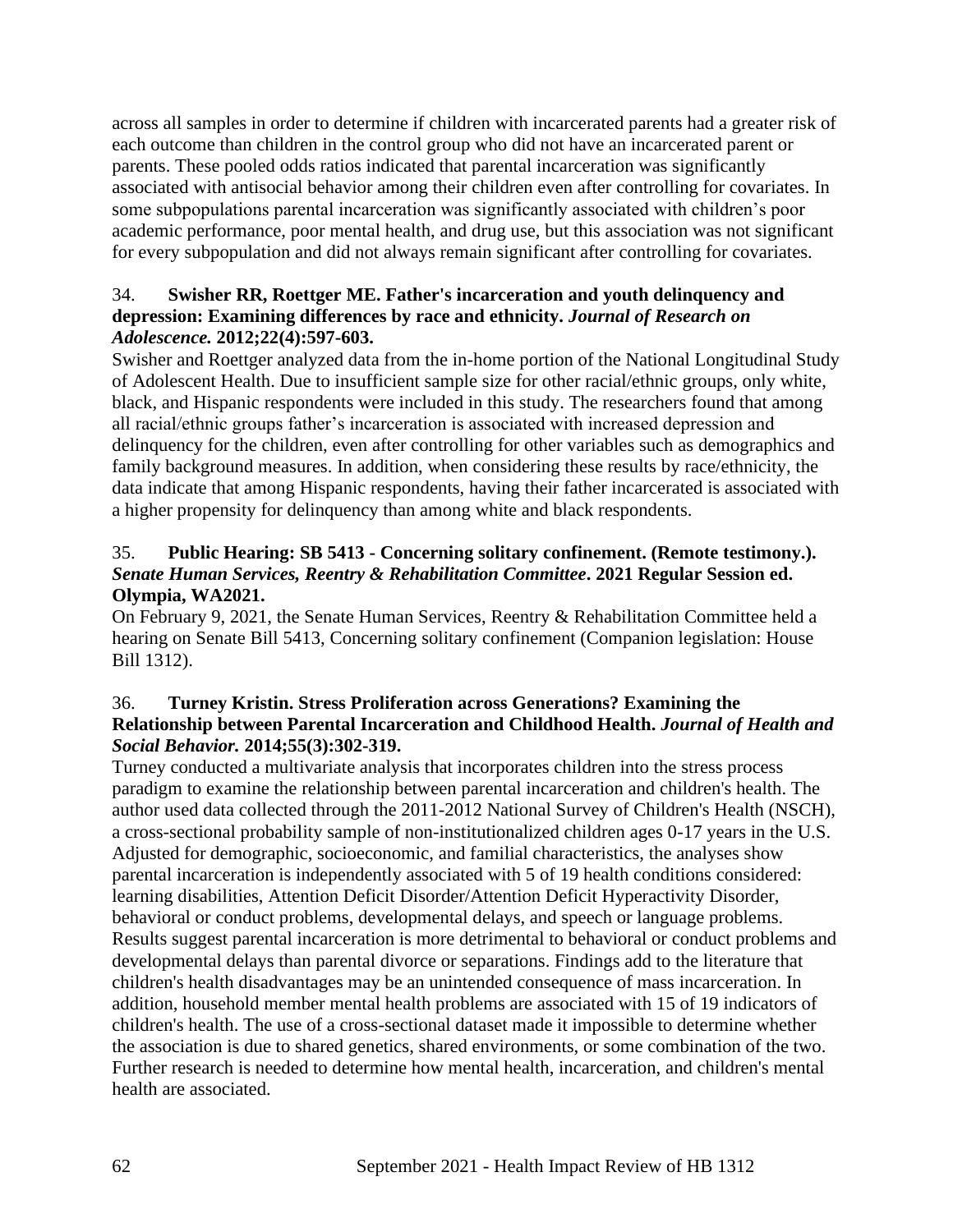### 37. **Henning K. The Reasonable Black Child: Race, Adolescence, and the Fourth Amendment.** *American University Law Review.* **2018;67(5):1513-1576.**

In this law review, Henning presented arguments that the juvenile court system should modify the standard of "reasonable juvenile" that determines when law enforcement are justified to arrest youth under Fourth Amendment jurisprudence (search and seizure doctrine). The author argues that racial inequities in the criminal legal system, implicit racial bias, adolescent brain development, and current relationships between youth and law enforcement requires changes in the "reasonable juvenile" standard. They argue that there is a unique interplay between race and adolescence and that "race and age affect every critical decision in the Fourth Amendment inquiry." The article examines, "To what extent does the child's race affect the objective assessment of whether a police-youth encounter ventures from a 'contact' to a seizure? To what extent does the child's race affect the voluntariness of consent? To what extent should the child's race affect the officer's interpretation of a child's behavior in the reasonable articulate suspicion or probable cause analysis?" The article summarizes research and court case law for each of these sections.

### 38. **Special Commitment Center. 2021; Available at:**

**[https://www.dshs.wa.gov/bha/special-commitment-center.](https://www.dshs.wa.gov/bha/special-commitment-center) Accessed 5/10/2021.** The Special Commitment Center is a total confinement facility for individuals convicted of violent sexual offenses. It is operated by the Department of Social and Health Services on McNeil Island.

### 39. **Corrections Washington State Department of. Restrictive Housing Fact Sheet. In: Corrections WSDo, ed. August 2021 ed. Tumwater, WA2021.**

This DOC Restrictive Housing Data Report provides trend data (January 1, 2016 to July 31, 2021) for the weekly Average Daily Population (ADP) held in MAX Custody as well as the average length of stay among the population exiting MAX Custody. DOC data show, a "[r]oughly 25% decrease in weekly ADP in Maximum Custody between January 2018 and January 2019" and a "[r]oughly 20% decrease in weekly ADP in Maximum Custody in first half of 2021." Between January 2016 and July 31, 2021, 93% (n=2,402) of those held in MAX Custody spent fewer than 500 days there and 7% (n=187) spent 500 days or more in MAX Custody. DOC reported that the downward trend in average time held in MAX Custody for the 93% of people held in MAX Custody that started in the first half of 2018 was likely disrupted by the COVID-19 pandemic. In January 2018, people were held in MAX Custody for an average of 260 days compared to the average 221 days in January 2020. The data report also provided a Restrictive Housing population snapshot on July 31, 2021. On that date, the Ad Seg population (N=497) included 261 (53%) non-Hispanic white, 75 (15%) non-Hispanic Black, 37 (7%) American Indian or Alaska Native, 5 (1%) non-Hispanic Pacific Islander, 2 (<1%) non-Hispanic Asian, and 2 (<1%) non-Hispanic other race people who were incarcerated as well as 115 (23%) individuals of Hispanic ethnicity. Meanwhile, the MAX Custody population (N=219) included 111 (51%) non-Hispanic white, 32 (15%) non-Hispanic Black, 11 (5%) American Indian or Alaska Native, 3 (1%) non-Hispanic Pacific Islander, 8 (4%) non-Hispanic Asian, and 3 (1%) non-Hispanic other race people, as well as 50 (23%) people of Hispanic ethnicity. The Hispanic population was disproportionately overrepresented in both Ad Seg and MAX Custody compared to their portion of the general prison population (16%; 2,179 people). In regards to Security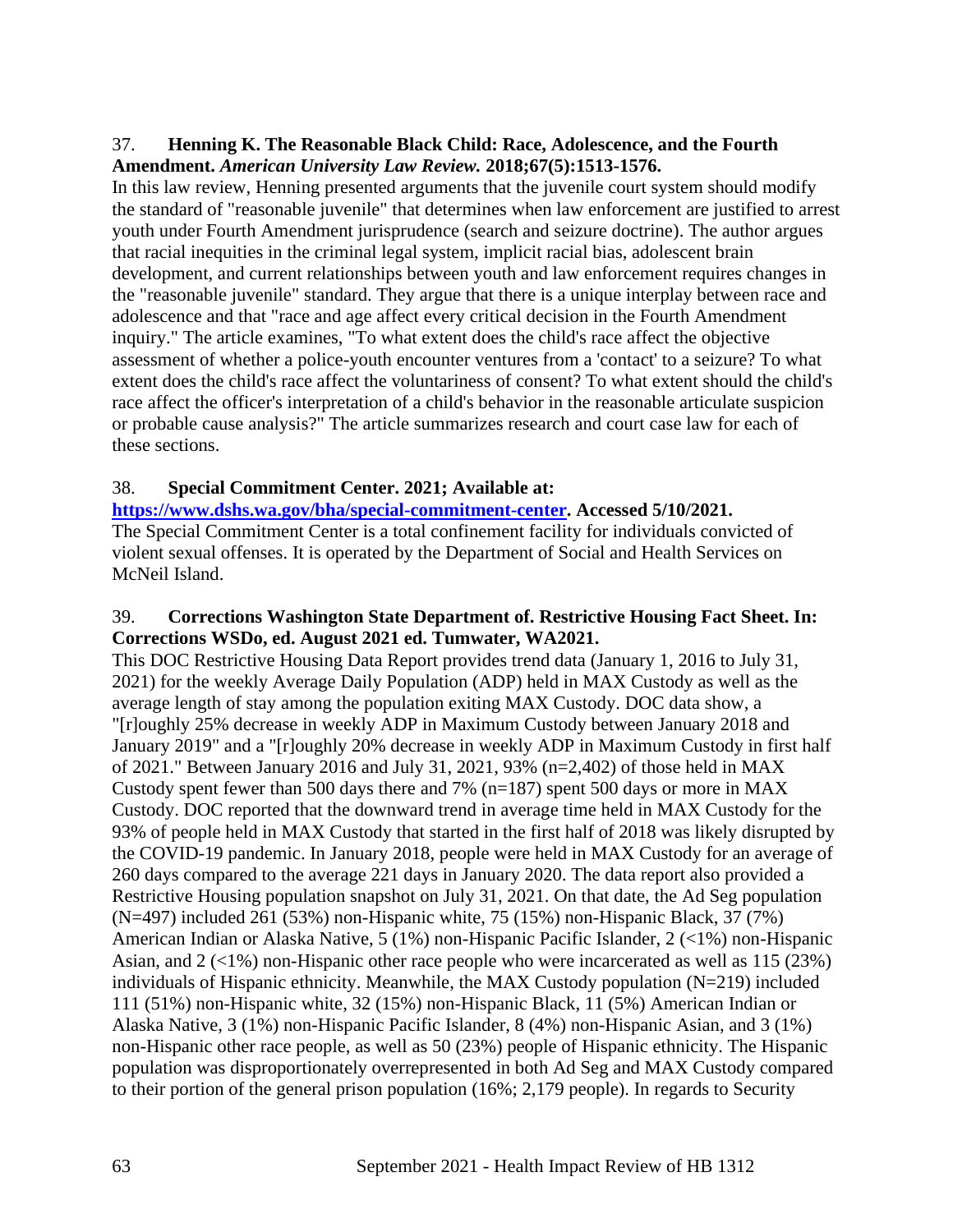Threat Group (STG) Status, those who DOC classified as Members, Suspects, and Affiliates were two times more likely than the general population to be held in Ad Seg and three times more likely to be held in MAX Custody. "Those identified as [STG] members held a significantly larger share of the STG population in [MAX] Custody population (47%) than in the general population (34%)." As of July 31, 2021, STG Groups represented among the MAX Custody population included Sureños (29%), White Supremacists (20%), Norteños (21%), Crips (12%), Bloods (4%), Black Gangster Disciples (4%), and Other (9%). Members, suspects, and affiliates of "Norteños were nearly two times more likely to be [held in] MAX Custody than other STG groups."

### 40. **About | Prison Rape Elimination Act. 2021; Available at:**

### **[https://www.prearesourcecenter.org/about/prison-rape-elimination-act.](https://www.prearesourcecenter.org/about/prison-rape-elimination-act) Accessed May 17, 2021.**

This PREA Resource Center webpage provides an overview of the Prison Rape Elimination Act (PREA), which was passed in 2003. Among other provisions, the act "created the National Prison Rape Elimination Commission and charged it with drafting standards for eliminating prison rape." The Department of Justice reviewed recommended standards and passed and published them in final rule in the Federal Register on June 20, 2012. The PREA Standards went into effect August 20, 2012. The National PREA Resource Center provides federally funded training and technical assistance to states and localities to come into compliance with these federal standards.

# 41. **Corrections Washington State Department of. DOC 320.200 Administrative Segregation. In: Corrections WSDo, ed. 6 March 2020 ed. Olympia, WA2020.**

The Washington State Department of Corrections revised DOC policy 320.200 governing the use of administrative segregation (March 6, 2020). According to DOC's summary, the revised policy included "major changes." For example, certain behaviors which alone could previously resulted in placement in administrative segregation are no longer considered significant risk under normal circumstances (e.g., tattooing, horseplay, possession of a cell phone, interfering with count).

# 42. **James K. , Vanko E. The Impacts of Solitary Confinement. Brooklyn, New York: Vera Institute of Justice; 2021.**

This issue brief from the Vera Institute of Justice summarizes current evidence on the impacts of solitary confinement on the psychological, neurological, and physiological health of individuals who are incarcerated. "Numerous studies have also found that solitary has a disproportionate impact on Black and brown people, youth, and people with mental illness," who are disproportionately held in solitary confinement. Additionally, those with preexisting mental health conditions and young or emerging adults (ages 18 to 25 years) are particularly vulnerable to the harmful effects of solitary confinement. It also discusses the stressful conditions that custody officers work in (generally). Authors evidence studies that have shown "corrections officers suffer from heart disease, hypertension, PTSD, and suicide at especially high rates, even compared with people with similarly stressful jobs, such as military veterans or police officers." Authors also highlight the need for further research to understand how working conditions specific to solitary confineemnt units impact corrections staff. In addition to the effects on those held in solitary confinement and staff working in these units, families of people held in solitary confinement while incarcerated are also negatively affected. Moreover, "most studies examining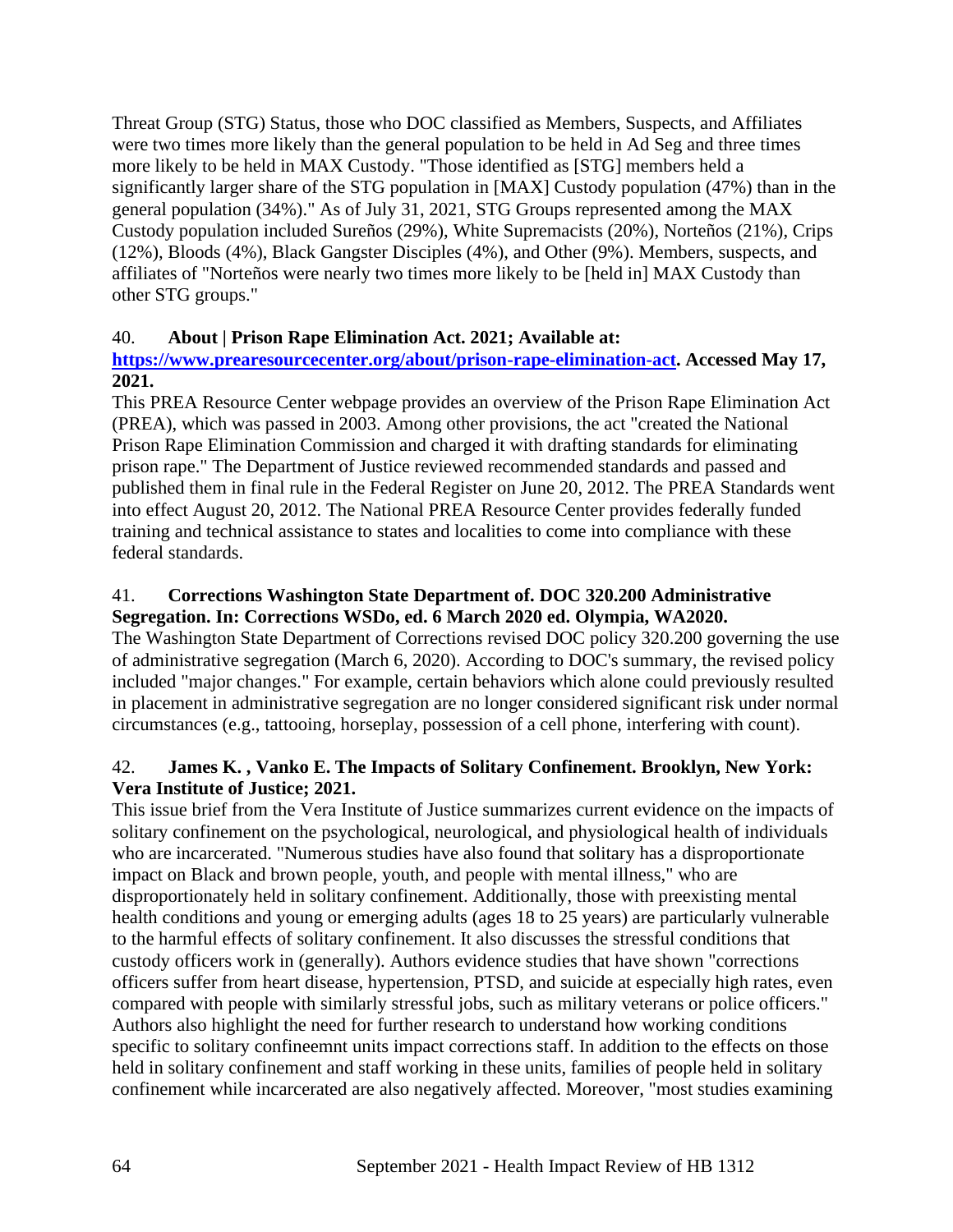the effects of solitary find that it *does not* decrease instances of misconduct or violence including assaults on corrections staff or other incarcerated people—and therefore does not improve prison and jail safety." Additionally, "research suggests that time spent in solitary may actually increase people's likelihood of post-release offending, especially violent re-offending. And people released directly from solitary into the community have significantly greater recidivism rates." Authors also discuss the economic costs of holding someone in solitary confinement. Finally, evidence shows that solitary confinement disproportionately impacts certain populations. "Mirroring inequalities often seen throughout the criminal legal system, some people are more likely than others to end up in solitary confinement based on their race, gender identity, sexual orientation, age, physical and mental disabilities, or other characteristics. These disparities may be compounded when an incarcerated person falls into more than one disadvantaged demographic group."

#### 43. **O'Keefe M.L., Klebe K.J., Stucker A., et al. One Year Longitudinal Study of the Psychological Effects of Administrative Segregation. State of Colorado Department of Corrections and University of Colorado, Colorado Springs; 2011.**

O'Keefe et al. stated that, "critics have argued that the conditions of [administrative segregation] confinement exacerbate symptoms of mental illness and create mental illness where none previously existed. Empirical research has had little to offer this debate; the scant empirical research conducted to date suffers from research bias and serious methodological flaws." They noted that individuals who are incarcerated have rates of serious mental illness three times higher than individuals who are not incarcerated. Individuals held in solitary confinement have rates of serious mental illness 50% higher than the rate in the general prison population. However, research has not shown whether "these high rates of mental illness are caused by [administrative segregation] relative to the general prison population or whether there is a selection bias such that [individuals] with mental illness, unable to adapt to general prison settings, are placed in [administrative segregation] at higher rates." The authors conducted a longitudinal study with 247 males who were incarcerated in the general population and in solitary confinement in the Colorado prison system to determine the long-term impacts of solitary confinement on eight psychological symptoms (i.e. anxiety, cognitive impairment, depression-hopelessness, hostilityanger control, hypersensitivity, psychosis, somatization, withdrawal-alienation). The study sought to determine which psychological domains were impacted by solitary confinement, whether individuals with mental illness experienced worse outcomes than individuals without mental illness, and to compare outcomes with the general prison population. Individuals were tested six times: pre-baseline (as close to the administrative segregation hearing as possible), baseline (when individuals were moved to the Colorado State Penitentiary, a long-term segregation facility), and at 3, 6, 9, and 12 months after baseline. They stated, "the results of this study are largely inconsistent with our hypotheses and the bulk of literature that indicates [administrative segregation] is extremely detrimental to inmates with and without mental illness." The comparison group consisted of individuals who had been placed in administrative segregation and released back to the general population following their administrative segregation hearing. The authors noted that these individuals were "assumed to be as similar as possible to [individuals held in administrative segregation]." However, individuals were held an average 30 days in solitary confinement prior to their administrative segregation hearing. More current research has suggested that any amount of time held in solitary confinement may cause psychological distress. While other research has shown that psychological distress of individuals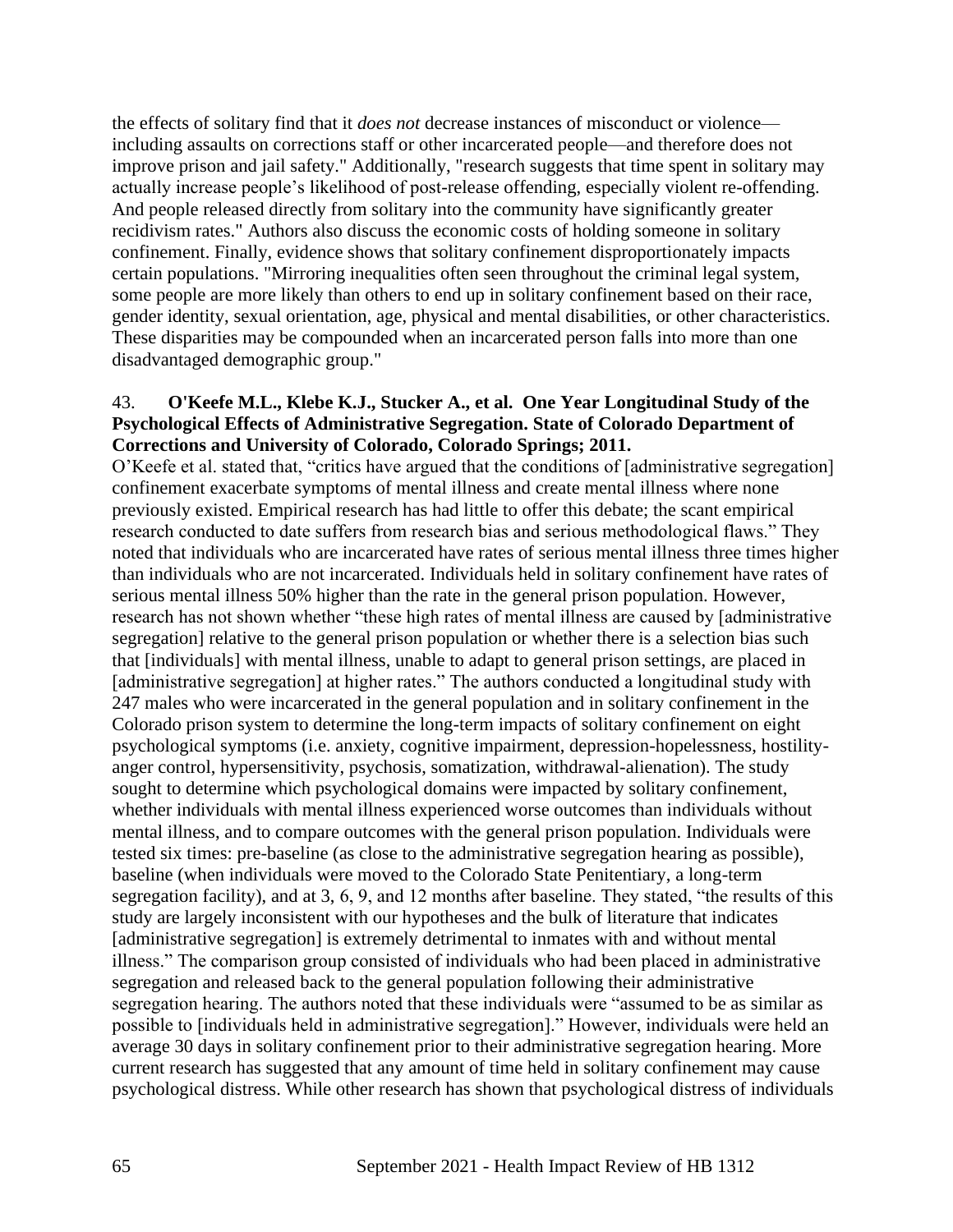held in solitary confinement may decrease after return to the general population, it is possible that individuals who experienced solitary confinement and were released back to the general population still experienced high levels psychological distress, which could skew the study results. The authors also found that individuals with mental illness experienced greater distress than individuals without mental illness, regardless of where they were housed. The authors found that individuals with severe mental illness experienced the greatest psychological distress regardless of where they were housed and individuals held in the psychiatric care facility "had the greatest degree of psychological disturbances and the greatest amount of negative change." Overall, "although the differences were small, the [individuals] with serious mental illness are less likely to improve in segregation and are less likely to get worse compared to mentally ill [individuals in the general prison population]." The authors state that findings may not be generalizable to other prison systems.

#### 44. **O'Keefe M.L., Klebe K.J., Metzner J., et al. The context and clarification of a single study: Response to commentaries on** *One Year Longitudinal Study of the Psychological Effects of Administrative Segregation***.** *Corrections & Mental Health.* **No date.**

O'Keefe et al. responded to critiques from other authors about O'Keefe 2010. Among their responses, they provided additional context related to the comparison group. They stated, "we recognized that this early placement in segregation conditions might impact the psychological well-being of participants…participants were confined in segregation for an average of 30 days prior to the first assessment." They stated that previous research and the study's advisory board "did not believe that the short confinement in segregation that comparison subjects might experience at the start of the study would be detrimental to the design." They also reported that 35% of individuals who were held in administrative segregation during the study period had previously been held in solitary confinement (compared to 25% of individuals who were released back to the general population after the administrative segregation hearing). They stated that "there was not a single outcome variable in which previous [administrative segregation] experience was statistically significant nor had an effect size that explained a meaningful among of variance."

### 45. **Shalev S., Lloyd M. Though this be method, yet there is madness in't: Commentary on** *One Year Longitudinal Study of the Psychological Effects of Administrative Segregation***.**  *Corrections & Mental Health.* **No date.**

Shalev and Lloyd authored a response to O'Keefe 2010. They stated that "many factors contribute to how [individuals] experience their confinement and how they are affected by it, including: the physical conditions of confinement; level and form of contact with the outside world; in-cell provisions; access to programs and activities; medical and mental health treatment; staff-prisoner relationships; and the ethos and atmosphere in the prison. These factors will all impact on the [individual's] experience of solitary confinement, making it near impossible to control for all potential variables and limiting the ability to generalize any findings." Shalev and Lloyd offered critique of the O'Keefe 2013 study: 1) potentially confounding circumstance occurring in the Colorado prison system during the study period (e.g. filming for a National Geographic documentary; budgetary negotiations to build additional administrative segregation units); 2) reliance on self-report data (e.g. high levels of inconsistency across scales); 3) concerns with study groups and design (e.g. all individuals, including individuals in the comparison group had experienced solitary confinement; individuals with learning difficulties or less than 8th grade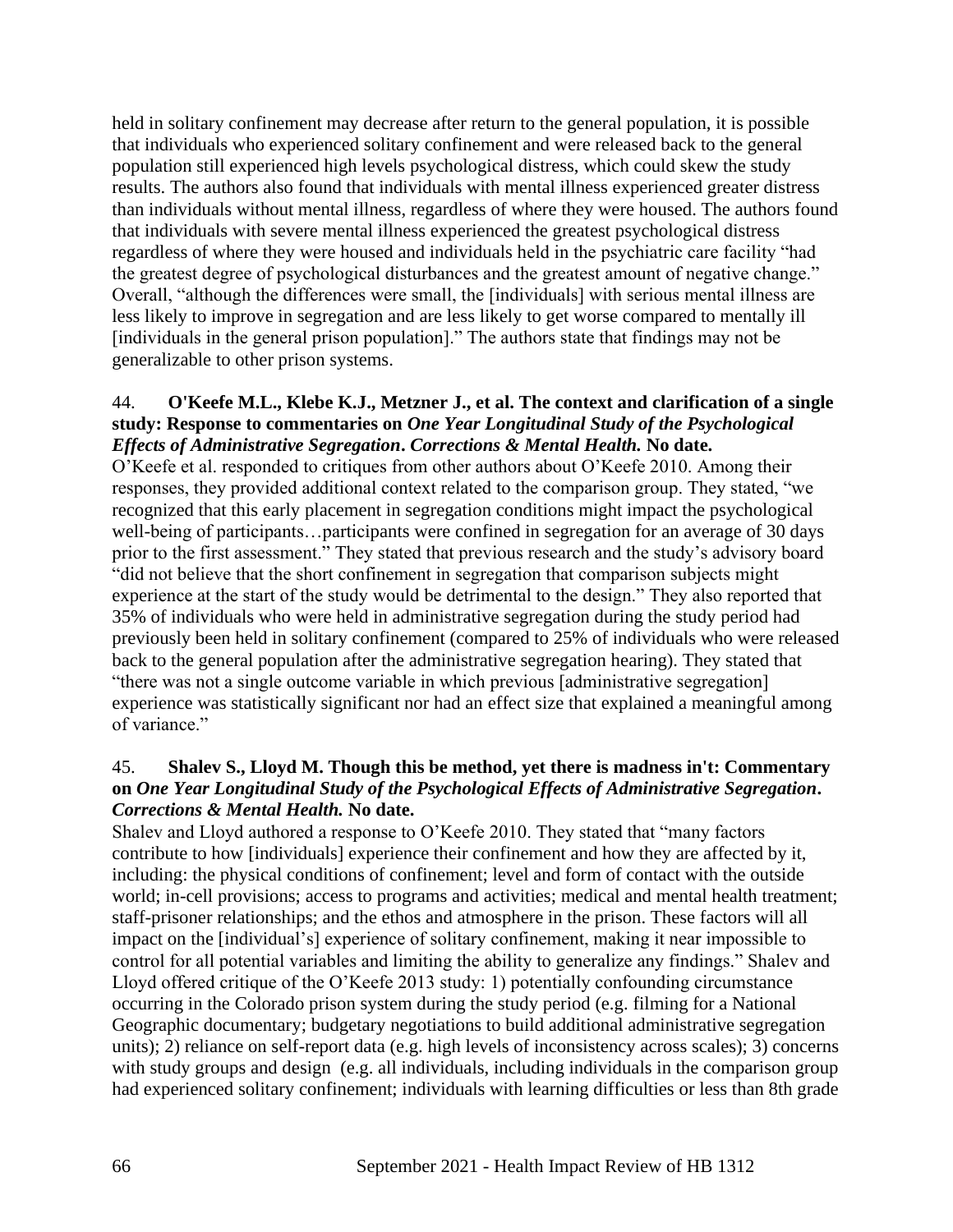reading level were excluded resulting in a sample with a higher education; access to "privileges" was not controlled for); 4) lack of long-term impact after release to community; and 5) statistical analyses (e.g. comparing mean scores over time increases threat of regression to the mean).

### 46. **Cloud D. H., Ahalt C., Augustine D., et al. Medical Isolation and Solitary Confinement: Balancing Health and Humanity in US Jails and Prisons During COVID-19.**  *J Gen Intern Med.* **2020;35(9):2738-2742.**

During the 2019 Coronavirus (COVID-19) pandemic, jails and prisons have experienced high rates of COVID-19 cases and transmission. Cloud et al. provided an overview of COVID-19 and medical isolation in jails and prisons. They provide some policy and procedural recommendations to differentiate quarantine/medical isolation from solitary confinement. The authors noted that, "in many correctional facilities, the only available spaces for implementing quarantine or medical isolation are those typically used for punishing people with solitary confinement…Repurposing solitary confinement units for medical purposes, however, runs the risk of corrections officers falling back on policies that subject people to living conditions known to harm their health. They explained, "use of isolation to curb transmission of COVID-19 in correctional facilities will complicate the emerging crisis, as incarcerated people become reluctant to report symptoms for fear of being moved to solitary confinement, those who do report symptoms will be forced to endure an experience known to cause psychological and physical harm, and system-wide unrest will be triggered in institutions where fears about being placed in medical isolation could run rampant. Yet, quarantine and medical isolation in response to COVID-19 are necessary to halt the spread of infection; without them, containment of disease transmission will be exceedingly difficult if not impossible, posing significant health risks to incarcerated people, correctional healthcare providers, security staff, and the families and communities to which workers return at the end of each shift." Moreover, "the use of punitive isolation during the COVID-19 epidemic- including indeterminate system-wide facility lockdowns where people cannot communicate with their families, exercise outside, participate in programming, or interact with healthcare professional- will deter people from reporting symptoms, in turn threatening the health of all those who work in jails and prisons."

#### 47. **Wildeman Christopher, Andersen Lars H. Solitary confinement placement and post-release mortality risk among formerly incarcerated individuals: a population-based study.** *The Lancet Public Health.* **2020;5(2):e107-e113.**

This study by Wildeman and Andersen assessed the relationship between placement in solitary confinement and mortality in the five years following release among formerly incarcerated individuals. The study used data from the Danish Prison and Probation Service to estimate the association between being placed in solitary confinement and mortality (death and cause of death) among formerly incarcerated Danish individuals (compared to those who had not experienced solitary confinement during their incarceration). Researchers controlled for prison security level, release year, sentence length, reason for conviction, age of admission, sex, ethnic minority background, and education level. The study population included 13,776 individuals with 812,374 person-months of exposure to risk of mortality (through December 31, 2016). Deaths recorded by the Danish Board of Health Data were categorized as any cause death (all mortality), non-natural causes of death (i.e., accidents, self-harm, and violence), and natural causes of death (i.e., inverse of non-natural deaths). Of those who spent time in solitary confinement (i.e., disciplinary or administrative segregation; n=1,662), 25.9% spent fewer than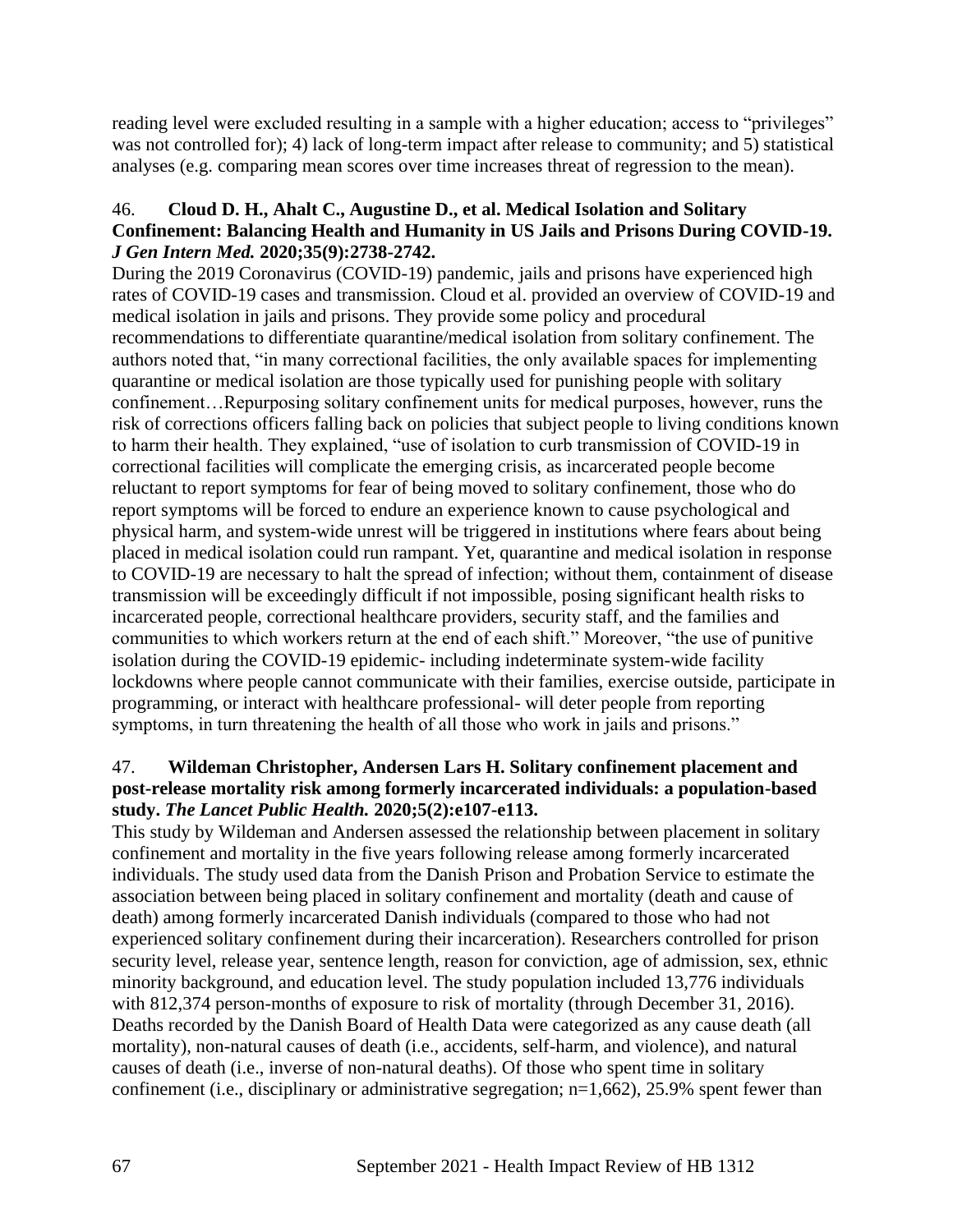72 hours (total) in solitary confinement during their incarceration, 42.8% spent between 72 hours and 1 week in solitary confinement, and 31.2% spent more than 1 week in solitary confinement (median 5.0 days [IQR 3.0–10.0], mean 8.7 days [SD 13.2]). "Individuals who spent time in solitary confinement had longer average sentence lengths, were younger at admission, were convicted for violent crimes at a higher proportion, identified with ethnic minority backgrounds, did not acquire education beyond basic schooling, and served their sentences in a high-security facility." Results showed "Formerly incarcerated Danish individuals who spent time in solitary confinement had higher overall mortality 5 years after release (4.5%) than did those who had not spent time in solitary confinement (2.8%; p<0.0001). After adjusting for possible confounders, our results suggested an association between solitary confinement and elevated mortality due to non-natural causes (hazard ratio 2.342, 95% CI 1.527–3.592). [Researchers] did not identify a significant association with natural causes." Specifically, "After 13 months the difference for any cause of death was statistically significant (1.3% solitary and 0.8% non-solitary, p=0.0492) and the difference for non-natural causes was statistically significant after 21 months (1.5% solitary and 0/9% non solitary, p=0.0390)." Causes of death were "consistent with those that lead to excess mortality among formerly incarcerated individuals in the USA and Europe." Moreover, "the 5-year mortality among formerly incarcerated individuals who were placed in solitary confinement was almost ten times that in the general population (with similar sex and age composition)." Overall, the study showed that "short periods in solitary confinement were linked to elevated post-release mortality and that these elevated mortality rates were confined to nonnatural causes."

#### 48. **Butler H.D., Steiner B., Makarios M.D., et al. An Examination of the Influence of Exposure to Disciplinary Segregation on Recidivism.** *Crime & Delinquency.* **2020;66(4):485- 512.**

Butler et al. conducted a study with individuals in Ohio to determine the impact of solitary confinement on recidivism (i.e., rearrest within 1 year of release, felony rearrest within 1 year of release, reincarceration within 7 years of release, and reincarceration for a new crime within 7 years of release). Specifically, the authors evaluated whether individuals who experienced disciplinary segregation were at greater odds of recidivism post-release. They evaluated three main independent variables: placement in solitary confinement, number of times placed in solitary confinement, and total number of days held in solitary confinement. They noted that individuals "confined in [solitary confinement] were young, male, Black, unmarried, and lacked education. Similarly, [people] with these characteristics also have increased odds of recidivism." Individuals "who have extensive criminal records, serious commitment offenses, and greater criminogenic needs (e.g., referrals for programming) and who affiliate with gangs are most likely to be confined in [solitary confinement] and most likely to recidivate upon their release." The authors hypothesized that "disciplinary segregation may influence [people's] odds of recidivism in several ways, such as via deterrence, labeling, or by worsening their mental state." The authors also noted that individuals held in solitary confinement often lack access to programming, some of which is known to lower the risk of recidivism after release to community (e.g., cognitive behavioral programs). Overall, they concluded that solitary confinement was associated with increased odds of recidivism. They found that exposure to solitary confinement, number of placements, and days served were all associated with increased odds of reincarceration within 7 years. For measures of recidivism, the authors found that, solitary confinement "has the largest magnitude in effect on return to prison within 7 years...and return to prison for a new crime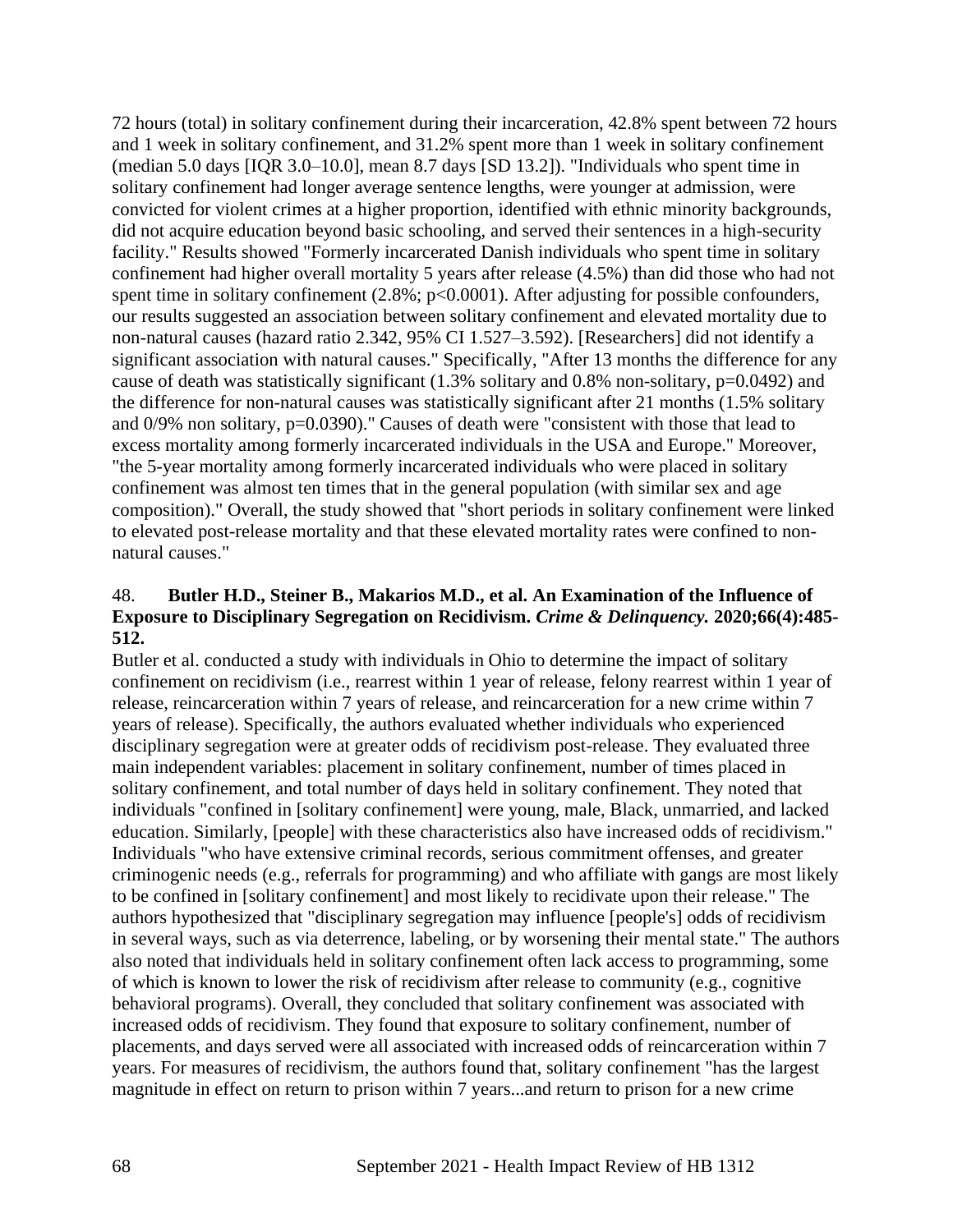within 7 years. Increases in the predicted probability of return to prison within 7 years (and for a new crime) range from 13-20% for returning to prison and 11-17% for returning to prison for a new crime." They also found that individuals who experienced solitary confinement within 6 months prior to release had higher mean levels of recidivism than those who were segregated earlier in their sentence.

### 49. **Sugie Naomi F., Turney Kristin. Beyond Incarceration: Criminal Justice Contact and Mental Health.** *American Sociological Review.* **2017;82(4):719-743.**

The authors examined associations between criminal justice contact and mental health using data from the National Longitudinal Survey of Youth (NLSY97). The nationally representative survey of a contemporary cohort includes information about criminal justice contact (including arrest, conviction, and incarceration) and mental health over time. Analysis showed arrest and incarceration—but not conviction—are independently associated with poor mental health. Arrests accounted for nearly half of the association between incarceration and mental health. Authors propose uncertainty and anticipatory stress are primary mechanisms that worsen mental health and deserve further study. Researchers document that criminal justice contact is socially patterned and is more common among non-Hispanic Blacks than non-Hispanic whites and Hispanics. However, the associations between criminal justice contact and mental health are similar across racial/ethnic groups. Researchers found respondents' previous exposure to disadvantaged ecological contexts (i.e., counties with high proportions of residents with incomes below the poverty, unemployed civilians, female-headed households, and households receiving public assistance income) had negative consequences for mental health. The authors assert the importance of mental health for other life course outcomes (e.g., physical health, socioeconomic status, children's wellbeing) and conclude that the consequences of criminal justice contact may extend beyond mental health and have broad intra- and inter-generational consequences.

# 50. **Natapoff Alexandra. Misdemeanor Decriminalization.** *Vanderbilt Law Review.*  **2015;68(4):63.**

This law review found that full decriminalization, defined as reclassification of misdemeanors as civil infractions, of non-violent offences may reduce arrests, days of incarceration, and fines associated with offenses like driving while license suspended in the third degree (DWLS 3). However, Natapoff noted outcomes may vary dependent on how local jurisdictions apply the provisions. Defendants with the resources to pay fines can terminate contact with criminal justice system quickly and without the lasting effects of a criminal record. However, because Washington State incarcerates defendants for failure to pay fines, a fine-only model may translate into jail time for indigent individuals through the use of contempt proceedings (pay or appear). Incarceration due to failure to appear may exacerbate disparities in incarceration rates by disproportionately affecting people with low-incomes and people of color who may be less likely to find the time and transportation required to appear than offenders with more time and resources. Failure to pay may also negatively impact an individual's credit rating and their ability to rent an apartment, buy a car, or secure employment. An individual's records (arrest and criminal) and/or inability to reinstate their driver's license may also negatively affect employment (current and future prospects). Jurisdictional use of citations to measure performance or fines to fund the criminal justice systems and general budgets could exacerbate disparities by further racializing enforcement and serving as a regressive tax.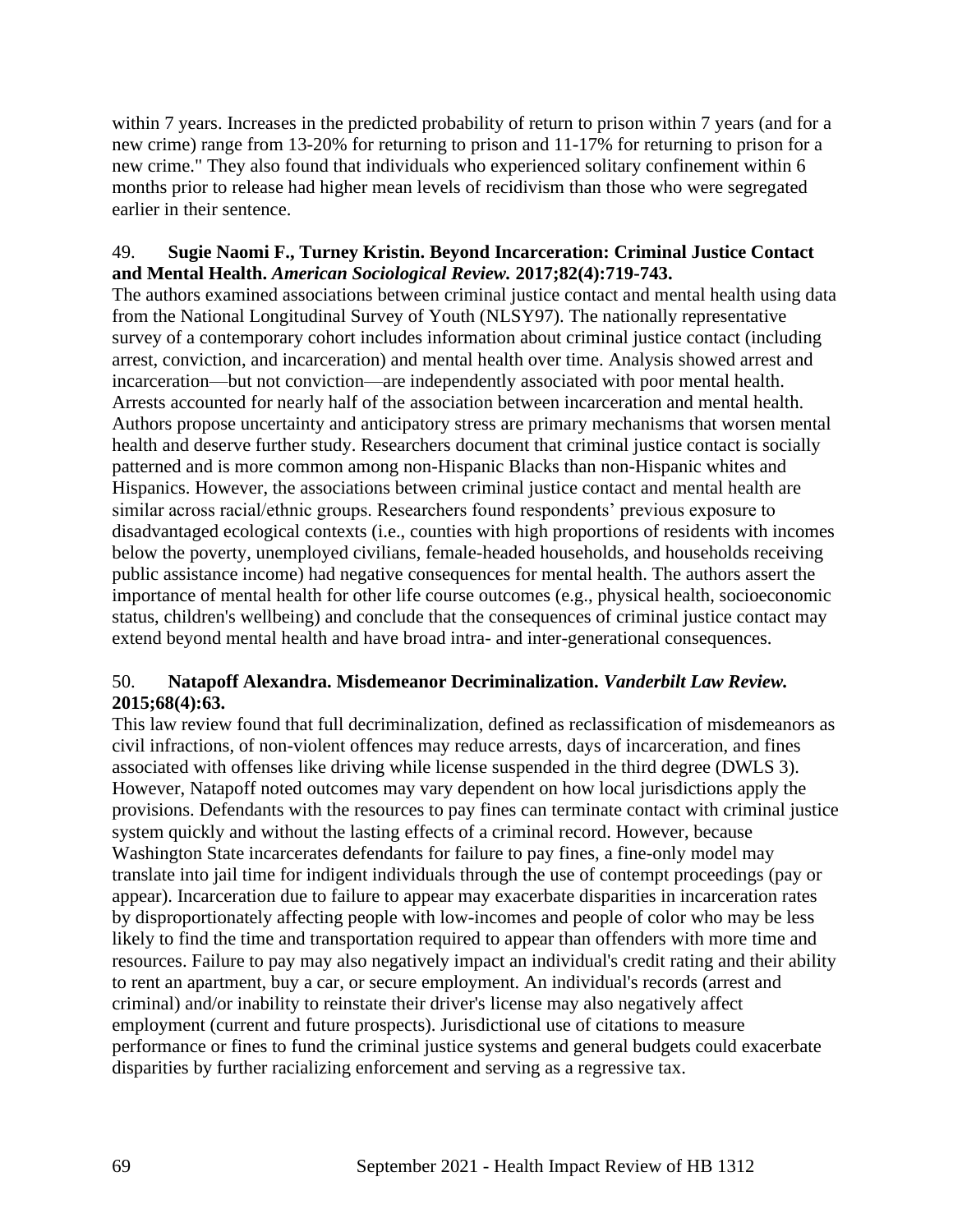#### 51. **Yi Youngmin, Turney Kristin, Wildeman Christopher. Mental Health Among Jail and Prison Inmates.** *American Journal of Men's Health.* **2017;11(4):900-910.**

Yi et al. analyzed a sample  $(n = 3,139)$  from the Fragile Families and Child Wellbeing Study (FFCWS), a longitudinal survey commonly used to study the individual and spillover consequences of incarceration, to assess how the relationship between current incarceration and self-reported mental health varies across jail incarceration and prison incarceration. Researchers found fathers incarcerated in jails "...have higher odds of depression (OR=5.06), life dissatisfaction ( $OR = 3.59$ ), and recent illicit drug use ( $OR = 4.03$ )" compared to those not incarcerated. While fathers incarcerated in prisons "...have higher odds of life dissatisfaction (OR=3.88) and lower odds of heavy drinking (OR=0.32) compared with those not incarcerated." Results confirm the negative associations between incarceration and mental health and provide new insight into between-facility differences in mental health of currently incarcerated fathers. Authors conclude that further research is needed to better understand the effects of incarceration in jails and the implications for the well-being of current and former inmates' children and families.

# 52. **Management Washington State Office of Financial. Multiple Agency Fiscal Note Summary: HB 1312, Solitary confinement. 2021.**

Washington State Departments of Children, Youth, and Families; Corrections; and Social and Health Services as well as the Criminal Justice Training Commission submitted fiscal notes for HB 1312, Concerning solitary confinement. Local government courts, school districts, and governments also submitted fiscal analyses.

# 53. **Braun C., Peterson L. , Scalzi G. Analytics and Aligning Treatment and Custody Staff Reduces Restrictive Housing Rates. North Dakota: North Dakota Corrections and Rehabilitation.**

This presentation from the North Dakota Department of Corrections and Rehabilitation provides an overview of the department's Behavioral Intervention Unit (BIU), which it created in 2015 to replace its traditional and expanded Administrative Segregation (Ad Seg) Units. In 2013, the department had increased the capacity of its maximum-security facility by 40% (adding 48 beds). In less than 18 months, the Ad Seg population had risen from 50 to 105 individuals, with bed days per month rising from 1700 to more than 2900. The department reassessed its use of the unit and found they were over utilizing the unit (e.g., used as a response to annoying behaviors). Staff realigned the unit mission by redefining admit criteria and goals. For example, the decided that people would only be moved out of the general population when risk to others or disruption of orderly operations of the institution became to great. "When a resident's behavior makes them truly unsafe in general population [e.g., assault and battery of staff, arson, sexual assault], we separate, assess and equip. This process involves an integrated team of security and treatment staff from start to finish." While the number of officers staffing the BIU unit is the same as the former Ad Seg unit, the number of individuals housed in BIU is just 19% of the previous Ad Seg population. "The other 81% of the population previously isolated in [Ad Seg] are still in the prison system, but they are handled safely in the general population or in the residential mental health facility." Data show that "focusing more staff on fewer residents DID NOT cause increased violence across the facility" during the same period that the total prison population increased by roughly 200 people. When an individual is referred to BIU, an initial assessment is used to determine if BIU placement is necessary for the safety of others, and whether the risk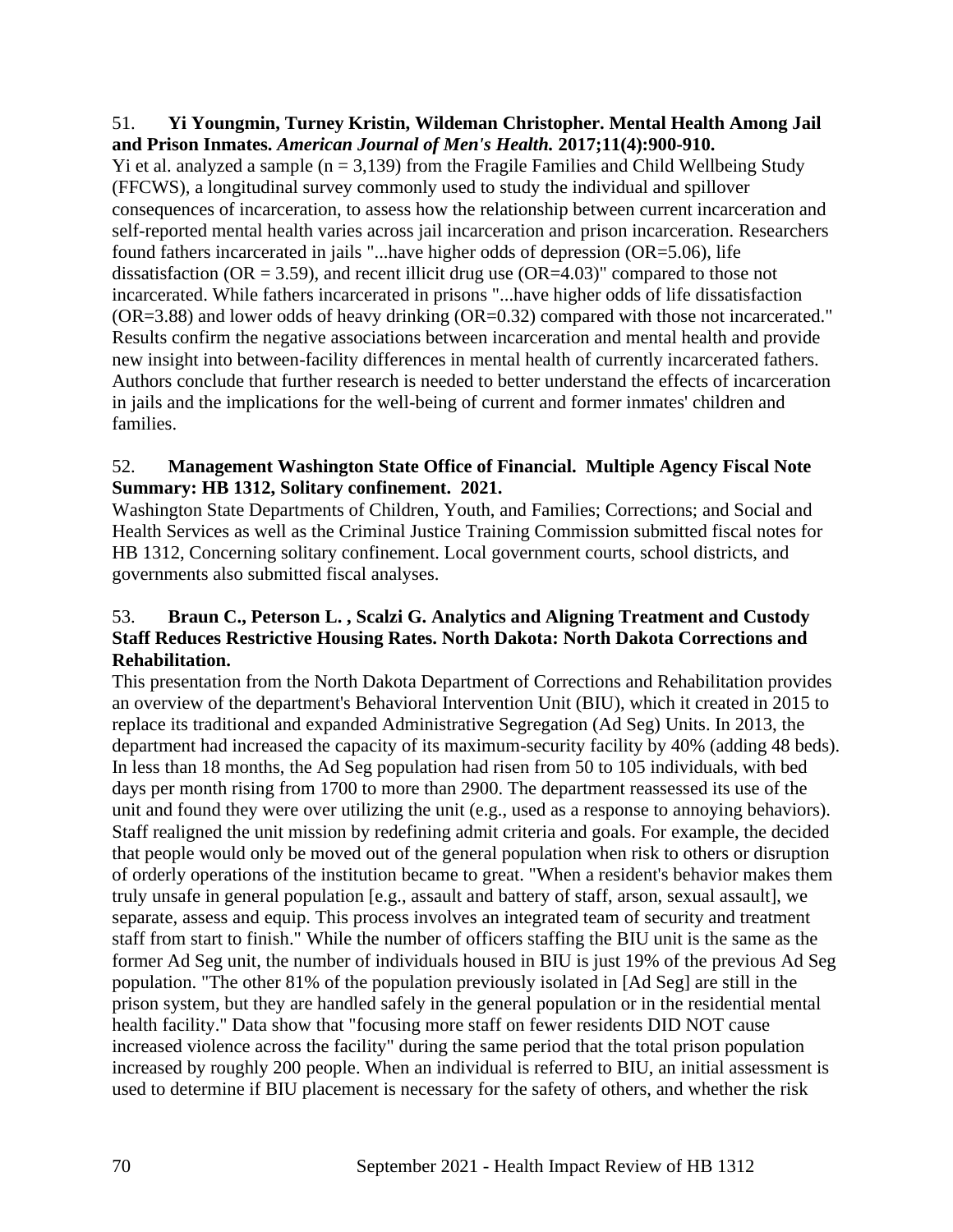behavior can be addressed in another way. "For example, when a resident had smuggled in a controlled substance through a visitor, [staff] restricted that person's visiting to just video visitations for a period of time and made an expedited referral to substance use programming as an alternative to BIU placement." For those who are placed in BIU, behavioral health staff make a recommendation about the type and intensity of services needed. Those who are willing to participate in the standard BIU program, including skills practice with staff and three group session per week, are referred as such. "Those who are not motivated to participate or who are continuing to display harmful or risk behaviors within the BIU may be referred for more intensive individualized interventions to include a more specific behavior management plan and individual therapy." The guiding question in BIU is "What does this person need to do in order for us to determine that he is safe to return to general population housing?" Based on this, the team determines target behaviors and cognitive and behavioral skills that they need to learn and practice in order to effectively display those prosocial behaviors. Rather than relying on the absence of negative behavior during their stay in restrictive housing, where there isn't much opportunity to do so, staff also require the presence of positive behavior in order to be ready to return to general population. The goal is 'progress not perfection'. Collectively, staff and individuals address the highest risk or most harmful behaviors first, and they must be generally safe before returning to a lower level of care. The three group sessions per week focus on motivation, goal-setting, cognitive restructuring, social and emotional regulation skills, problemsolving, and skills practice and generalization. If residents attend group sessions, then they may also attend one extra hour of outside recreation time per day. They are also offered at least two structured group recreation activities with a staff member each week as well as classes (e.g., creative writing). Outside of structured sessions, corrections staff are asked to engage with each resident at least once per shift to practice the individual resident's focus skill and to have some friendly conversation throughout their rounds with all residents. The goal is to help residents shift from avoiding interaction as a way to avoid conflict to pro-active interaction as a way of avoiding conflict, by building rapport and mutual respect/empathy. Department staff also implemented explicit verbal and tangible reinforcements. For example, staff are asked to praise residents when they see them implementing a specific behavior and to share why it was appreciated. They also offer numerous options for tangible reinforcement, including extra recreation time, extra phone time, access to property items the person has purchased, access to commissary items the department has purchased (e.g., snacks, coloring book pages, stamps, hygiene items). Across the prison, positive behavior reports recognizing achievements are placed into a weekly drawing. The winner gets \$5 toward their spending account. While staff were initially pushed back on the idea of incentives, evidence shows that it is working. For example, one resident shared, "At first I just did it because I wanted to get the privileges, but then I learned that my life was better overall, so I continued to do it." That shift from extrinsic to intrinsic motivation works well as once a skill becomes a regular behavior staff no longer need to reward that behavior. As a resident works to demonstrate their readiness to move back to general population, they are transferred to the Administrative Transition Unit (ATU) where they can demonstrate newly acquired skills. "They still spend most of their day within the unit, but move about...without restraints and interact with one another in smaller, less stressful settings. [Staff] continue to monitor progress and pull people back into the more restrictive levels as necessary." While in ATU, residents also eat one meal per day in the general population dining room and attend one recreation time with general population residents. Data show that the approach is working. The rate of admission has decreased to 14% of the previous rate under the expanded Ad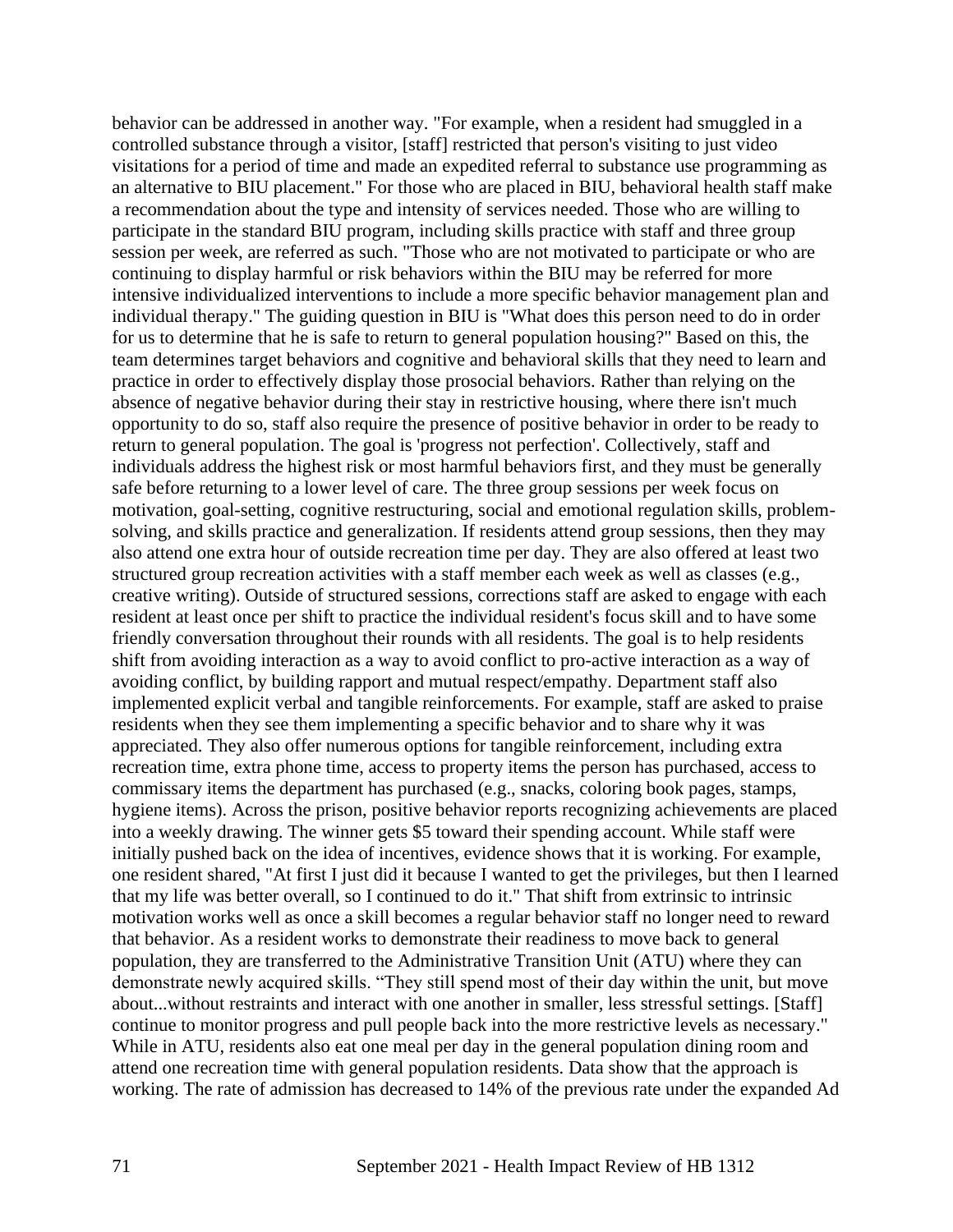Seg approach. Readmission has also decreased from 42.3% under the 26 months of expanded Ad Seg model (336 individuals) to 20.4% under the 27 months of BIU programming (23 individuals). The department is also looking to see if they can predict the need for BIU placement based on 6 indicators (i.e., age, sentence length, violent offense, gang affiliation, mental illness, and custody rating) in order to pre-emptively provide supports to individuals.

# 54. **Reiter K. Law's Infamy:** *Ashker v. Governor of California* **and the Failures of Solitary Confinement Reform. Advance copy ahead of publication.**

This chapter was provided to the HIR Team by Dr. Reiter ahead of release. In this chapter, Dr. Reiter examines the class action lawsuit, *Ashker v. Governor of California*, filed on behalf of 500 prisoners in California who had each been housed in solitary confinement for ten years or more, and its effect on the use of solitary confinement in California. The case was settled August 31, 2015, and the agreement stated the department would eliminate solitary confinement for periods of more than five years and guaranteed that those 500 class members confined continuously in solitary for at least ten years the opportunity to live in the general population. Reiter also examined how the persistence and the mechanisms allowing solitary confinement might reveal possibilities for reform.

# 55. **Pope L. Racial Disparities in Mental Health and Criminal Justice. Vol 2021: National Alliance on Mental Illness (NAMI) Blog; 2019.**

This National Alliance on Mental Illness Blog post discusses racial inequities in mental health that are perpetuated by the criminal legal system.

# 56. **Bronson J., Berzofsky M. Indicators of Mental Health Problems Reported by Prisoners and Jail Inmates, 2011-12. Special Report. U.S. Department of Justice, Office of Justice Programs, Bureau of Justice Statistics; 2017.**

This Bureau of Justice Statistics (BJS) Special Report presented data on mental health indicators for people held in U.S. prisons and jails in 2011-2012. BJS reported that 14% of people held in state and federal prisons meet the threshold for serious psychological distress (compared to 5% of the general U.S. population) and 37% have been told in the past by a mental health professional that they had a mental health disorder. About 36% of people with serious psychological distress were being treated. However, there are inequities by race/ethnicity and whites were more likely than Black or Hispanic individuals to meet the threshold for serious psychological distress. Whites were also more likely to have been to have ever been told they had a mental health disorder compared to Blacks. In addition, people "who met the threshold for [serious psychological distress] were more likely than those without [serious psychological distress] to be written up or charged with an assault while incarcerated" compared to people without a mental health problem.

### 57. **Safe Alternatives to Segregation: Promising Practices. 2021; Available at: [http://safealternativestosegregation.vera.org/promising-](http://safealternativestosegregation.vera.org/promising-practices/?pp_keyword&taxes%5Bpp_facility_type%5D%5Bstate-prison%5D=on)**

# **[practices/?pp\\_keyword&taxes%5Bpp\\_facility\\_type%5D%5Bstate-prison%5D=on.](http://safealternativestosegregation.vera.org/promising-practices/?pp_keyword&taxes%5Bpp_facility_type%5D%5Bstate-prison%5D=on) Accessed 7/6/2021.**

Vera has compiled a list of 24 promising practices and safe alternatives to reduce the use of solitary confinement based on strategies that have been implemented in state prison systems. Promising practices include reforms related to housing and segregation options; conditions of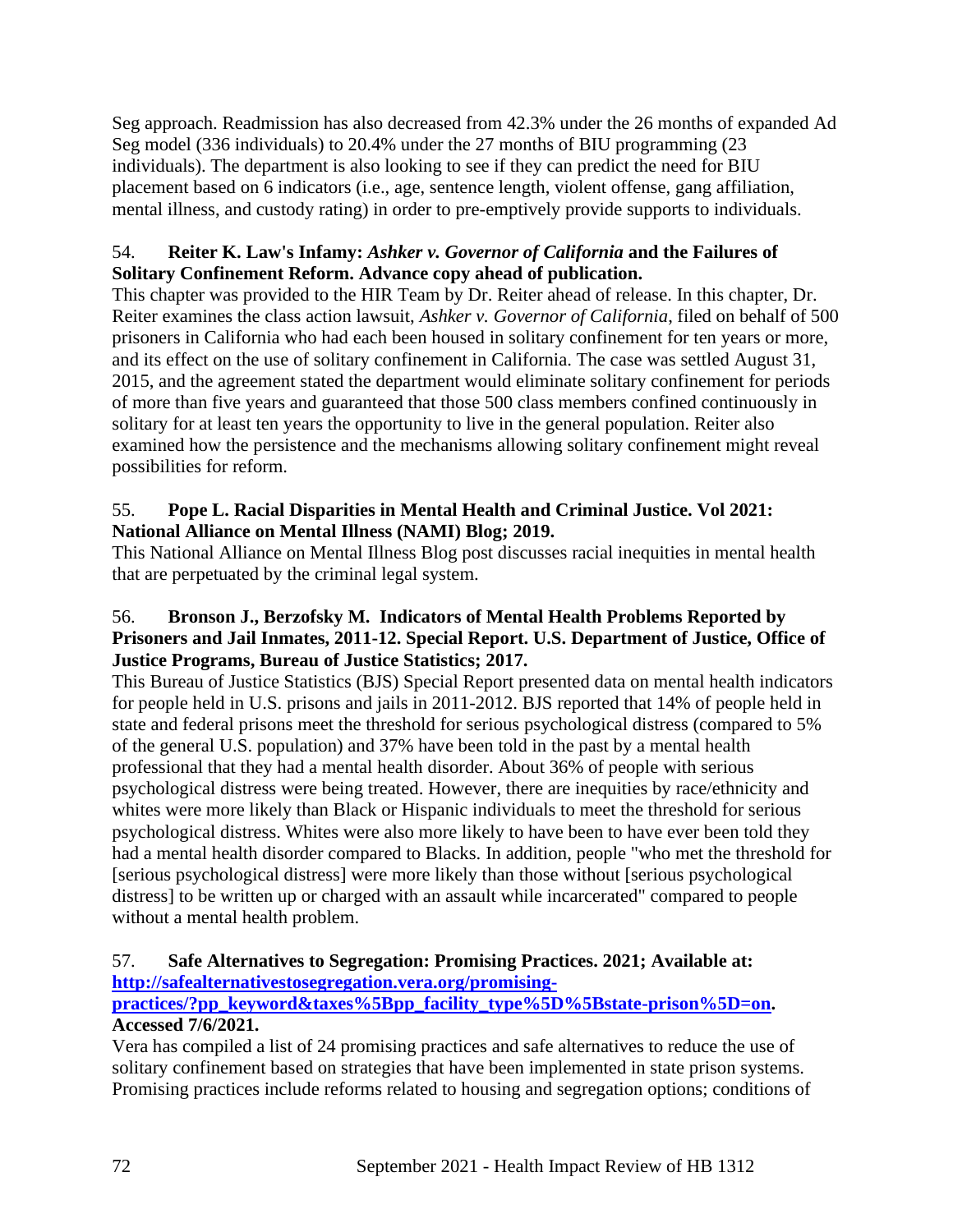confinement; accountability and transparency; entry criteria and admissions; exit criteria and strategies; and staff training.

#### 58. **Vanko E. Step-down Programs and Transitional Units: A Strategy to End Longterm Restrictive Housing. Vera Institute of Justice; 2019.**

In this policy brief, Vera provided information about transitional units and step-down programs as alternative housing options to reduce the use of solitary confinement. In 2017, 27 state prison systems reported having transitional units and/or step-down programs that serve as lessrestrictive housing options between solitary confinement and the general prison population. Vera noted that, "transitional units or programs can serve as a way to move people out of restrictive housing and into a less-restrictive environment as quickly as possible while still maintaining safety. In addition, such units can provide programming and treatment to address any unmet needs (such as mental health needs) and promote positive behavioral change, and can allow meaningful socialization and group activity to help people become reaccustomed to being around others." They listed five key elements of successful transition and step-down units: 1) Make individualized decisions about whether or not someone should be placed in a transitional or stepdown unit; 2) Ensure conditions of confinement in a transitional or step-down unit are significantly different and progressively less restrictive than conditions of solitary confinement; 3) Address needs/behaviors by providing meaningful programming, education, mental health treatment, and other activities; 4) Articulate a clear, individualized pathway and progression for return to the general population; and 5) Transition an individual to the appropriate general population placement. They noted two common pitfalls to transitional units or step-down programs. First, programs must include clear pathways and progressions so that individuals do not get stuck at one phase or constantly get demoted back to the beginning phase in case of violations. Similarly, programs must be structured so that individuals do not experience a "revolving door" between the general population and solitary confinement by providing effective programming, progressively less restrictive conditions, and appropriate general population placement. Second, staff should receive adequate training and resources to support this work. Vera noted, "systems must also promote the culture change necessary to implement an effective program, using communication, training, and reinforcement." Similarly, transitional units and step-down programs must have adequate physical space and staffing.

## 59. **AMEND: Changing Correctional Culture. 2021; Available at: [https://amend.us/.](https://amend.us/) Accessed 7/8/2021.**

This webpage provides an overview of the AMEND research group at University of California San Francisco.

#### 60. **Webb EV, Glosser R. . Trasgender, Intersex, and Gender Non-Conforming Systematic Review. Olympia, WA: Office of the Corrections Ombuds; 8/13/2021 2021.**

This report from the Washington State Office of the Corrections Ombuds (OCO) summarizes issues shared by transgender, intersex, Two-Spirit, non-binary, and gender diverse prisoners, as reported to OCO from 2019 through early 2021. It includes case examples from more than 35 gender diverse people incarcerated at eight Washington State prison facilities. The final report also includes a response from the Department of Corrections (DOC) regarding the agencies efforts to better meet the needs of those gender diverse people in its custody (e.g., policy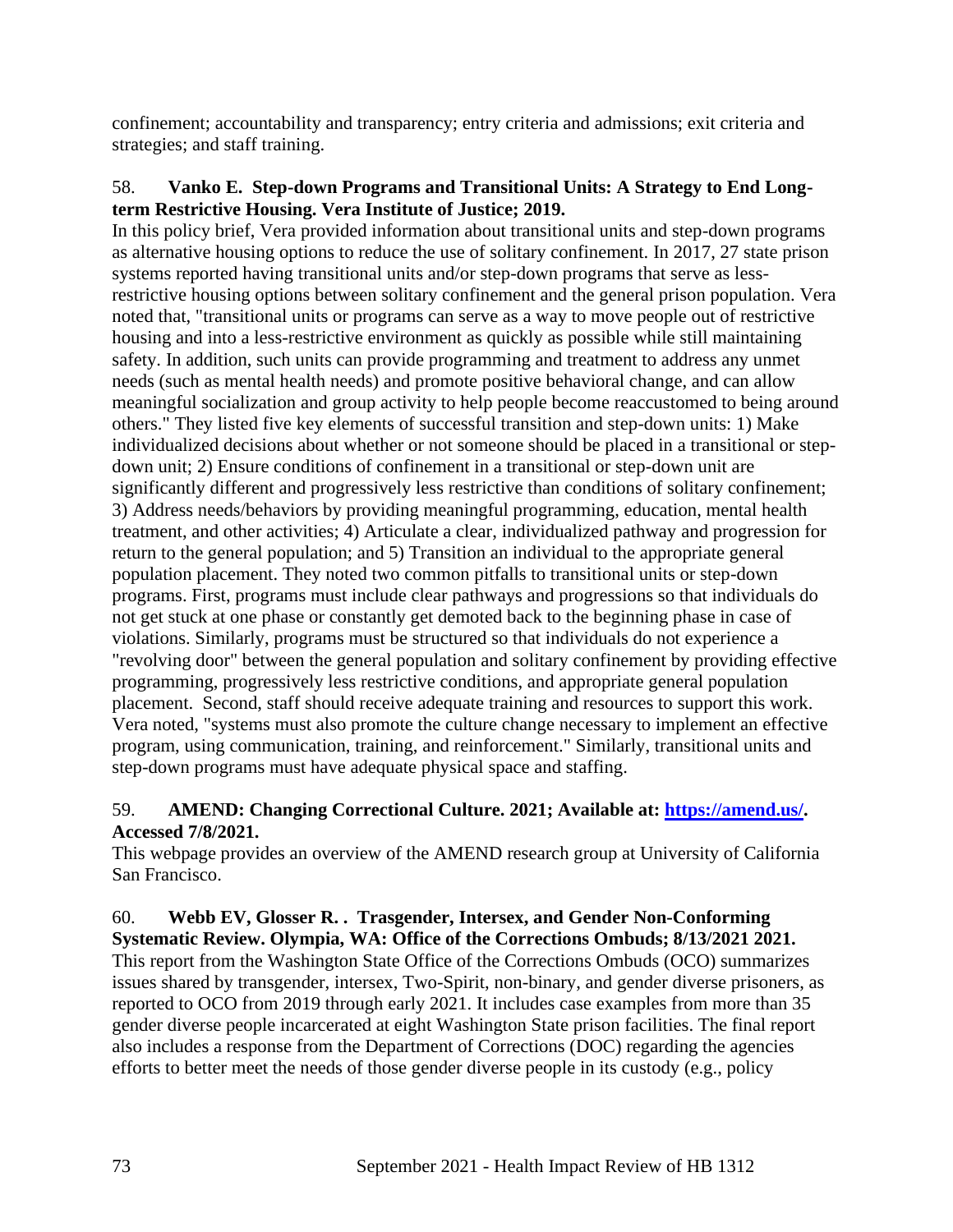changes, staff training). For example, "within the past 18 months, [DOC] transferred the first trans woman from a men's facility to WCCW."

#### 61. **Dellazizzo L., Luigi M., Giguere C. E., et al. Is mental illness associated with placement into solitary confinement in correctional settings? A systematic review and meta-analysis.** *Int J Ment Health Nurs.* **2020;29(4):576-589.**

This meta-analysis by Dellazizzo et al. examined "the association between any mental health problem and the risk of being placed into solitary confinement in correctional settings." Literature searches were conducted of databases (i.e., PubMed, PsycINFO, Web of Science and Google Scholar) from inception date to November 2019. Study inclusion criteria included adults (i.e., older than 18) held in correctional settings (i.e., jail, prison, remand); any indication of a potential mental health disorder measured before placement into solitary confinement; a control group of persons incarcerated but not placed into solitary confinement (i.e., general correctional population); statistical associations able to be calculated using odds ratios (OR); and a retrospective, cross-sectional, or longitudinal study design. The meta-analysis was performed using random-effects models. Authors screened 2,777 potential studies and 11 studies met inclusion criteria representing a total of 163,414 people experiencing incarceration. Included studies examined a mix of mental health disorders rather than a specific diagnosis. Authors reported, "[t]he odds ratio (OR) from the pooled studies was  $1.62$  (confidence interval (CI) = 1.21-2.15). The observed relationship remained unchanged regardless of the removal of outliers  $(OR = 1.63, CI = 1.47-1.80)$  and regardless of the adjustment of confounders  $(OR = 1.58, CI = 1.58)$ 1.32-1.88)." The study showed a moderate association (defined as an  $OR = 1.6$ -2.5) between any mental health problem and placement into solitary confinement within a fairly large sample. Authors concluded, "[a]s more individuals suffering from mental illness enter the correctional system, it is essential that correction officials create new safe interventions to manage these inmates and offer them proper mental health care to limit the use of solitary confinement, which may have deleterious effects."

## 62. **Prevention Office of Juvenile Justice and Delinquency. Disproportionate Minority Contact: Literature Review, A product of the Model Programs Guide. 2014.**

The Office of Juvenile Justice and Delinquency Prevention published definitions and a summary of literature related to "Disproportionate Minority Contact" in the juvenile criminal legal system. Amendments to the Juvenile Justice and Delinquency Program Act of 1974 defined "Disproportionate Minority Contact" as "the rates of contact with the juvenile justice system among juveniles of a specific minority group that are significantly different from rates of contact for white non-Hispanic juveniles." States that receive federal funding from the Office must present data by the following race/ethnicities: white (non-Hispanic), Black and African American (non-Hispanic), Hispanic or Latinx, Asian (non-Hispanic), Native Hawaiian or other Pacific Islander (non-Hispanic), American Indian/Alaska Native (non-Hispanic), and Other/Multi-racial. They define "'minority' as youth who are American Indian/Alaska Native, Asian, Black or African American, Hispanic or Latino, or Native Hawaiian or other Pacific Islander." Disproportionality must be reported for nine points of contact, including arrest, referral to court, diversion, secure detention, charges, adjudication, probation supervision, secure confinement, and transfer to adult court. They state that youth of color are more likely to have contact with the juvenile system than white, non-Hispanic youth. There are two main theories for disproportionate contact, including differential offending/involvement (e.g., differences in youth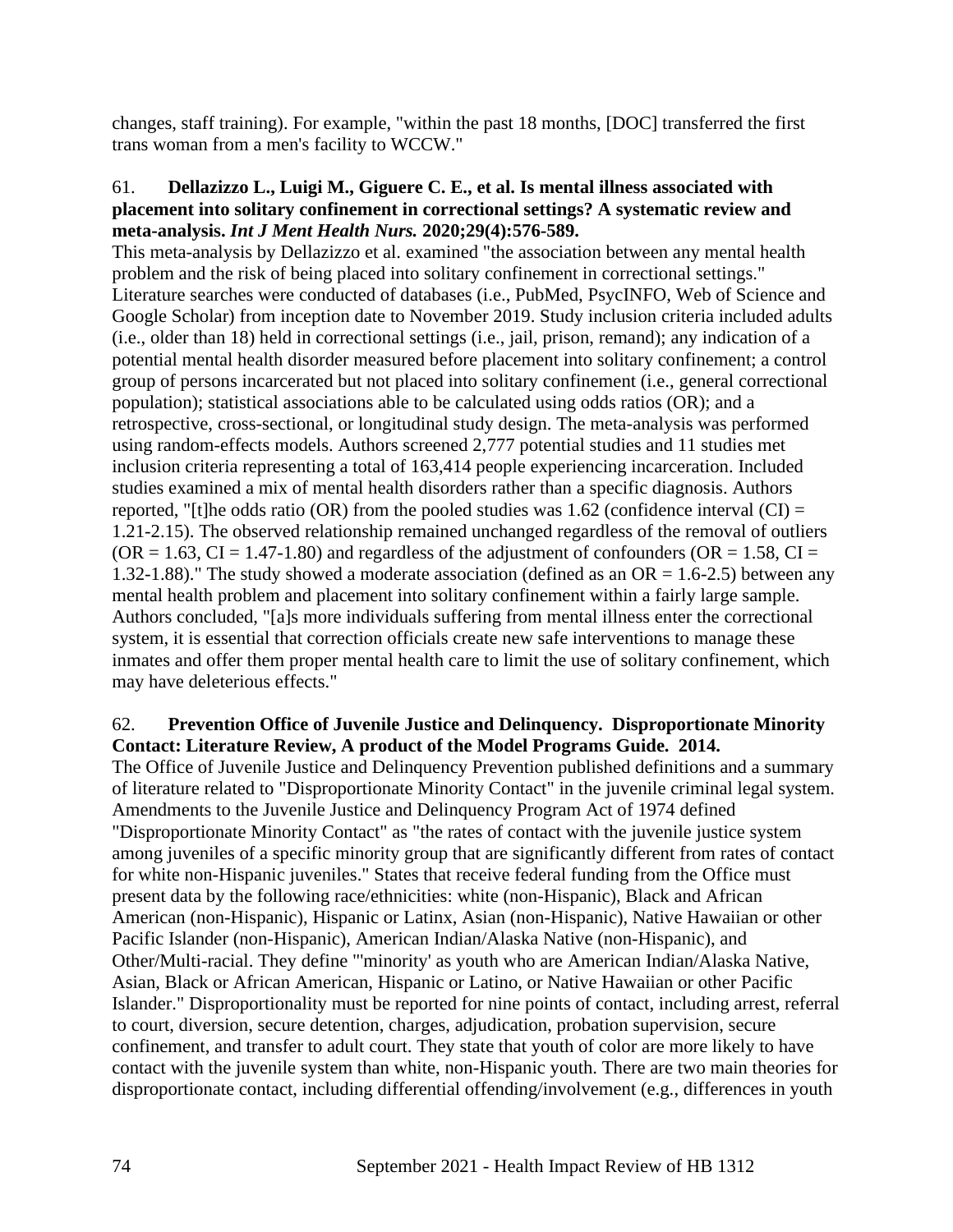behavior, neighborhood factors) and differential treatment/selection (e.g., structure of criminal legal system decision-making). The report provides an overview of reasons for disproportionate contact and discusses differential opportunities available for prevention and treatment.

## 63. **Project The Sentencing. Policy Brief: Disproportionate Minority Contact in the Juvenile Justice System. 2018.**

This policy brief discusses Disproportionate Minority Contact, which "reflects both racial biases woven into the justice system ("differential selection") and differences in the actual offending patterns among [racial/ethnic] groups ("differential involvement")." Federally, juvenile justice system contact is defined as, "arrest, referral to court, diversion, secure detention, petition (i.e. charges filed), delinquent findings (i.e. guilt), probation, confinement in secure correctional facilities, and/or transfer to criminal/adult jurisdiction." The authors noted that disproportionate minority contact in the juvenile justice system is well-documented and the U.S. Justice Department has stated that juvenile disproportionate minority contact "is evident at nearly all contact points on the juvenile justice system continuum." Black youth are more likely to be arrested, referred to juvenile court, processed, sent to secure confinement, and transferred to adult facilities than white youth. Nationally, African American youth are twice as likely to be arrested than white youth. However, this disproportionality changes depending on the crime. For example, in 2011, Black youth were 269 percent more likely to be arrested for violating curfew laws than white youth. This disproportionality has also grown for some crimes (e.g. property crimes). In addition, "youth of color are overrepresented at many stages of the juvenile justice system as compared with their presence in the general population." For example, African American youth comprise 14% of the general population, but account for 40% of secure placement. The authors also present data showing that most juvenile arrests are for non-violent, low- level, or non-criminal acts. Violent crimes account for only 5% of juvenile arrests. Property crimes are the most common offenses for juveniles, and account for 25% of arrests. The authors also note the intersectionality with geography. They state that, "given the realities of residential patterns by race, [differences in arrest rates by race for the same behaviors] may be reflected in higher arrest rates of minority youth than white youth for some offenses. As a result, juveniles behaving in the same way- for example, hanging out late at night- will be treated differently based on where they live, not on how they behave." This brief also outlines how policy choices can worse disparities, including police presence in schools and the "criminalization of misbehavior," valid court orders that lead to detention, and policies impacting population density and segregated housing.

#### 64. **Robles-Ramamurthy B., Watson C. Examining Racial Disparities in Juvenile Justice.** *Journal of American Academy of Psychiatry and the Law.* **2019;47(1):48-52.**

Robles-Ramamurthy and Watson provided commentary on research focusing on racial inequities in the juvenile justice system. Disproportionate minority contact and racial disparities are present at every level of processing within the juvenile justice system, including at arrest, referral, diversion, detention, filings, findings, probation, confinement, and transfer to adult court. The authors summarize data from Washington State, as well as provide discussion of theories used to explain racial disparities within the criminal justice selection. The "differential offending" theory suggests that minority youth commit crimes at greater rates than white youth. However, studies have found that "this difference would not explain the full picture of minority overrepresentation throughout the justice system." The "selection" theory suggests differential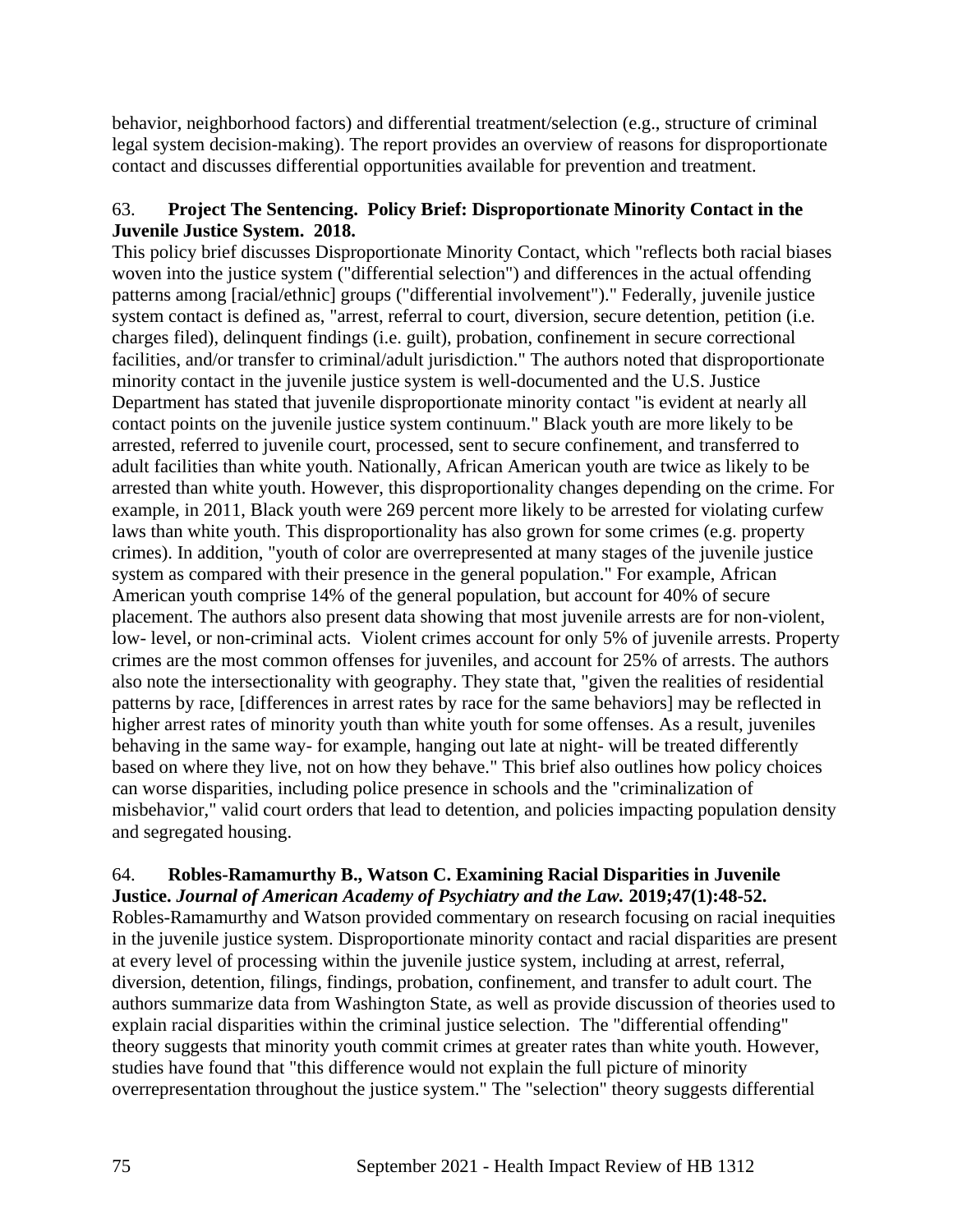contact. For example, the National Longitudinal Survey of Youth found that Black youth were more likely to be arrested and arrested multiple times compared to white youth. The authors also cite evidence from a systematic review of 72 studies that found differential treatment of minority youth in 82% of studies and at 9 different decision points in the juvenile justice system. They summarize that, "evidence of a race effect was greater at the earlier stages of the process, including arrest, referral to court, and placement in secure detention." Robles-Ramamurthy and Watson state that, "the intricacies of racial disparities in the juvenile justice system are difficult to study because of the close relationship between crime and many of the social factors affecting communities in which minority youth are likely to be raised." Youth of color are more likely to experience higher poverty rates and lower socioeconomic status, to attend schools with zerotolerance policies and law enforcement presence on campus, and to experience parental incarceration due to disparities in the larger criminal justice system. The authors also summarized long-term impacts of juvenile justice contact on youth, including lower high school graduation rates, higher rates of unemployment, higher rates of eviction and homelessness, and increased rates of recidivism. Overall, the authors concluded that, "addressing social factors that are at the root of disproportionate minority contact will result in significant benefit in reducing racial disparities within the juvenile justice system."

#### 65. **Sussman N. I., Lee T.G., Hallgren K.A. Use of Manifest Injustice in the Washington State Juvenile Rehabilitation Administration.** *Journal of the American Academy of Psychiatry and the Law.* **2019;47:42-47.**

Sussman, Lee, and Hallgren examine the use of manifest injustice in the Washington State Juvenile Rehabilitation Administration, for youth aged 15-19 years old and in custody as of January 2016. The Washington State juvenile justice system has disproportionate minority contact for all minority groups, which is consistent with previous and national research. For example, African American youth were seven times more likely, multi-racial youth were three times more likely, and Hispanic youth were 1.5 times more likely to be in Juvenile Rehabilitation Administration custody than white youth in the state. Washington State Juvenile Code includes a "manifest injustice provision" allows judges to sentence youth outside standard sentencing guidelines. The provision states that, "if the standard sentencing guidelines yield a sentence that would be an injustice to the offender or risk the safety of the public, the judge can use [manifest injustice] to impose an alternative disposition" that results in either a shorter or longer sentencing range or in institutionalization to a residential detention facility. The authors hypothesized that judges would be more likely to use the provision to decrease sentences of white youth and to increase sentences of minority youth. The authors note that low numbers decreased the statistical power of their analyses, and required that they examine the impacts across five racial/ethnic groups: Caucasian, African American, Hispanic, multiracial, and "all minorities." Although not statistically significant, the authors found that African American youth had manifest injustice used less frequently to decrease their sentences than white youth. However, the authors also found that African American and multiracial youth were less likely to have manifest injustice used to increase their sentences than white youth (i.e. white youth were more likely to have their sentences increased or intensified than minority youth). The authors hypothesize that this is likely due to the fact that "African American youth reside in urban and liberal parts of the state where judges may be more progressive and less likely to use [manifest injustice] to intensify sentences. More diversion programs targeting minority youth exist in urban areas of Washington, and more African American youth are transferred to adult court; both reduce the likelihood of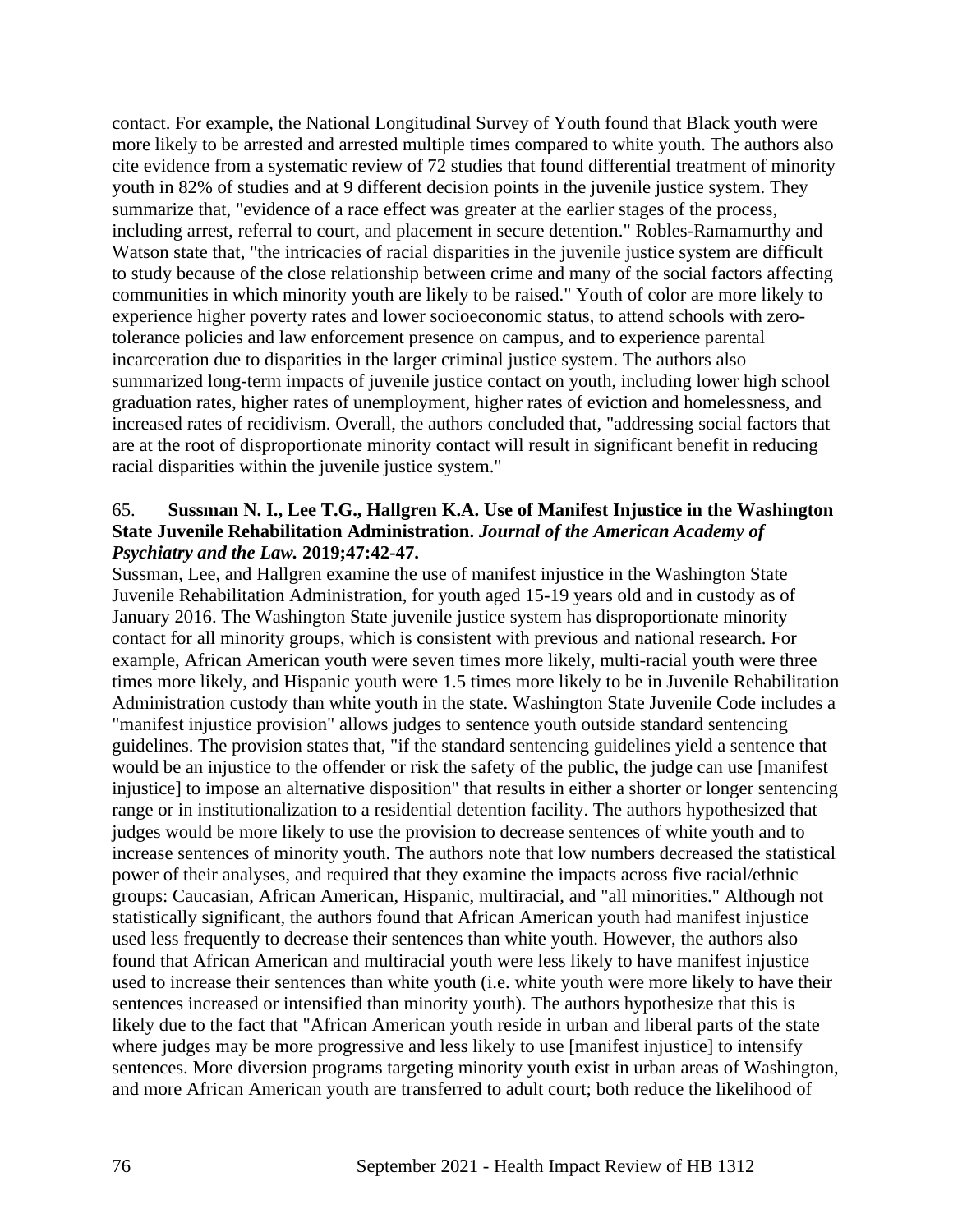minority youth receiving [manifest injustice]. Judges in rural areas of the state, which have fewer treatment resources, may be using [manifest injustice] to access services only available to courtinvolved youth." The authors noted that 71.2% of the African American population in Washington State reside in King and Pierce Counties. They note that the King County Juvenile Detention Alternative Initiative has also focused efforts to reduce racial disparities by implementing restorative principles and expanding diversion programs. The authors also state that, [Manifest injustice up or manifest injustice institutionalization] are used more often with Caucasian youth, which effectively means they have services in the community for longer periods of time or their placements at residential facilities are extended. These outcomes both restrict freedom while also allowing for critical interventions." The authors also state that it the intent of judges in using manifest injustice is unclear; it is uncertain whether they use it for punishment or rehabilitation. However, when the authors looked at all youth residing in Washington State (including those not residing in juvenile justice facilities), "each of the minority groups had an increased risk of being adjudicated with [manifest injustice] to increase or intensify their sentence...This finding was greatest for African American youth, who were almost four times more likely than Caucasian youth to be sentenced with [manifest injustice intensified or manifest injustice institutionalization]." The article also notes that youth involved in the juvenile justice system have higher rates of mental illness compared to their peers.

## 66. **Research Working Group Task Force on Race and the Criminal Justice System. Preliminary Report on Race and Washington's Criminal Justice System.** *Washington Law Review.* **2012;87(1).**

The Research Working Group, Task Force on Race and Criminal Justice System was Research Working Group, Task Force on Race and the Criminal Justice System convened in 2010 to address racial inequities in Washington's criminal legal system. The creation of the group was prompted by remarks of justices on the Washington Supreme Court that there was racial bias in the state's criminal legal system. Members of the Research Working Group include individuals from Washington State's schools of law. The larger Task Force includes representatives from a range of professional, legal, and community associations (e.g., Bar Association, Washington State Commission on Minority and Justice, prosecuting attorneys, advocacy organizations, etc.). In this report, the Research Working Group, Task Force on Race and the Criminal Justice System reports on disproportionality in Washington State's court, prison, and jail populations by race/ethnicity. The report concluded that, "Washington State criminal justice practices and institutions find that race and ethnicity influence criminal justice outcomes over and above [crime] commission rates." The Task Force found that the disproportionality in Washington State's criminal justice system, "is explained by facially neutral policies that have racially disparate effects...facially race-neutral policies that have a disparate impact on people of color contribute significantly to disparities in the criminal justice system. We find that racial and ethnic bias distorts decision-making at various stages in the criminal justice system, contributing to disparities." Lastly, "race and racial bias matter in ways that are not fair, that do not advance legitimate public safety objectives, and that undermine public confidence in our legal system."

#### 67. **Vastine K., Chester L. Act 201 Implementation: Vermont's Raise the Age Initiative- - Joint Justice Oversight Presentation. 2019.**

This presentation summarizes the background, findings, and recommendations related to implementing Vermont's Raise the Age Initiative. In 2018, the Vermont Legislature passed Act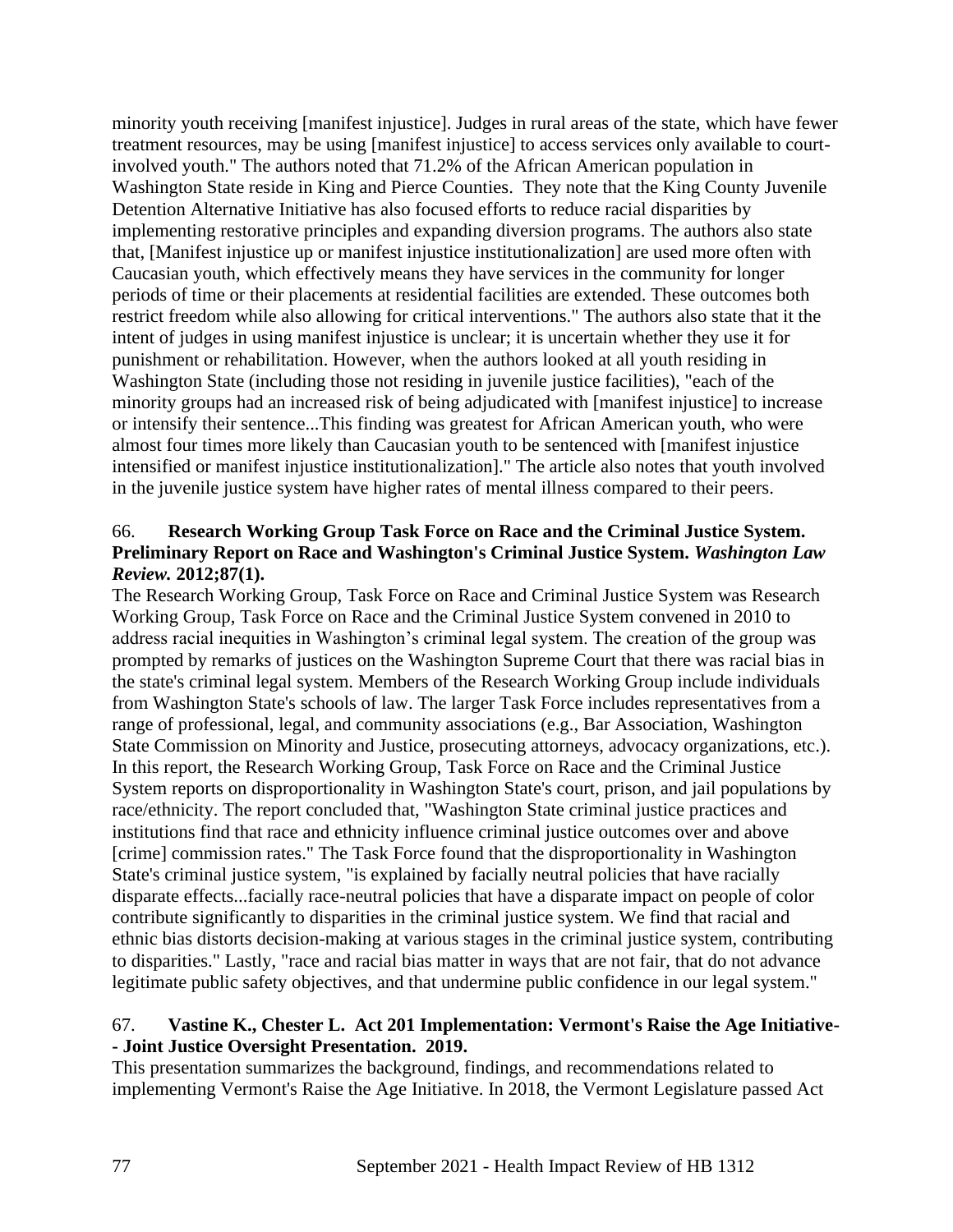201, which raised the age of juvenile jurisdiction to include 18 and 19 year-olds. The presentation provides background information on merging adults and states that 18-25 year-olds experience a distinct developmental stage marked by over-motivation to reward-seeking behavior, susceptibility to peer influence, and propensity toward risk-taking and impulsive behavior. The presentation notes that, "nearly all youth will mature and age out of crime." Data showed that 18 to 19 year-olds commit similar offenses to younger juveniles, and that "80% of potential cases are low-level and should be considered for diversion from the system." The presentation also states, "national data indicate emerging adults have the most racially disparate justice system outcomes of any age group."

# 68. **V Schiraldi, B Western, K Bradner. Community-Based Responses to Justice-**

**Involved Young Adults. Harvard Kennedy School and National Institute of Justice; 2015.** This report aimed to present research in the area of criminal justice and young adult development as well as to present recommendations that focus on making the criminal justice system more developmentally appropriate for young adults. The authors refer to "young adults" as those ages 18-24. A robust body of evidence suggests that the human brain continues to develop well into a person's 20's and that "adult-quality" decision-making ability continues to develop into adulthood. Researchers discuss what is known as the "maturity gap" where cognitive functioning develops faster than psychosocial capacities and because of this, young adults are more likely to, "...engage in risk-seeking behavior, have difficulty moderating their responses to emotionally charged situations, or have not developed a future-oriented method of decision-making." The authors further discuss that psychosocial development is further disrupted by additional factors such as involvement in the justice system, traumatic incidents, parental incarceration, poverty, foster care, substance abuse, mental health needs, and learning disabilities. Next, the authors present data regarding the current landscape in the United States for young adults in the justice system. In 2012, about 130,000 young adults were admitted to a state or federal prison (21% of all admissions) and another 97,500 were released back to their communities (15% of all releases). Among this population of young adults released from prison, rates of recidivism were significantly higher than the total prison releasee population and researchers estimate that 78% of young adults released will be rearrested within 3 years.

## 69. **Prather Cynthia, Fuller Taleria R., William L. Jeffries IV, et al. Racism, African American Women, and Their Sexual and Reproductive Health: A Review of Historical and Contemporary Evidence and Implications for Health Equity.** *Health Equity.* **2018;2.1:249- 259.**

Prather et al. examined how historical racism negatively influences present-day health outcomes of African American women. racism is a fundamental determinant of health status, contributing to "social inequalities (e.g., poverty) that shape health behavior, access to healthcare, and interactions with medical professionals." Authors conducted a literature review of peer-reviewed sources and books (English only) to characterize the link between historical and current experiences of racism and sexual and reproductive health outcomes. Specifically, authors looked at Slavery (1619-1865), Black Codes/Jim Crow (1865-1965), Civil Rights (1955-1975), and Post-Civil Rights (1975-2018) eras. Results indicate "[t]he legacy of medical experimentation and inadequate healthcare coupled with social determinants has exacerbated African American women's complex relationship with healthcare systems." Additionally, authors found social determinants of health associated with institutionalized and interpersonal racism "may make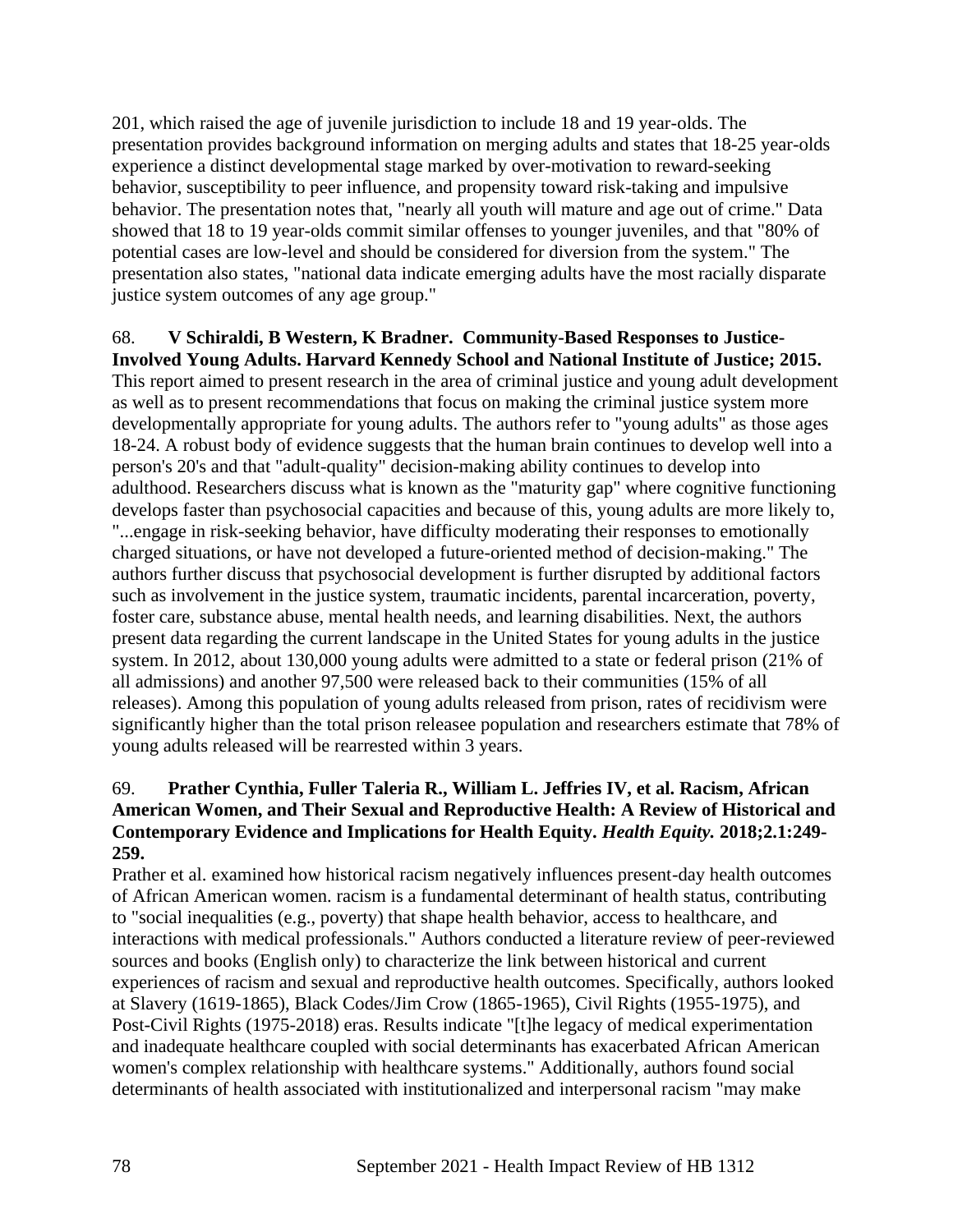African American women more vulnerable to disparate sexual and reproductive health outcomes." They conclude that historical and enduring legacy of racism in the U.S. should inform the development of culturally appropriate programs, research, and treatment efforts to achieve health equity.

70. **Alhusen J. L., Bower K. M., Epstein E., et al. Racial Discrimination and Adverse Birth Outcomes: An Integrative Review.** *J Midwifery Womens Health.* **2016;61(6):707-720.** Alhusen et al. conducted an integrative review of literature published from 2009 to 2015 examining the relationship between racial discrimination and adverse birth outcomes. Fifteen studies met the inclusion criteria (4 qualitative, descriptive studies; 11 quantitative studies - 8 convenience samples, 3 population-based studies using quota sampling and stratified sampling), and articles were assessed using the Preferred Reporting Items for Systematic Review and Meta-Analyses (PRISMA) 2009 framework. The majority of studies were conducted to assess the relationship between racial discrimination and adverse birth outcomes in African Americans. Three studies discussed experiences of institutionalized racism in both accessing and receiving prenatal care, and two studies examined racial discrimination during prenatal care and racial discrimination as a barrier to accessing prenatal care. African American women in one qualitative study described experiencing both interpersonal level (e.g., racial slurs directed at them) and institutionalized racism during prenatal care (e.g., differential treatment based on receipt of public assistance). One study reviewed used a biological marker to examine the effects of race and racial discrimination. Results indicate that at every point, African American women exhibited higher antibody titers than white women (P<.001). "The effect was most pronounced among African American women who reported experiencing higher levels of racial discrimination in the first and second trimesters  $(P=.03$  and  $P=.04$ , respectively), supporting a role that chronic stress is related to this association." Authors conclude there is a significant need for the development and testing of interventions addressing racial discrimination at the provider level (i.e., students and professionals). They recommend interventions adapt a community-based participatory research framework to establish mutually respectful relationships grounded in learning, shared responsibilities, and capacity building. Additionally, relationship-based services like home visiting may be beneficial for individuals who experienced delayed access to prenatal care.

## 71. **Serafin M. Health of Washington State Report: Self-reported Health Status. Data Update 2016. Washington State Department of Health; 2016.**

Serafin presents data from Washington state on self-reported health status. The data show that after accounting for age, education, race and ethnicity, household income was a strong predictor of self-reported health status. Health status varied by race and ethnicity, with close to 35% of Hispanics, 30% of American Indian/Alaska Natives, and 20% of Native Hawaiian/Other Pacific Islander reporting fair or poor health. Washington Behavioral Risk Factor Surveillance System (BRFSS) data from 2012-2014 also show that education was a strong predictor of self-reported fair or poor health after adjusting for age.

## 72. **Legislators National Conference of State. Juvenile Justice Guide Book for Legislators. 2011.**

This report presents an overview of the state and federal landscape surrounding juvenile rehabilitation as well as the current research that demonstrates areas for improvement within the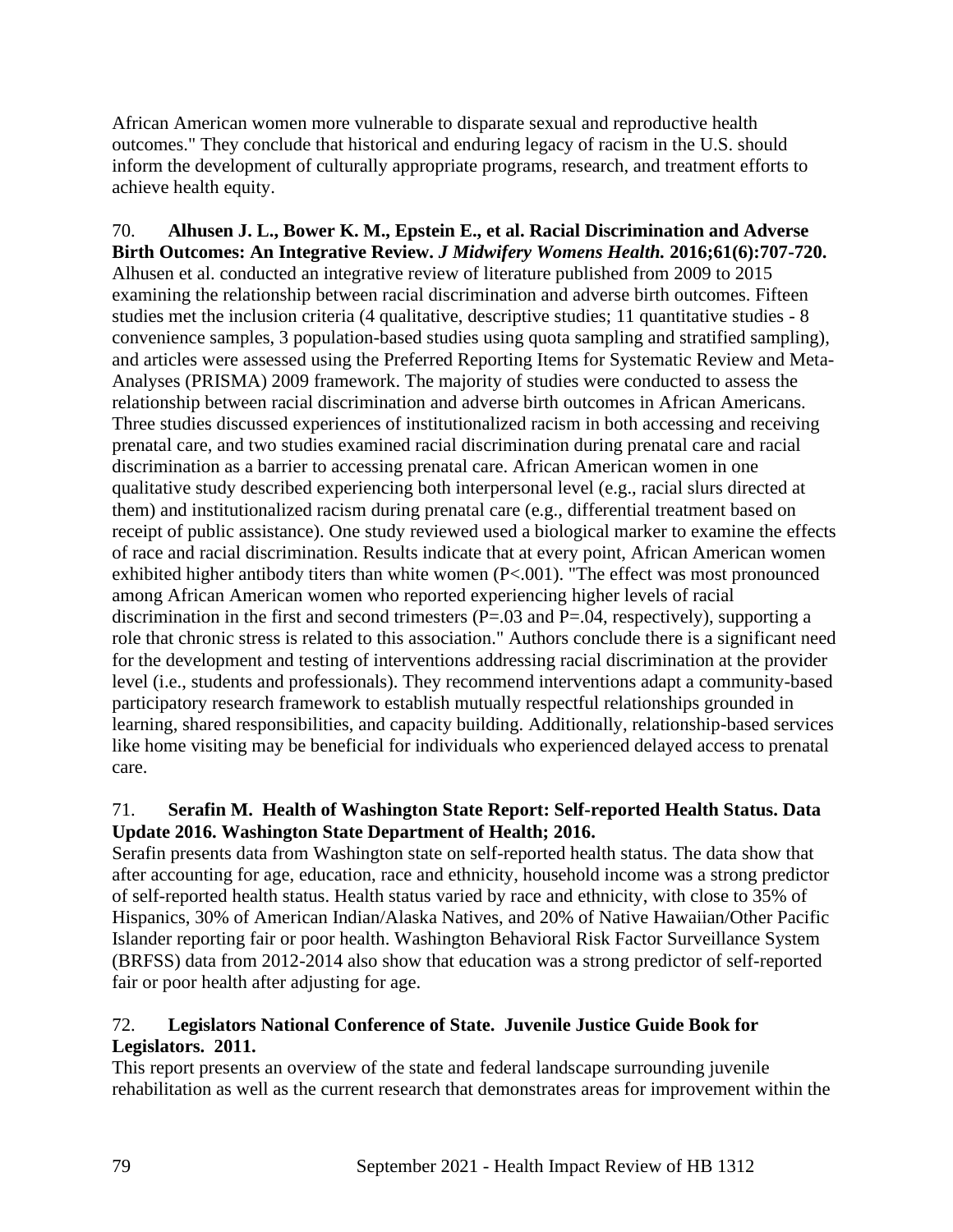juvenile justice system. The authors discuss neuroscience research that demonstrates that the average human brain is not fully developed until age 25, which means that young adults tend to have poor risk assessment skills, are vulnerable to peer influence, are more impulsive and emotional, and think about short-term rather than long-term consequences. The authors also report that young adults who were adjudicated as adults in New York were more likely to be rearrested more often and for more serious offenses than those they were compared to in neighboring states.

## 73. **Felson RB, Cundiff P, Painter-Davis N. Age and sexual assault in correctional facilities: A blocked opportunity approach.** *Criminology.* **2012;50(4):887-911.**

Felson et al. cite five studies which indicate that younger inmates in adult facilities are at greater risk than older inmates in these facilities of being sexually assaulted by staff and other inmates. The authors evaluated how age impacted the risk of being a victim of sexual and physical assaults in prisons and jails using 2000 to 2007 National Incident Based Reporting System (NIBRS) data. NIBRS data is compiled by multiple law enforcement agencies across the nation and only captures crimes reported by prison authorities. The authors only included male-on-male offenses in their analysis. The analysis included 12,188 incidents of assault, 674 of which were sexual assaults. The authors found that teenagers had the greatest risk of being assaulted with 18- 19 year-olds being 7.7 times more likely to be victimized than 30-34 year-olds. The age category with the second highest risk of being a victim of sexual assault is ages 20-24. When considering sexual assault only, the data also show that offenders of all ages target young victims (under age 25). Assaults involving victims younger than 25 (particularly teenage victims) are the most likely to be sexual assaults. The odds that an assault is sexual is 390% higher for teenage assault victims than victims over 40. Assaults committed by older perpetrators are also more likely to be sexual than those committed by younger perpetrators.

## 74. **Carns Joanna. Office of the Corrections Ombuds Annual Report. Olympia, WA: 1 November 2020 2020.**

In this Annual Report, the Office of the Corrections Ombuds provides an overview of the Office's work and complaints received during Fiscal Year (FY) 2020. "OCO opened 2,983 cases, representing complaints from or regarding 1,882 incarcerated individuals. OCO was able to provide assistance or self-advocacy information in 40% of the cases." Complaints related to medical care were the most common concern in 2020 and have been since the OCO was established. For example, among concerns, OCO states, "people with serious mental illness reported receiving infractions for behavior while they were in the midst of a mental health crisis, and experiencing barriers to completing programs mandated for their release." One case OCO reviewed involved an incident that began with an individual experiencing a mental health crisis and self-harm and resulted in the individual "ultimately infracted with a staff assault, placed in IMU, and lost custody points and good time." The Office recommends DOC ensure that individuals with a diagnosed mental health condition who are incarcerated "receive specialized consideration when involved in the internal DOC disciplinary system." Specifically, "DOC should ensure that those on the mental health caseload receive an expedited investigation, review, and hearing to reduce the total time in restrictive housing."

## 75. **Kingsbury E. Systemic Report: Mental Health Access & Services. Olympia, WA: Office of the Corrections Ombuds; June 2021 2021.**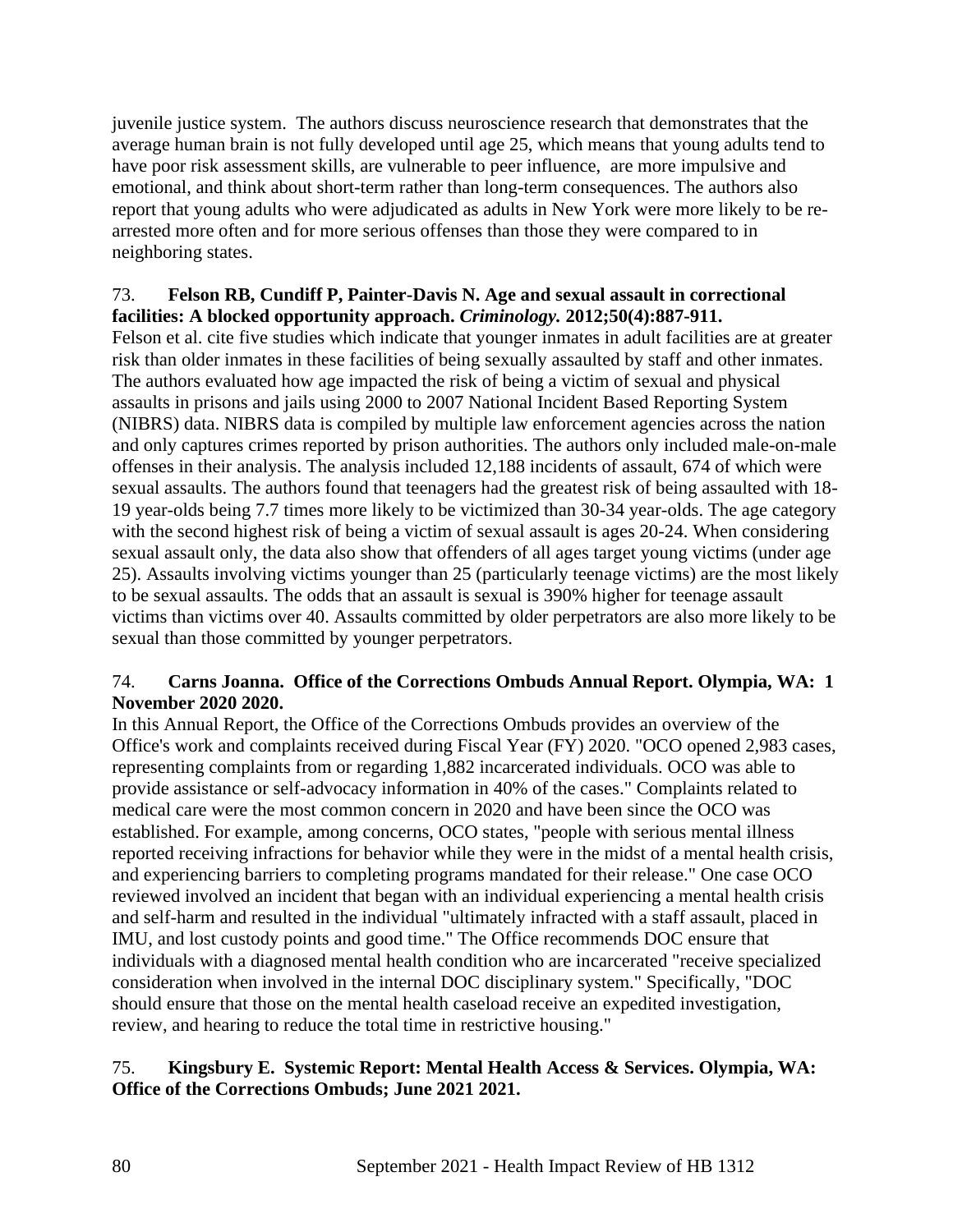This report from the Washington State Office of the Corrections Ombuds (OCO) systematically reviews access to mental health treatment and services in the Department of Correction's (DOC) correctional environments. OCO states, "We know that prisons house many people with complex mental health needs. It is critical that these needs be addressed both inside prison and once the person returns to the community, and yet DOC staff are often under-resourced and ill-equipped to provide the level of care that is needed." During its investigation, OCO determined that "people with past and present mental health conditions frequently are assigned to segregated housing for extended periods of time." For example, OCO received complaints which "describe the impact of segregation exacerbating symptoms of mental health disorders, sometimes resulting in destructive or self-harming behaviors, often resulting in infractions and sanctions, causing time in solitary confinement to be repeatedly extended or increasingly harsh." OCO found that people with diagnosed personality disorders are routinely placed in Intensive Management Units (IMUs), often due to persistent disruptive behavior or failing to engage in treatment. Staff expressed concerns that "symptoms may be exacerbated once placed in segregation" or that the "social and physical environment of IMU" may make it "difficult to effectively receive and benefit from treatment." OCO presented 22 recommendations for improvement of mental health services across the system, and DOC provided responses to each OCO recommendation. For example, staff recommended "DOC should ensure that an individual's mental health status is considered throughout the disciplinary process, including when reviewing infractions, determining guilt, and imposing sanctions." In response to Recommendation 9, DOC shared that in March 2021 it began piloting a new disciplinary process at Washington Corrections Center for Women and Monroe Correctional Complex-Special Offender Unit (SOU) for people with serious mental illness. "The pilot includes a review of serious infractions by a person's primary therapist... [which] is used to determine whether functional limitations contributed to the infracted behavior and whether the person has the mental status to participate in the infraction hearing." If either is true, the infraction will be dismissed and "the treatment team is responsible for the development of an intervention plan to assist in the reduction or elimination of the concerning behavior." If it is not dismissed and the infraction is upheld, the treatment team will recommend a modified sanction designed to reduce or eliminate the behavior. The pilot was modeled after a program used by the Oregon Department of Corrections and is scheduled to conclude at the end of September 2021. Once reviewed and adjusted, it will roll out to other facilities in early 2022. Additionally, OCO recommended "DOC should reduce the frequency of placement and length of stay in any segregated housing, including A and B units of SOU, for individuals with mental health conditions." DOC responded that through its work with Vera and Amend it has reduced its Ad Seg population by one-third (Over 570 in 2012, 420 June 2021). It reported a 33% reduction in the median length of state in MAX Custody and a 45% reduction in self-harm/suicide attempts in restrictive housing. The department also stated that it has developed a more rigorous consideration process for requested extensions and increased scrutiny for those for which extensions are granted. Finally, OCO recommended DOC "explore best practices for successfully housing and treating individuals with behavioral challenges, regardless of diagnosis, in a setting that is not IMU or other segregated housing." DOC shared that it is in the process of expanding its continuum of care through intensive outpatient treatment, which it expects will allow some people's behavioral health needs to be met in general population. They reported having gathered information about programs implemented in New York and Massachusetts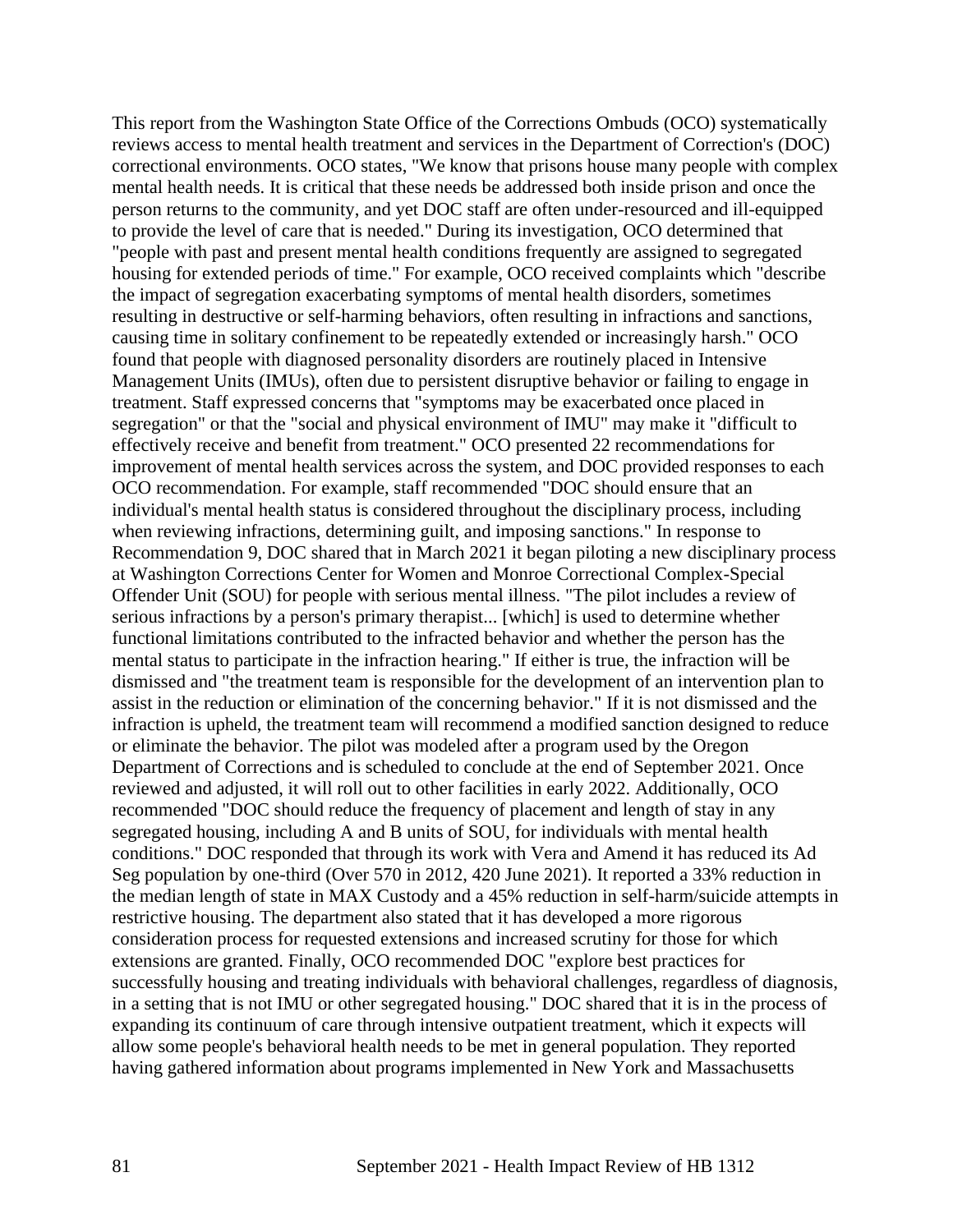correctional settings and were in the process of reviewing these as potential approaches to consider implementing in Washington.

#### 76. **Lydon J, Carrington K. , Low H. , et al. Coming Out of Concrete Closets: A Report on Black & Pink's National LGBTQ Prisoner Survey. 10.21.2015 2015.**

This report by Black & Pink, self-described as "an open family of LGBTQ prisoners and 'free world' allies," summarizes findings of the 2014 National LGBTQ Prisoner Survey. Authors' note: "Given that there was no general agreement on terminology from respondents, we use the word 'prisoner' as an identifying term for all incarcerated individuals. We intentionally use the term 'prisoner' as it connects to the political reality of incarceration and aligns with the history of the Prisoner Rights Movement". The survey (133 questions) was drafted/designed in collaboration with LGBTQ prisoners. Nearly 7,000 prisoners each in September and November 2014 received the paper survey. A total of 1,118 people responded to the survey, "producing the largest ever dataset available on the experiences of LGBTQ prisoners in the country." Respondents represent "a selection of LGBTQ prisoners who have intentionally reached out for access to resources and who are willing to put themselves at risk to receive a newspaper that is known as an LGBTQ publication. As such, this report cannot claim to representative of LGBTQ prisoner experiences." Respondents who shared their age  $(n=1,076)$  ranged in age from 19 to 71 years of age with an average age of 38. Of the 1,093 who self-identified race ethnicity, 43% were white, 26% Black, 11% Latin@/Hispanic, 13% mixed race, 6% Native American, and 2% other. In response to questions about gender and sexuality, 44% identified as a Cis man, Bi/Queer; 21% Cis man, Gay; 15% Trans woman; 7% Nonbinary gender; 5% Two-Spirit; 4% Cis woman, Lesbian; and 4% Cis woman, Bi/Queer. Among other topics discussed the survey addressed solitary confinement. The report outlines recommendations for policy makers and community organizers to address short-term, intermediate, and long-term efforts within specific advocacy areas. Specific to solitary confinement, results showed 85% of respondents reported having been placed in solitary confinement at some point during their incarceration, and approximately half had spent two or more years in solitary confinement. Approximately 50% of people reported being placed in solitary confinement "for their own protection but against their will." Meanwhile, 38% of respondents reported being housed in solitary confinement "for their own protection and at their request." For example, one person reported requesting solitary confinement, "[b]ecause the men was making me sell my body and it was the only safe place for me, the prison system won't help...so I ran to solitary to be safe." Another person shared, "I was placed in solitary after being raped…only released after it drove me to a suicide attempt." Furthermore, intersecting identities put some respondents at greater risk of being placed in solitary confinement. For example, among LGBTQ+ people, "Black, Latin $\omega$ /Hispanic, mixed-race, and Native American/American Indian respondents were twice as likely to have been in solitary confinement, at the time of the survey, [as] white respondents." Additionally, those "with a mental illness diagnosis were more likely to be in solitary confinement at the time of the survey and more likely to have ever been in solitary confinement than survey respondents without such a diagnosis."

#### 77. **Implementation | PREA Standards | Prison and Jail Standards 2021; Available at: [https://www.prearesourcecenter.org/implementation/prea-standards/prisons-and-jail](https://www.prearesourcecenter.org/implementation/prea-standards/prisons-and-jail-standards)[standards.](https://www.prearesourcecenter.org/implementation/prea-standards/prisons-and-jail-standards) Accessed May 17, 2021.**

This National PREA Resource Center webpage details the National PREA Standards for prisons and jails.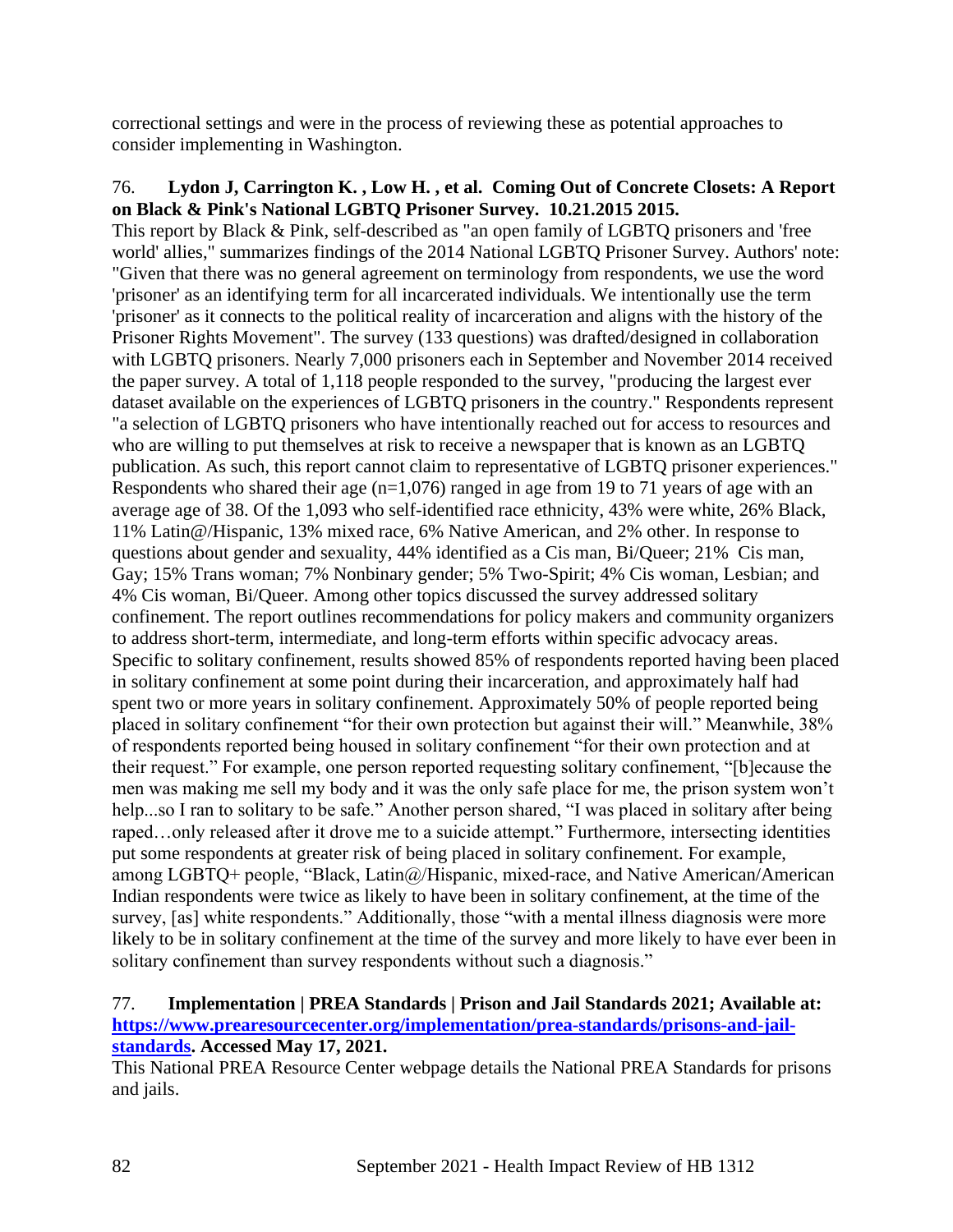## 78. **Implementation | PREA Standards | § 115.68 Post-allegation protective custody. 2021; Available at: [https://www.prearesourcecenter.org/standard/115-68.](https://www.prearesourcecenter.org/standard/115-68) Accessed May 17, 2021.**

This National PREA Resource Center webpage details the purpose of Standard § 115.68 Postallegation protective custody.

#### 79. **Implementation | PREA Standards | § 115.43 Protective custody. 2021; Available at: [https://www.prearesourcecenter.org/standard/115-43.](https://www.prearesourcecenter.org/standard/115-43) Accessed May 17, 2021.**

This National PREA Resource Center webpage details the Standard §115.43 Protective custody as well as its purpose.

## 80. **Rafferty J., American Academy of Pediatrics (AAP) Committee on Psychosocial Aspects of Child and Family Health; AAP Committee on Adolescence; AAP Section on Lesbian Gay, Bisexual, and Transgender Health and Wellness. Ensuring Comprehensive Care and Support for Transgender and Gender-Diverse Children and Adolescents.**  *Pediatrics.* **2018;142(2).**

This American Academy of Pediatrics policy statement from the Committee on Psychosocial Aspects of Child and Family Health, Committee on Adolescence, Section on Lesbian, Gay, Bisexual, and Transgender Health and Wellness, reviews relevant concepts and challenges and provides suggestions for pediatric providers working with transgender and gender-diverse children and adolescents. AAP cites evidence estimating the U.S. transgender population as well as information indicating that children report being aware of gender incongruence at young ages (average 8.5 years) but often don't disclose such feelings until an average of 10 years later. The policy statement reports transgender adolescents and adults have higher rates of depression, anxiety, eating disorders, self-harm, and suicide. For example, a retrospective cohort study found 56% of transgender youth reported previous suicide ideation, and "31% reported a previous suicide attempt compared with 20% and 11% among matched youth who identified as cisgender, respectively. In regards to pubertal suppression, AAP reports "the available data reveal that pubertal suppression in children who identify as [transgender or gender-diverse] generally leads to improved psychological functioning in adolescence and young adulthood." They note treatment can reduce the need for later surgery by preventing otherwise irreversible secondary sex characteristics (protrusion of the Adam's apple, male pattern baldness, voice change, breast growth, etc.). Research on long-term risks of pubertal suppression (e.g., bone metabolism and fertility, is currently limited and provides varied results. Additionally, some experts believe that genital underdevelopment may limit some potential reconstruction options. Authors note that insurance denials for gender-affirming care are a significant barrier.

## 81. **Association American Medical. Issue brief: Health insurance coverage for genderaffirming care of transgender patients. American Medical Association; 2019 2019.**

This 2019 American Medical Association Issue Brief provides an overview of health insurance coverage for gender-affirming care of transgender patients. Authors provide background defining gender identity (i.e., an individual's concept of self as male, female, a blend of both, or neither), defines transgender persons (i.e. those individuals' gender identity and/or expression is different from cultural expectations based on the sex they were assigned at birth), and cites evidence estimating the U.S. population of transgender people (i.e., approximately 1.4 million adults and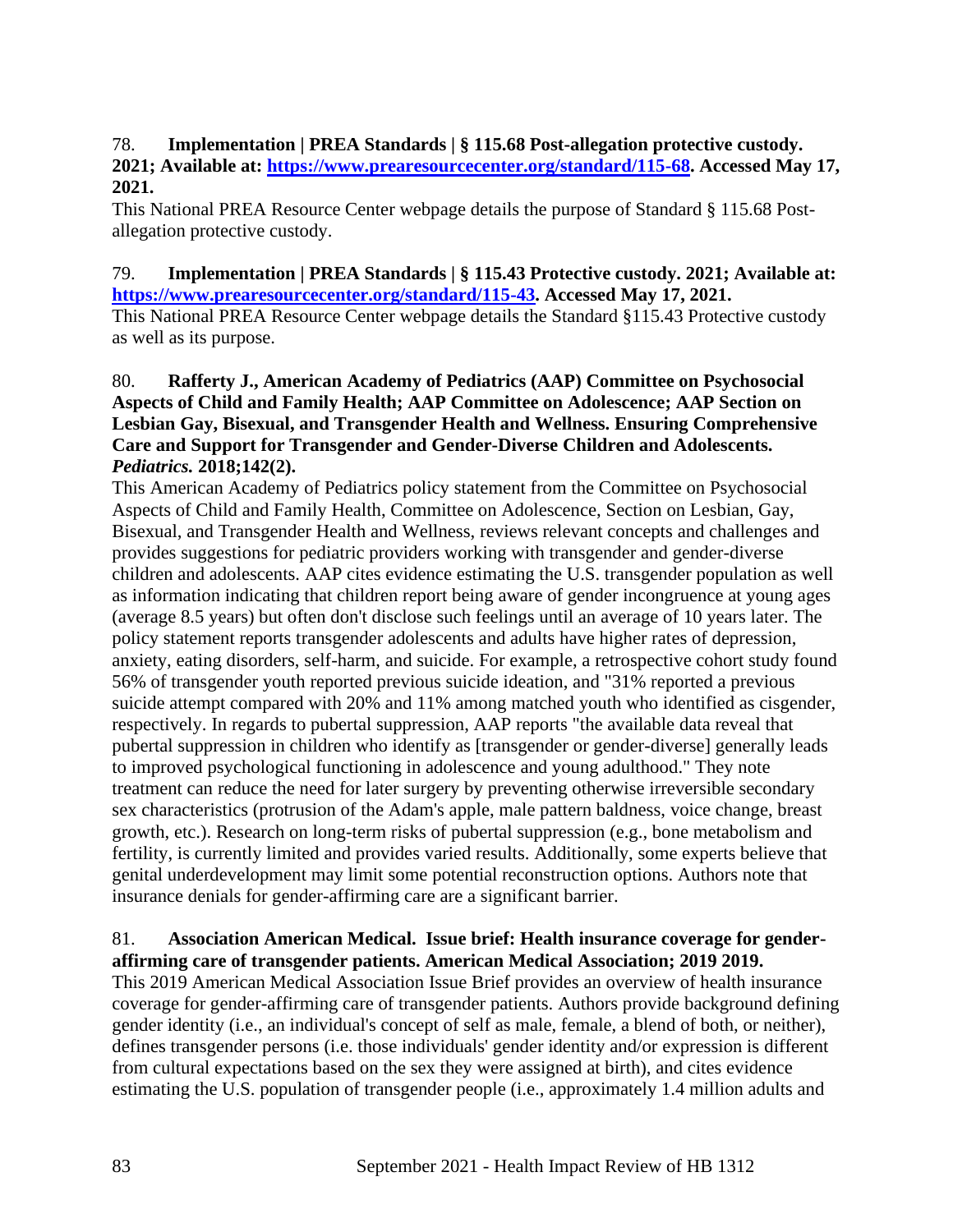150,000 youth ages 13 to 17 years). Additionally, "Individuals may also identify as gender expansive, meaning they identify with neither traditional binary gender role nor a single gender narrative or experience." This issue brief uses the term transgender as inclusive of patients with transgender or gender expansive identities. Authors note "many but not all transgender people experience gender dysphoria, a medical condition defined by the American Psychiatric Association as a 'conflict between a person's physical or assigned gender and the gender with which he/she/they identify.'" Authors go on to discuss barriers to care; federal and state polices that affect insurance coverage of gender-affirming care for transgender and gender expansive patients; potential cost savings of providing transgender inclusive health coverage; health implications for trans individuals; and medical society opinions by AMA and GLMA.

## 82. **James S.E., Herman J.L. , Rankin S. , et al. The Report of the 2015 U.S.**

**Transgender Survey Washington, DC: National Center for Transgender Equality; 2016.** This report summarizes the results of the 2015 U.S. Transgender Survey (USTS) and provides insights into the impact of stigma and discrimination on the health of many transgender people. The 2015 USTS is the largest survey examining the experiences of transgender people in the U.S. It includes 27,715 respondents from all fifty states, the District of Columbia, American Samoa, Guam, Puerto Rico, and U.S. military bases oversees. Respondents encountered high levels of mistreatment when seeking health care. For example, in the year prior to completing the survey, one-third (33%) of those who saw a health care provider had at least one negative experience related to being transgender (e.g., being verbally harassed or refused treatment due to their gender identity). "Nearly one-quarter (23%) of respondents reported that they did not seek the health care they needed in the year prior to completing the survey due to fear of being mistreated as a transgender person, and 33% did not go to a health care provider when needed because they could not afford it." Fifty-four percent of respondents to the U.S. Transgender Survey experienced some form of IPV and 24% reported severe physical violence by an intimate partner, compared to 18% of the U.S. population. The report also provides insight into the compounding impact of other forms of discrimination.

#### 83. **Ferdik F.V., Smith H.P. Correctional Officer Safety and Wellness Literature Synthesis. National Institute of Justice; 2017.**

This National Institute of Justice (NIJ) report summarizes a review of literature related to correctional officer safety and wellness. Correctional officers work in facilities "supervising the activities of inmates, enforcing rules and regulations, affording [individuals] access to social services, and perhaps most importantly, maintaining order." The report stated that, "many scholars conclude that employment as a [correctional officer] is among the most dangerous and life threatening of all professions, including law enforcement." NIJ noted that, "officers are required to interact with and supervise potentially dangerous [individuals] in relatively unsafe and secluded surroundings." Moreover, "prisons [are] dangerous environments that carry increased risk of harm to the people working in them." Correctional officers may experience multiple work-related dangers, including exposure to infections and communicable disease, prison gangs, disruptive inmates, contraband, riots, and working with individuals with mental health concerns. They experience increased risk of physical and mental health concerns, included increased risk of injury, heart disease, diabetes, high cholesterol, hypertension, stress, burnout, etc. A 2011 study found that 31% of correctional officers reported serious psychological distress, which is twice the rate of the general public. A 2012 study found that 27 percent of correctional